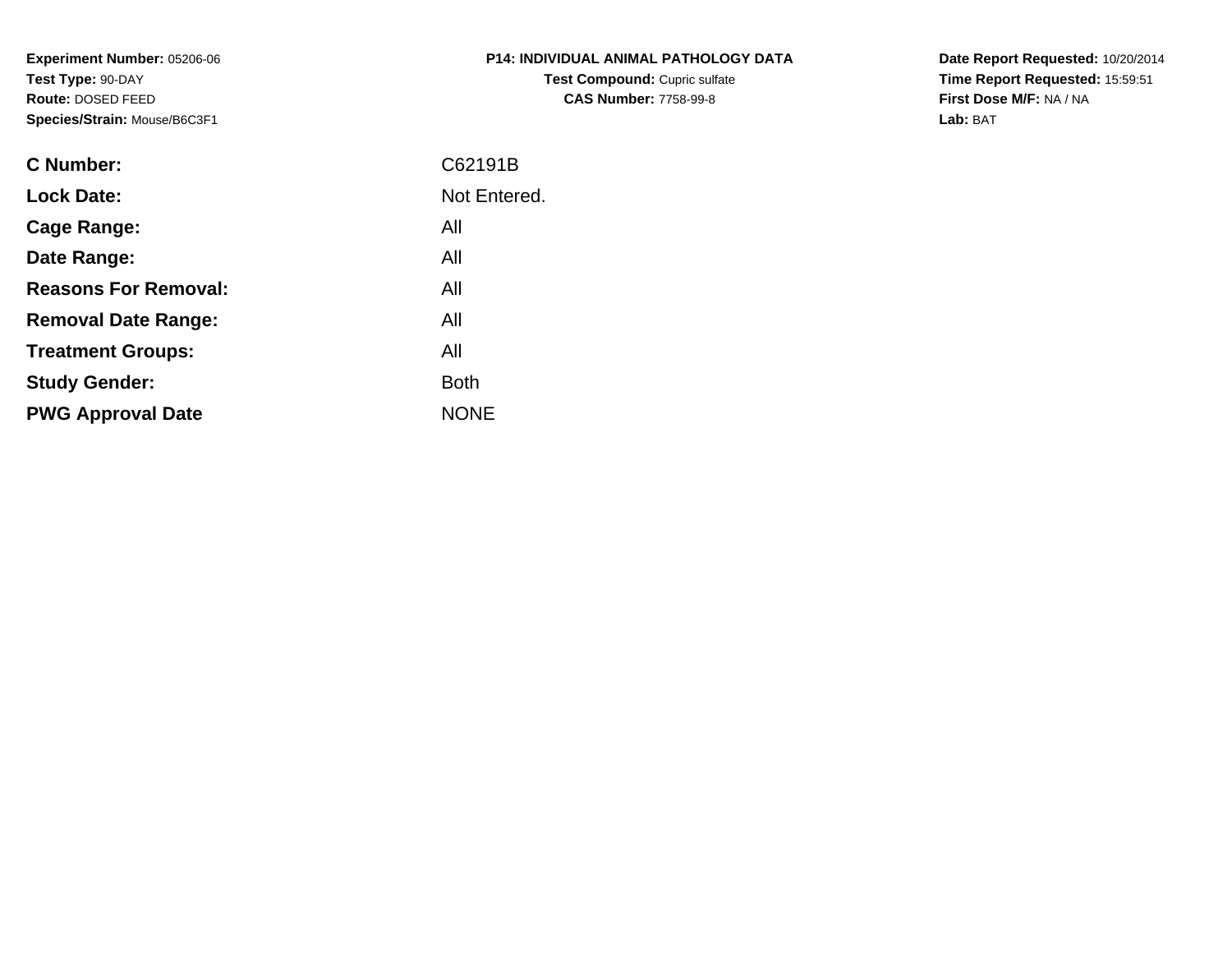| Experiment Number: 05206-06<br>Test Type: 90-DAY<br>Route: DOSED FEED<br>Species/Strain: Mouse/B6C3F1 | P14: INDIVIDUAL ANIMAL PATHOLOGY DATA<br>Test Compound: Cupric sulfate<br><b>CAS Number: 7758-99-8</b> |                                   | Date Report Requested: 10/20/2014<br>Time Report Requested: 15:59:51<br>First Dose M/F: NA / NA<br>Lab: BAT |
|-------------------------------------------------------------------------------------------------------|--------------------------------------------------------------------------------------------------------|-----------------------------------|-------------------------------------------------------------------------------------------------------------|
|                                                                                                       |                                                                                                        |                                   |                                                                                                             |
| <b>ANIMAL ID: 1</b>                                                                                   | <b>TRT#: 1</b>                                                                                         | <b>SEX: Male</b>                  | DAY ON TEST: 92                                                                                             |
|                                                                                                       | DOSE: 0 PPM                                                                                            | <b>DISP: Terminal Sacrifice</b>   | <b>HISTO: 8905661</b>                                                                                       |
|                                                                                                       |                                                                                                        | ORGAN AND ACCOUNTABLE SITE STATUS |                                                                                                             |
| <b>NORMAL</b>                                                                                         |                                                                                                        |                                   |                                                                                                             |
| <b>Adrenal Gland - Cortex</b>                                                                         | Adrenal Gland - Medulla                                                                                | Bone                              | <b>Bone Marrow</b>                                                                                          |
| <b>Brain</b>                                                                                          | Epididymis                                                                                             | Esophagus                         | Gallbladder                                                                                                 |
| Heart                                                                                                 | Intestine Large - Cecum                                                                                | Intestine Large - Colon           | Intestine Large - Rectum                                                                                    |
| Intestine Small - Duodenum                                                                            | Intestine Small - Ileum                                                                                | Intestine Small - Jejunum         | Islets, Pancreatic                                                                                          |
| Kidney                                                                                                | Liver                                                                                                  | Lung                              | Lymph Node - Mandibular                                                                                     |
| Lymph Node - Mesenteric                                                                               | Nose                                                                                                   | Pancreas                          | Parathyroid Gland                                                                                           |
| <b>Pituitary Gland</b>                                                                                | <b>Preputial Gland</b>                                                                                 | Prostate                          | Salivary Glands                                                                                             |
| <b>Skin</b>                                                                                           | Spleen                                                                                                 | Stomach - Forestomach             | Stomach - Glandular                                                                                         |
| <b>Testes</b>                                                                                         | Thymus                                                                                                 | <b>Thyroid Gland</b>              | Trachea                                                                                                     |
| Urinary Bladder                                                                                       |                                                                                                        |                                   |                                                                                                             |
| <b>MISSING</b>                                                                                        |                                                                                                        |                                   |                                                                                                             |
| <b>Mammary Gland</b>                                                                                  |                                                                                                        |                                   |                                                                                                             |
| PRIMARY CAUSE OF DEATH                                                                                |                                                                                                        |                                   |                                                                                                             |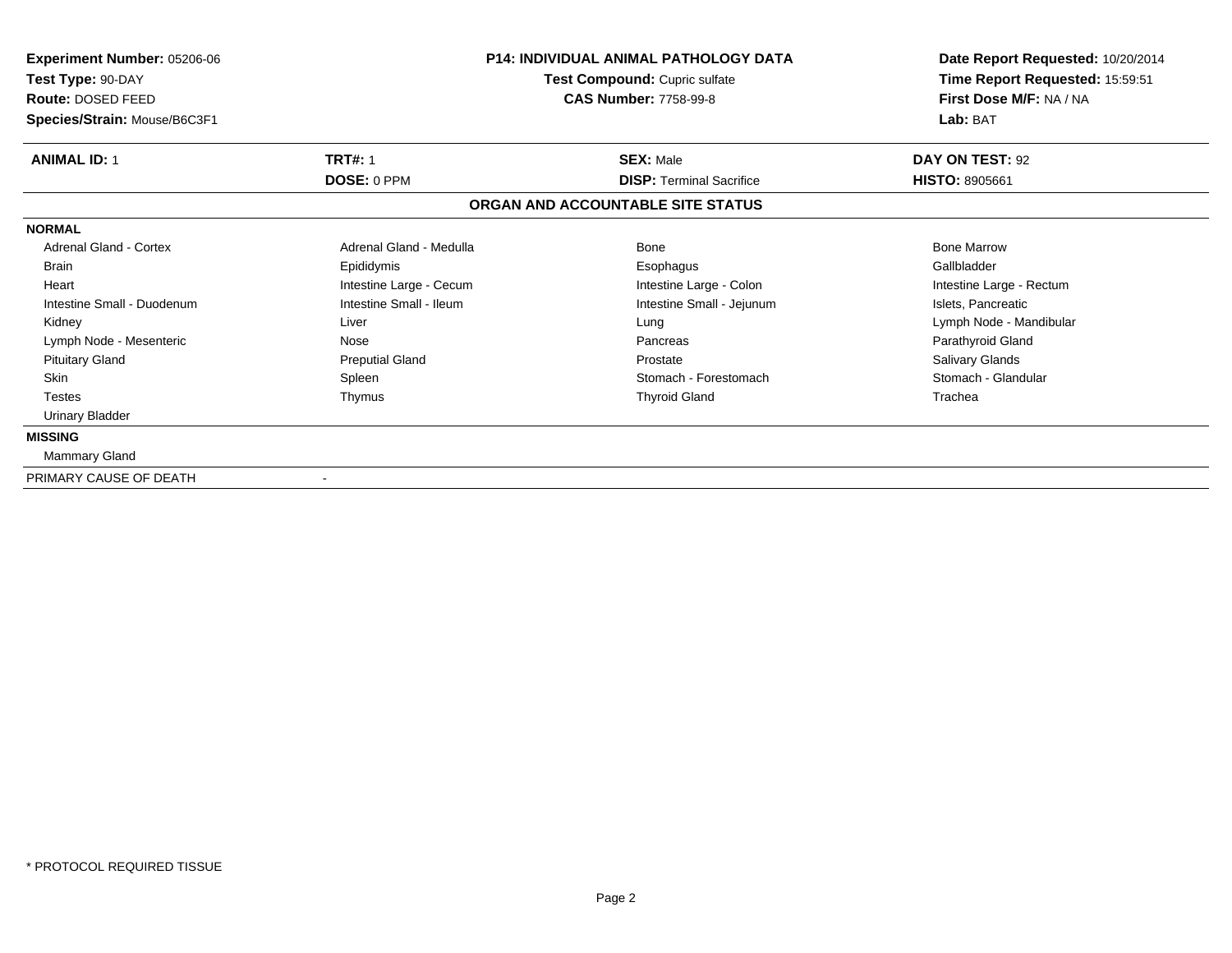| <b>Experiment Number: 05206-06</b><br>Test Type: 90-DAY<br>Route: DOSED FEED<br>Species/Strain: Mouse/B6C3F1 | <b>P14: INDIVIDUAL ANIMAL PATHOLOGY DATA</b><br>Test Compound: Cupric sulfate<br><b>CAS Number: 7758-99-8</b> |                                   | Date Report Requested: 10/20/2014<br>Time Report Requested: 15:59:51<br>First Dose M/F: NA / NA<br>Lab: BAT |
|--------------------------------------------------------------------------------------------------------------|---------------------------------------------------------------------------------------------------------------|-----------------------------------|-------------------------------------------------------------------------------------------------------------|
| <b>ANIMAL ID: 2</b>                                                                                          | <b>TRT#: 1</b>                                                                                                | <b>SEX: Male</b>                  | DAY ON TEST: 92                                                                                             |
|                                                                                                              | DOSE: 0 PPM                                                                                                   | <b>DISP:</b> Terminal Sacrifice   | <b>HISTO: 8905662</b>                                                                                       |
|                                                                                                              |                                                                                                               | ORGAN AND ACCOUNTABLE SITE STATUS |                                                                                                             |
| <b>NORMAL</b>                                                                                                |                                                                                                               |                                   |                                                                                                             |
| Adrenal Gland - Cortex                                                                                       | Adrenal Gland - Medulla                                                                                       | Bone                              | <b>Bone Marrow</b>                                                                                          |
| <b>Brain</b>                                                                                                 | Epididymis                                                                                                    | Esophagus                         | Gallbladder                                                                                                 |
| Heart                                                                                                        | Intestine Large - Cecum                                                                                       | Intestine Large - Colon           | Intestine Large - Rectum                                                                                    |
| Intestine Small - Duodenum                                                                                   | Intestine Small - Ileum                                                                                       | Intestine Small - Jejunum         | Islets, Pancreatic                                                                                          |
| Kidney                                                                                                       | Liver                                                                                                         | Lung                              | Lymph Node - Mandibular                                                                                     |
| Lymph Node - Mesenteric                                                                                      | Nose                                                                                                          | Pancreas                          | <b>Pituitary Gland</b>                                                                                      |
| <b>Preputial Gland</b>                                                                                       | Prostate                                                                                                      | Salivary Glands                   | <b>Skin</b>                                                                                                 |
| Spleen                                                                                                       | Stomach - Forestomach                                                                                         | Stomach - Glandular               | <b>Testes</b>                                                                                               |
| Thymus                                                                                                       | <b>Thyroid Gland</b>                                                                                          | Trachea                           | <b>Urinary Bladder</b>                                                                                      |
| <b>MISSING</b>                                                                                               |                                                                                                               |                                   |                                                                                                             |
| <b>Mammary Gland</b>                                                                                         | Parathyroid Gland                                                                                             |                                   |                                                                                                             |
| PRIMARY CAUSE OF DEATH                                                                                       |                                                                                                               |                                   |                                                                                                             |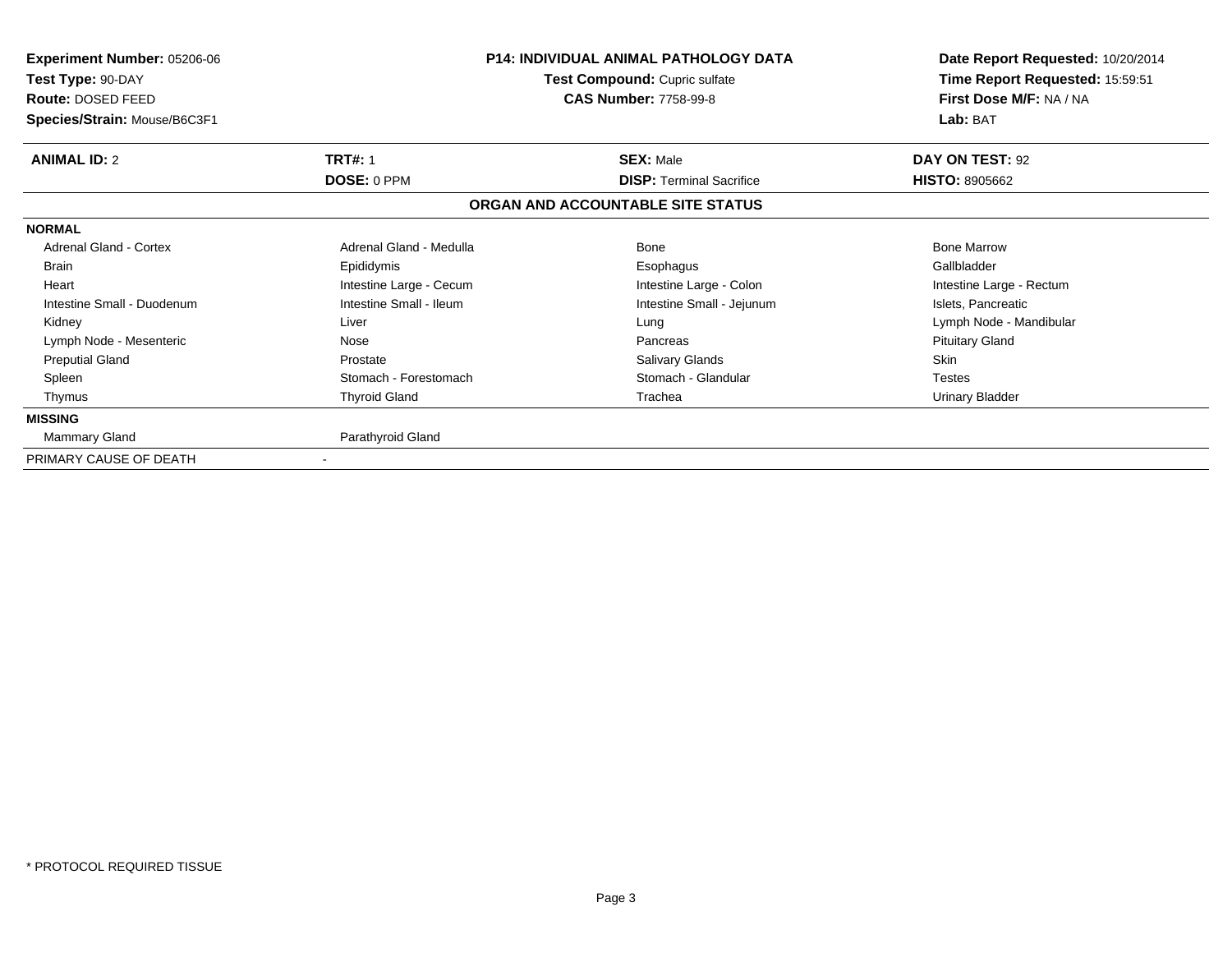| Experiment Number: 05206-06<br>Test Type: 90-DAY<br>Route: DOSED FEED<br>Species/Strain: Mouse/B6C3F1 | P14: INDIVIDUAL ANIMAL PATHOLOGY DATA<br>Test Compound: Cupric sulfate<br><b>CAS Number: 7758-99-8</b> |                                   | Date Report Requested: 10/20/2014<br>Time Report Requested: 15:59:51<br>First Dose M/F: NA / NA<br>Lab: BAT |  |
|-------------------------------------------------------------------------------------------------------|--------------------------------------------------------------------------------------------------------|-----------------------------------|-------------------------------------------------------------------------------------------------------------|--|
| <b>ANIMAL ID: 3</b>                                                                                   | <b>TRT#: 1</b>                                                                                         | <b>SEX: Male</b>                  | DAY ON TEST: 92                                                                                             |  |
|                                                                                                       | DOSE: 0 PPM                                                                                            | <b>DISP: Terminal Sacrifice</b>   | <b>HISTO: 8905663</b>                                                                                       |  |
|                                                                                                       |                                                                                                        | ORGAN AND ACCOUNTABLE SITE STATUS |                                                                                                             |  |
| <b>NORMAL</b>                                                                                         |                                                                                                        |                                   |                                                                                                             |  |
| <b>Adrenal Gland - Cortex</b>                                                                         | Adrenal Gland - Medulla                                                                                | Bone                              | <b>Bone Marrow</b>                                                                                          |  |
| <b>Brain</b>                                                                                          | Epididymis                                                                                             | Esophagus                         | Gallbladder                                                                                                 |  |
| Heart                                                                                                 | Intestine Large - Cecum                                                                                | Intestine Large - Colon           | Intestine Large - Rectum                                                                                    |  |
| Intestine Small - Duodenum                                                                            | Intestine Small - Ileum                                                                                | Intestine Small - Jejunum         | Islets, Pancreatic                                                                                          |  |
| Kidney                                                                                                | Liver                                                                                                  | Lung                              | Lymph Node - Mandibular                                                                                     |  |
| Lymph Node - Mesenteric                                                                               | Nose                                                                                                   | Pancreas                          | Parathyroid Gland                                                                                           |  |
| <b>Pituitary Gland</b>                                                                                | <b>Preputial Gland</b>                                                                                 | Prostate                          | Salivary Glands                                                                                             |  |
| <b>Skin</b>                                                                                           | Spleen                                                                                                 | Stomach - Forestomach             | Stomach - Glandular                                                                                         |  |
| <b>Testes</b>                                                                                         | Thymus                                                                                                 | <b>Thyroid Gland</b>              | Trachea                                                                                                     |  |
| Urinary Bladder                                                                                       |                                                                                                        |                                   |                                                                                                             |  |
| <b>MISSING</b>                                                                                        |                                                                                                        |                                   |                                                                                                             |  |
| <b>Mammary Gland</b>                                                                                  |                                                                                                        |                                   |                                                                                                             |  |
| PRIMARY CAUSE OF DEATH                                                                                |                                                                                                        |                                   |                                                                                                             |  |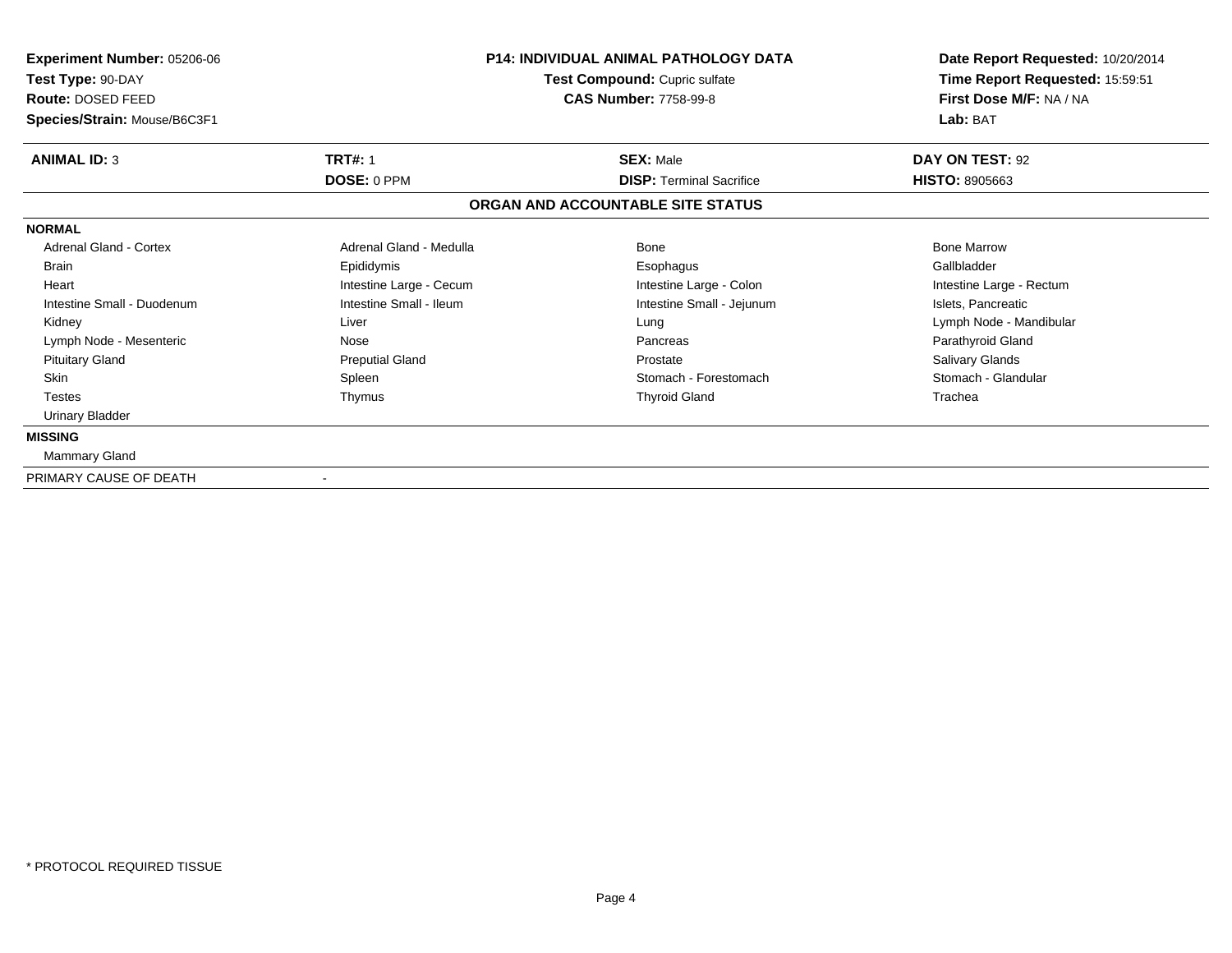| Experiment Number: 05206-06<br>Test Type: 90-DAY<br>Route: DOSED FEED<br>Species/Strain: Mouse/B6C3F1 | P14: INDIVIDUAL ANIMAL PATHOLOGY DATA<br>Test Compound: Cupric sulfate<br><b>CAS Number: 7758-99-8</b> |                                   | Date Report Requested: 10/20/2014<br>Time Report Requested: 15:59:51<br>First Dose M/F: NA / NA<br>Lab: BAT |
|-------------------------------------------------------------------------------------------------------|--------------------------------------------------------------------------------------------------------|-----------------------------------|-------------------------------------------------------------------------------------------------------------|
|                                                                                                       |                                                                                                        |                                   |                                                                                                             |
| <b>ANIMAL ID: 4</b>                                                                                   | <b>TRT#: 1</b>                                                                                         | <b>SEX: Male</b>                  | DAY ON TEST: 92                                                                                             |
|                                                                                                       | DOSE: 0 PPM                                                                                            | <b>DISP: Terminal Sacrifice</b>   | <b>HISTO: 8905664</b>                                                                                       |
|                                                                                                       |                                                                                                        | ORGAN AND ACCOUNTABLE SITE STATUS |                                                                                                             |
| <b>NORMAL</b>                                                                                         |                                                                                                        |                                   |                                                                                                             |
| <b>Adrenal Gland - Cortex</b>                                                                         | Adrenal Gland - Medulla                                                                                | Bone                              | <b>Bone Marrow</b>                                                                                          |
| <b>Brain</b>                                                                                          | Epididymis                                                                                             | Esophagus                         | Gallbladder                                                                                                 |
| Heart                                                                                                 | Intestine Large - Cecum                                                                                | Intestine Large - Colon           | Intestine Large - Rectum                                                                                    |
| Intestine Small - Duodenum                                                                            | Intestine Small - Ileum                                                                                | Intestine Small - Jejunum         | Islets, Pancreatic                                                                                          |
| Kidney                                                                                                | Liver                                                                                                  | Lung                              | Lymph Node - Mandibular                                                                                     |
| Lymph Node - Mesenteric                                                                               | Nose                                                                                                   | Pancreas                          | Parathyroid Gland                                                                                           |
| <b>Pituitary Gland</b>                                                                                | <b>Preputial Gland</b>                                                                                 | Prostate                          | Salivary Glands                                                                                             |
| <b>Skin</b>                                                                                           | Spleen                                                                                                 | Stomach - Forestomach             | Stomach - Glandular                                                                                         |
| <b>Testes</b>                                                                                         | Thymus                                                                                                 | <b>Thyroid Gland</b>              | Trachea                                                                                                     |
| Urinary Bladder                                                                                       |                                                                                                        |                                   |                                                                                                             |
| <b>MISSING</b>                                                                                        |                                                                                                        |                                   |                                                                                                             |
| <b>Mammary Gland</b>                                                                                  |                                                                                                        |                                   |                                                                                                             |
| PRIMARY CAUSE OF DEATH                                                                                |                                                                                                        |                                   |                                                                                                             |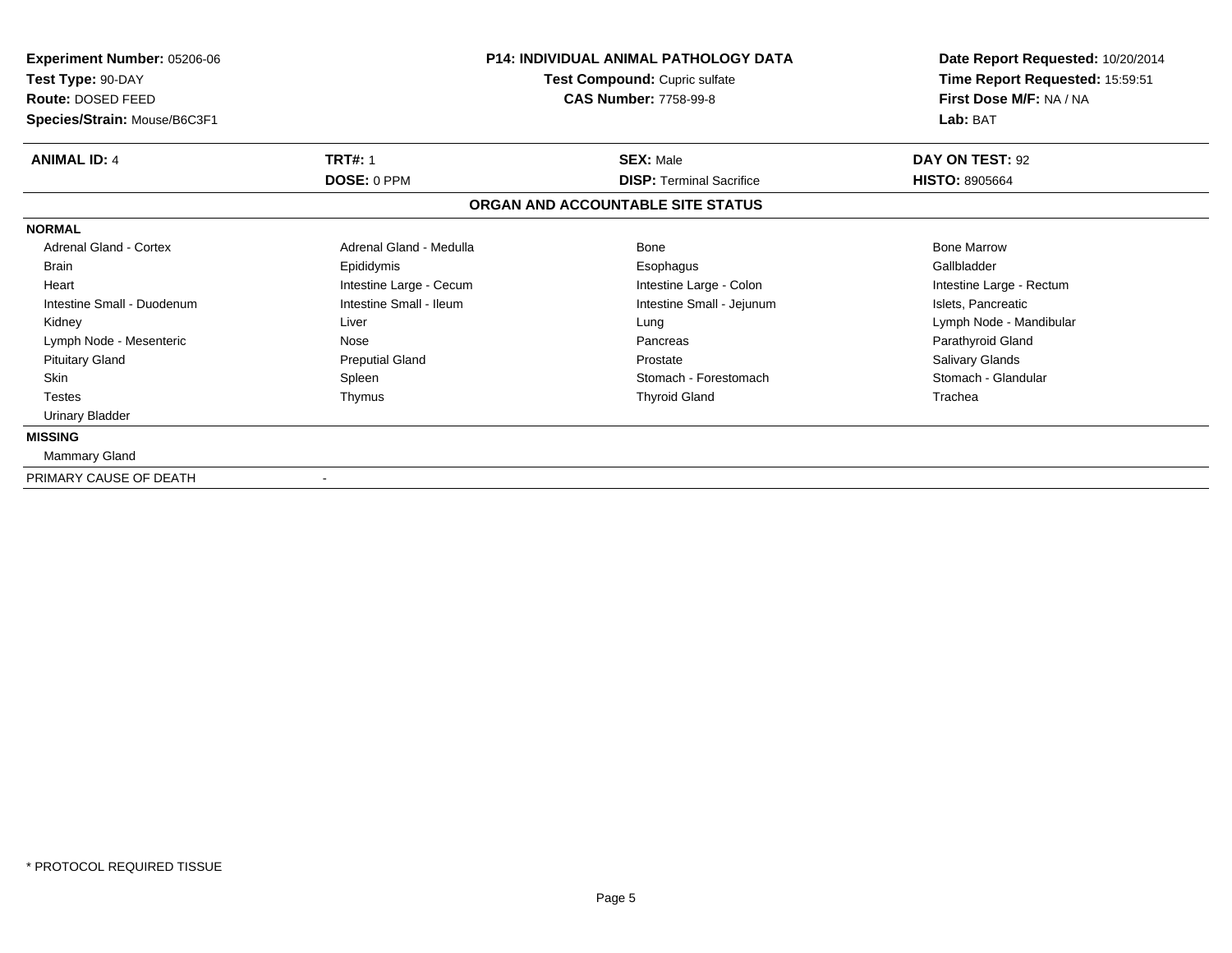| Experiment Number: 05206-06<br>Test Type: 90-DAY<br>Route: DOSED FEED<br>Species/Strain: Mouse/B6C3F1 | P14: INDIVIDUAL ANIMAL PATHOLOGY DATA<br>Test Compound: Cupric sulfate<br><b>CAS Number: 7758-99-8</b> |                                                     | Date Report Requested: 10/20/2014<br>Time Report Requested: 15:59:51<br>First Dose M/F: NA / NA<br>Lab: BAT |  |
|-------------------------------------------------------------------------------------------------------|--------------------------------------------------------------------------------------------------------|-----------------------------------------------------|-------------------------------------------------------------------------------------------------------------|--|
|                                                                                                       |                                                                                                        |                                                     |                                                                                                             |  |
| <b>ANIMAL ID: 5</b>                                                                                   | <b>TRT#: 1</b><br>DOSE: 0 PPM                                                                          | <b>SEX: Male</b><br><b>DISP: Terminal Sacrifice</b> | DAY ON TEST: 92<br><b>HISTO: 8905665</b>                                                                    |  |
|                                                                                                       |                                                                                                        | ORGAN AND ACCOUNTABLE SITE STATUS                   |                                                                                                             |  |
| <b>NORMAL</b>                                                                                         |                                                                                                        |                                                     |                                                                                                             |  |
| <b>Adrenal Gland - Cortex</b>                                                                         | Adrenal Gland - Medulla                                                                                | Bone                                                | <b>Bone Marrow</b>                                                                                          |  |
| <b>Brain</b>                                                                                          | Epididymis                                                                                             | Esophagus                                           | Gallbladder                                                                                                 |  |
| Heart                                                                                                 | Intestine Large - Cecum                                                                                | Intestine Large - Colon                             | Intestine Large - Rectum                                                                                    |  |
| Intestine Small - Duodenum                                                                            | Intestine Small - Ileum                                                                                | Intestine Small - Jejunum                           | Islets, Pancreatic                                                                                          |  |
| Kidney                                                                                                | Liver                                                                                                  | Lung                                                | Lymph Node - Mandibular                                                                                     |  |
| Lymph Node - Mesenteric                                                                               | Nose                                                                                                   | Pancreas                                            | Parathyroid Gland                                                                                           |  |
| <b>Pituitary Gland</b>                                                                                | <b>Preputial Gland</b>                                                                                 | Prostate                                            | Salivary Glands                                                                                             |  |
| <b>Skin</b>                                                                                           | Spleen                                                                                                 | Stomach - Forestomach                               | Stomach - Glandular                                                                                         |  |
| <b>Testes</b>                                                                                         | Thymus                                                                                                 | <b>Thyroid Gland</b>                                | Trachea                                                                                                     |  |
| Urinary Bladder                                                                                       |                                                                                                        |                                                     |                                                                                                             |  |
| <b>MISSING</b>                                                                                        |                                                                                                        |                                                     |                                                                                                             |  |
| <b>Mammary Gland</b>                                                                                  |                                                                                                        |                                                     |                                                                                                             |  |
| PRIMARY CAUSE OF DEATH                                                                                |                                                                                                        |                                                     |                                                                                                             |  |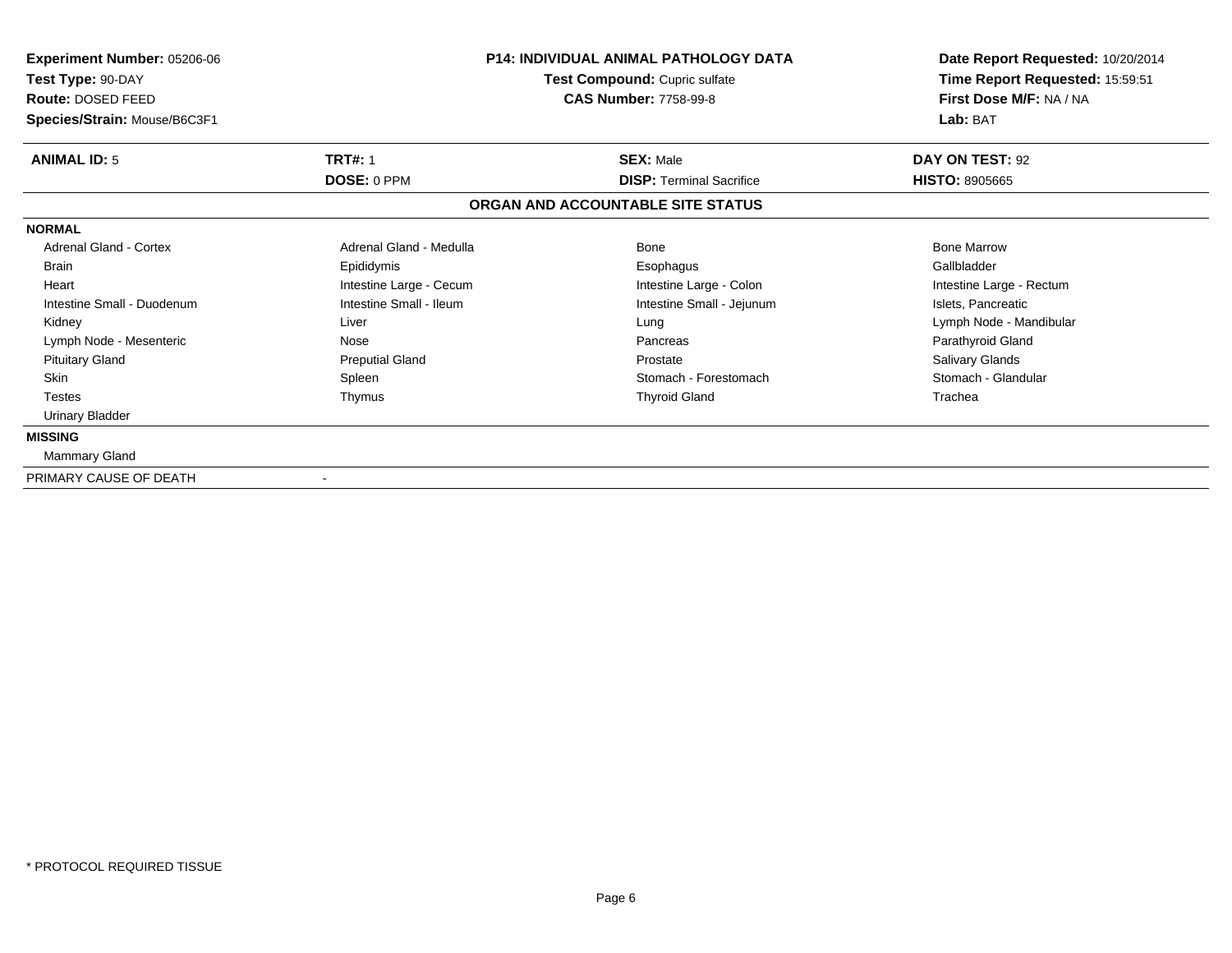| Experiment Number: 05206-06<br>Test Type: 90-DAY<br>Route: DOSED FEED<br>Species/Strain: Mouse/B6C3F1 | <b>P14: INDIVIDUAL ANIMAL PATHOLOGY DATA</b><br>Test Compound: Cupric sulfate<br><b>CAS Number: 7758-99-8</b> |                                   | Date Report Requested: 10/20/2014<br>Time Report Requested: 15:59:51<br>First Dose M/F: NA / NA<br>Lab: BAT |
|-------------------------------------------------------------------------------------------------------|---------------------------------------------------------------------------------------------------------------|-----------------------------------|-------------------------------------------------------------------------------------------------------------|
| <b>ANIMAL ID: 6</b>                                                                                   | <b>TRT#: 1</b>                                                                                                | <b>SEX: Male</b>                  | DAY ON TEST: 92                                                                                             |
|                                                                                                       | DOSE: 0 PPM                                                                                                   | <b>DISP: Terminal Sacrifice</b>   | <b>HISTO: 8905666</b>                                                                                       |
|                                                                                                       |                                                                                                               | ORGAN AND ACCOUNTABLE SITE STATUS |                                                                                                             |
| <b>NORMAL</b>                                                                                         |                                                                                                               |                                   |                                                                                                             |
| Adrenal Gland - Cortex                                                                                | Adrenal Gland - Medulla                                                                                       | Bone                              | <b>Bone Marrow</b>                                                                                          |
| <b>Brain</b>                                                                                          | Epididymis                                                                                                    | Esophagus                         | Gallbladder                                                                                                 |
| Heart                                                                                                 | Intestine Large - Cecum                                                                                       | Intestine Large - Colon           | Intestine Large - Rectum                                                                                    |
| Intestine Small - Duodenum                                                                            | Intestine Small - Ileum                                                                                       | Intestine Small - Jejunum         | Islets, Pancreatic                                                                                          |
| Kidney                                                                                                | Liver                                                                                                         | Lung                              | Lymph Node - Mandibular                                                                                     |
| Nose                                                                                                  | Pancreas                                                                                                      | Parathyroid Gland                 | <b>Pituitary Gland</b>                                                                                      |
| <b>Preputial Gland</b>                                                                                | Prostate                                                                                                      | <b>Salivary Glands</b>            | <b>Skin</b>                                                                                                 |
| Spleen                                                                                                | Stomach - Forestomach                                                                                         | Stomach - Glandular               | <b>Testes</b>                                                                                               |
| Thymus                                                                                                | <b>Thyroid Gland</b>                                                                                          | Trachea                           | Urinary Bladder                                                                                             |
| <b>MISSING</b>                                                                                        |                                                                                                               |                                   |                                                                                                             |
| Lymph Node - Mesenteric                                                                               | Mammary Gland                                                                                                 |                                   |                                                                                                             |
| PRIMARY CAUSE OF DEATH                                                                                |                                                                                                               |                                   |                                                                                                             |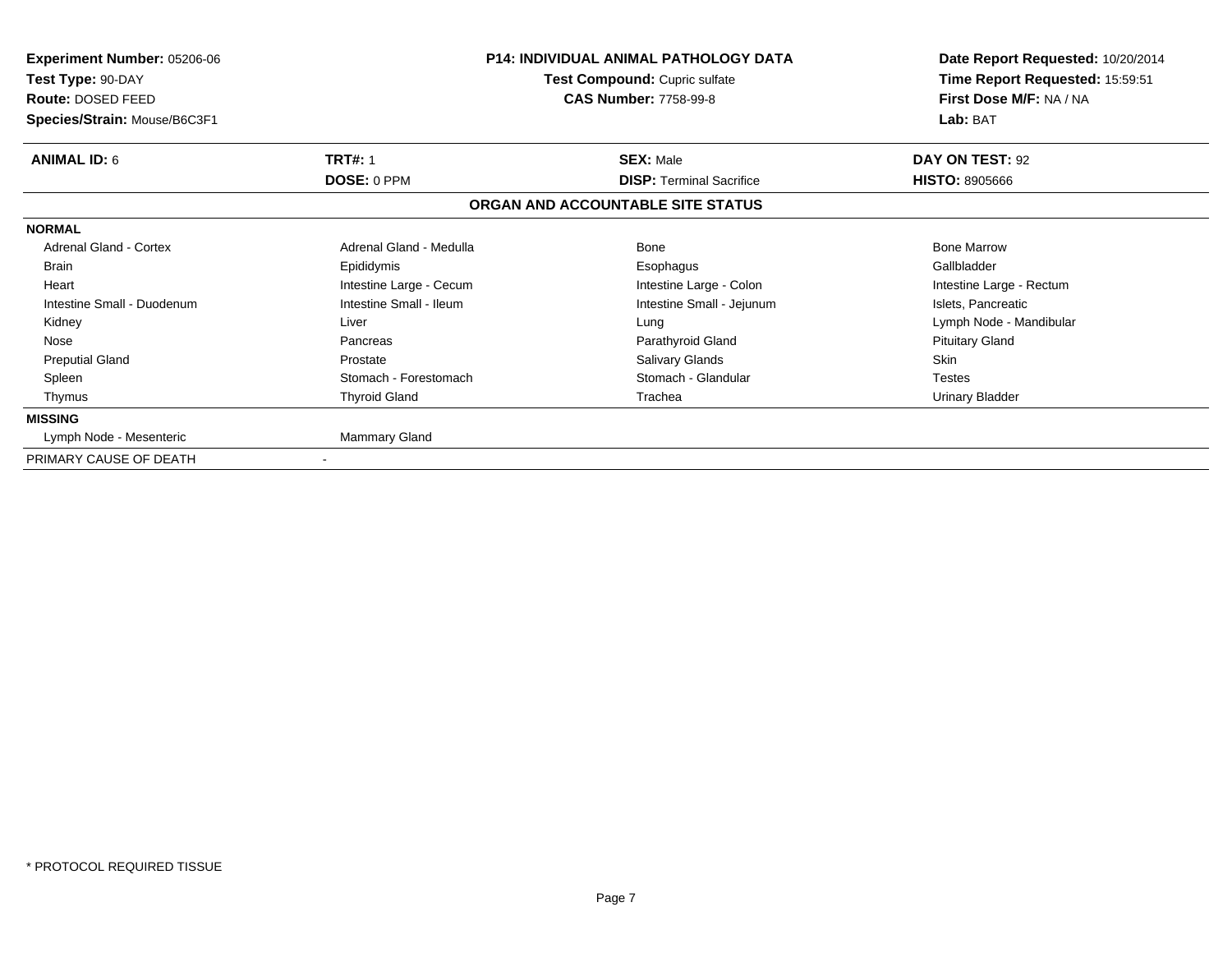| Experiment Number: 05206-06<br>Test Type: 90-DAY<br>Route: DOSED FEED<br>Species/Strain: Mouse/B6C3F1 | P14: INDIVIDUAL ANIMAL PATHOLOGY DATA<br>Test Compound: Cupric sulfate<br><b>CAS Number: 7758-99-8</b> |                                   | Date Report Requested: 10/20/2014<br>Time Report Requested: 15:59:51<br>First Dose M/F: NA / NA<br>Lab: BAT |
|-------------------------------------------------------------------------------------------------------|--------------------------------------------------------------------------------------------------------|-----------------------------------|-------------------------------------------------------------------------------------------------------------|
| <b>ANIMAL ID: 7</b>                                                                                   | <b>TRT#: 1</b>                                                                                         | <b>SEX: Male</b>                  | DAY ON TEST: 92                                                                                             |
|                                                                                                       | DOSE: 0 PPM                                                                                            | <b>DISP: Terminal Sacrifice</b>   | <b>HISTO: 8905667</b>                                                                                       |
|                                                                                                       |                                                                                                        | ORGAN AND ACCOUNTABLE SITE STATUS |                                                                                                             |
| <b>NORMAL</b>                                                                                         |                                                                                                        |                                   |                                                                                                             |
| <b>Adrenal Gland - Cortex</b>                                                                         | Adrenal Gland - Medulla                                                                                | Bone                              | <b>Bone Marrow</b>                                                                                          |
| <b>Brain</b>                                                                                          | Epididymis                                                                                             | Esophagus                         | Gallbladder                                                                                                 |
| Heart                                                                                                 | Intestine Large - Cecum                                                                                | Intestine Large - Colon           | Intestine Large - Rectum                                                                                    |
| Intestine Small - Duodenum                                                                            | Intestine Small - Ileum                                                                                | Intestine Small - Jejunum         | Islets, Pancreatic                                                                                          |
| Kidney                                                                                                | Liver                                                                                                  | Lung                              | Lymph Node - Mandibular                                                                                     |
| Lymph Node - Mesenteric                                                                               | Nose                                                                                                   | Pancreas                          | Parathyroid Gland                                                                                           |
| <b>Pituitary Gland</b>                                                                                | <b>Preputial Gland</b>                                                                                 | Prostate                          | Salivary Glands                                                                                             |
| <b>Skin</b>                                                                                           | Spleen                                                                                                 | Stomach - Forestomach             | Stomach - Glandular                                                                                         |
| <b>Testes</b>                                                                                         | Thymus                                                                                                 | <b>Thyroid Gland</b>              | Trachea                                                                                                     |
| Urinary Bladder                                                                                       |                                                                                                        |                                   |                                                                                                             |
| <b>MISSING</b>                                                                                        |                                                                                                        |                                   |                                                                                                             |
| <b>Mammary Gland</b>                                                                                  |                                                                                                        |                                   |                                                                                                             |
| PRIMARY CAUSE OF DEATH                                                                                |                                                                                                        |                                   |                                                                                                             |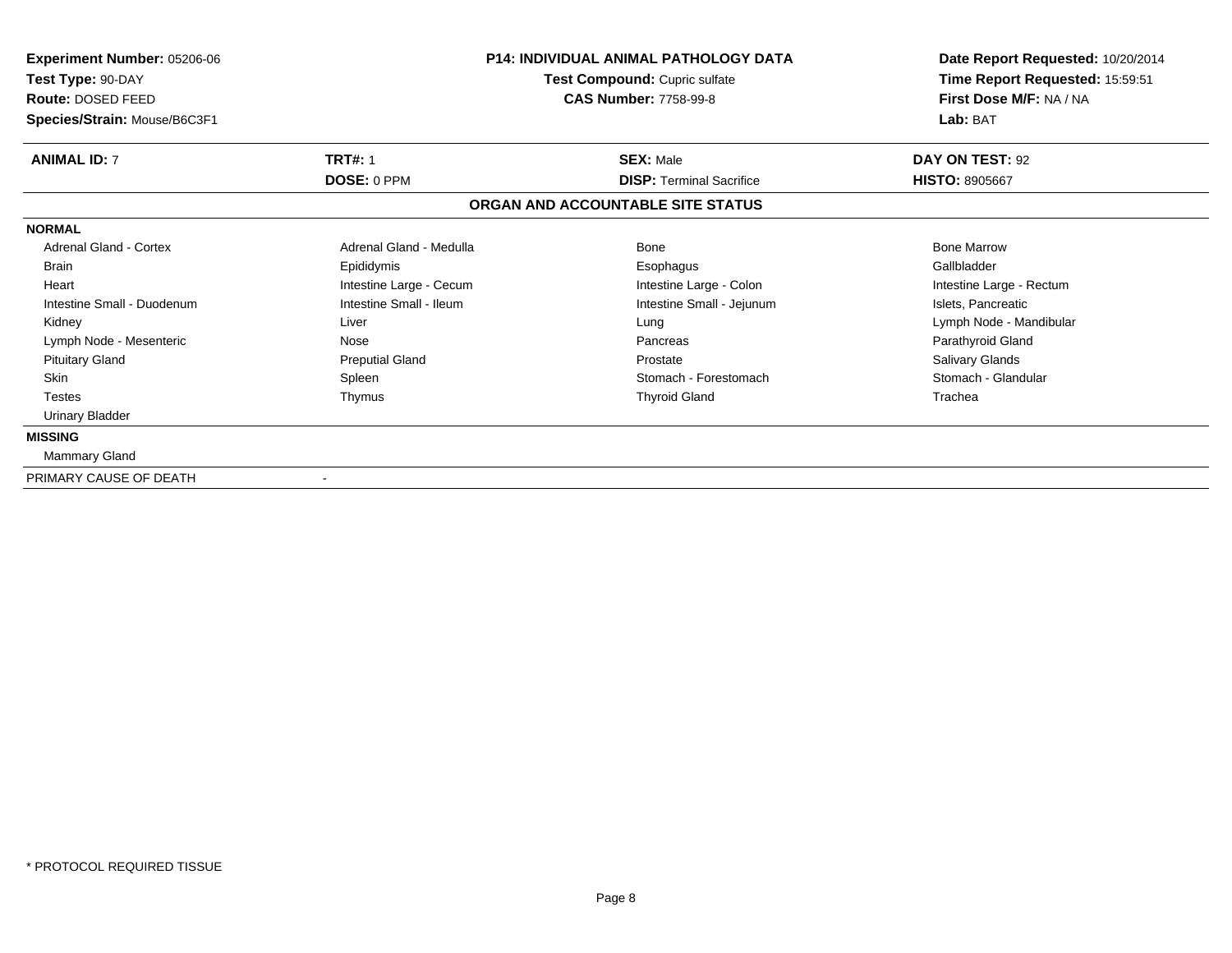| <b>Experiment Number: 05206-06</b> | <b>P14: INDIVIDUAL ANIMAL PATHOLOGY DATA</b><br>Test Compound: Cupric sulfate |                                   | Date Report Requested: 10/20/2014 |
|------------------------------------|-------------------------------------------------------------------------------|-----------------------------------|-----------------------------------|
| Test Type: 90-DAY                  |                                                                               |                                   | Time Report Requested: 15:59:51   |
| Route: DOSED FEED                  |                                                                               | <b>CAS Number: 7758-99-8</b>      | First Dose M/F: NA / NA           |
| Species/Strain: Mouse/B6C3F1       |                                                                               |                                   | Lab: BAT                          |
| <b>ANIMAL ID: 8</b>                | <b>TRT#: 1</b>                                                                | <b>SEX: Male</b>                  | DAY ON TEST: 92                   |
|                                    | DOSE: 0 PPM                                                                   | <b>DISP: Terminal Sacrifice</b>   | <b>HISTO: 8905668</b>             |
|                                    |                                                                               | ORGAN AND ACCOUNTABLE SITE STATUS |                                   |
| <b>NORMAL</b>                      |                                                                               |                                   |                                   |
| <b>Adrenal Gland - Cortex</b>      | Adrenal Gland - Medulla                                                       | Bone                              | <b>Bone Marrow</b>                |
| <b>Brain</b>                       | Epididymis                                                                    | Esophagus                         | Gallbladder                       |
| Heart                              | Intestine Large - Cecum                                                       | Intestine Large - Colon           | Intestine Large - Rectum          |
| Intestine Small - Duodenum         | Intestine Small - Ileum                                                       | Intestine Small - Jejunum         | Islets, Pancreatic                |
| Kidney                             | Liver                                                                         | Lung                              | Lymph Node - Mandibular           |
| Lymph Node - Mesenteric            | Nose                                                                          | Pancreas                          | Parathyroid Gland                 |
| <b>Pituitary Gland</b>             | <b>Preputial Gland</b>                                                        | Prostate                          | Salivary Glands                   |
| <b>Skin</b>                        | Spleen                                                                        | Stomach - Forestomach             | Stomach - Glandular               |
| <b>Testes</b>                      | Thymus                                                                        | <b>Thyroid Gland</b>              | Trachea                           |
| Urinary Bladder                    |                                                                               |                                   |                                   |
| <b>MISSING</b>                     |                                                                               |                                   |                                   |
| Mammary Gland                      |                                                                               |                                   |                                   |
| PRIMARY CAUSE OF DEATH             | $\blacksquare$                                                                |                                   |                                   |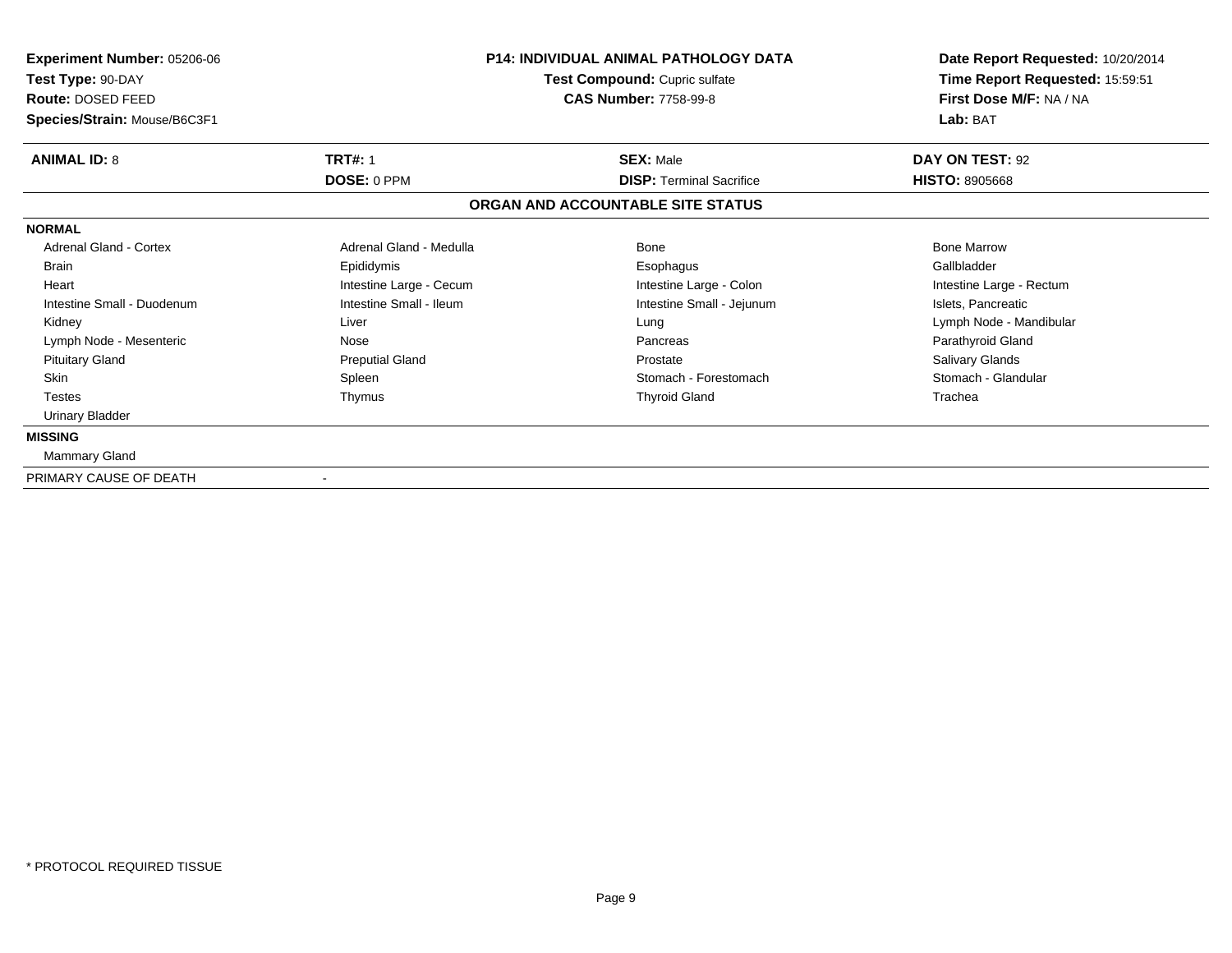| Experiment Number: 05206-06<br>Test Type: 90-DAY<br>Route: DOSED FEED<br>Species/Strain: Mouse/B6C3F1 | P14: INDIVIDUAL ANIMAL PATHOLOGY DATA<br>Test Compound: Cupric sulfate<br><b>CAS Number: 7758-99-8</b> |                                                     | Date Report Requested: 10/20/2014<br>Time Report Requested: 15:59:51<br>First Dose M/F: NA / NA<br>Lab: BAT |  |
|-------------------------------------------------------------------------------------------------------|--------------------------------------------------------------------------------------------------------|-----------------------------------------------------|-------------------------------------------------------------------------------------------------------------|--|
|                                                                                                       |                                                                                                        |                                                     |                                                                                                             |  |
| <b>ANIMAL ID: 9</b>                                                                                   | <b>TRT#: 1</b><br>DOSE: 0 PPM                                                                          | <b>SEX: Male</b><br><b>DISP: Terminal Sacrifice</b> | DAY ON TEST: 92<br><b>HISTO: 8905669</b>                                                                    |  |
|                                                                                                       |                                                                                                        | ORGAN AND ACCOUNTABLE SITE STATUS                   |                                                                                                             |  |
| <b>NORMAL</b>                                                                                         |                                                                                                        |                                                     |                                                                                                             |  |
| <b>Adrenal Gland - Cortex</b>                                                                         | Adrenal Gland - Medulla                                                                                | Bone                                                | <b>Bone Marrow</b>                                                                                          |  |
| <b>Brain</b>                                                                                          | Epididymis                                                                                             | Esophagus                                           | Gallbladder                                                                                                 |  |
| Heart                                                                                                 | Intestine Large - Cecum                                                                                | Intestine Large - Colon                             | Intestine Large - Rectum                                                                                    |  |
| Intestine Small - Duodenum                                                                            | Intestine Small - Ileum                                                                                | Intestine Small - Jejunum                           | Islets, Pancreatic                                                                                          |  |
| Kidney                                                                                                | Liver                                                                                                  | Lung                                                | Lymph Node - Mandibular                                                                                     |  |
| Lymph Node - Mesenteric                                                                               | Nose                                                                                                   | Pancreas                                            | Parathyroid Gland                                                                                           |  |
| <b>Pituitary Gland</b>                                                                                | <b>Preputial Gland</b>                                                                                 | Prostate                                            | Salivary Glands                                                                                             |  |
| <b>Skin</b>                                                                                           | Spleen                                                                                                 | Stomach - Forestomach                               | Stomach - Glandular                                                                                         |  |
| <b>Testes</b>                                                                                         | Thymus                                                                                                 | <b>Thyroid Gland</b>                                | Trachea                                                                                                     |  |
| Urinary Bladder                                                                                       |                                                                                                        |                                                     |                                                                                                             |  |
| <b>MISSING</b>                                                                                        |                                                                                                        |                                                     |                                                                                                             |  |
| <b>Mammary Gland</b>                                                                                  |                                                                                                        |                                                     |                                                                                                             |  |
| PRIMARY CAUSE OF DEATH                                                                                |                                                                                                        |                                                     |                                                                                                             |  |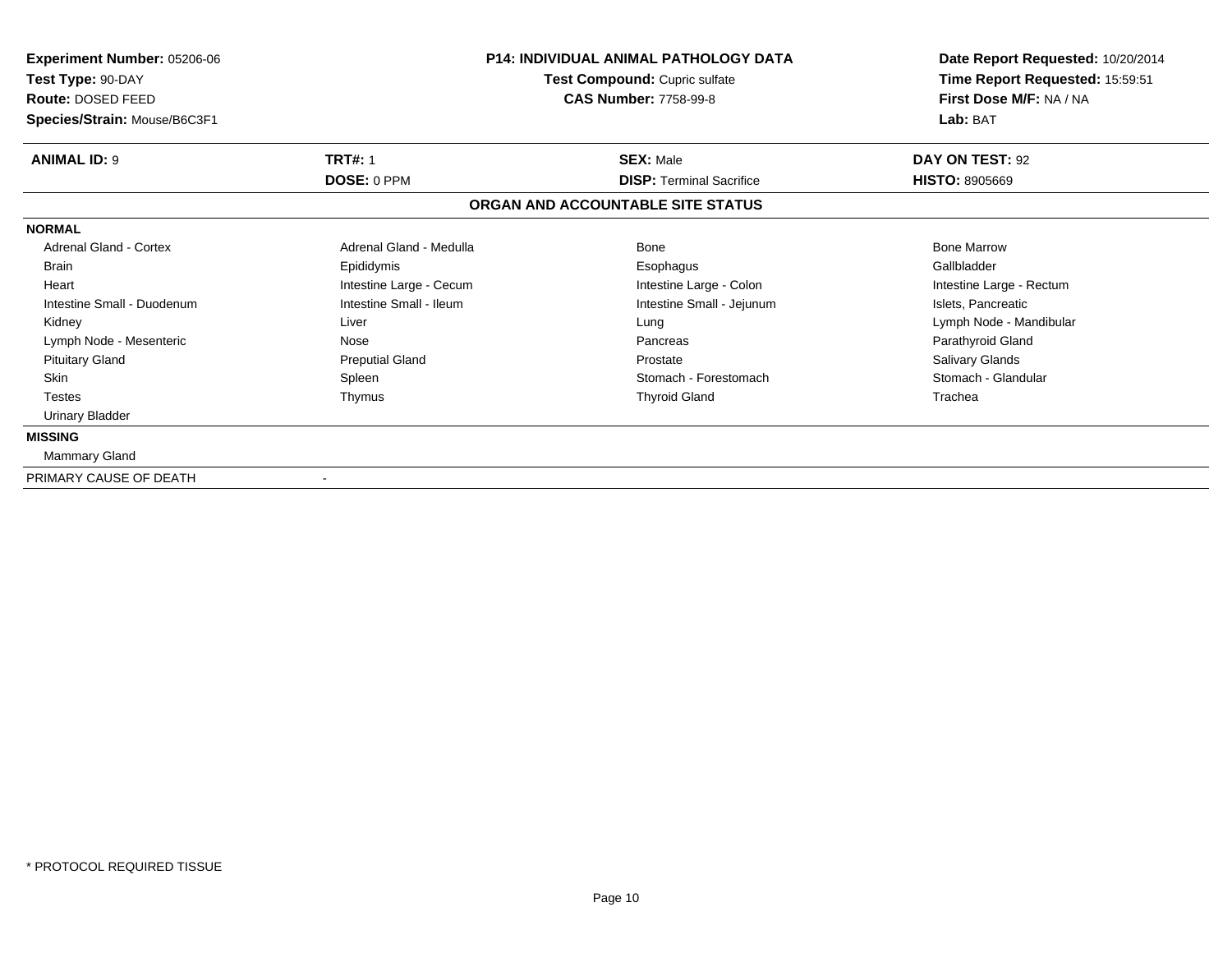| Experiment Number: 05206-06<br>Test Type: 90-DAY<br><b>Route: DOSED FEED</b><br>Species/Strain: Mouse/B6C3F1 | <b>P14: INDIVIDUAL ANIMAL PATHOLOGY DATA</b><br>Test Compound: Cupric sulfate<br><b>CAS Number: 7758-99-8</b> |                                   | Date Report Requested: 10/20/2014<br>Time Report Requested: 15:59:51<br>First Dose M/F: NA / NA<br>Lab: BAT |
|--------------------------------------------------------------------------------------------------------------|---------------------------------------------------------------------------------------------------------------|-----------------------------------|-------------------------------------------------------------------------------------------------------------|
| <b>ANIMAL ID: 10</b>                                                                                         | <b>TRT#: 1</b>                                                                                                | <b>SEX: Male</b>                  | DAY ON TEST: 92                                                                                             |
|                                                                                                              | <b>DOSE: 0 PPM</b>                                                                                            | <b>DISP: Terminal Sacrifice</b>   | <b>HISTO: 8905670</b>                                                                                       |
|                                                                                                              |                                                                                                               | ORGAN AND ACCOUNTABLE SITE STATUS |                                                                                                             |
| <b>NORMAL</b>                                                                                                |                                                                                                               |                                   |                                                                                                             |
| <b>Adrenal Gland - Cortex</b>                                                                                | Adrenal Gland - Medulla                                                                                       | Bone                              | <b>Bone Marrow</b>                                                                                          |
| <b>Brain</b>                                                                                                 | Epididymis                                                                                                    | Esophagus                         | Gallbladder                                                                                                 |
| Heart                                                                                                        | Intestine Large - Cecum                                                                                       | Intestine Large - Colon           | Intestine Large - Rectum                                                                                    |
| Intestine Small - Duodenum                                                                                   | Intestine Small - Ileum                                                                                       | Intestine Small - Jejunum         | Islets, Pancreatic                                                                                          |
| Kidney                                                                                                       | Liver                                                                                                         | Lung                              | Lymph Node - Mandibular                                                                                     |
| Lymph Node - Mesenteric                                                                                      | Mammary Gland                                                                                                 | Pancreas                          | <b>Pituitary Gland</b>                                                                                      |
| <b>Preputial Gland</b>                                                                                       | Prostate                                                                                                      | Salivary Glands                   | Skin                                                                                                        |
| Spleen                                                                                                       | Stomach - Forestomach                                                                                         | Stomach - Glandular               | <b>Testes</b>                                                                                               |
| Thymus                                                                                                       | <b>Thyroid Gland</b>                                                                                          | Trachea                           | <b>Urinary Bladder</b>                                                                                      |
| <b>MISSING</b>                                                                                               |                                                                                                               |                                   |                                                                                                             |
| Nose                                                                                                         | Parathyroid Gland                                                                                             |                                   |                                                                                                             |
| PRIMARY CAUSE OF DEATH                                                                                       |                                                                                                               |                                   |                                                                                                             |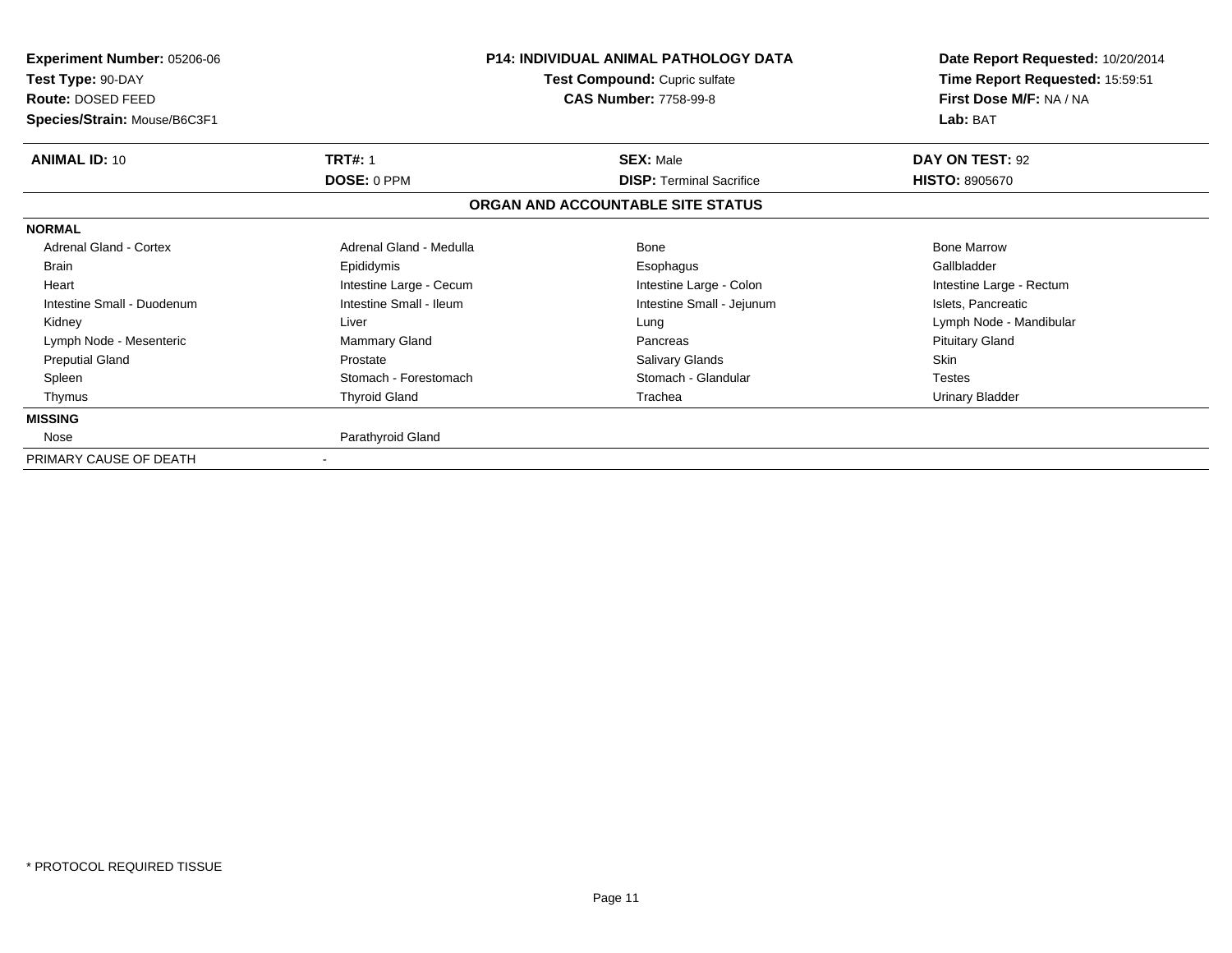| Experiment Number: 05206-06<br>Test Type: 90-DAY |                       | <b>P14: INDIVIDUAL ANIMAL PATHOLOGY DATA</b><br>Test Compound: Cupric sulfate | Date Report Requested: 10/20/2014<br>Time Report Requested: 15:59:51 |
|--------------------------------------------------|-----------------------|-------------------------------------------------------------------------------|----------------------------------------------------------------------|
| Route: DOSED FEED                                |                       | <b>CAS Number: 7758-99-8</b>                                                  | First Dose M/F: NA / NA                                              |
| Species/Strain: Mouse/B6C3F1                     |                       |                                                                               | Lab: BAT                                                             |
| <b>ANIMAL ID: 11</b>                             | TRT#: 3               | <b>SEX: Male</b>                                                              | DAY ON TEST: 92                                                      |
|                                                  | <b>DOSE: 1000 PPM</b> | <b>DISP: Terminal Sacrifice</b>                                               | <b>HISTO: 8905761</b>                                                |
|                                                  |                       | ORGAN AND ACCOUNTABLE SITE STATUS                                             |                                                                      |
| <b>NORMAL</b>                                    |                       |                                                                               |                                                                      |
| Stomach - Forestomach                            | Stomach - Glandular   |                                                                               |                                                                      |
| <b>OBSERVATIONS</b>                              |                       |                                                                               |                                                                      |
| Liver                                            |                       | Infarct                                                                       | Mild                                                                 |
| Note: [ INFARCT<br>$TGLs = 1-8$                  |                       |                                                                               |                                                                      |
| PRIMARY CAUSE OF DEATH                           |                       |                                                                               |                                                                      |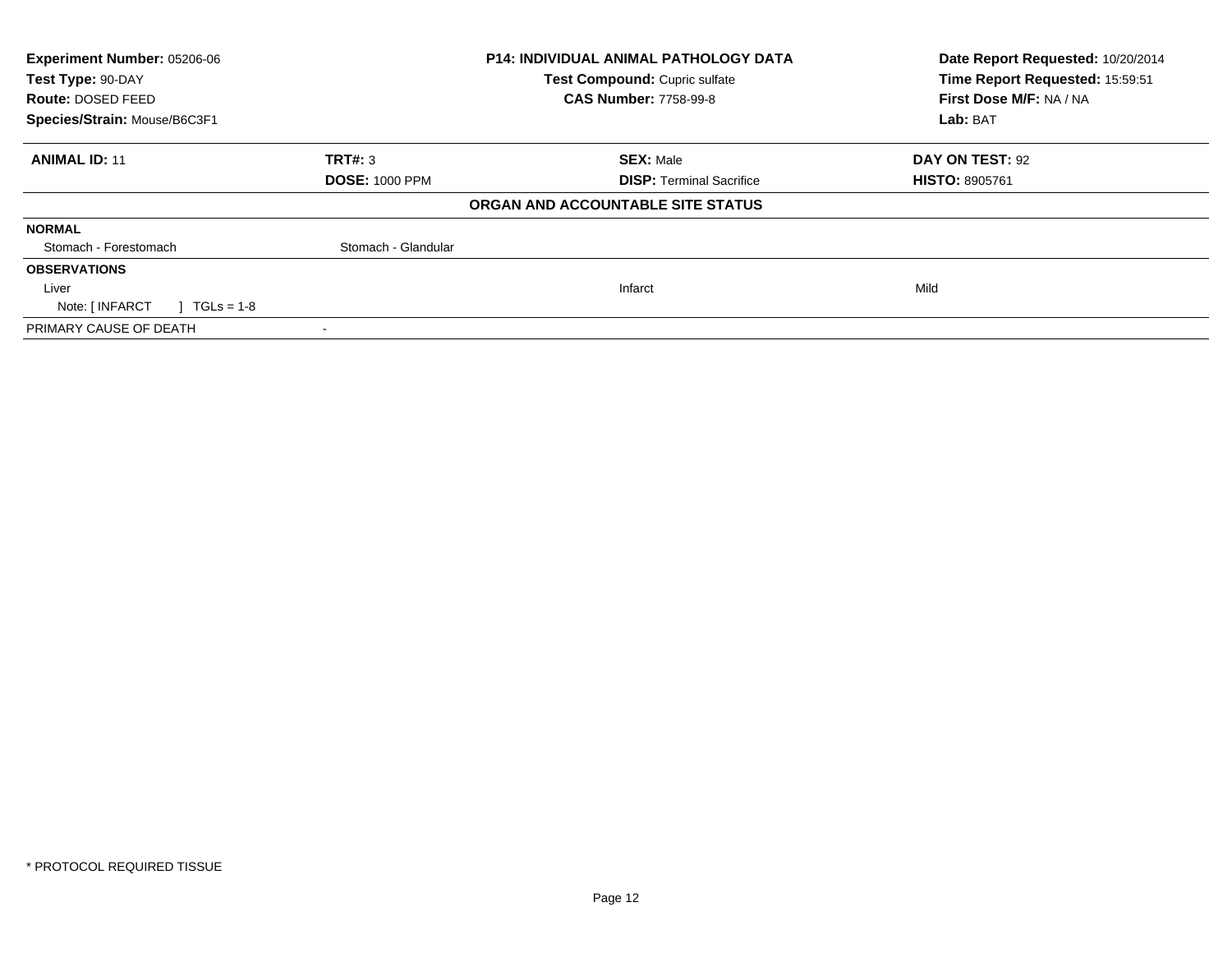| <b>Experiment Number: 05206-06</b> |                       | <b>P14: INDIVIDUAL ANIMAL PATHOLOGY DATA</b> | Date Report Requested: 10/20/2014 |
|------------------------------------|-----------------------|----------------------------------------------|-----------------------------------|
| Test Type: 90-DAY                  |                       | Test Compound: Cupric sulfate                | Time Report Requested: 15:59:51   |
| <b>Route: DOSED FEED</b>           |                       | <b>CAS Number: 7758-99-8</b>                 | First Dose M/F: NA / NA           |
| Species/Strain: Mouse/B6C3F1       |                       |                                              | Lab: BAT                          |
| <b>ANIMAL ID: 12</b>               | TRT#: 3               | <b>SEX: Male</b>                             | DAY ON TEST: 92                   |
|                                    | <b>DOSE: 1000 PPM</b> | <b>DISP:</b> Terminal Sacrifice              | <b>HISTO: 8905762</b>             |
|                                    |                       | ORGAN AND ACCOUNTABLE SITE STATUS            |                                   |
| <b>NORMAL</b>                      |                       |                                              |                                   |
| Stomach - Forestomach              | Stomach - Glandular   |                                              |                                   |
| PRIMARY CAUSE OF DEATH             |                       |                                              |                                   |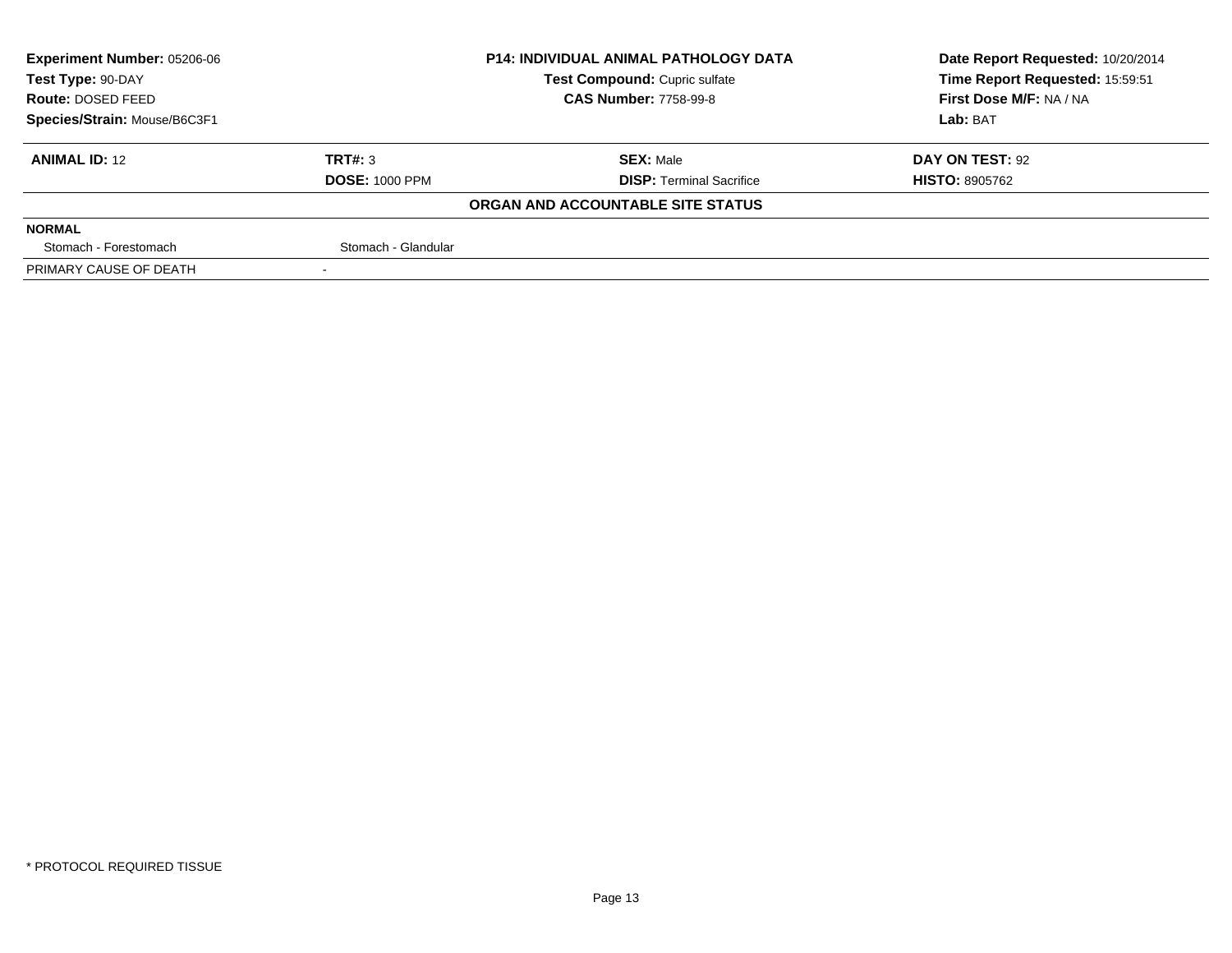| <b>Experiment Number: 05206-06</b> |                       | <b>P14: INDIVIDUAL ANIMAL PATHOLOGY DATA</b> | Date Report Requested: 10/20/2014 |
|------------------------------------|-----------------------|----------------------------------------------|-----------------------------------|
| Test Type: 90-DAY                  |                       | Test Compound: Cupric sulfate                | Time Report Requested: 15:59:51   |
| <b>Route: DOSED FEED</b>           |                       | <b>CAS Number: 7758-99-8</b>                 | First Dose M/F: NA / NA           |
| Species/Strain: Mouse/B6C3F1       |                       |                                              | Lab: BAT                          |
| <b>ANIMAL ID: 13</b>               | TRT#: 3               | <b>SEX: Male</b>                             | DAY ON TEST: 92                   |
|                                    | <b>DOSE: 1000 PPM</b> | <b>DISP:</b> Terminal Sacrifice              | <b>HISTO: 8905763</b>             |
|                                    |                       | ORGAN AND ACCOUNTABLE SITE STATUS            |                                   |
| <b>NORMAL</b>                      |                       |                                              |                                   |
| Stomach - Forestomach              | Stomach - Glandular   |                                              |                                   |
| PRIMARY CAUSE OF DEATH             |                       |                                              |                                   |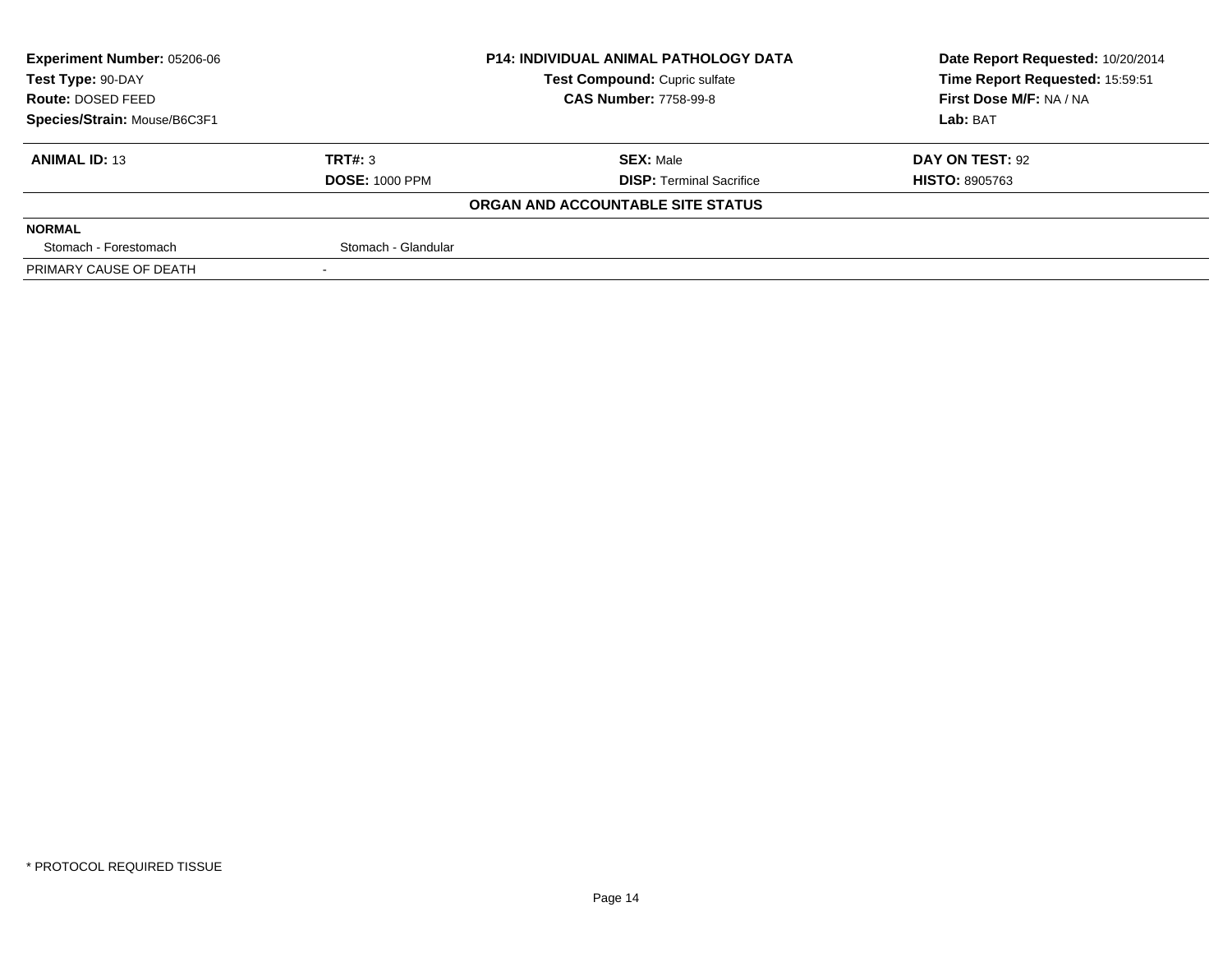| Experiment Number: 05206-06  |                       | <b>P14: INDIVIDUAL ANIMAL PATHOLOGY DATA</b> | Date Report Requested: 10/20/2014 |
|------------------------------|-----------------------|----------------------------------------------|-----------------------------------|
| Test Type: 90-DAY            |                       | <b>Test Compound: Cupric sulfate</b>         | Time Report Requested: 15:59:51   |
| Route: DOSED FEED            |                       | <b>CAS Number: 7758-99-8</b>                 | First Dose M/F: NA / NA           |
| Species/Strain: Mouse/B6C3F1 |                       |                                              | Lab: BAT                          |
| <b>ANIMAL ID: 14</b>         | TRT#: 3               | <b>SEX: Male</b>                             | DAY ON TEST: 92                   |
|                              | <b>DOSE: 1000 PPM</b> | <b>DISP:</b> Terminal Sacrifice              | <b>HISTO: 8905764</b>             |
|                              |                       | ORGAN AND ACCOUNTABLE SITE STATUS            |                                   |
| <b>NORMAL</b>                |                       |                                              |                                   |
| Stomach - Forestomach        | Stomach - Glandular   |                                              |                                   |
| PRIMARY CAUSE OF DEATH       |                       |                                              |                                   |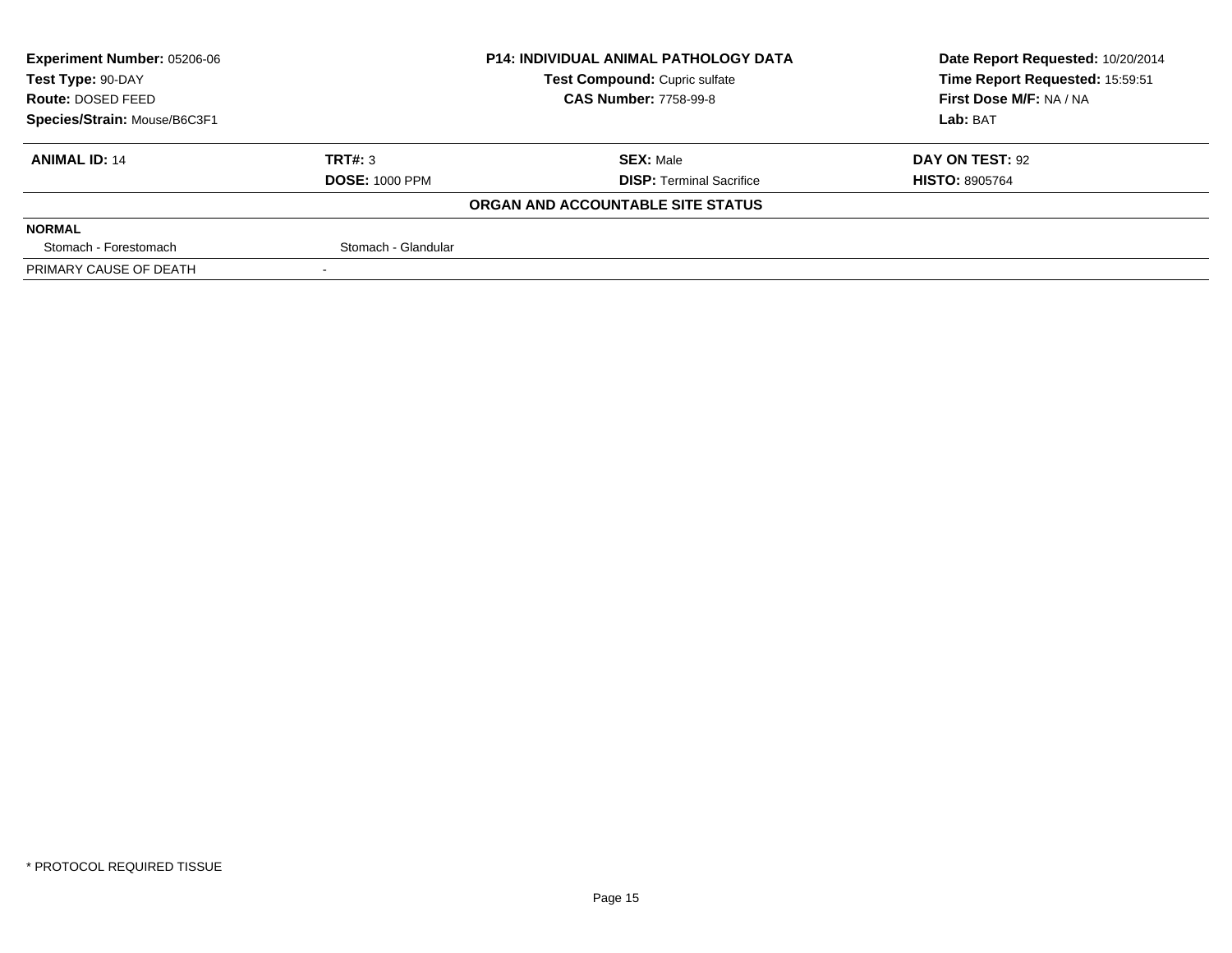| <b>Experiment Number: 05206-06</b> |                       | <b>P14: INDIVIDUAL ANIMAL PATHOLOGY DATA</b> | Date Report Requested: 10/20/2014 |
|------------------------------------|-----------------------|----------------------------------------------|-----------------------------------|
| Test Type: 90-DAY                  |                       | Test Compound: Cupric sulfate                | Time Report Requested: 15:59:51   |
| <b>Route: DOSED FEED</b>           |                       | <b>CAS Number: 7758-99-8</b>                 | First Dose M/F: NA / NA           |
| Species/Strain: Mouse/B6C3F1       |                       |                                              | Lab: BAT                          |
| <b>ANIMAL ID: 15</b>               | TRT#: 3               | <b>SEX: Male</b>                             | DAY ON TEST: 92                   |
|                                    | <b>DOSE: 1000 PPM</b> | <b>DISP: Terminal Sacrifice</b>              | <b>HISTO: 8905765</b>             |
|                                    |                       | ORGAN AND ACCOUNTABLE SITE STATUS            |                                   |
| <b>NORMAL</b>                      |                       |                                              |                                   |
| Stomach - Forestomach              | Stomach - Glandular   |                                              |                                   |
| PRIMARY CAUSE OF DEATH             |                       |                                              |                                   |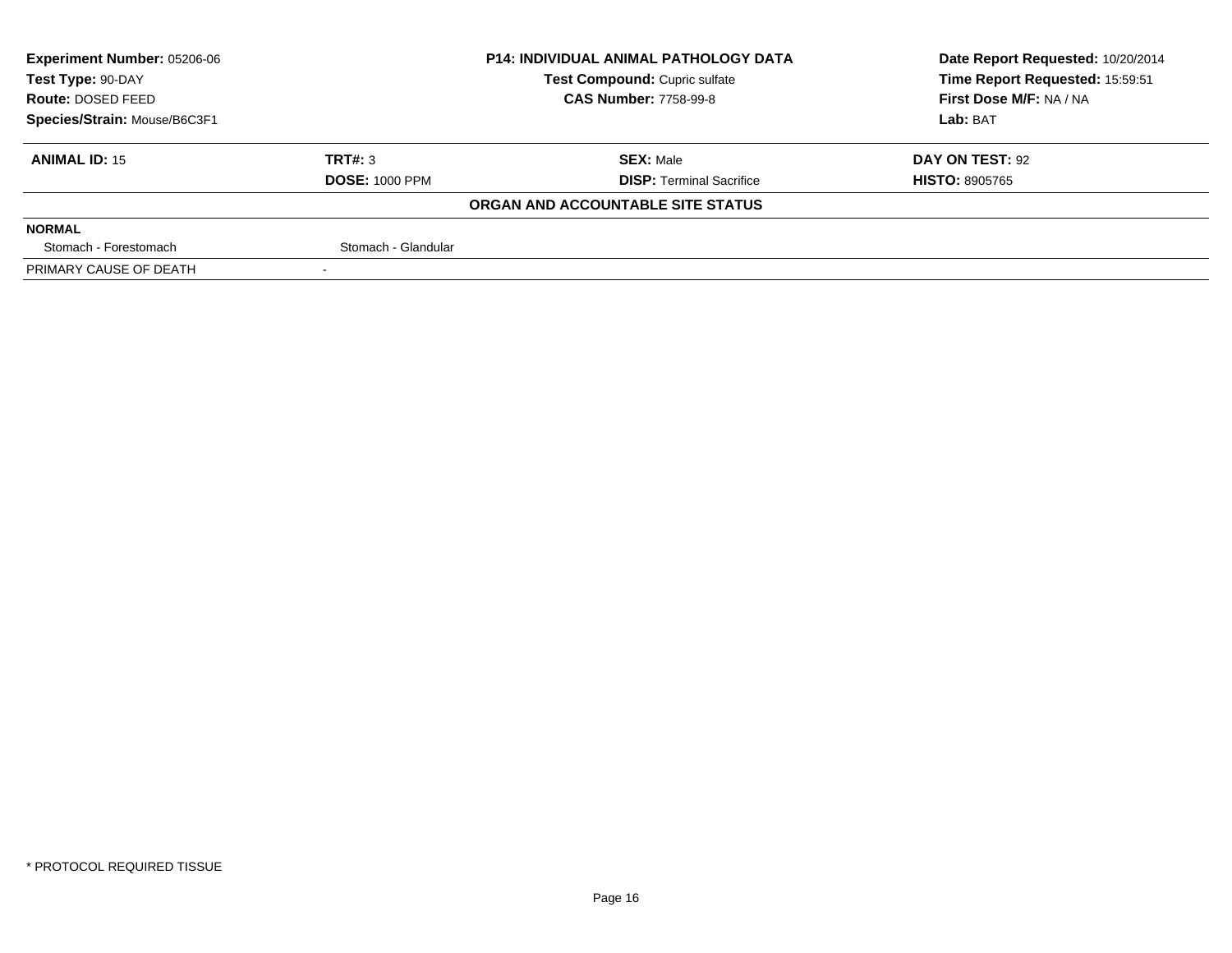| <b>Experiment Number: 05206-06</b> |                       | <b>P14: INDIVIDUAL ANIMAL PATHOLOGY DATA</b> | Date Report Requested: 10/20/2014 |
|------------------------------------|-----------------------|----------------------------------------------|-----------------------------------|
| Test Type: 90-DAY                  |                       | Test Compound: Cupric sulfate                | Time Report Requested: 15:59:51   |
| <b>Route: DOSED FEED</b>           |                       | <b>CAS Number: 7758-99-8</b>                 | First Dose M/F: NA / NA           |
| Species/Strain: Mouse/B6C3F1       |                       |                                              | Lab: BAT                          |
| <b>ANIMAL ID: 16</b>               | TRT#: 3               | <b>SEX: Male</b>                             | DAY ON TEST: 92                   |
|                                    | <b>DOSE: 1000 PPM</b> | <b>DISP: Terminal Sacrifice</b>              | <b>HISTO: 8905766</b>             |
|                                    |                       | ORGAN AND ACCOUNTABLE SITE STATUS            |                                   |
| <b>NORMAL</b>                      |                       |                                              |                                   |
| Stomach - Forestomach              | Stomach - Glandular   |                                              |                                   |
| PRIMARY CAUSE OF DEATH             |                       |                                              |                                   |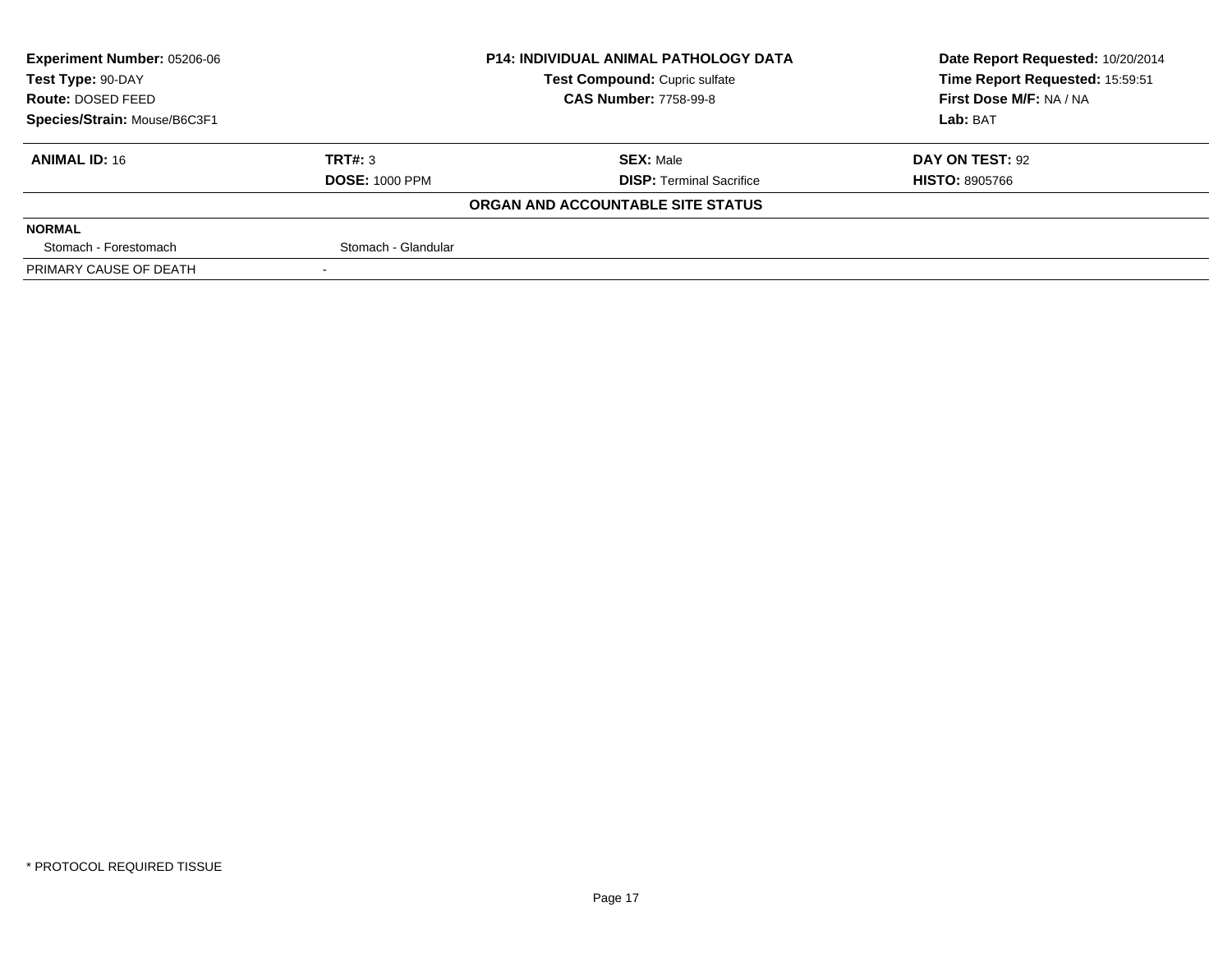| <b>Experiment Number: 05206-06</b> |                       | <b>P14: INDIVIDUAL ANIMAL PATHOLOGY DATA</b> | Date Report Requested: 10/20/2014 |
|------------------------------------|-----------------------|----------------------------------------------|-----------------------------------|
| Test Type: 90-DAY                  |                       | Test Compound: Cupric sulfate                | Time Report Requested: 15:59:51   |
| <b>Route: DOSED FEED</b>           |                       | <b>CAS Number: 7758-99-8</b>                 | First Dose M/F: NA / NA           |
| Species/Strain: Mouse/B6C3F1       |                       |                                              | Lab: BAT                          |
| <b>ANIMAL ID: 17</b>               | TRT#: 3               | <b>SEX: Male</b>                             | DAY ON TEST: 92                   |
|                                    | <b>DOSE: 1000 PPM</b> | <b>DISP:</b> Terminal Sacrifice              | <b>HISTO: 8905767</b>             |
|                                    |                       | ORGAN AND ACCOUNTABLE SITE STATUS            |                                   |
| <b>NORMAL</b>                      |                       |                                              |                                   |
| Stomach - Forestomach              | Stomach - Glandular   |                                              |                                   |
| PRIMARY CAUSE OF DEATH             |                       |                                              |                                   |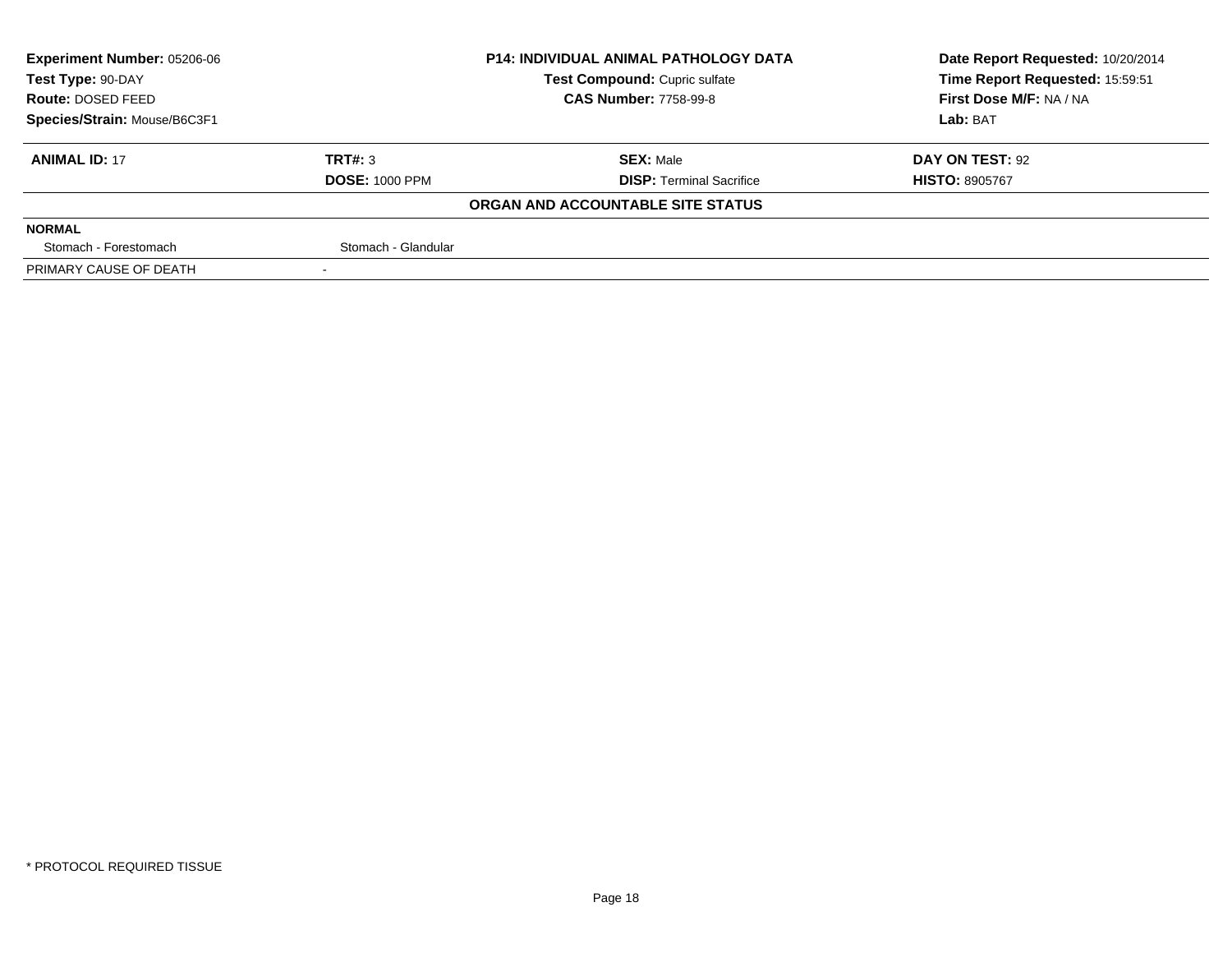| <b>Experiment Number: 05206-06</b> |                       | <b>P14: INDIVIDUAL ANIMAL PATHOLOGY DATA</b> | Date Report Requested: 10/20/2014 |  |
|------------------------------------|-----------------------|----------------------------------------------|-----------------------------------|--|
| Test Type: 90-DAY                  |                       | Test Compound: Cupric sulfate                | Time Report Requested: 15:59:51   |  |
| Route: DOSED FEED                  |                       | <b>CAS Number: 7758-99-8</b>                 | First Dose M/F: NA / NA           |  |
| Species/Strain: Mouse/B6C3F1       |                       |                                              | Lab: BAT                          |  |
| <b>ANIMAL ID: 18</b>               | TRT#: 3               | <b>SEX: Male</b>                             | DAY ON TEST: 92                   |  |
|                                    | <b>DOSE: 1000 PPM</b> | <b>DISP: Terminal Sacrifice</b>              | <b>HISTO: 8905768</b>             |  |
|                                    |                       | ORGAN AND ACCOUNTABLE SITE STATUS            |                                   |  |
| <b>NORMAL</b>                      |                       |                                              |                                   |  |
| Stomach - Forestomach              | Stomach - Glandular   |                                              |                                   |  |
| PRIMARY CAUSE OF DEATH             |                       |                                              |                                   |  |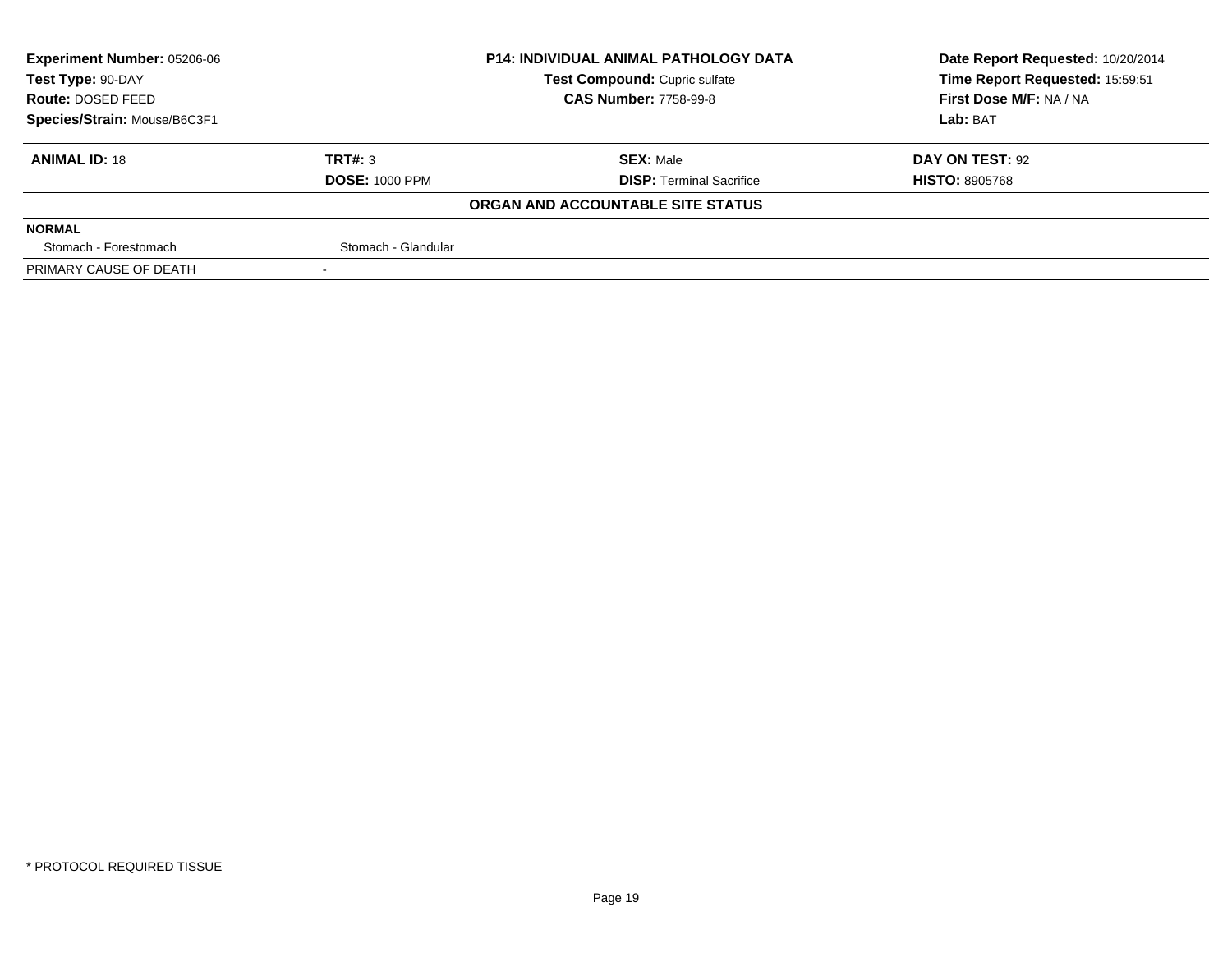| <b>Experiment Number: 05206-06</b> |                       | <b>P14: INDIVIDUAL ANIMAL PATHOLOGY DATA</b> | Date Report Requested: 10/20/2014 |
|------------------------------------|-----------------------|----------------------------------------------|-----------------------------------|
| Test Type: 90-DAY                  |                       | Test Compound: Cupric sulfate                | Time Report Requested: 15:59:51   |
| <b>Route: DOSED FEED</b>           |                       | <b>CAS Number: 7758-99-8</b>                 | First Dose M/F: NA / NA           |
| Species/Strain: Mouse/B6C3F1       |                       |                                              | Lab: BAT                          |
| <b>ANIMAL ID: 19</b>               | TRT#: 3               | <b>SEX: Male</b>                             | DAY ON TEST: 92                   |
|                                    | <b>DOSE: 1000 PPM</b> | <b>DISP:</b> Terminal Sacrifice              | <b>HISTO: 8905769</b>             |
|                                    |                       | ORGAN AND ACCOUNTABLE SITE STATUS            |                                   |
| <b>NORMAL</b>                      |                       |                                              |                                   |
| Stomach - Forestomach              | Stomach - Glandular   |                                              |                                   |
| PRIMARY CAUSE OF DEATH             |                       |                                              |                                   |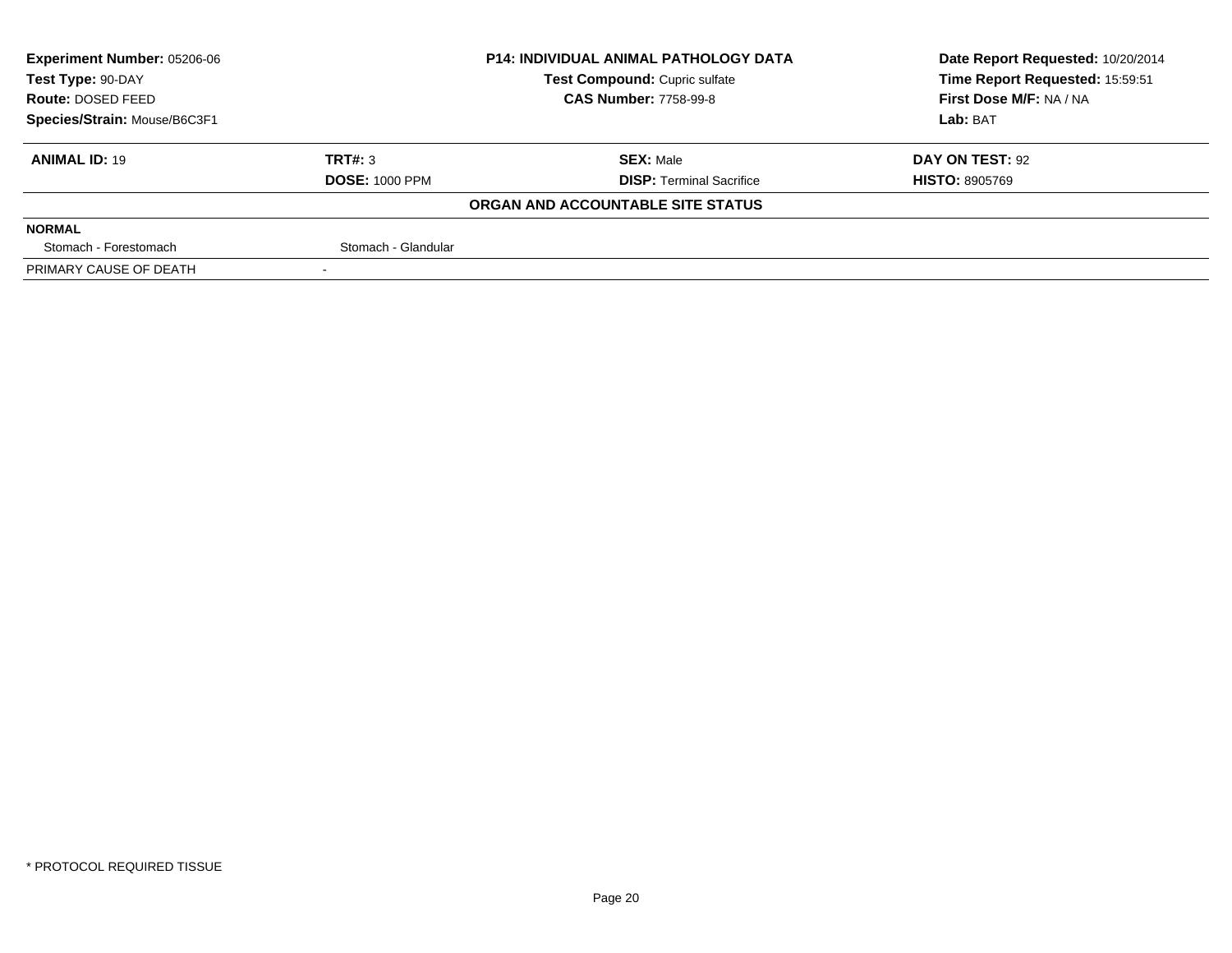| <b>Experiment Number: 05206-06</b> |                       | <b>P14: INDIVIDUAL ANIMAL PATHOLOGY DATA</b> | Date Report Requested: 10/20/2014 |
|------------------------------------|-----------------------|----------------------------------------------|-----------------------------------|
| Test Type: 90-DAY                  |                       | Test Compound: Cupric sulfate                | Time Report Requested: 15:59:51   |
| <b>Route: DOSED FEED</b>           |                       | <b>CAS Number: 7758-99-8</b>                 | First Dose M/F: NA / NA           |
| Species/Strain: Mouse/B6C3F1       |                       |                                              | Lab: BAT                          |
| <b>ANIMAL ID: 20</b>               | TRT#: 3               | <b>SEX: Male</b>                             | DAY ON TEST: 92                   |
|                                    | <b>DOSE: 1000 PPM</b> | <b>DISP:</b> Terminal Sacrifice              | <b>HISTO: 8905770</b>             |
|                                    |                       | ORGAN AND ACCOUNTABLE SITE STATUS            |                                   |
| <b>NORMAL</b>                      |                       |                                              |                                   |
| Stomach - Forestomach              | Stomach - Glandular   |                                              |                                   |
| PRIMARY CAUSE OF DEATH             |                       |                                              |                                   |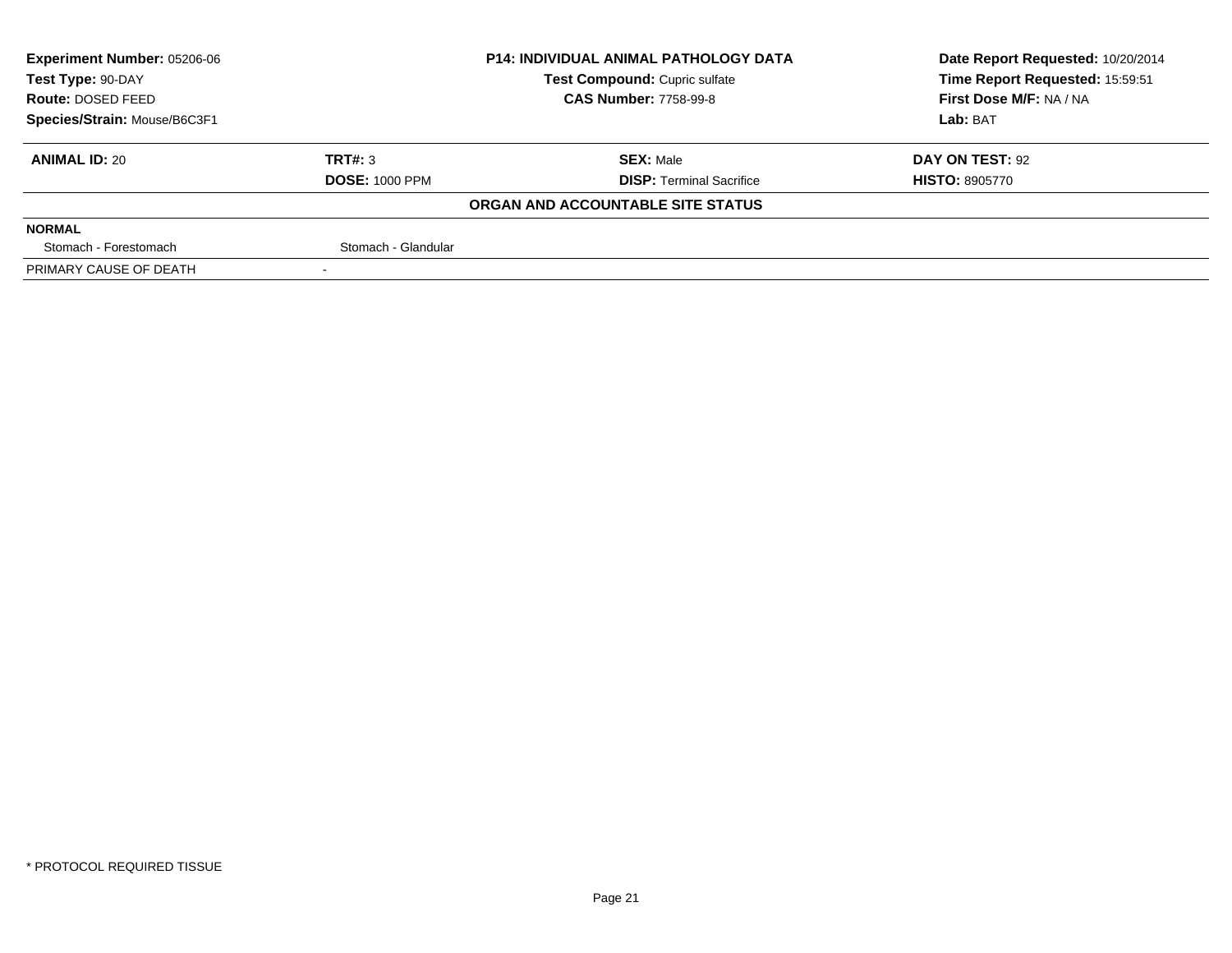| <b>Experiment Number: 05206-06</b> |                       | <b>P14: INDIVIDUAL ANIMAL PATHOLOGY DATA</b> | Date Report Requested: 10/20/2014 |  |
|------------------------------------|-----------------------|----------------------------------------------|-----------------------------------|--|
| Test Type: 90-DAY                  |                       | Test Compound: Cupric sulfate                | Time Report Requested: 15:59:51   |  |
| <b>Route: DOSED FEED</b>           |                       | <b>CAS Number: 7758-99-8</b>                 | First Dose M/F: NA / NA           |  |
| Species/Strain: Mouse/B6C3F1       |                       |                                              | Lab: BAT                          |  |
| <b>ANIMAL ID: 21</b>               | TRT#: 5               | <b>SEX: Male</b>                             | DAY ON TEST: 92                   |  |
|                                    | <b>DOSE: 2000 PPM</b> | <b>DISP:</b> Terminal Sacrifice              | <b>HISTO: 8905741</b>             |  |
|                                    |                       | ORGAN AND ACCOUNTABLE SITE STATUS            |                                   |  |
| <b>NORMAL</b>                      |                       |                                              |                                   |  |
| Stomach - Forestomach              | Stomach - Glandular   |                                              |                                   |  |
| PRIMARY CAUSE OF DEATH             |                       |                                              |                                   |  |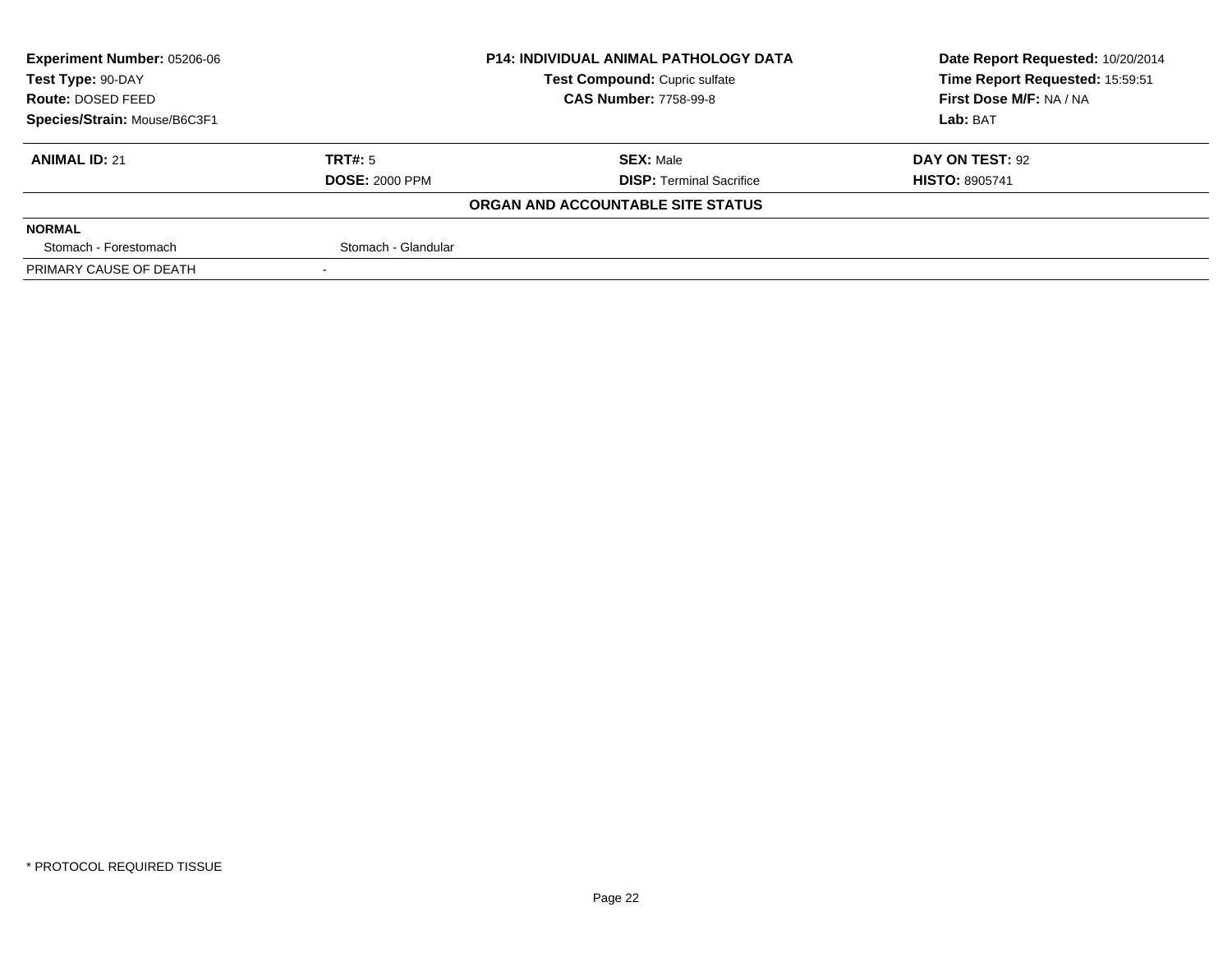| <b>Experiment Number: 05206-06</b> |                       | <b>P14: INDIVIDUAL ANIMAL PATHOLOGY DATA</b> | Date Report Requested: 10/20/2014 |  |
|------------------------------------|-----------------------|----------------------------------------------|-----------------------------------|--|
| Test Type: 90-DAY                  |                       | Test Compound: Cupric sulfate                | Time Report Requested: 15:59:51   |  |
| <b>Route: DOSED FEED</b>           |                       | <b>CAS Number: 7758-99-8</b>                 | First Dose M/F: NA / NA           |  |
| Species/Strain: Mouse/B6C3F1       |                       |                                              | Lab: BAT                          |  |
| <b>ANIMAL ID: 22</b>               | TRT#: 5               | <b>SEX: Male</b>                             | <b>DAY ON TEST: 92</b>            |  |
|                                    | <b>DOSE: 2000 PPM</b> | <b>DISP: Terminal Sacrifice</b>              | <b>HISTO: 8905742</b>             |  |
|                                    |                       | ORGAN AND ACCOUNTABLE SITE STATUS            |                                   |  |
| <b>NORMAL</b>                      |                       |                                              |                                   |  |
| Stomach - Forestomach              | Stomach - Glandular   |                                              |                                   |  |
| PRIMARY CAUSE OF DEATH             |                       |                                              |                                   |  |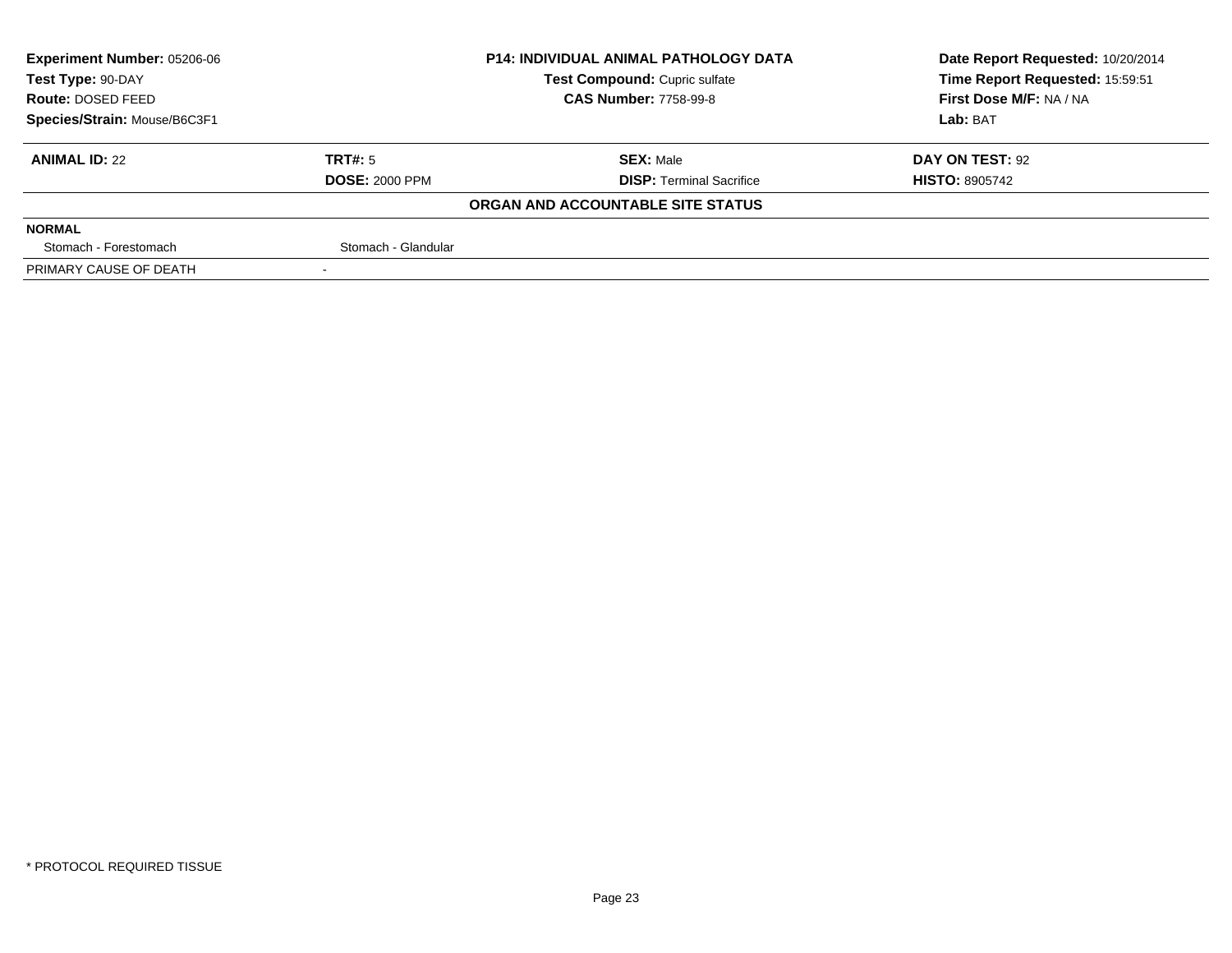| <b>Experiment Number: 05206-06</b> |                       | <b>P14: INDIVIDUAL ANIMAL PATHOLOGY DATA</b> | Date Report Requested: 10/20/2014 |
|------------------------------------|-----------------------|----------------------------------------------|-----------------------------------|
| Test Type: 90-DAY                  |                       | Test Compound: Cupric sulfate                | Time Report Requested: 15:59:51   |
| <b>Route: DOSED FEED</b>           |                       | <b>CAS Number: 7758-99-8</b>                 | First Dose M/F: NA / NA           |
| Species/Strain: Mouse/B6C3F1       |                       |                                              | Lab: BAT                          |
| <b>ANIMAL ID: 23</b>               | <b>TRT#:</b> 5        | <b>SEX: Male</b>                             | <b>DAY ON TEST: 92</b>            |
|                                    | <b>DOSE: 2000 PPM</b> | <b>DISP: Terminal Sacrifice</b>              | <b>HISTO: 8905743</b>             |
|                                    |                       | ORGAN AND ACCOUNTABLE SITE STATUS            |                                   |
| <b>NORMAL</b>                      |                       |                                              |                                   |
| Stomach - Forestomach              | Stomach - Glandular   |                                              |                                   |
| PRIMARY CAUSE OF DEATH             |                       |                                              |                                   |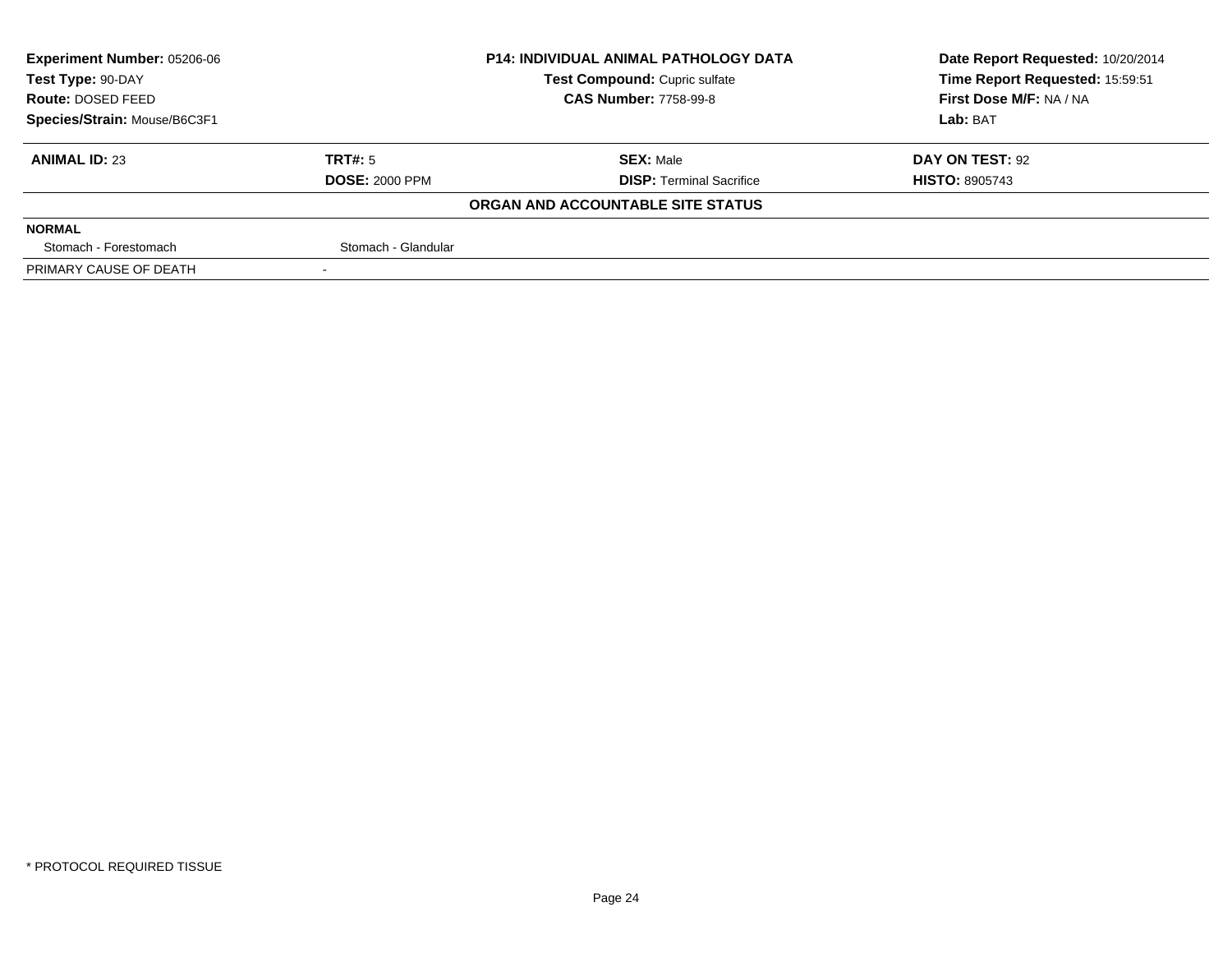| <b>Experiment Number: 05206-06</b> |                       | <b>P14: INDIVIDUAL ANIMAL PATHOLOGY DATA</b> | Date Report Requested: 10/20/2014 |
|------------------------------------|-----------------------|----------------------------------------------|-----------------------------------|
| Test Type: 90-DAY                  |                       | Test Compound: Cupric sulfate                | Time Report Requested: 15:59:51   |
| <b>Route: DOSED FEED</b>           |                       | <b>CAS Number: 7758-99-8</b>                 | First Dose M/F: NA / NA           |
| Species/Strain: Mouse/B6C3F1       |                       |                                              | Lab: BAT                          |
| <b>ANIMAL ID: 24</b>               | <b>TRT#:</b> 5        | <b>SEX: Male</b>                             | <b>DAY ON TEST: 92</b>            |
|                                    | <b>DOSE: 2000 PPM</b> | <b>DISP: Terminal Sacrifice</b>              | <b>HISTO: 8905744</b>             |
|                                    |                       | ORGAN AND ACCOUNTABLE SITE STATUS            |                                   |
| <b>NORMAL</b>                      |                       |                                              |                                   |
| Stomach - Forestomach              | Stomach - Glandular   |                                              |                                   |
| PRIMARY CAUSE OF DEATH             |                       |                                              |                                   |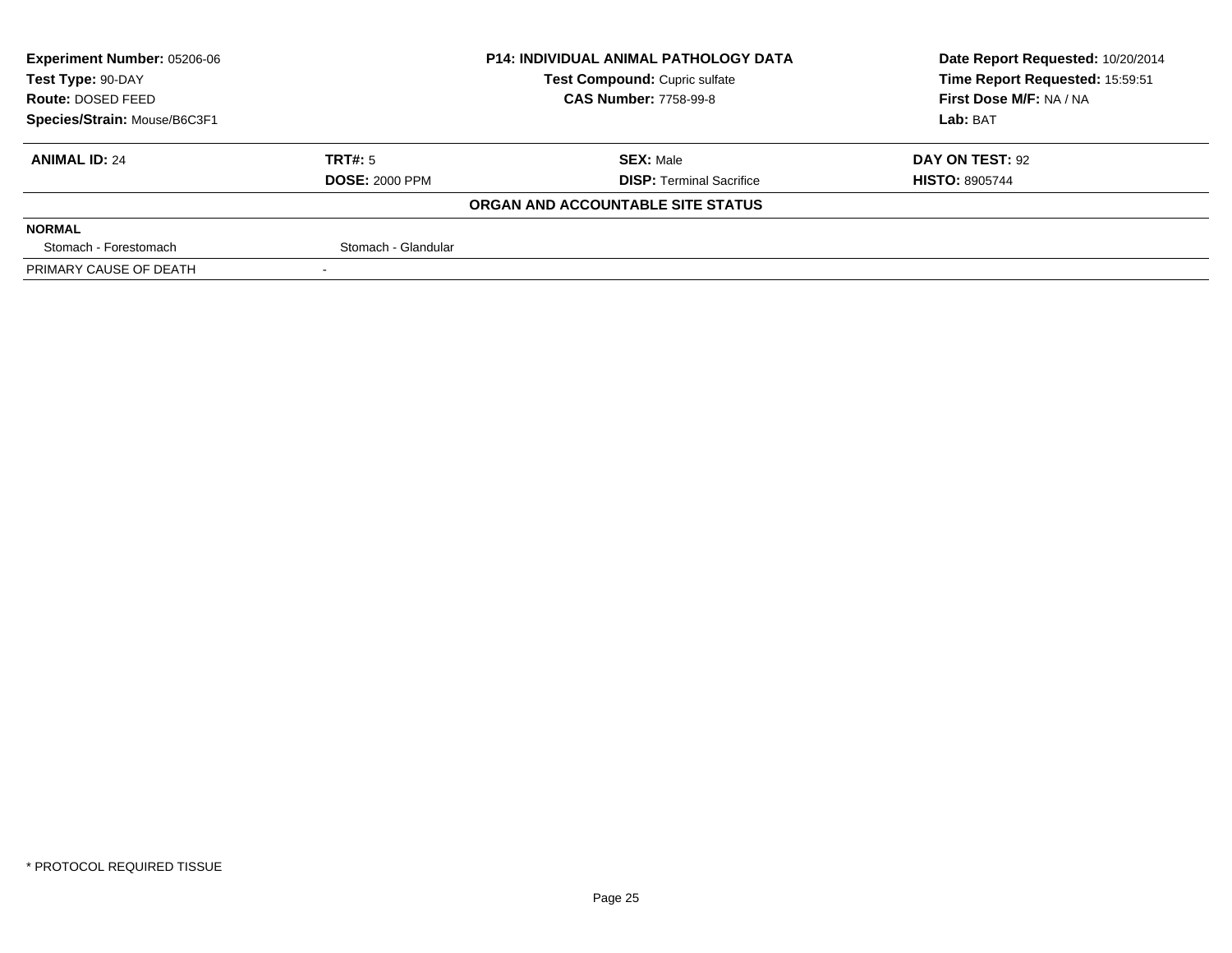| <b>Experiment Number: 05206-06</b> |                       | <b>P14: INDIVIDUAL ANIMAL PATHOLOGY DATA</b> | Date Report Requested: 10/20/2014 |  |
|------------------------------------|-----------------------|----------------------------------------------|-----------------------------------|--|
| Test Type: 90-DAY                  |                       | Test Compound: Cupric sulfate                | Time Report Requested: 15:59:51   |  |
| <b>Route: DOSED FEED</b>           |                       | <b>CAS Number: 7758-99-8</b>                 | First Dose M/F: NA / NA           |  |
| Species/Strain: Mouse/B6C3F1       |                       |                                              | Lab: BAT                          |  |
| <b>ANIMAL ID: 25</b>               | TRT#: 5               | <b>SEX: Male</b>                             | DAY ON TEST: 92                   |  |
|                                    | <b>DOSE: 2000 PPM</b> | <b>DISP:</b> Terminal Sacrifice              | <b>HISTO: 8905745</b>             |  |
|                                    |                       | ORGAN AND ACCOUNTABLE SITE STATUS            |                                   |  |
| <b>NORMAL</b>                      |                       |                                              |                                   |  |
| Stomach - Forestomach              | Stomach - Glandular   |                                              |                                   |  |
| PRIMARY CAUSE OF DEATH             |                       |                                              |                                   |  |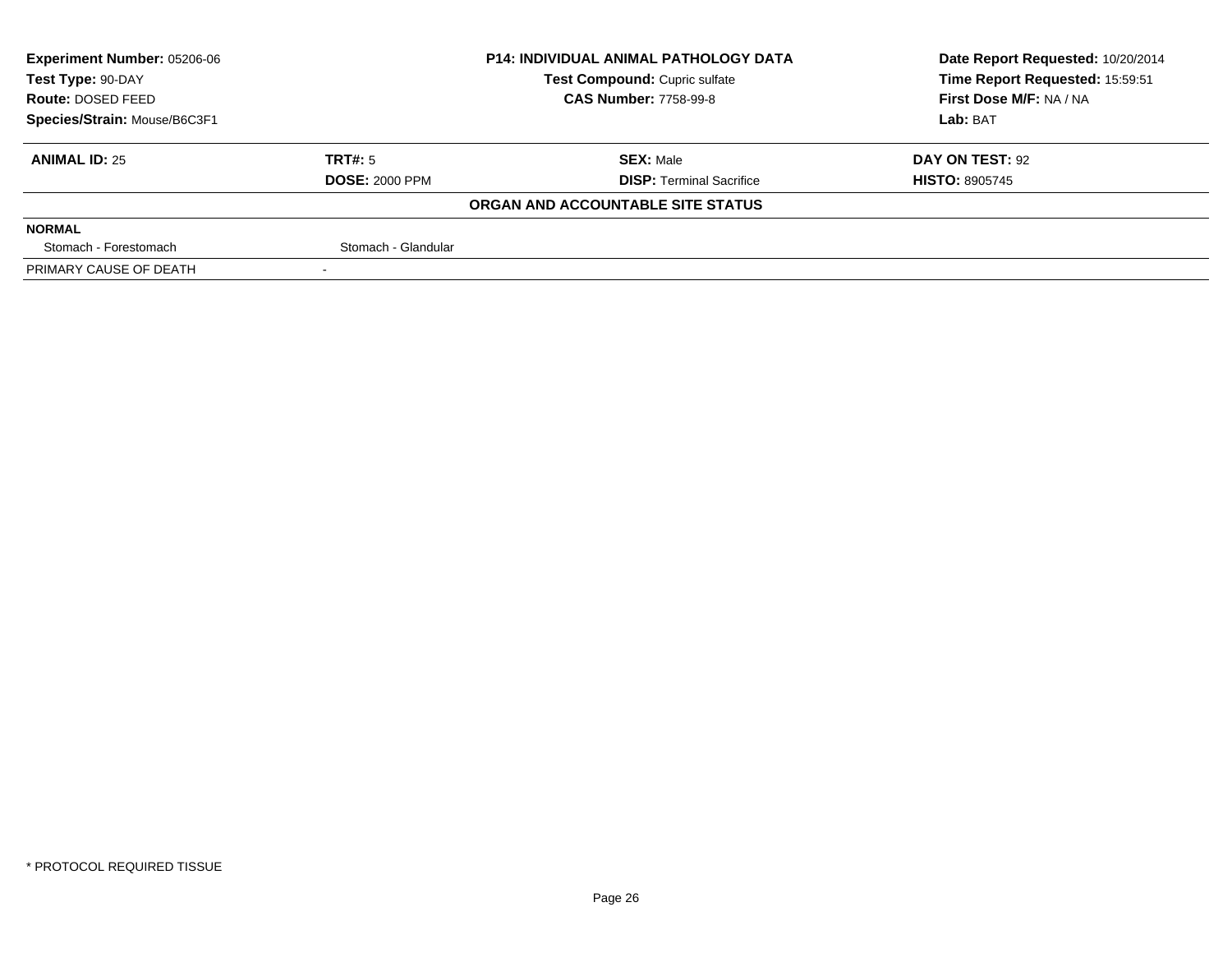| <b>P14: INDIVIDUAL ANIMAL PATHOLOGY DATA</b><br><b>Experiment Number: 05206-06</b> |                       |                                   | Date Report Requested: 10/20/2014 |  |
|------------------------------------------------------------------------------------|-----------------------|-----------------------------------|-----------------------------------|--|
| Test Type: 90-DAY                                                                  |                       | Test Compound: Cupric sulfate     | Time Report Requested: 15:59:51   |  |
| <b>Route: DOSED FEED</b>                                                           |                       | <b>CAS Number: 7758-99-8</b>      | First Dose M/F: NA / NA           |  |
| Species/Strain: Mouse/B6C3F1                                                       |                       |                                   | Lab: BAT                          |  |
| <b>ANIMAL ID: 26</b>                                                               | TRT#: 5               | <b>SEX: Male</b>                  | DAY ON TEST: 92                   |  |
|                                                                                    | <b>DOSE: 2000 PPM</b> | <b>DISP:</b> Terminal Sacrifice   | <b>HISTO: 8905746</b>             |  |
|                                                                                    |                       | ORGAN AND ACCOUNTABLE SITE STATUS |                                   |  |
| <b>NORMAL</b>                                                                      |                       |                                   |                                   |  |
| Stomach - Forestomach                                                              | Stomach - Glandular   |                                   |                                   |  |
| PRIMARY CAUSE OF DEATH                                                             |                       |                                   |                                   |  |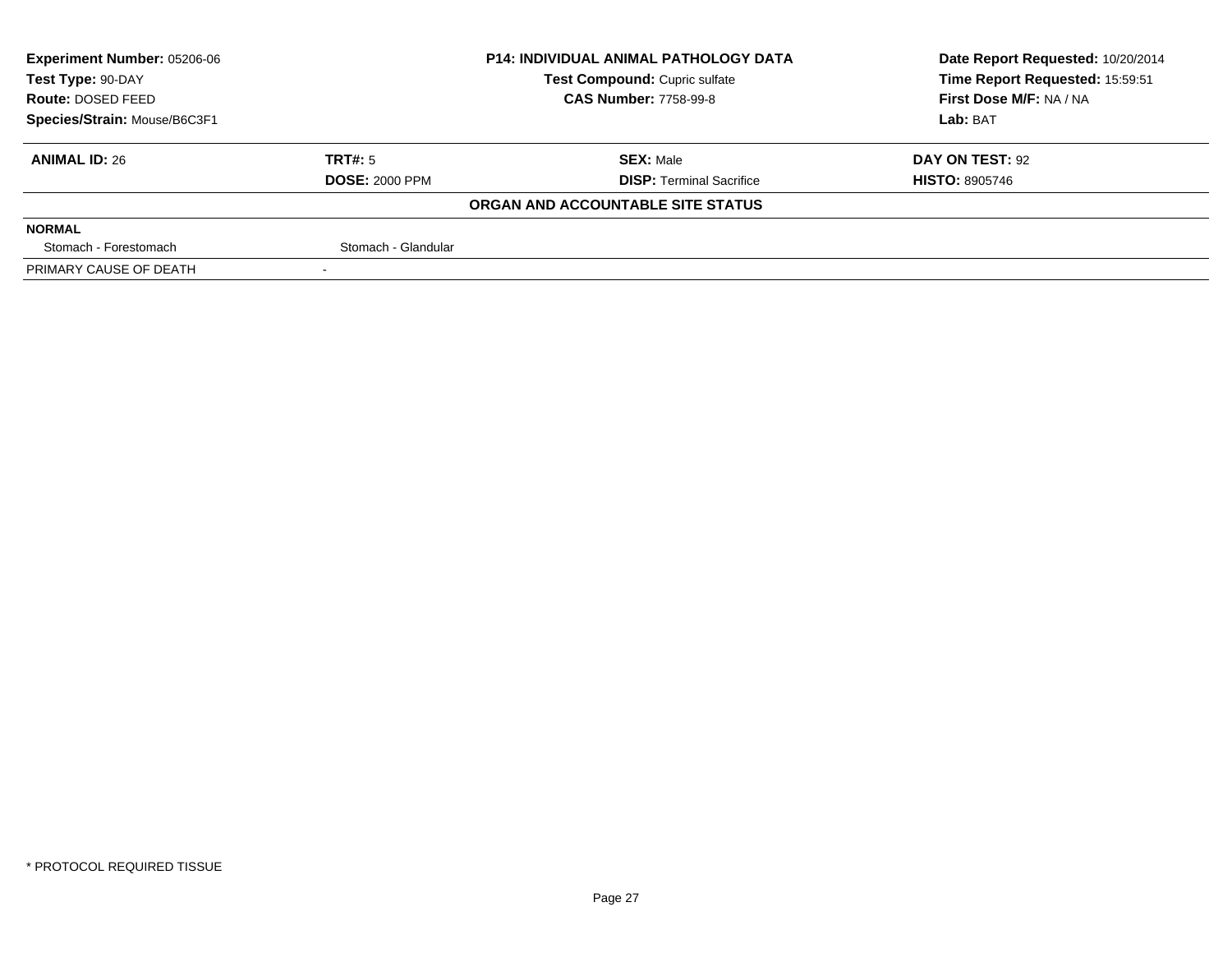| Experiment Number: 05206-06  |                       | <b>P14: INDIVIDUAL ANIMAL PATHOLOGY DATA</b> | Date Report Requested: 10/20/2014 |  |
|------------------------------|-----------------------|----------------------------------------------|-----------------------------------|--|
| Test Type: 90-DAY            |                       | Test Compound: Cupric sulfate                | Time Report Requested: 15:59:51   |  |
| <b>Route: DOSED FEED</b>     |                       | <b>CAS Number: 7758-99-8</b>                 | First Dose M/F: NA / NA           |  |
| Species/Strain: Mouse/B6C3F1 |                       |                                              | Lab: BAT                          |  |
| <b>ANIMAL ID: 27</b>         | TRT#: 5               | <b>SEX: Male</b>                             | DAY ON TEST: 92                   |  |
|                              | <b>DOSE: 2000 PPM</b> | <b>DISP: Terminal Sacrifice</b>              | <b>HISTO: 8905747</b>             |  |
|                              |                       | ORGAN AND ACCOUNTABLE SITE STATUS            |                                   |  |
| <b>NORMAL</b>                |                       |                                              |                                   |  |
| Stomach - Forestomach        | Stomach - Glandular   |                                              |                                   |  |
| PRIMARY CAUSE OF DEATH       |                       |                                              |                                   |  |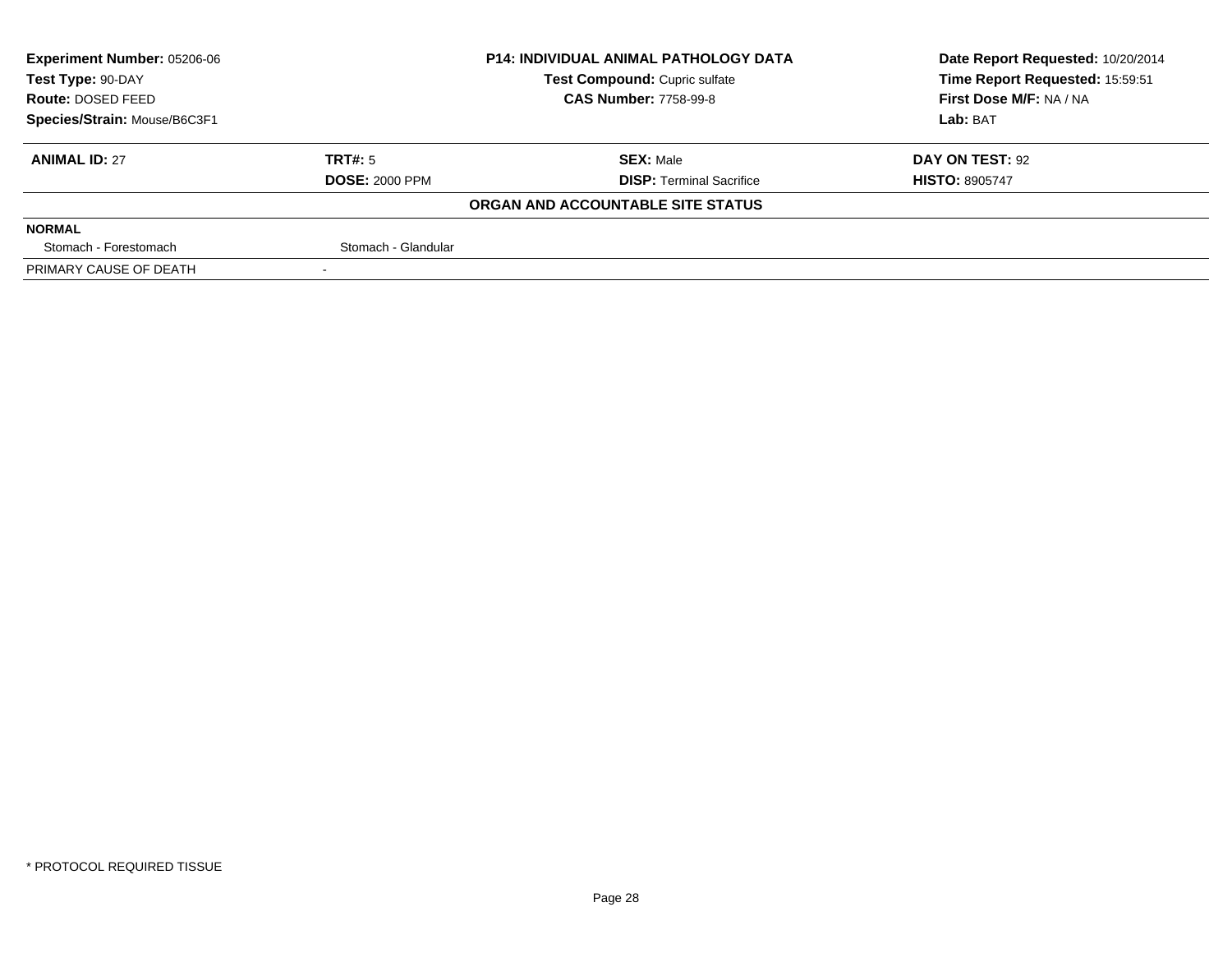| <b>Experiment Number: 05206-06</b> |                       | <b>P14: INDIVIDUAL ANIMAL PATHOLOGY DATA</b> | Date Report Requested: 10/20/2014 |
|------------------------------------|-----------------------|----------------------------------------------|-----------------------------------|
| Test Type: 90-DAY                  |                       | <b>Test Compound: Cupric sulfate</b>         | Time Report Requested: 15:59:51   |
| Route: DOSED FEED                  |                       | <b>CAS Number: 7758-99-8</b>                 | First Dose M/F: NA / NA           |
| Species/Strain: Mouse/B6C3F1       |                       |                                              | Lab: BAT                          |
| <b>ANIMAL ID: 28</b>               | TRT#: 5               | <b>SEX: Male</b>                             | DAY ON TEST: 92                   |
|                                    | <b>DOSE: 2000 PPM</b> | <b>DISP:</b> Terminal Sacrifice              | <b>HISTO: 8905748</b>             |
|                                    |                       | ORGAN AND ACCOUNTABLE SITE STATUS            |                                   |
| <b>NORMAL</b>                      |                       |                                              |                                   |
| Stomach - Forestomach              | Stomach - Glandular   |                                              |                                   |
| PRIMARY CAUSE OF DEATH             |                       |                                              |                                   |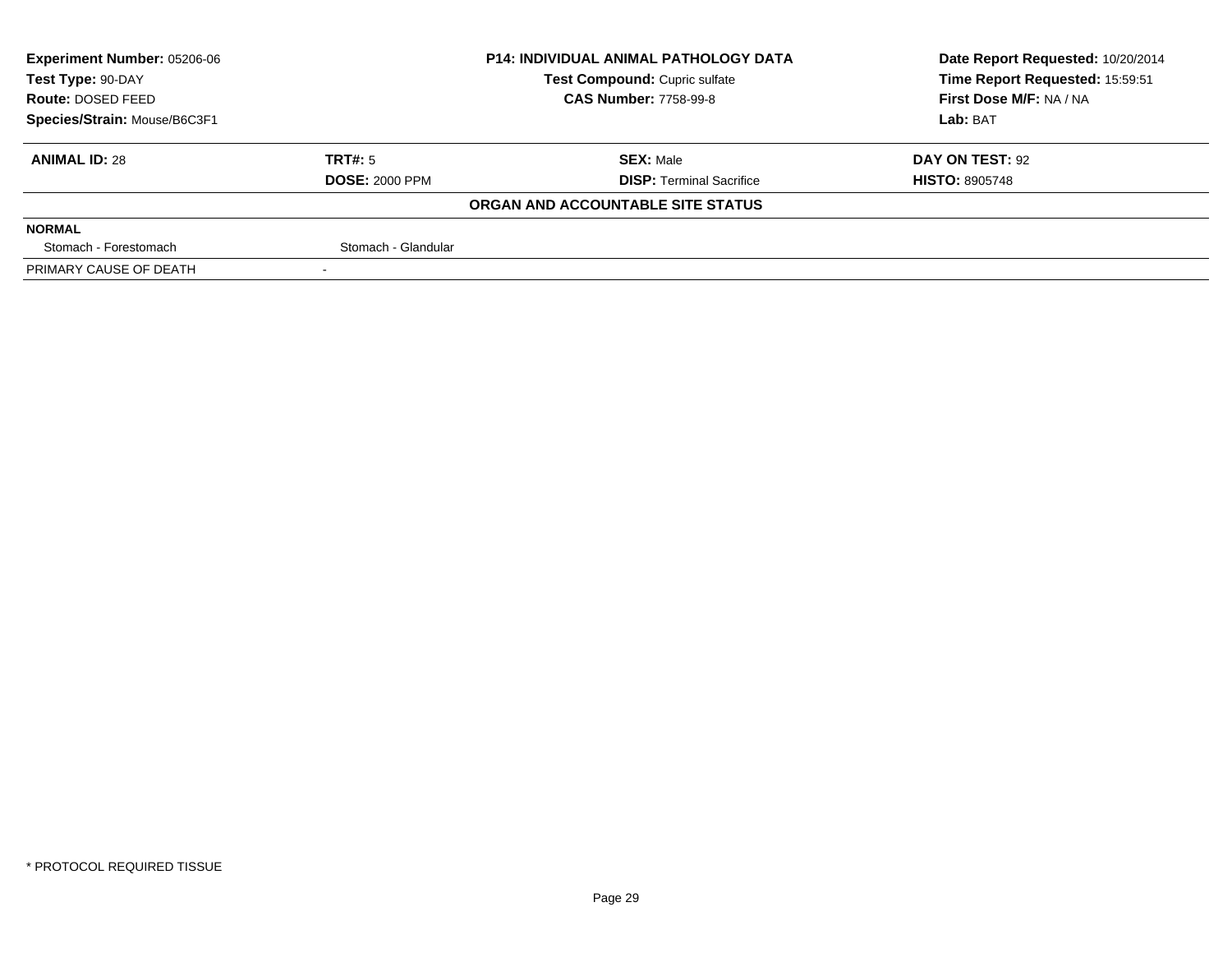| <b>Experiment Number: 05206-06</b> |                       | <b>P14: INDIVIDUAL ANIMAL PATHOLOGY DATA</b> | Date Report Requested: 10/20/2014 |
|------------------------------------|-----------------------|----------------------------------------------|-----------------------------------|
| Test Type: 90-DAY                  |                       | <b>Test Compound: Cupric sulfate</b>         | Time Report Requested: 15:59:51   |
| Route: DOSED FEED                  |                       | <b>CAS Number: 7758-99-8</b>                 | First Dose M/F: NA / NA           |
| Species/Strain: Mouse/B6C3F1       |                       |                                              | Lab: BAT                          |
| <b>ANIMAL ID: 29</b>               | TRT#: 5               | <b>SEX: Male</b>                             | DAY ON TEST: 92                   |
|                                    | <b>DOSE: 2000 PPM</b> | <b>DISP:</b> Terminal Sacrifice              | <b>HISTO: 8905749</b>             |
|                                    |                       | ORGAN AND ACCOUNTABLE SITE STATUS            |                                   |
| <b>NORMAL</b>                      |                       |                                              |                                   |
| Stomach - Forestomach              | Stomach - Glandular   |                                              |                                   |
| PRIMARY CAUSE OF DEATH             |                       |                                              |                                   |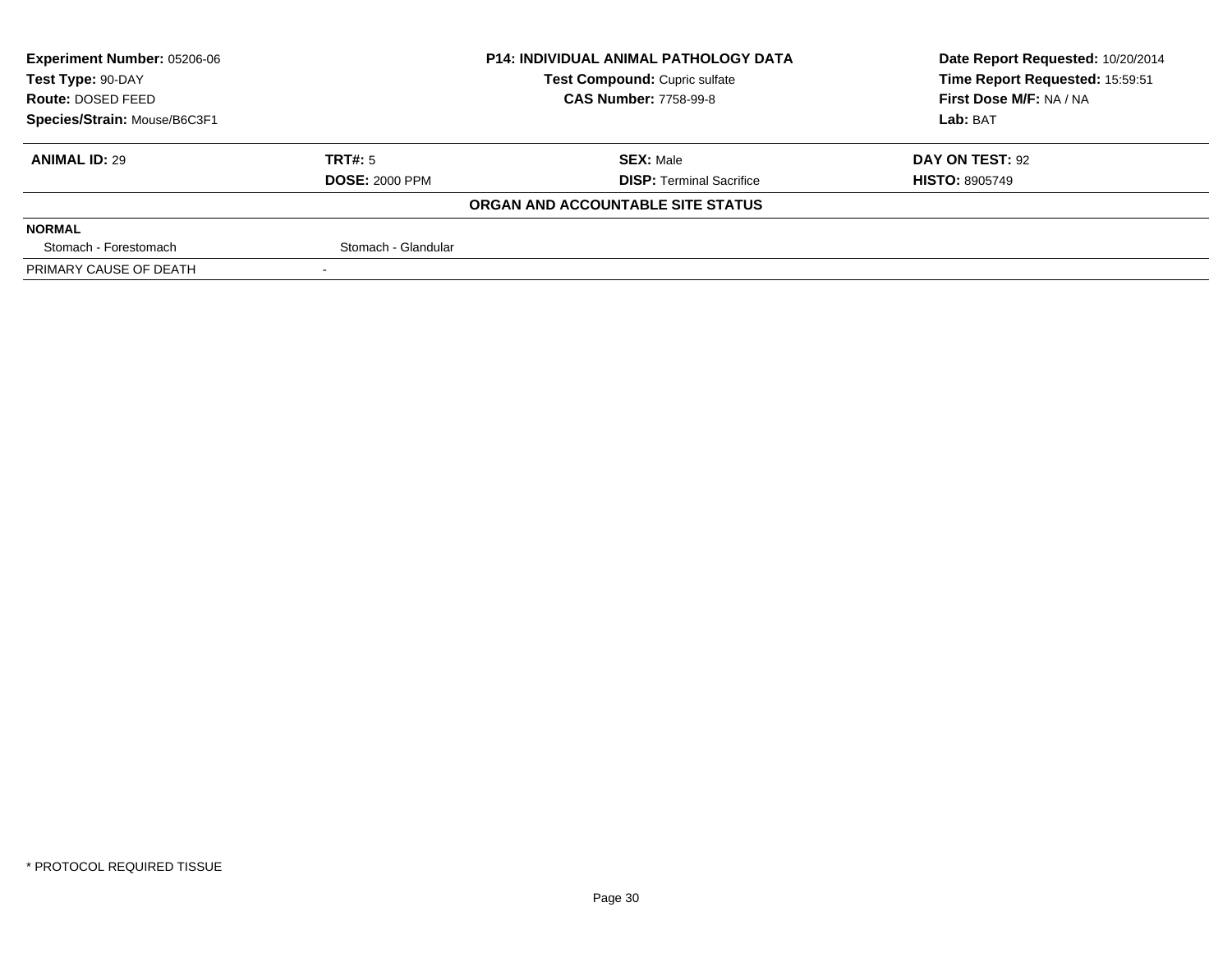| <b>Experiment Number: 05206-06</b> |                       | <b>P14: INDIVIDUAL ANIMAL PATHOLOGY DATA</b> | Date Report Requested: 10/20/2014 |
|------------------------------------|-----------------------|----------------------------------------------|-----------------------------------|
| Test Type: 90-DAY                  |                       | Test Compound: Cupric sulfate                | Time Report Requested: 15:59:51   |
| <b>Route: DOSED FEED</b>           |                       | <b>CAS Number: 7758-99-8</b>                 | First Dose M/F: NA / NA           |
| Species/Strain: Mouse/B6C3F1       |                       |                                              | Lab: BAT                          |
| <b>ANIMAL ID: 30</b>               | TRT#: 5               | <b>SEX: Male</b>                             | DAY ON TEST: 92                   |
|                                    | <b>DOSE: 2000 PPM</b> | <b>DISP:</b> Terminal Sacrifice              | <b>HISTO: 8905750</b>             |
|                                    |                       | ORGAN AND ACCOUNTABLE SITE STATUS            |                                   |
| <b>NORMAL</b>                      |                       |                                              |                                   |
| Stomach - Forestomach              | Stomach - Glandular   |                                              |                                   |
| PRIMARY CAUSE OF DEATH             |                       |                                              |                                   |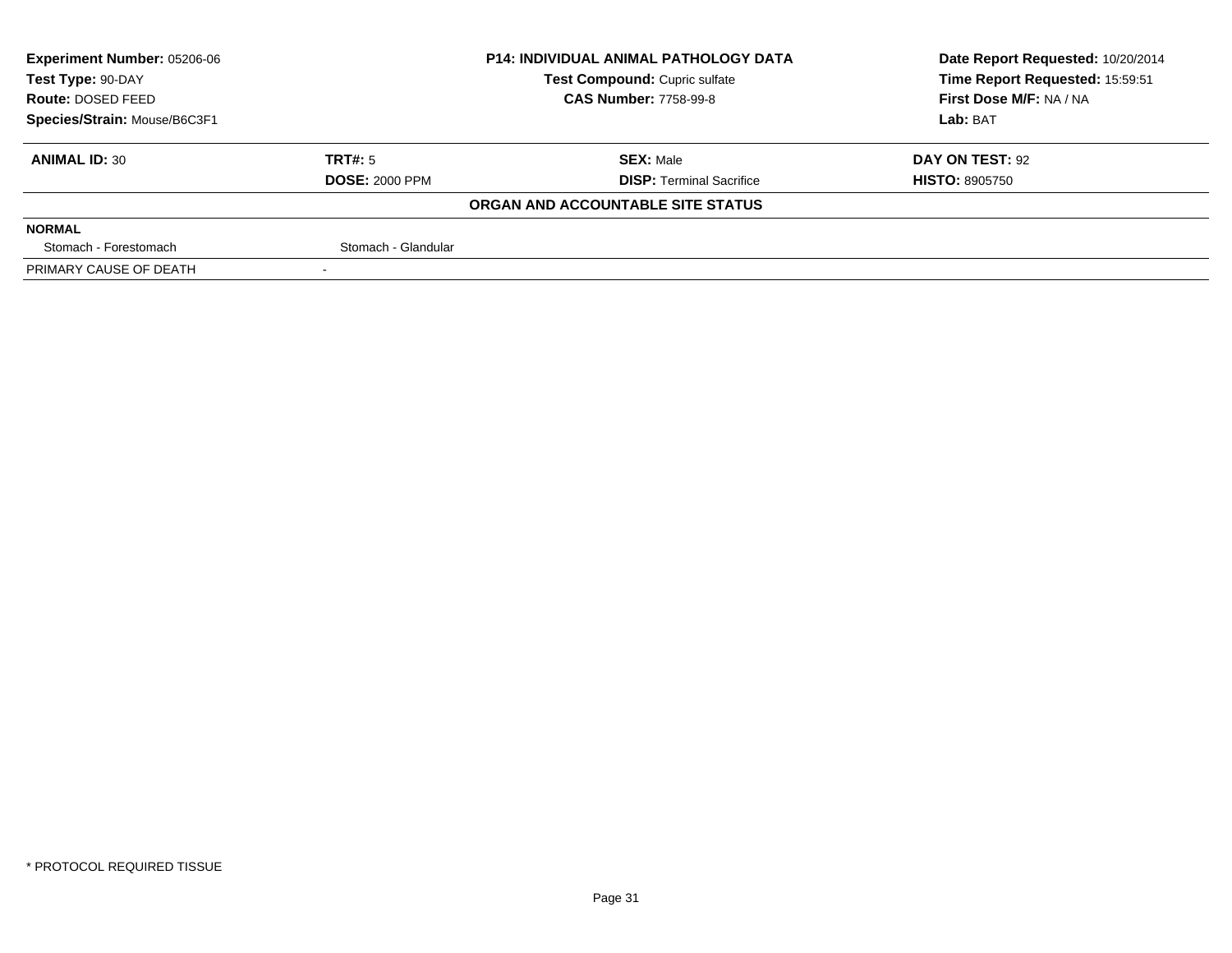| Experiment Number: 05206-06  |                       | <b>P14: INDIVIDUAL ANIMAL PATHOLOGY DATA</b> | Date Report Requested: 10/20/2014 |  |
|------------------------------|-----------------------|----------------------------------------------|-----------------------------------|--|
| Test Type: 90-DAY            |                       | Test Compound: Cupric sulfate                | Time Report Requested: 15:59:51   |  |
| Route: DOSED FEED            |                       | <b>CAS Number: 7758-99-8</b>                 | First Dose M/F: NA / NA           |  |
| Species/Strain: Mouse/B6C3F1 |                       |                                              | Lab: BAT                          |  |
| <b>ANIMAL ID: 31</b>         | <b>TRT#: 7</b>        | <b>SEX: Male</b>                             | DAY ON TEST: 92                   |  |
|                              | <b>DOSE: 4000 PPM</b> | <b>DISP: Terminal Sacrifice</b>              | <b>HISTO: 8905721</b>             |  |
|                              |                       | ORGAN AND ACCOUNTABLE SITE STATUS            |                                   |  |
| <b>NORMAL</b>                |                       |                                              |                                   |  |
| Stomach - Glandular          |                       |                                              |                                   |  |
| <b>OBSERVATIONS</b>          |                       |                                              |                                   |  |
| Stomach                      | Forestomach           | Hyperplasia                                  | Minimal                           |  |
| PRIMARY CAUSE OF DEATH       |                       |                                              |                                   |  |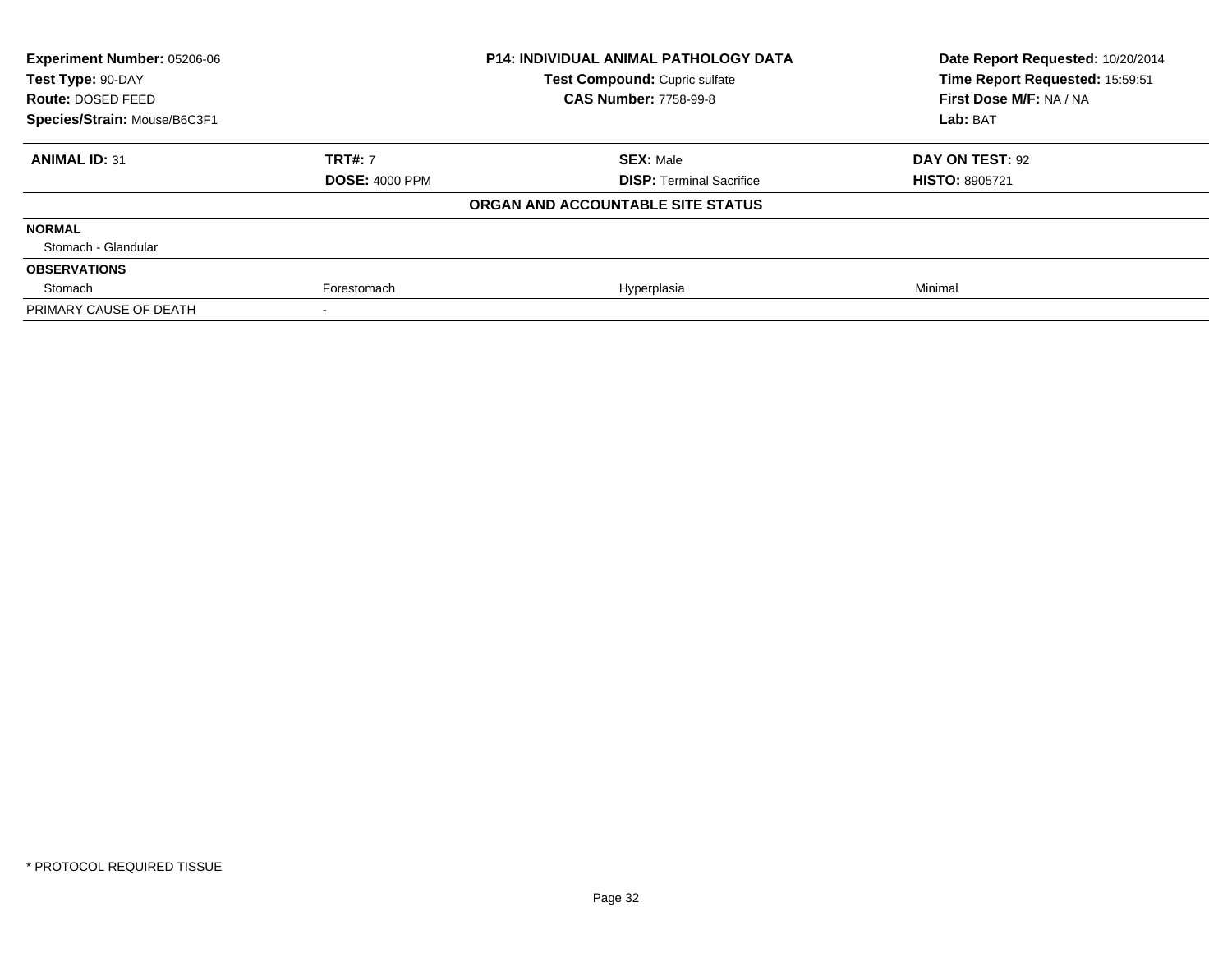| <b>Experiment Number: 05206-06</b> |                       | <b>P14: INDIVIDUAL ANIMAL PATHOLOGY DATA</b> | Date Report Requested: 10/20/2014 |
|------------------------------------|-----------------------|----------------------------------------------|-----------------------------------|
| Test Type: 90-DAY                  |                       | Test Compound: Cupric sulfate                | Time Report Requested: 15:59:51   |
| <b>Route: DOSED FEED</b>           |                       | <b>CAS Number: 7758-99-8</b>                 | First Dose M/F: NA / NA           |
| Species/Strain: Mouse/B6C3F1       |                       |                                              | Lab: BAT                          |
| <b>ANIMAL ID: 32</b>               | <b>TRT#: 7</b>        | <b>SEX: Male</b>                             | DAY ON TEST: 92                   |
|                                    | <b>DOSE: 4000 PPM</b> | <b>DISP:</b> Terminal Sacrifice              | <b>HISTO: 8905722</b>             |
|                                    |                       | ORGAN AND ACCOUNTABLE SITE STATUS            |                                   |
| <b>NORMAL</b>                      |                       |                                              |                                   |
| Stomach - Forestomach              | Stomach - Glandular   |                                              |                                   |
| PRIMARY CAUSE OF DEATH             |                       |                                              |                                   |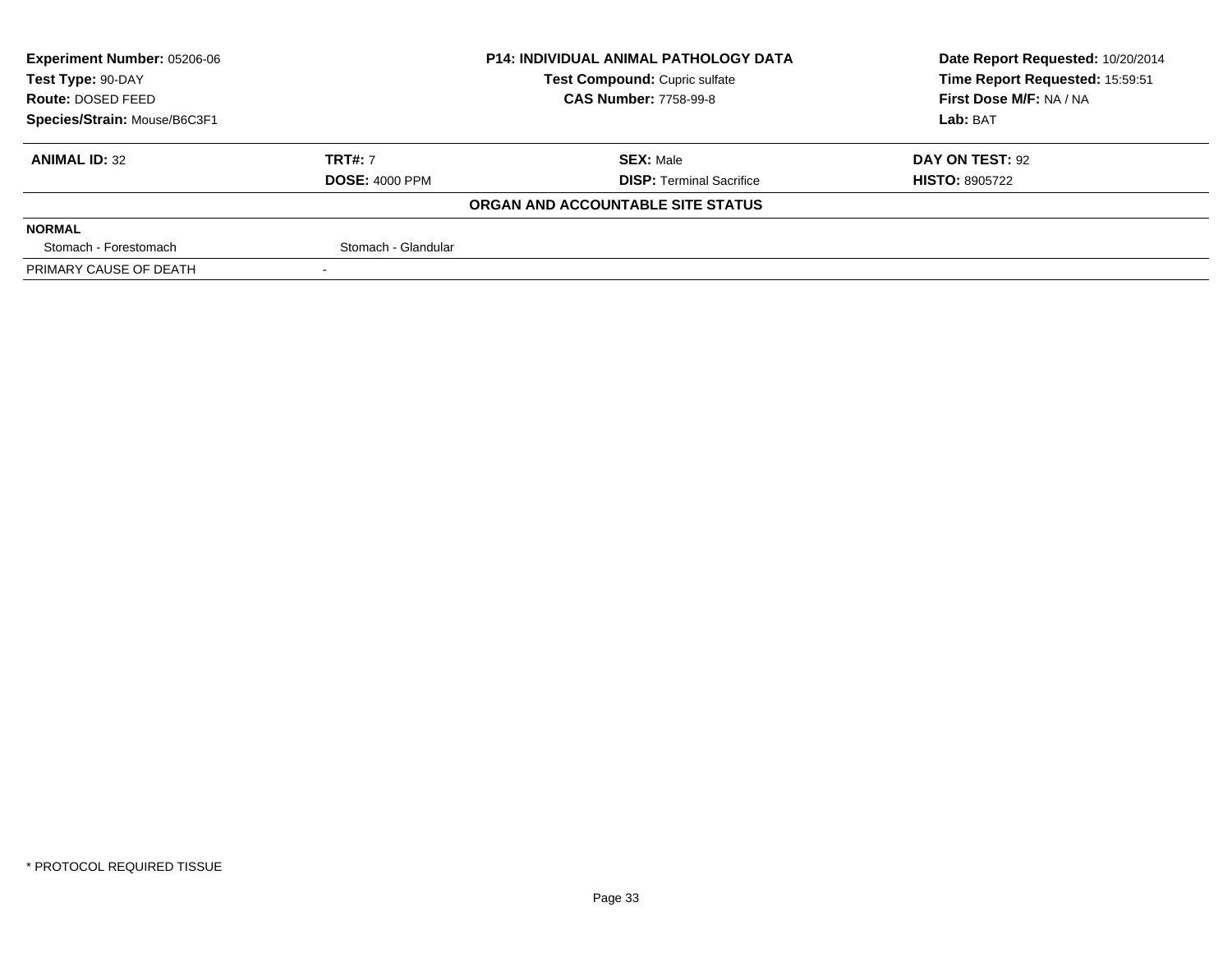| <b>Experiment Number: 05206-06</b> |                       | <b>P14: INDIVIDUAL ANIMAL PATHOLOGY DATA</b> | Date Report Requested: 10/20/2014 |  |
|------------------------------------|-----------------------|----------------------------------------------|-----------------------------------|--|
| Test Type: 90-DAY                  |                       | Test Compound: Cupric sulfate                | Time Report Requested: 15:59:51   |  |
| <b>Route: DOSED FEED</b>           |                       | <b>CAS Number: 7758-99-8</b>                 | First Dose M/F: NA / NA           |  |
| Species/Strain: Mouse/B6C3F1       |                       |                                              | Lab: BAT                          |  |
| <b>ANIMAL ID: 33</b>               | <b>TRT#: 7</b>        | <b>SEX: Male</b>                             | DAY ON TEST: 92                   |  |
|                                    | <b>DOSE: 4000 PPM</b> | <b>DISP:</b> Terminal Sacrifice              | <b>HISTO: 8905723</b>             |  |
|                                    |                       | ORGAN AND ACCOUNTABLE SITE STATUS            |                                   |  |
| <b>NORMAL</b>                      |                       |                                              |                                   |  |
| Stomach - Forestomach              | Stomach - Glandular   |                                              |                                   |  |
| PRIMARY CAUSE OF DEATH             |                       |                                              |                                   |  |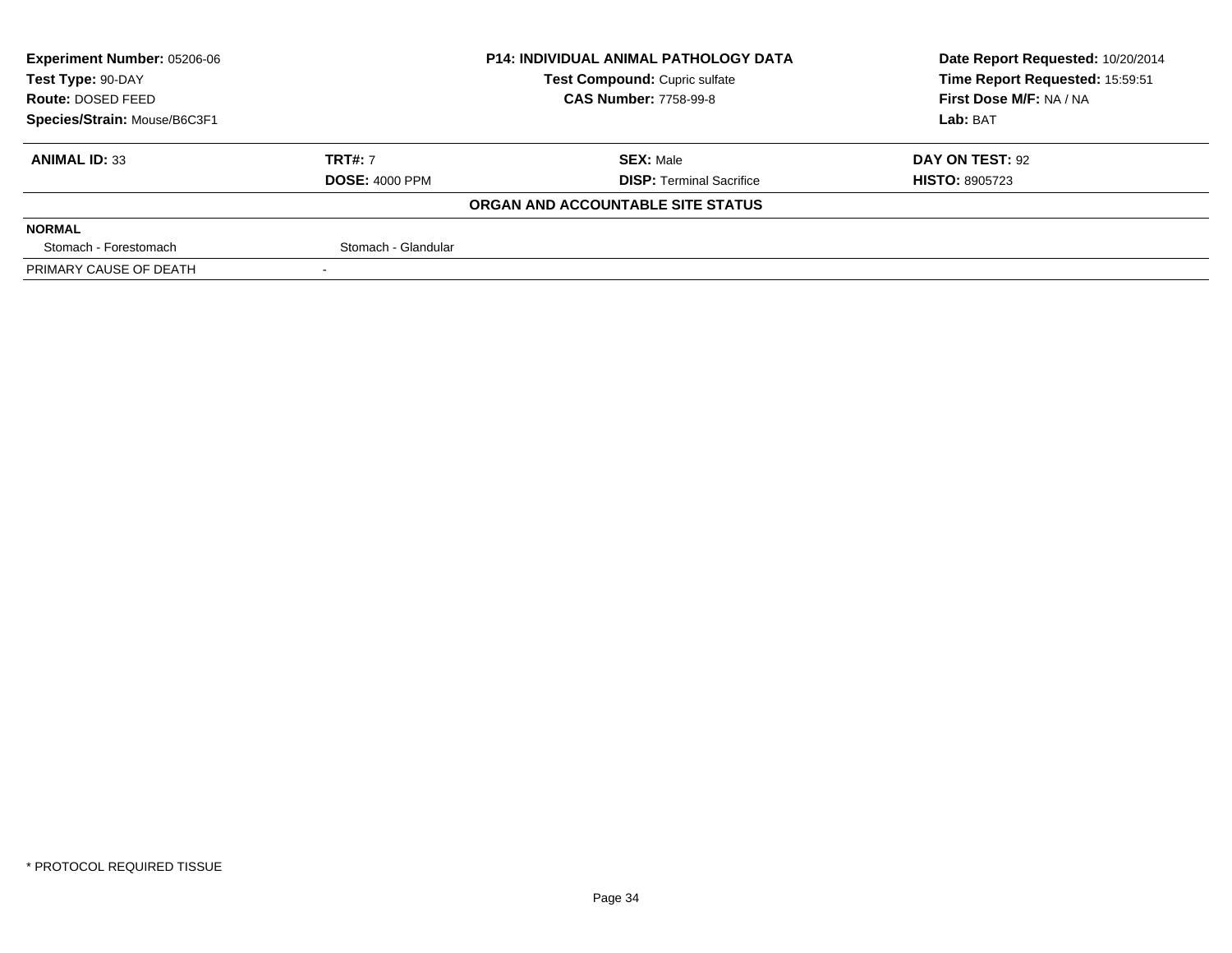| <b>Experiment Number: 05206-06</b> |                       | <b>P14: INDIVIDUAL ANIMAL PATHOLOGY DATA</b> | Date Report Requested: 10/20/2014 |  |
|------------------------------------|-----------------------|----------------------------------------------|-----------------------------------|--|
| Test Type: 90-DAY                  |                       | Test Compound: Cupric sulfate                | Time Report Requested: 15:59:51   |  |
| Route: DOSED FEED                  |                       | <b>CAS Number: 7758-99-8</b>                 | First Dose M/F: NA / NA           |  |
| Species/Strain: Mouse/B6C3F1       |                       |                                              | Lab: BAT                          |  |
| <b>ANIMAL ID: 34</b>               | <b>TRT#: 7</b>        | <b>SEX: Male</b>                             | DAY ON TEST: 92                   |  |
|                                    | <b>DOSE: 4000 PPM</b> | <b>DISP:</b> Terminal Sacrifice              | <b>HISTO: 8905724</b>             |  |
|                                    |                       | ORGAN AND ACCOUNTABLE SITE STATUS            |                                   |  |
| <b>NORMAL</b>                      |                       |                                              |                                   |  |
| Stomach - Forestomach              | Stomach - Glandular   |                                              |                                   |  |
| PRIMARY CAUSE OF DEATH             | $\sim$                |                                              |                                   |  |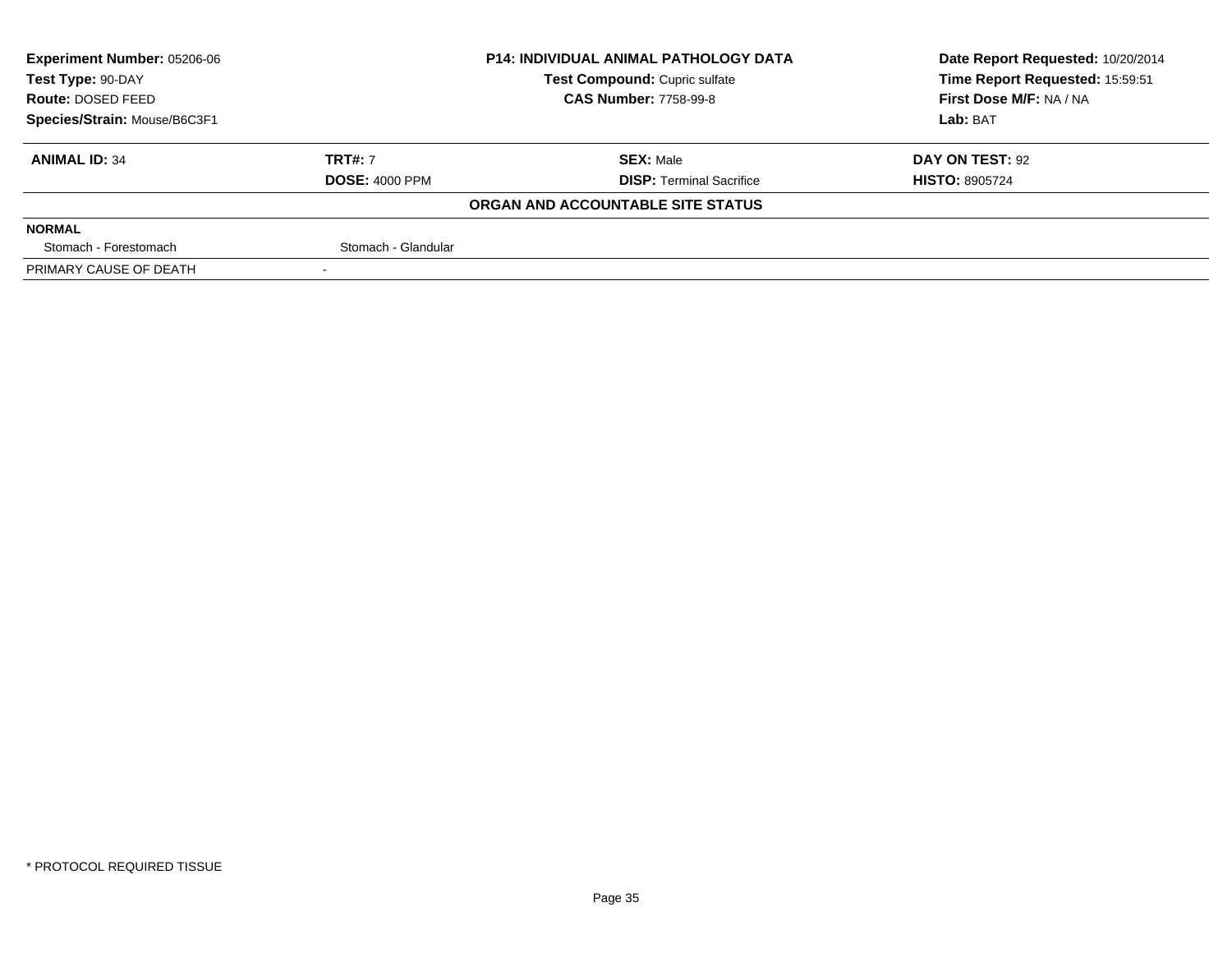| <b>Experiment Number: 05206-06</b> | <b>P14: INDIVIDUAL ANIMAL PATHOLOGY DATA</b><br>Test Compound: Cupric sulfate |                                   | Date Report Requested: 10/20/2014<br>Time Report Requested: 15:59:51 |
|------------------------------------|-------------------------------------------------------------------------------|-----------------------------------|----------------------------------------------------------------------|
| Test Type: 90-DAY                  |                                                                               |                                   |                                                                      |
| <b>Route: DOSED FEED</b>           |                                                                               | <b>CAS Number: 7758-99-8</b>      | First Dose M/F: NA / NA                                              |
| Species/Strain: Mouse/B6C3F1       |                                                                               |                                   | Lab: BAT                                                             |
| <b>ANIMAL ID: 35</b>               | <b>TRT#: 7</b>                                                                | <b>SEX: Male</b>                  | DAY ON TEST: 92                                                      |
|                                    | <b>DOSE: 4000 PPM</b>                                                         | <b>DISP:</b> Terminal Sacrifice   | <b>HISTO: 8905725</b>                                                |
|                                    |                                                                               | ORGAN AND ACCOUNTABLE SITE STATUS |                                                                      |
| <b>NORMAL</b>                      |                                                                               |                                   |                                                                      |
| Stomach - Forestomach              | Stomach - Glandular                                                           |                                   |                                                                      |
| PRIMARY CAUSE OF DEATH             |                                                                               |                                   |                                                                      |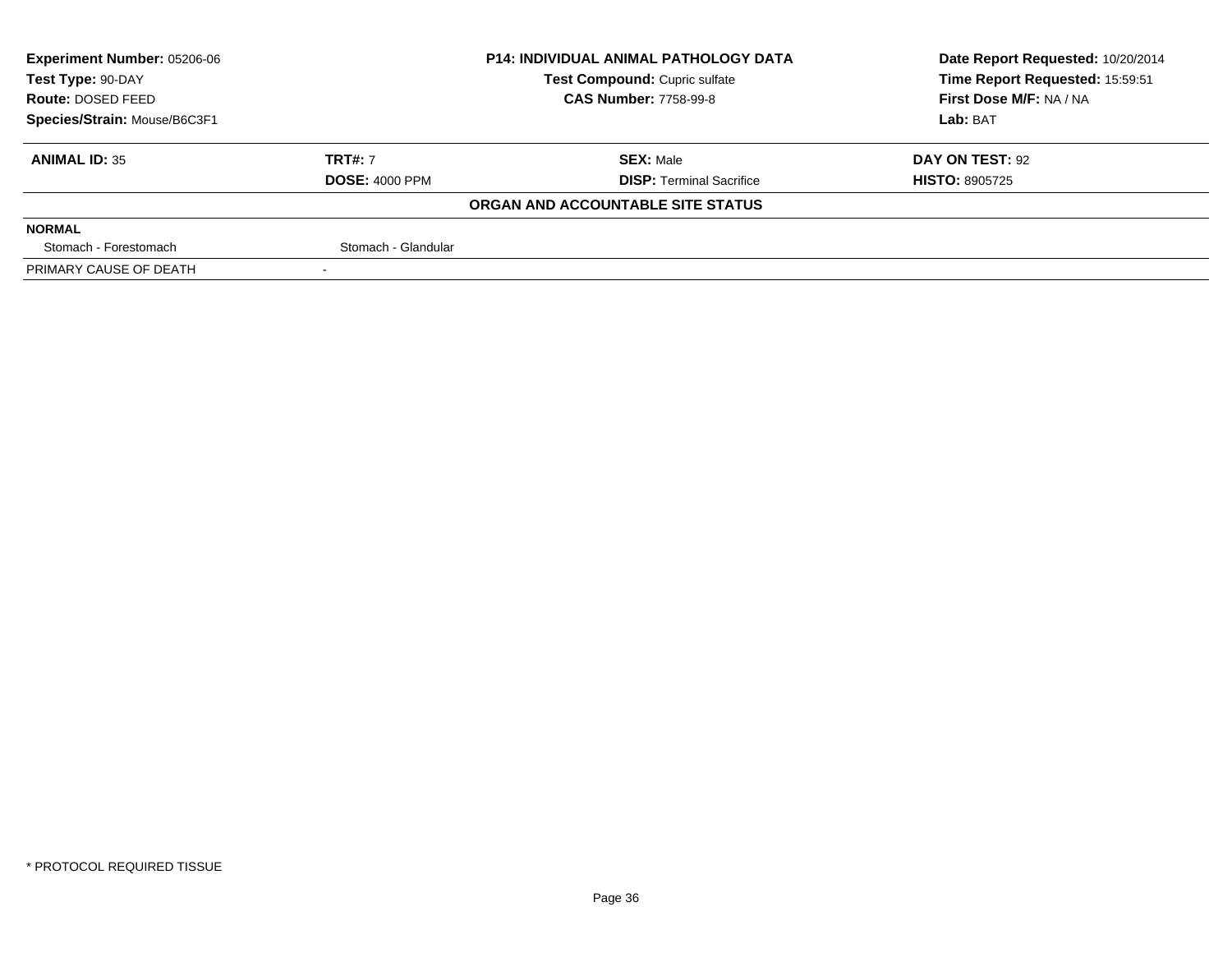| Experiment Number: 05206-06  |                       | <b>P14: INDIVIDUAL ANIMAL PATHOLOGY DATA</b> | Date Report Requested: 10/20/2014 |  |
|------------------------------|-----------------------|----------------------------------------------|-----------------------------------|--|
| Test Type: 90-DAY            |                       | Test Compound: Cupric sulfate                | Time Report Requested: 15:59:51   |  |
| Route: DOSED FEED            |                       | <b>CAS Number: 7758-99-8</b>                 | First Dose M/F: NA / NA           |  |
| Species/Strain: Mouse/B6C3F1 |                       |                                              | Lab: BAT                          |  |
| <b>ANIMAL ID: 36</b>         | <b>TRT#: 7</b>        | <b>SEX: Male</b>                             | DAY ON TEST: 92                   |  |
|                              | <b>DOSE: 4000 PPM</b> | <b>DISP: Terminal Sacrifice</b>              | <b>HISTO: 8905726</b>             |  |
|                              |                       | ORGAN AND ACCOUNTABLE SITE STATUS            |                                   |  |
| <b>NORMAL</b>                |                       |                                              |                                   |  |
| Stomach - Glandular          |                       |                                              |                                   |  |
| <b>OBSERVATIONS</b>          |                       |                                              |                                   |  |
| Stomach                      | Forestomach           | Hyperplasia                                  | Minimal                           |  |
| PRIMARY CAUSE OF DEATH       |                       |                                              |                                   |  |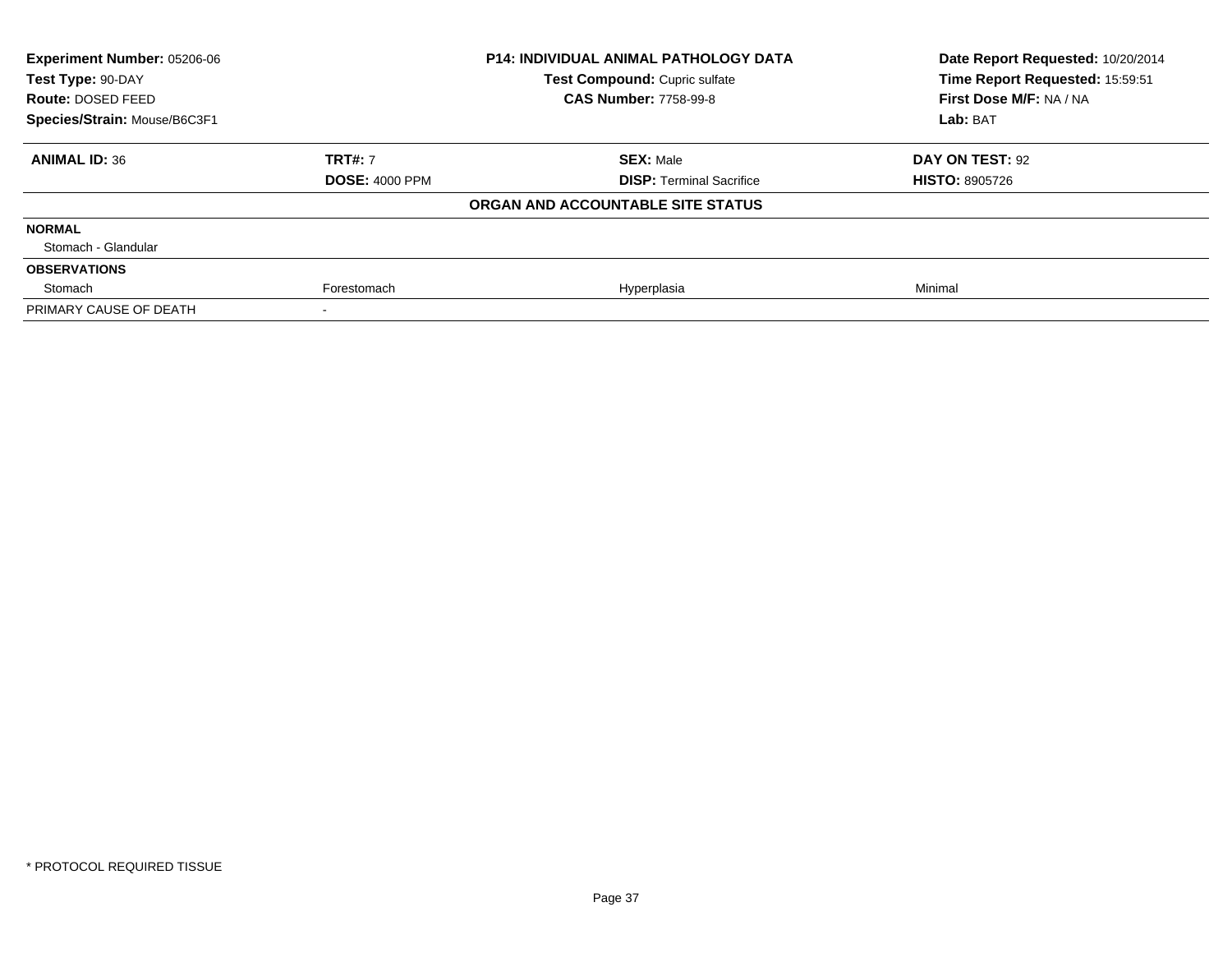| <b>Experiment Number: 05206-06</b> |                       | <b>P14: INDIVIDUAL ANIMAL PATHOLOGY DATA</b> | Date Report Requested: 10/20/2014 |
|------------------------------------|-----------------------|----------------------------------------------|-----------------------------------|
| Test Type: 90-DAY                  |                       | <b>Test Compound: Cupric sulfate</b>         | Time Report Requested: 15:59:51   |
| Route: DOSED FEED                  |                       | <b>CAS Number: 7758-99-8</b>                 | First Dose M/F: NA / NA           |
| Species/Strain: Mouse/B6C3F1       |                       |                                              | Lab: BAT                          |
| <b>ANIMAL ID: 37</b>               | <b>TRT#: 7</b>        | <b>SEX: Male</b>                             | DAY ON TEST: 92                   |
|                                    | <b>DOSE: 4000 PPM</b> | <b>DISP:</b> Terminal Sacrifice              | <b>HISTO: 8905727</b>             |
|                                    |                       | ORGAN AND ACCOUNTABLE SITE STATUS            |                                   |
| <b>NORMAL</b>                      |                       |                                              |                                   |
| Stomach - Forestomach              | Stomach - Glandular   |                                              |                                   |
| PRIMARY CAUSE OF DEATH             | $\sim$                |                                              |                                   |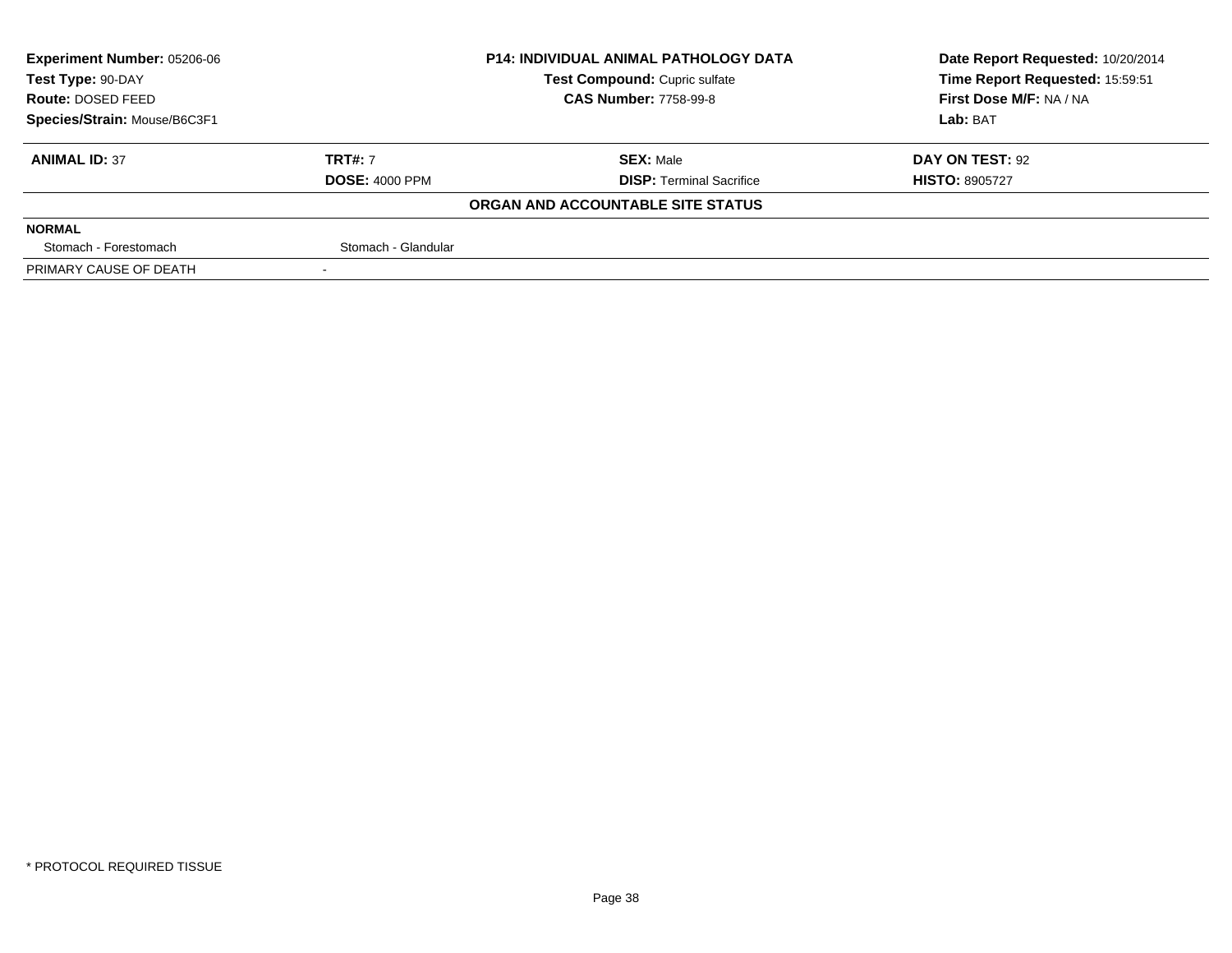| <b>Experiment Number: 05206-06</b> |                       | <b>P14: INDIVIDUAL ANIMAL PATHOLOGY DATA</b> | Date Report Requested: 10/20/2014 |  |
|------------------------------------|-----------------------|----------------------------------------------|-----------------------------------|--|
| Test Type: 90-DAY                  |                       | Test Compound: Cupric sulfate                | Time Report Requested: 15:59:51   |  |
| Route: DOSED FEED                  |                       | <b>CAS Number: 7758-99-8</b>                 | First Dose M/F: NA / NA           |  |
| Species/Strain: Mouse/B6C3F1       |                       |                                              | Lab: BAT                          |  |
| <b>ANIMAL ID: 38</b>               | <b>TRT#: 7</b>        | <b>SEX: Male</b>                             | DAY ON TEST: 92                   |  |
|                                    | <b>DOSE: 4000 PPM</b> | <b>DISP:</b> Terminal Sacrifice              | <b>HISTO: 8905728</b>             |  |
|                                    |                       | ORGAN AND ACCOUNTABLE SITE STATUS            |                                   |  |
| <b>NORMAL</b>                      |                       |                                              |                                   |  |
| Stomach - Forestomach              | Stomach - Glandular   |                                              |                                   |  |
| PRIMARY CAUSE OF DEATH             |                       |                                              |                                   |  |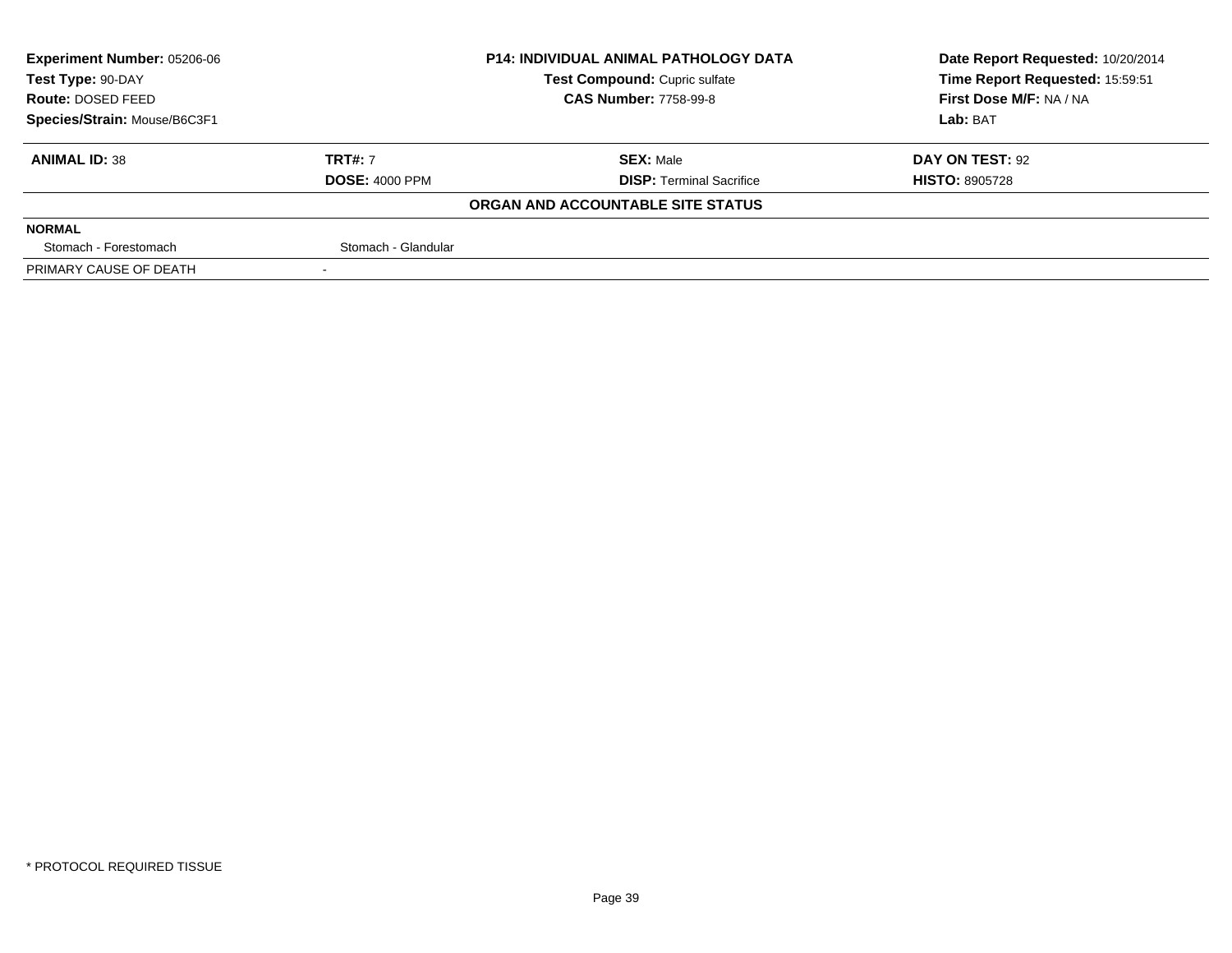| <b>Experiment Number: 05206-06</b> |                       | <b>P14: INDIVIDUAL ANIMAL PATHOLOGY DATA</b> | Date Report Requested: 10/20/2014 |
|------------------------------------|-----------------------|----------------------------------------------|-----------------------------------|
| Test Type: 90-DAY                  |                       | Test Compound: Cupric sulfate                | Time Report Requested: 15:59:51   |
| <b>Route: DOSED FEED</b>           |                       | <b>CAS Number: 7758-99-8</b>                 | First Dose M/F: NA / NA           |
| Species/Strain: Mouse/B6C3F1       |                       |                                              | Lab: BAT                          |
| <b>ANIMAL ID: 39</b>               | <b>TRT#: 7</b>        | <b>SEX: Male</b>                             | DAY ON TEST: 92                   |
|                                    | <b>DOSE: 4000 PPM</b> | <b>DISP:</b> Terminal Sacrifice              | <b>HISTO: 8905729</b>             |
|                                    |                       | ORGAN AND ACCOUNTABLE SITE STATUS            |                                   |
| <b>NORMAL</b>                      |                       |                                              |                                   |
| Stomach - Forestomach              | Stomach - Glandular   |                                              |                                   |
| PRIMARY CAUSE OF DEATH             |                       |                                              |                                   |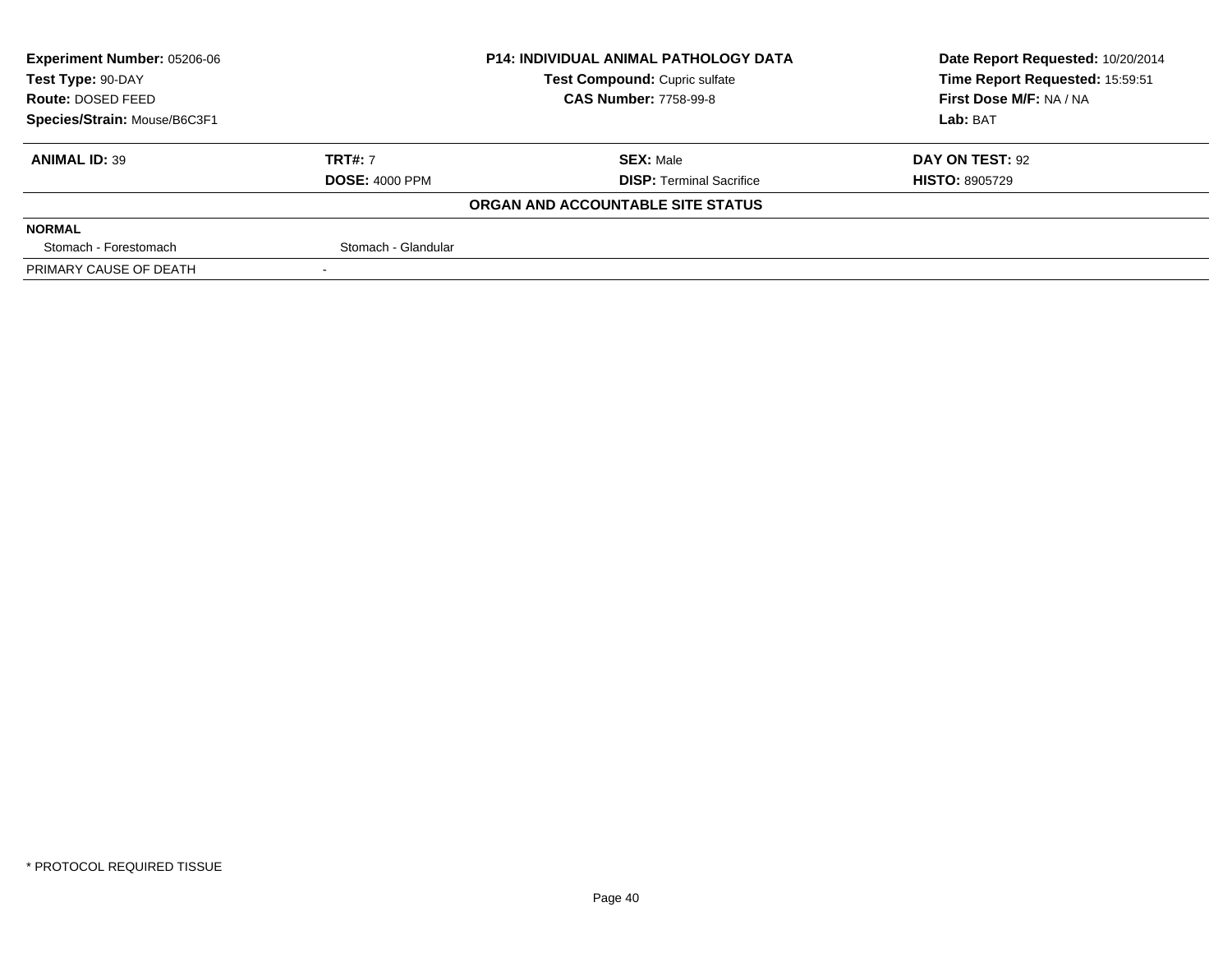| <b>Experiment Number: 05206-06</b> |                       | <b>P14: INDIVIDUAL ANIMAL PATHOLOGY DATA</b> | Date Report Requested: 10/20/2014 |
|------------------------------------|-----------------------|----------------------------------------------|-----------------------------------|
| Test Type: 90-DAY                  |                       | Test Compound: Cupric sulfate                | Time Report Requested: 15:59:51   |
| <b>Route: DOSED FEED</b>           |                       | <b>CAS Number: 7758-99-8</b>                 | First Dose M/F: NA / NA           |
| Species/Strain: Mouse/B6C3F1       |                       |                                              | Lab: BAT                          |
| <b>ANIMAL ID: 40</b>               | <b>TRT#: 7</b>        | <b>SEX: Male</b>                             | DAY ON TEST: 92                   |
|                                    | <b>DOSE: 4000 PPM</b> | <b>DISP:</b> Terminal Sacrifice              | <b>HISTO: 8905730</b>             |
|                                    |                       | ORGAN AND ACCOUNTABLE SITE STATUS            |                                   |
| <b>NORMAL</b>                      |                       |                                              |                                   |
| Stomach - Forestomach              | Stomach - Glandular   |                                              |                                   |
| PRIMARY CAUSE OF DEATH             |                       |                                              |                                   |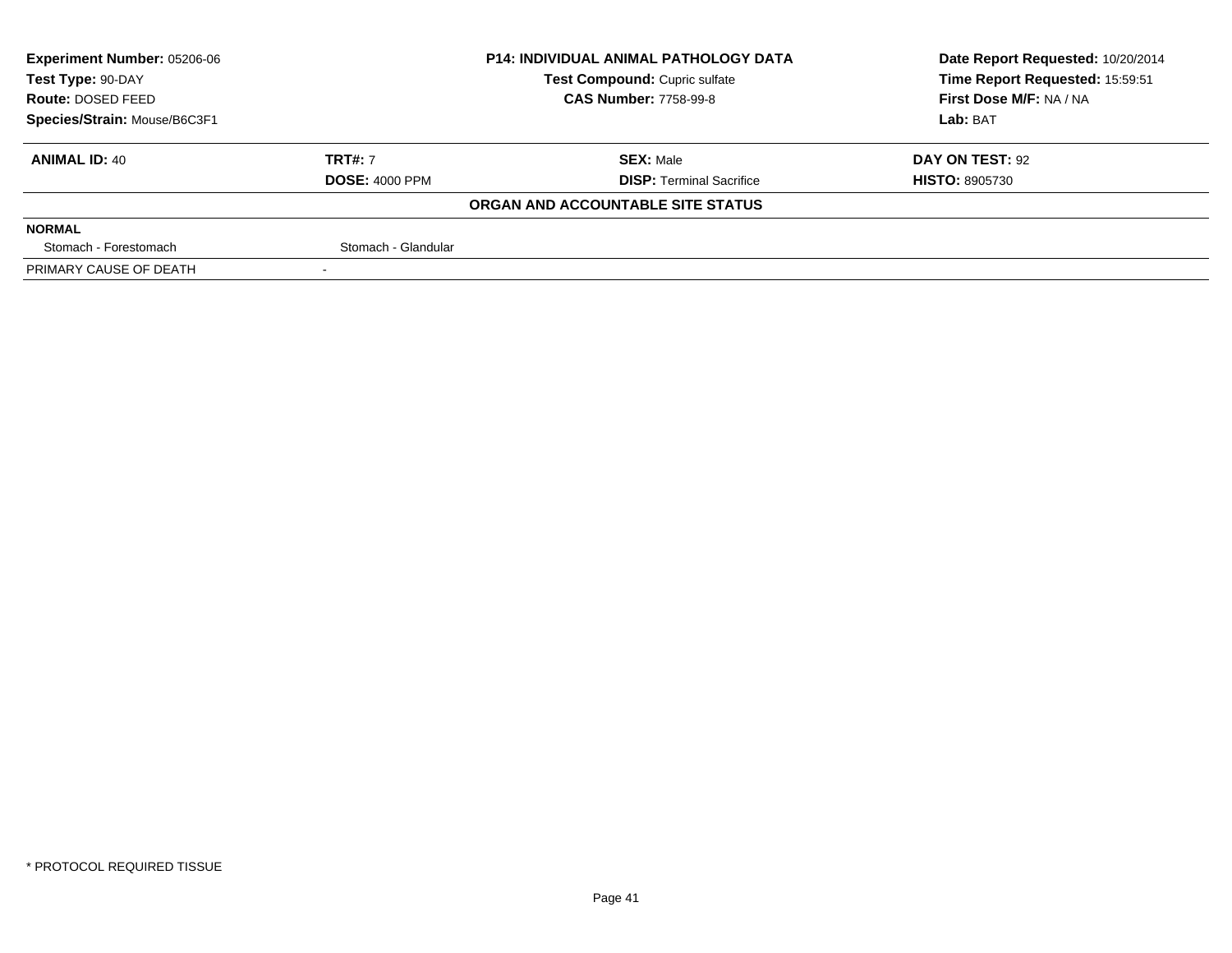| Experiment Number: 05206-06  |                       | <b>P14: INDIVIDUAL ANIMAL PATHOLOGY DATA</b> | Date Report Requested: 10/20/2014 |  |
|------------------------------|-----------------------|----------------------------------------------|-----------------------------------|--|
| Test Type: 90-DAY            |                       | Test Compound: Cupric sulfate                | Time Report Requested: 15:59:51   |  |
| Route: DOSED FEED            |                       | <b>CAS Number: 7758-99-8</b>                 | First Dose M/F: NA / NA           |  |
| Species/Strain: Mouse/B6C3F1 |                       |                                              | Lab: BAT                          |  |
| <b>ANIMAL ID: 41</b>         | <b>TRT#: 9</b>        | <b>SEX: Male</b>                             | DAY ON TEST: 92                   |  |
|                              | <b>DOSE: 8000 PPM</b> | <b>DISP: Terminal Sacrifice</b>              | <b>HISTO: 8905701</b>             |  |
|                              |                       | ORGAN AND ACCOUNTABLE SITE STATUS            |                                   |  |
| <b>NORMAL</b>                |                       |                                              |                                   |  |
| Stomach - Glandular          |                       |                                              |                                   |  |
| <b>OBSERVATIONS</b>          |                       |                                              |                                   |  |
| Stomach                      | Forestomach           | Hyperplasia                                  | Minimal                           |  |
| PRIMARY CAUSE OF DEATH       |                       |                                              |                                   |  |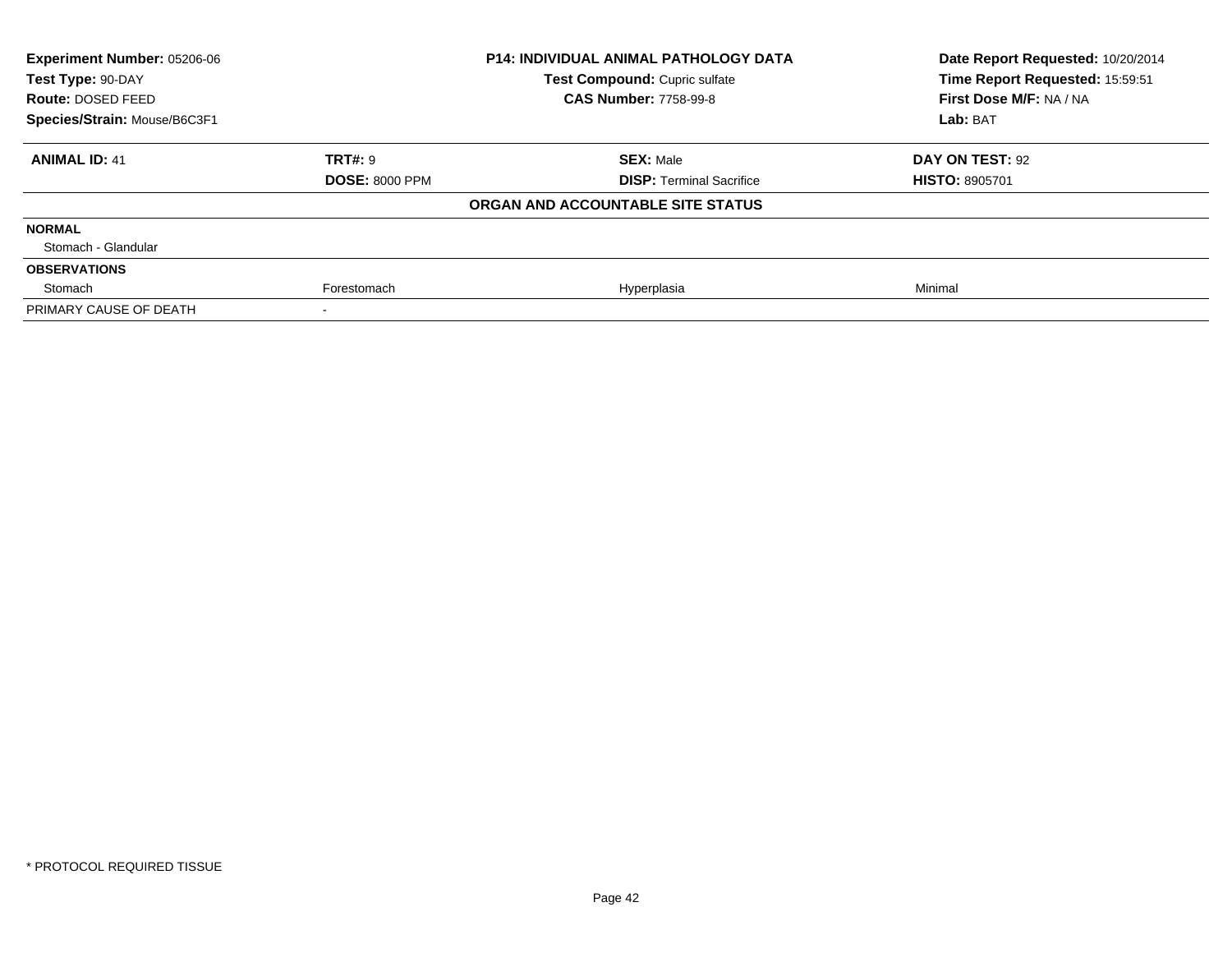| Experiment Number: 05206-06  |                       | <b>P14: INDIVIDUAL ANIMAL PATHOLOGY DATA</b> | Date Report Requested: 10/20/2014 |  |
|------------------------------|-----------------------|----------------------------------------------|-----------------------------------|--|
| Test Type: 90-DAY            |                       | <b>Test Compound: Cupric sulfate</b>         | Time Report Requested: 15:59:51   |  |
| Route: DOSED FEED            |                       | <b>CAS Number: 7758-99-8</b>                 | First Dose M/F: NA / NA           |  |
| Species/Strain: Mouse/B6C3F1 |                       |                                              | Lab: BAT                          |  |
| <b>ANIMAL ID: 42</b>         | TRT#: 9               | <b>SEX: Male</b>                             | DAY ON TEST: 92                   |  |
|                              | <b>DOSE: 8000 PPM</b> | <b>DISP:</b> Terminal Sacrifice              | <b>HISTO: 8905702</b>             |  |
|                              |                       | ORGAN AND ACCOUNTABLE SITE STATUS            |                                   |  |
| <b>NORMAL</b>                |                       |                                              |                                   |  |
| Stomach - Forestomach        | Stomach - Glandular   |                                              |                                   |  |
| PRIMARY CAUSE OF DEATH       |                       |                                              |                                   |  |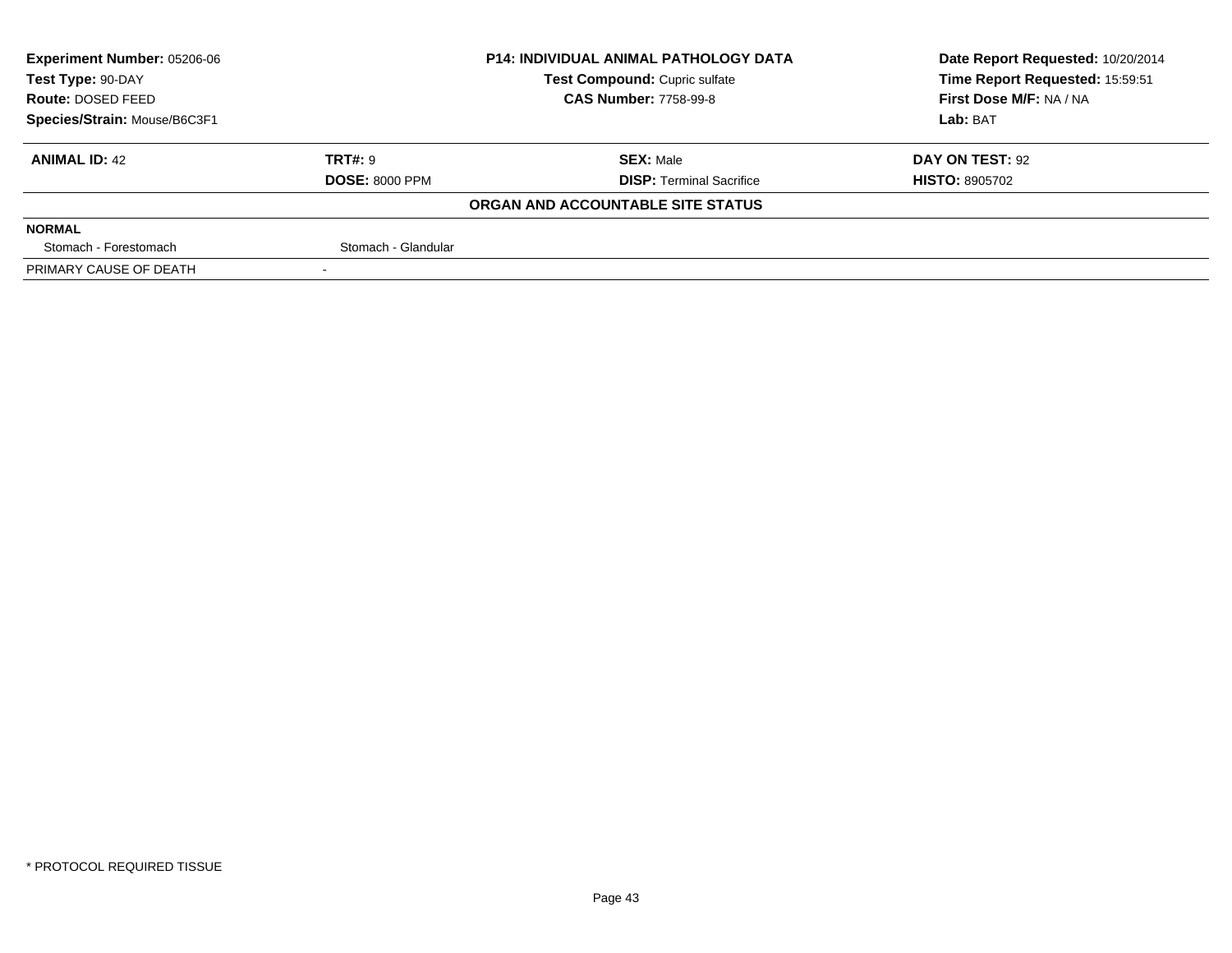| <b>Experiment Number: 05206-06</b> |                              | <b>P14: INDIVIDUAL ANIMAL PATHOLOGY DATA</b> | Date Report Requested: 10/20/2014 |  |
|------------------------------------|------------------------------|----------------------------------------------|-----------------------------------|--|
| Test Type: 90-DAY                  |                              | Test Compound: Cupric sulfate                | Time Report Requested: 15:59:51   |  |
| <b>Route: DOSED FEED</b>           | <b>CAS Number: 7758-99-8</b> |                                              | First Dose M/F: NA / NA           |  |
| Species/Strain: Mouse/B6C3F1       |                              |                                              | Lab: BAT                          |  |
| <b>ANIMAL ID: 43</b>               | TRT#: 9                      | <b>SEX: Male</b>                             | DAY ON TEST: 92                   |  |
|                                    | <b>DOSE: 8000 PPM</b>        | <b>DISP: Terminal Sacrifice</b>              | <b>HISTO: 8905703</b>             |  |
|                                    |                              | ORGAN AND ACCOUNTABLE SITE STATUS            |                                   |  |
| <b>NORMAL</b>                      |                              |                                              |                                   |  |
| Stomach - Forestomach              | Stomach - Glandular          |                                              |                                   |  |
| PRIMARY CAUSE OF DEATH             |                              |                                              |                                   |  |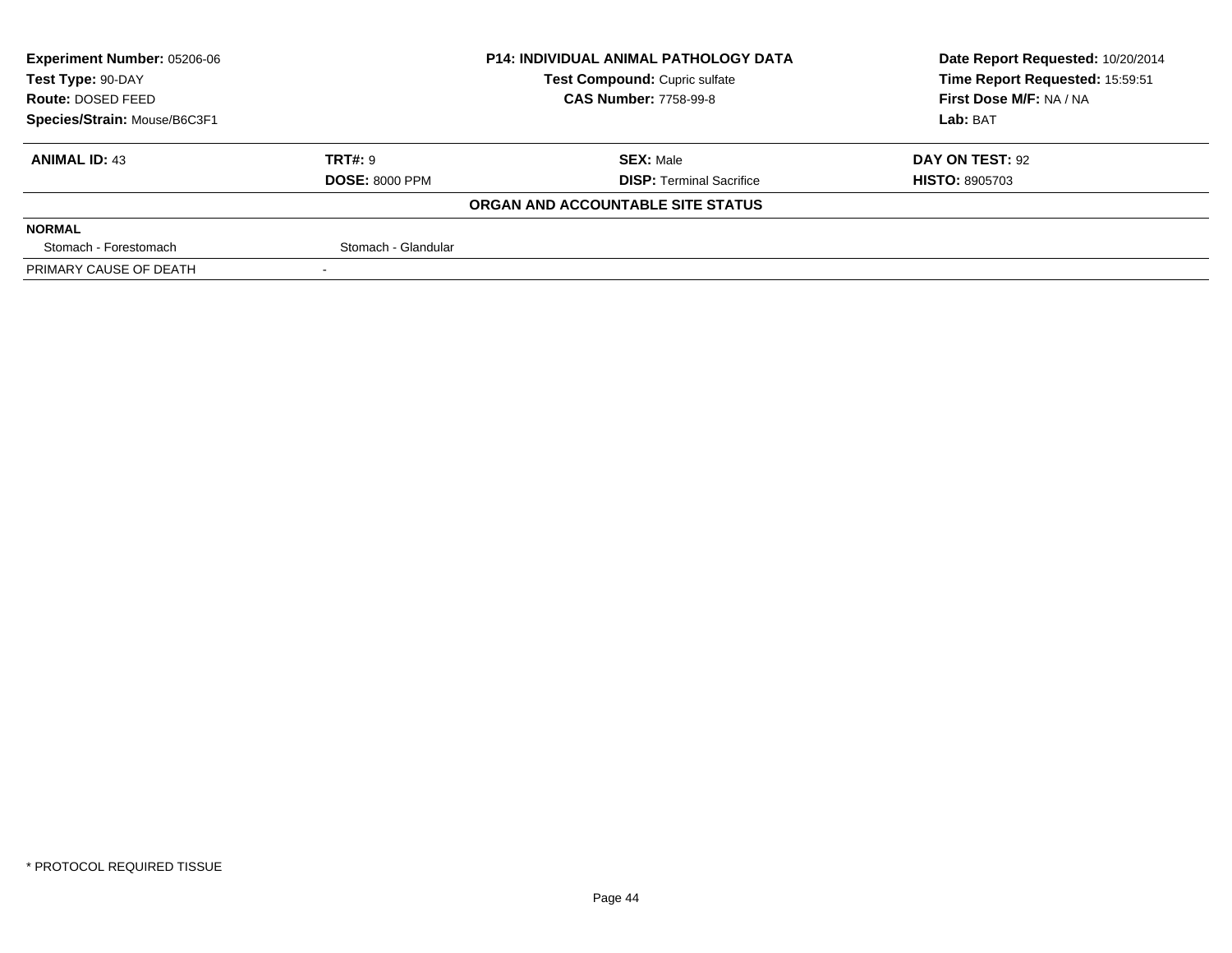| Experiment Number: 05206-06  |                       | <b>P14: INDIVIDUAL ANIMAL PATHOLOGY DATA</b> | Date Report Requested: 10/20/2014 |  |
|------------------------------|-----------------------|----------------------------------------------|-----------------------------------|--|
| Test Type: 90-DAY            |                       | Test Compound: Cupric sulfate                | Time Report Requested: 15:59:51   |  |
| Route: DOSED FEED            |                       | <b>CAS Number: 7758-99-8</b>                 | First Dose M/F: NA / NA           |  |
| Species/Strain: Mouse/B6C3F1 |                       |                                              | Lab: BAT                          |  |
| <b>ANIMAL ID: 44</b>         | <b>TRT#: 9</b>        | <b>SEX: Male</b>                             | DAY ON TEST: 92                   |  |
|                              | <b>DOSE: 8000 PPM</b> | <b>DISP: Terminal Sacrifice</b>              | <b>HISTO: 8905704</b>             |  |
|                              |                       | ORGAN AND ACCOUNTABLE SITE STATUS            |                                   |  |
| <b>NORMAL</b>                |                       |                                              |                                   |  |
| Stomach - Forestomach        | Stomach - Glandular   |                                              |                                   |  |
| PRIMARY CAUSE OF DEATH       |                       |                                              |                                   |  |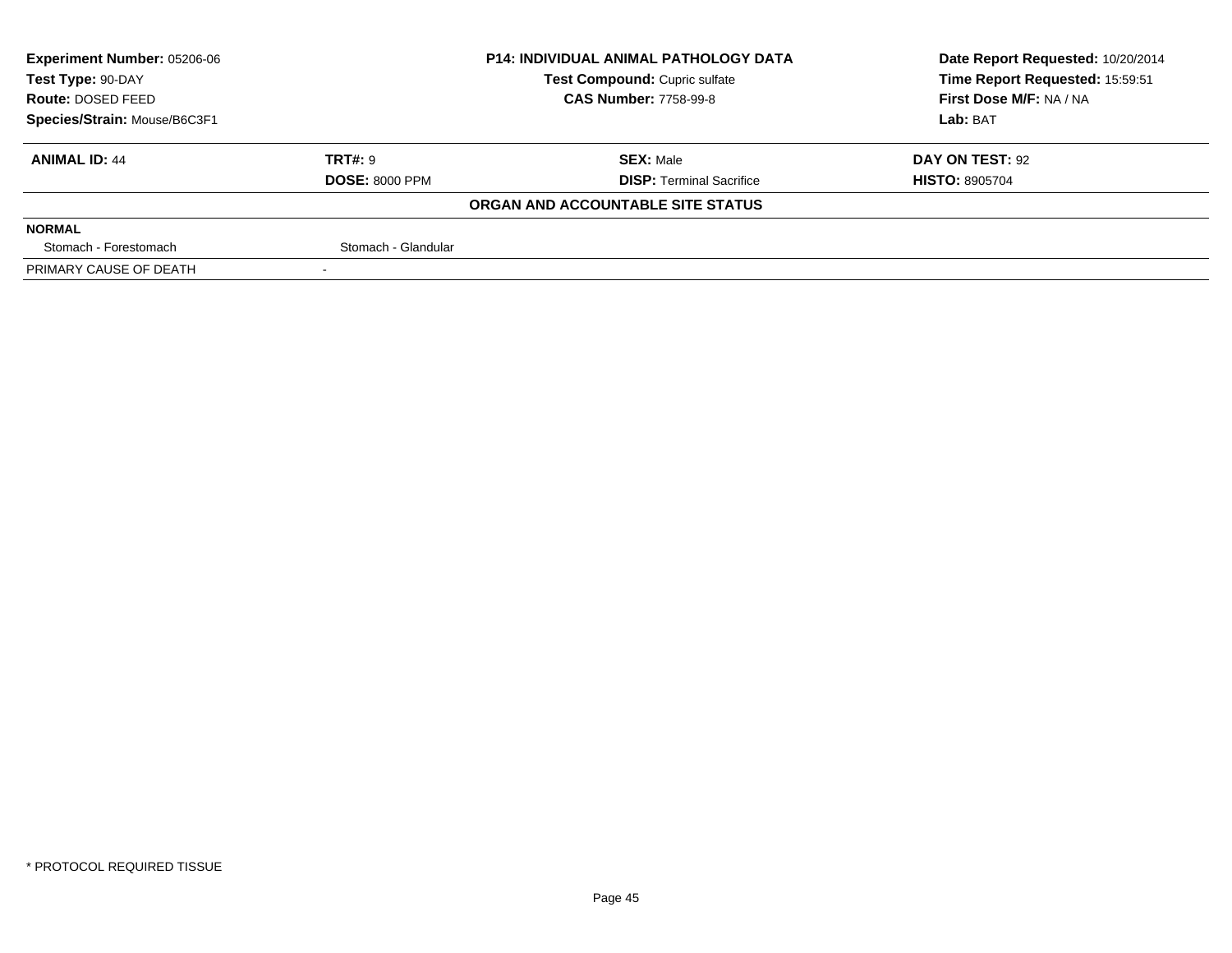| Experiment Number: 05206-06<br>Test Type: 90-DAY |                       | <b>P14: INDIVIDUAL ANIMAL PATHOLOGY DATA</b><br>Test Compound: Cupric sulfate | Date Report Requested: 10/20/2014<br>Time Report Requested: 15:59:51 |
|--------------------------------------------------|-----------------------|-------------------------------------------------------------------------------|----------------------------------------------------------------------|
| Route: DOSED FEED                                |                       | <b>CAS Number: 7758-99-8</b>                                                  | First Dose M/F: NA / NA                                              |
| Species/Strain: Mouse/B6C3F1                     |                       |                                                                               | Lab: BAT                                                             |
| <b>ANIMAL ID: 45</b>                             | <b>TRT#: 9</b>        | <b>SEX: Male</b>                                                              | DAY ON TEST: 92                                                      |
|                                                  | <b>DOSE: 8000 PPM</b> | <b>DISP:</b> Terminal Sacrifice                                               | <b>HISTO: 8905705</b>                                                |
|                                                  |                       | ORGAN AND ACCOUNTABLE SITE STATUS                                             |                                                                      |
| <b>NORMAL</b>                                    |                       |                                                                               |                                                                      |
| Stomach - Glandular                              |                       |                                                                               |                                                                      |
| <b>OBSERVATIONS</b>                              |                       |                                                                               |                                                                      |
| Stomach                                          | Forestomach           | Hyperplasia                                                                   | Minimal                                                              |
| PRIMARY CAUSE OF DEATH                           |                       |                                                                               |                                                                      |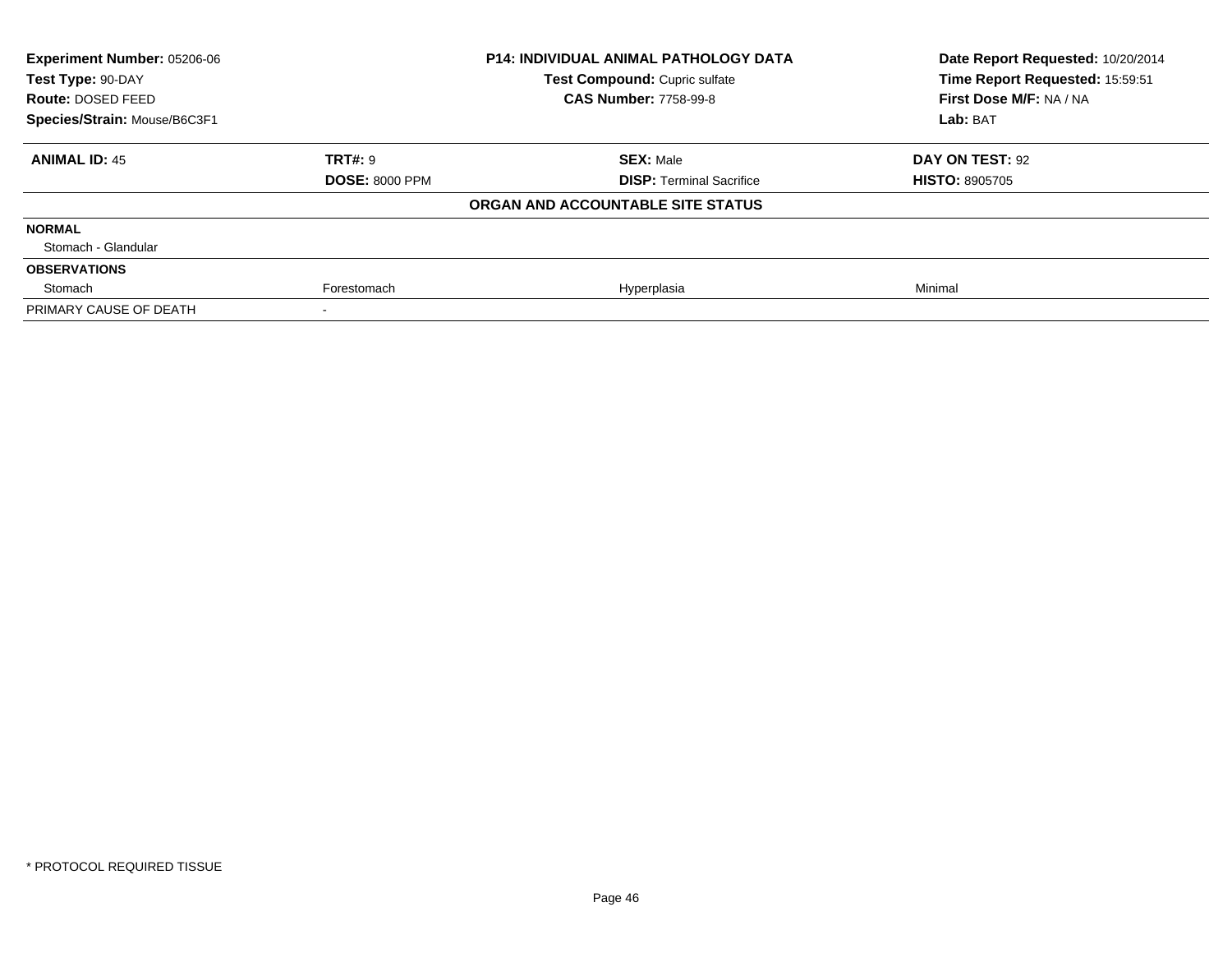| <b>Experiment Number: 05206-06</b> |                       | <b>P14: INDIVIDUAL ANIMAL PATHOLOGY DATA</b> | Date Report Requested: 10/20/2014 |
|------------------------------------|-----------------------|----------------------------------------------|-----------------------------------|
| Test Type: 90-DAY                  |                       | <b>Test Compound: Cupric sulfate</b>         | Time Report Requested: 15:59:51   |
| Route: DOSED FEED                  |                       | <b>CAS Number: 7758-99-8</b>                 | First Dose M/F: NA / NA           |
| Species/Strain: Mouse/B6C3F1       |                       |                                              | Lab: BAT                          |
| <b>ANIMAL ID: 46</b>               | TRT#: 9               | <b>SEX: Male</b>                             | DAY ON TEST: 92                   |
|                                    | <b>DOSE: 8000 PPM</b> | <b>DISP:</b> Terminal Sacrifice              | <b>HISTO: 8905706</b>             |
|                                    |                       | ORGAN AND ACCOUNTABLE SITE STATUS            |                                   |
| <b>NORMAL</b>                      |                       |                                              |                                   |
| Stomach - Forestomach              | Stomach - Glandular   |                                              |                                   |
| PRIMARY CAUSE OF DEATH             |                       |                                              |                                   |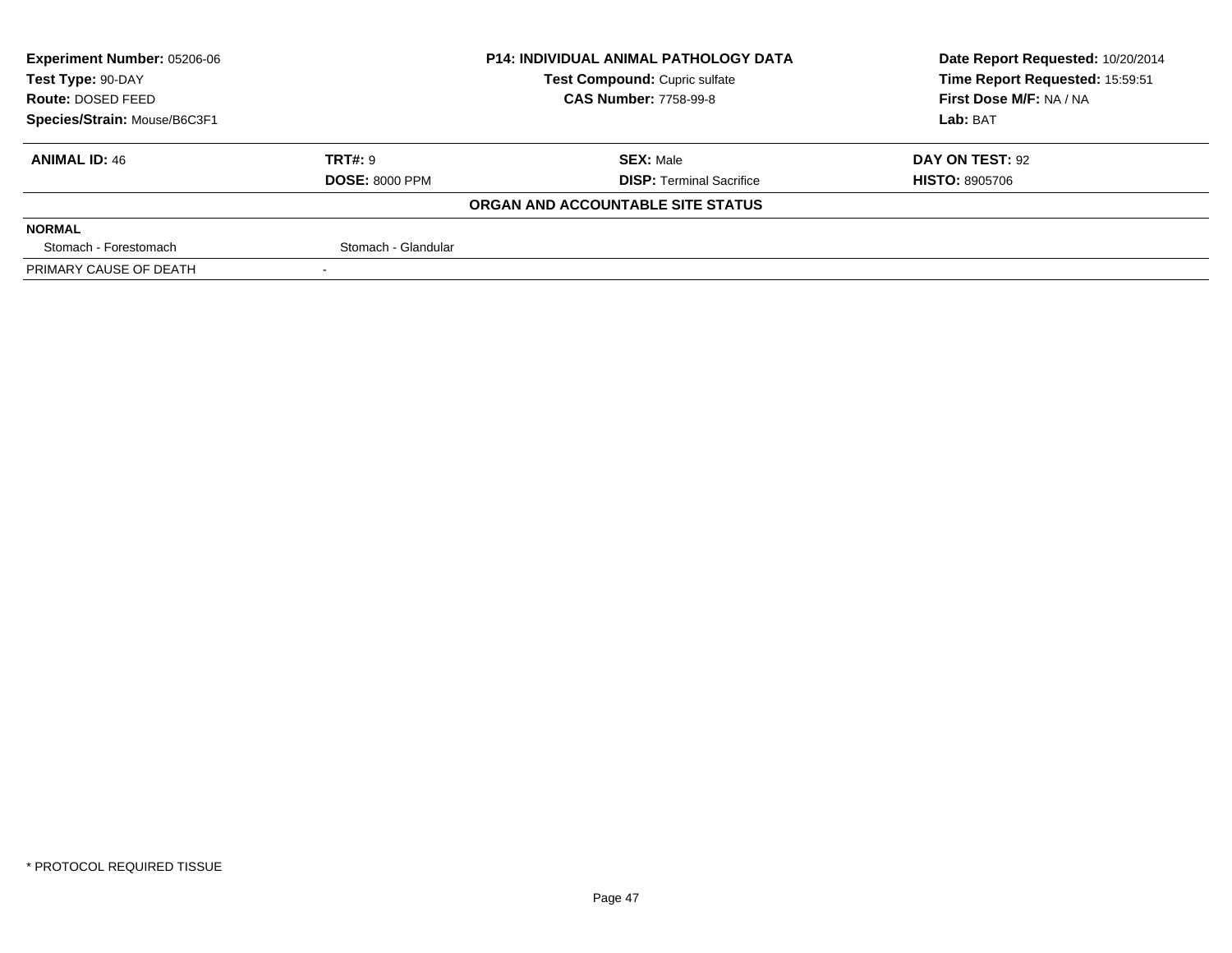| Experiment Number: 05206-06  |                       | <b>P14: INDIVIDUAL ANIMAL PATHOLOGY DATA</b> | Date Report Requested: 10/20/2014 |  |
|------------------------------|-----------------------|----------------------------------------------|-----------------------------------|--|
| Test Type: 90-DAY            |                       | Test Compound: Cupric sulfate                | Time Report Requested: 15:59:51   |  |
| Route: DOSED FEED            |                       | <b>CAS Number: 7758-99-8</b>                 | First Dose M/F: NA / NA           |  |
| Species/Strain: Mouse/B6C3F1 |                       |                                              | Lab: BAT                          |  |
| <b>ANIMAL ID: 47</b>         | <b>TRT#: 9</b>        | <b>SEX: Male</b>                             | DAY ON TEST: 92                   |  |
|                              | <b>DOSE: 8000 PPM</b> | <b>DISP: Terminal Sacrifice</b>              | <b>HISTO: 8905707</b>             |  |
|                              |                       | ORGAN AND ACCOUNTABLE SITE STATUS            |                                   |  |
| <b>NORMAL</b>                |                       |                                              |                                   |  |
| Stomach - Glandular          |                       |                                              |                                   |  |
| <b>OBSERVATIONS</b>          |                       |                                              |                                   |  |
| Stomach                      | Forestomach           | Hyperplasia                                  | Minimal                           |  |
| PRIMARY CAUSE OF DEATH       |                       |                                              |                                   |  |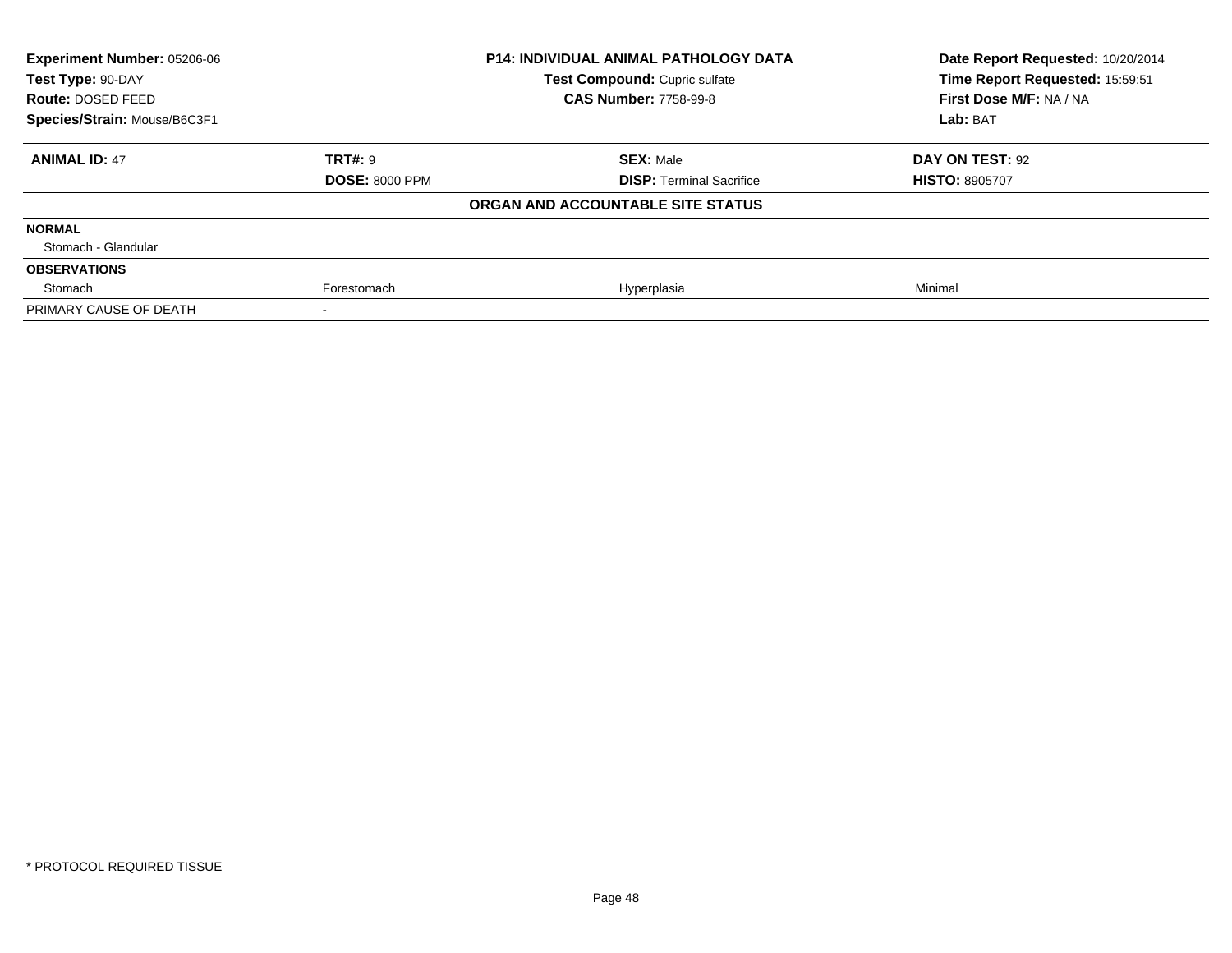| Experiment Number: 05206-06<br>Test Type: 90-DAY |                       | <b>P14: INDIVIDUAL ANIMAL PATHOLOGY DATA</b><br>Test Compound: Cupric sulfate | Date Report Requested: 10/20/2014<br>Time Report Requested: 15:59:51 |  |
|--------------------------------------------------|-----------------------|-------------------------------------------------------------------------------|----------------------------------------------------------------------|--|
| Route: DOSED FEED                                |                       | <b>CAS Number: 7758-99-8</b>                                                  | First Dose M/F: NA / NA                                              |  |
| Species/Strain: Mouse/B6C3F1                     |                       |                                                                               | Lab: BAT                                                             |  |
| <b>ANIMAL ID: 48</b>                             | <b>TRT#: 9</b>        | <b>SEX: Male</b>                                                              | DAY ON TEST: 92                                                      |  |
|                                                  | <b>DOSE: 8000 PPM</b> | <b>DISP:</b> Terminal Sacrifice                                               | <b>HISTO: 8905708</b>                                                |  |
|                                                  |                       | ORGAN AND ACCOUNTABLE SITE STATUS                                             |                                                                      |  |
| <b>NORMAL</b>                                    |                       |                                                                               |                                                                      |  |
| Stomach - Glandular                              |                       |                                                                               |                                                                      |  |
| <b>OBSERVATIONS</b>                              |                       |                                                                               |                                                                      |  |
| Stomach                                          | Forestomach           | Hyperplasia                                                                   | Minimal                                                              |  |
| PRIMARY CAUSE OF DEATH                           |                       |                                                                               |                                                                      |  |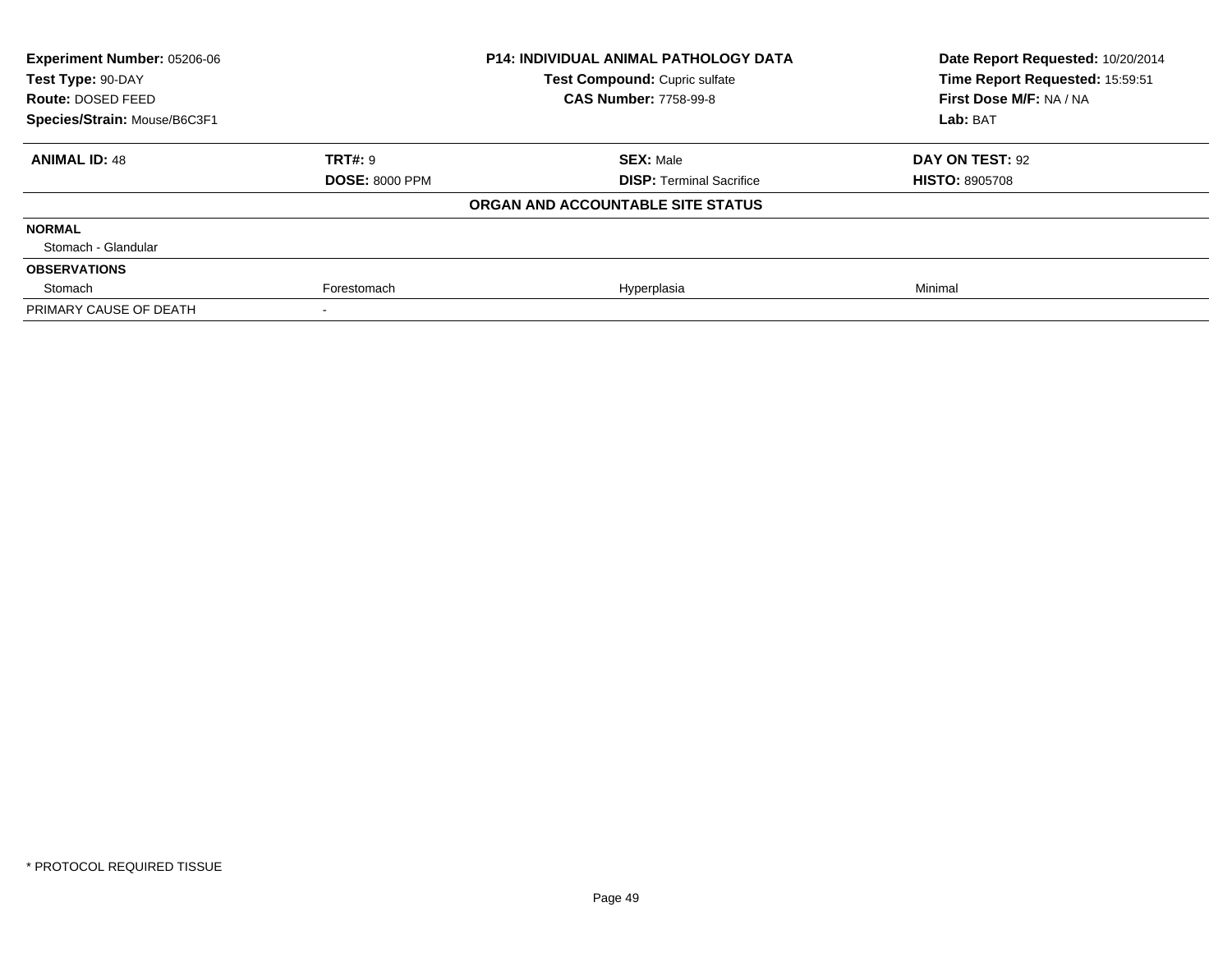| Experiment Number: 05206-06<br>Test Type: 90-DAY |                       | <b>P14: INDIVIDUAL ANIMAL PATHOLOGY DATA</b><br>Test Compound: Cupric sulfate | Date Report Requested: 10/20/2014<br>Time Report Requested: 15:59:51 |  |
|--------------------------------------------------|-----------------------|-------------------------------------------------------------------------------|----------------------------------------------------------------------|--|
| Route: DOSED FEED                                |                       | <b>CAS Number: 7758-99-8</b>                                                  | First Dose M/F: NA / NA                                              |  |
| Species/Strain: Mouse/B6C3F1                     |                       |                                                                               | Lab: BAT                                                             |  |
| <b>ANIMAL ID: 49</b>                             | <b>TRT#: 9</b>        | <b>SEX: Male</b>                                                              | DAY ON TEST: 92                                                      |  |
|                                                  | <b>DOSE: 8000 PPM</b> | <b>DISP: Terminal Sacrifice</b>                                               | <b>HISTO: 8905709</b>                                                |  |
|                                                  |                       | ORGAN AND ACCOUNTABLE SITE STATUS                                             |                                                                      |  |
| <b>NORMAL</b>                                    |                       |                                                                               |                                                                      |  |
| Stomach - Glandular                              |                       |                                                                               |                                                                      |  |
| <b>OBSERVATIONS</b>                              |                       |                                                                               |                                                                      |  |
| Stomach                                          | Forestomach           | Hyperplasia                                                                   | Minimal                                                              |  |
| PRIMARY CAUSE OF DEATH                           |                       |                                                                               |                                                                      |  |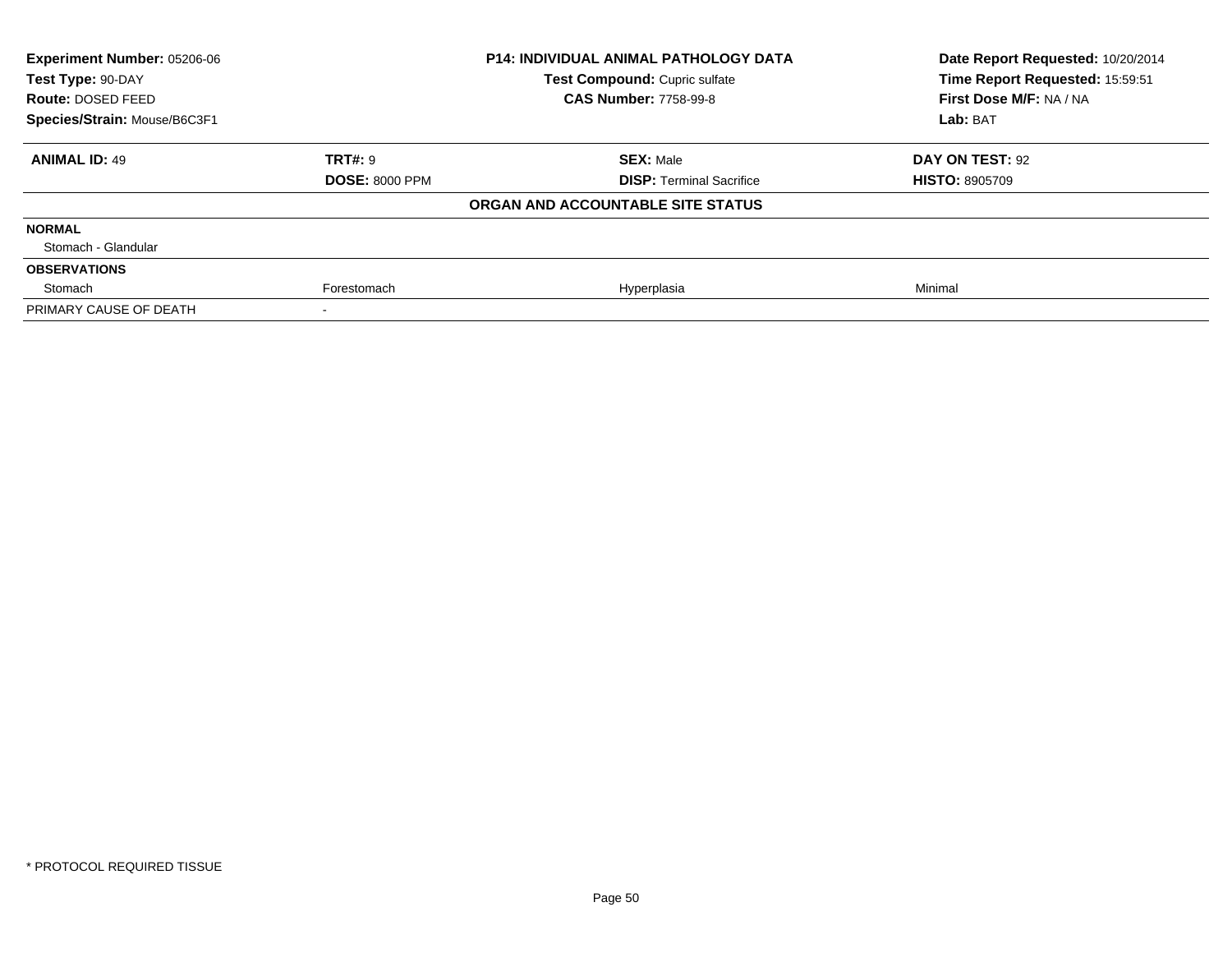| Experiment Number: 05206-06<br>Test Type: 90-DAY |                       | <b>P14: INDIVIDUAL ANIMAL PATHOLOGY DATA</b> | Date Report Requested: 10/20/2014<br>Time Report Requested: 15:59:51 |  |
|--------------------------------------------------|-----------------------|----------------------------------------------|----------------------------------------------------------------------|--|
|                                                  |                       | Test Compound: Cupric sulfate                |                                                                      |  |
| Route: DOSED FEED                                |                       | <b>CAS Number: 7758-99-8</b>                 | First Dose M/F: NA / NA                                              |  |
| Species/Strain: Mouse/B6C3F1                     |                       |                                              | Lab: BAT                                                             |  |
| <b>ANIMAL ID: 50</b>                             | <b>TRT#: 9</b>        | <b>SEX: Male</b>                             | DAY ON TEST: 92                                                      |  |
|                                                  | <b>DOSE: 8000 PPM</b> | <b>DISP: Terminal Sacrifice</b>              | <b>HISTO: 8905710</b>                                                |  |
|                                                  |                       | ORGAN AND ACCOUNTABLE SITE STATUS            |                                                                      |  |
| <b>NORMAL</b>                                    |                       |                                              |                                                                      |  |
| Stomach - Glandular                              |                       |                                              |                                                                      |  |
| <b>OBSERVATIONS</b>                              |                       |                                              |                                                                      |  |
| Stomach                                          | Forestomach           | Hyperplasia                                  | Minimal                                                              |  |
| PRIMARY CAUSE OF DEATH                           |                       |                                              |                                                                      |  |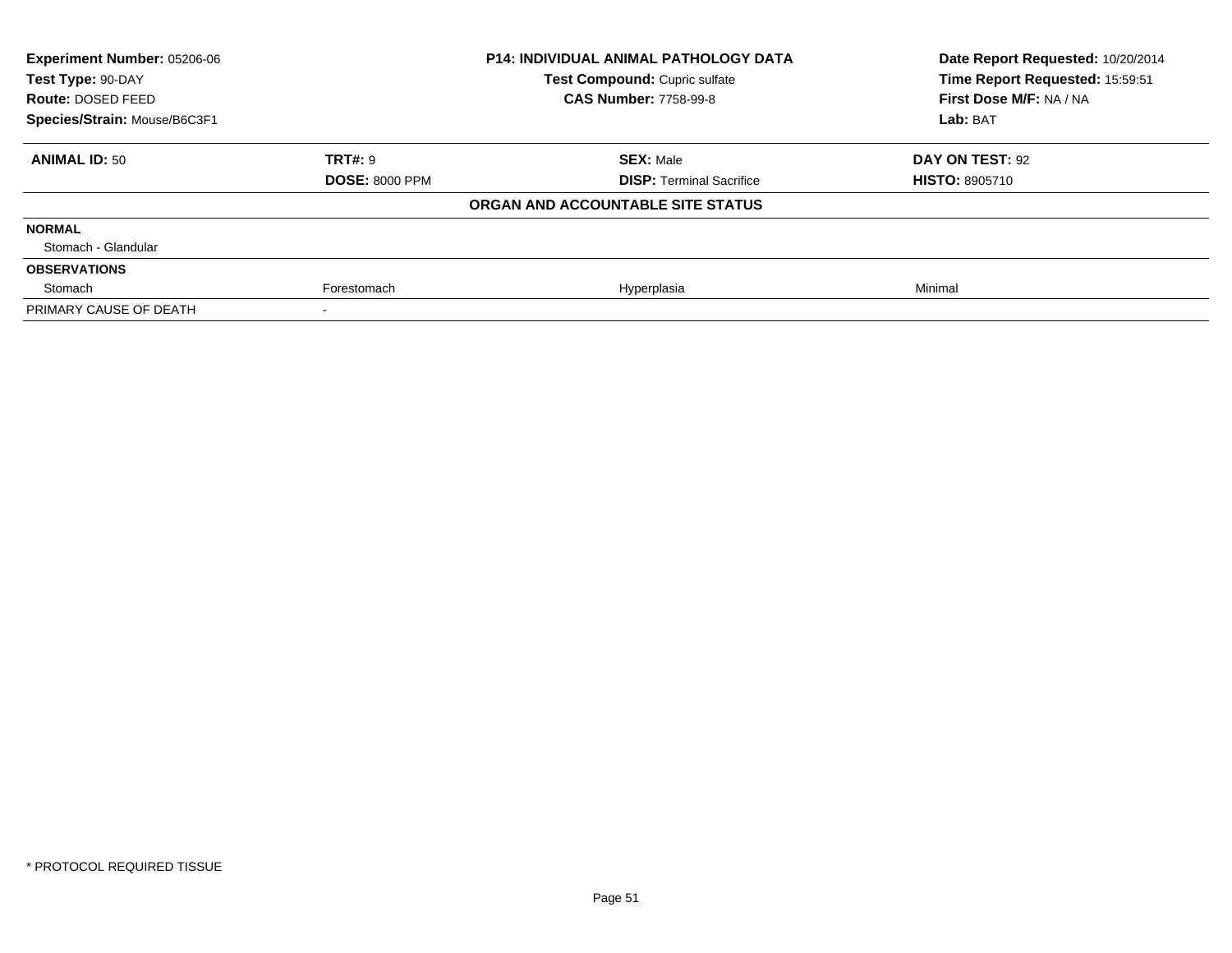| Experiment Number: 05206-06<br>Test Type: 90-DAY<br>Route: DOSED FEED<br>Species/Strain: Mouse/B6C3F1 |                                   | P14: INDIVIDUAL ANIMAL PATHOLOGY DATA<br>Test Compound: Cupric sulfate<br><b>CAS Number: 7758-99-8</b> | Date Report Requested: 10/20/2014<br>Time Report Requested: 15:59:51<br>First Dose M/F: NA / NA<br>Lab: BAT |
|-------------------------------------------------------------------------------------------------------|-----------------------------------|--------------------------------------------------------------------------------------------------------|-------------------------------------------------------------------------------------------------------------|
| <b>ANIMAL ID: 51</b>                                                                                  | <b>TRT#: 11</b>                   | <b>SEX: Male</b>                                                                                       | DAY ON TEST: 92                                                                                             |
|                                                                                                       | <b>DOSE: 16,000</b><br><b>PPM</b> | <b>DISP: Terminal Sacrifice</b>                                                                        | <b>HISTO: 8905681</b>                                                                                       |
|                                                                                                       |                                   | ORGAN AND ACCOUNTABLE SITE STATUS                                                                      |                                                                                                             |
| <b>NORMAL</b>                                                                                         |                                   |                                                                                                        |                                                                                                             |
| Adrenal Gland - Cortex                                                                                | Adrenal Gland - Medulla           | <b>Bone</b>                                                                                            | <b>Bone Marrow</b>                                                                                          |
| Brain                                                                                                 | Epididymis                        | Esophagus                                                                                              | Gallbladder                                                                                                 |
| Heart                                                                                                 | Intestine Large - Cecum           | Intestine Large - Colon                                                                                | Intestine Large - Rectum                                                                                    |
| Intestine Small - Duodenum                                                                            | Intestine Small - Ileum           | Intestine Small - Jejunum                                                                              | Islets, Pancreatic                                                                                          |
| Kidney                                                                                                | Liver                             | Lung                                                                                                   | Lymph Node - Mesenteric                                                                                     |
| Nose                                                                                                  | Pancreas                          | <b>Pituitary Gland</b>                                                                                 | <b>Preputial Gland</b>                                                                                      |
| Prostate                                                                                              | Salivary Glands                   | <b>Skin</b>                                                                                            | Spleen                                                                                                      |
| Stomach - Glandular                                                                                   | <b>Testes</b>                     | Thymus                                                                                                 | <b>Thyroid Gland</b>                                                                                        |
| Trachea                                                                                               | Urinary Bladder                   |                                                                                                        |                                                                                                             |
| <b>MISSING</b>                                                                                        |                                   |                                                                                                        |                                                                                                             |
| Lymph Node - Mandibular                                                                               | Mammary Gland                     | Parathyroid Gland                                                                                      |                                                                                                             |
| <b>OBSERVATIONS</b>                                                                                   |                                   |                                                                                                        |                                                                                                             |
| Stomach                                                                                               | Forestomach                       | Hyperplasia                                                                                            | Minimal                                                                                                     |
| PRIMARY CAUSE OF DEATH                                                                                |                                   |                                                                                                        |                                                                                                             |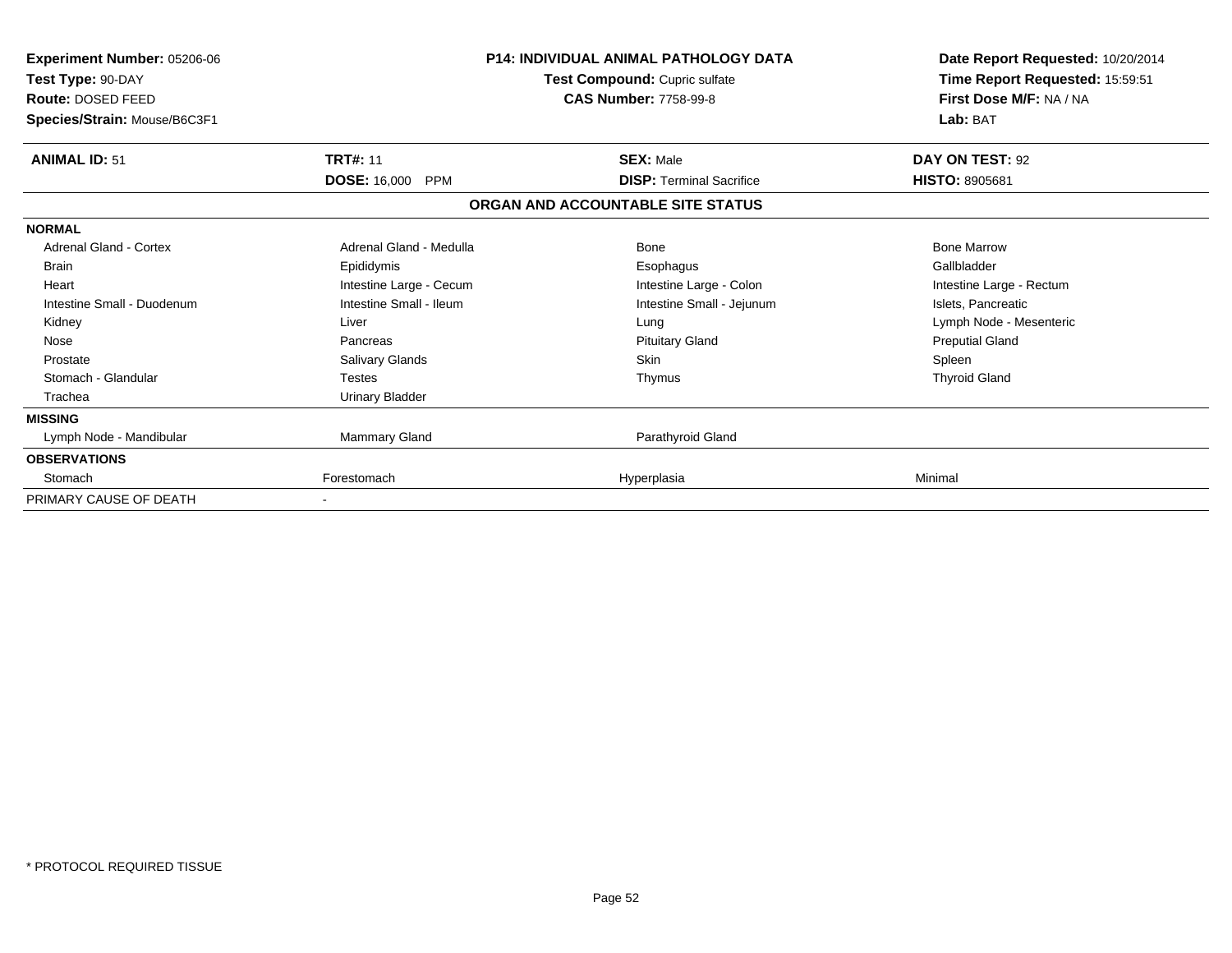| <b>Experiment Number: 05206-06</b><br>Test Type: 90-DAY<br>Route: DOSED FEED<br>Species/Strain: Mouse/B6C3F1 | P14: INDIVIDUAL ANIMAL PATHOLOGY DATA<br><b>Test Compound: Cupric sulfate</b><br><b>CAS Number: 7758-99-8</b> |                                   | Date Report Requested: 10/20/2014<br>Time Report Requested: 15:59:51<br>First Dose M/F: NA / NA<br>Lab: BAT |
|--------------------------------------------------------------------------------------------------------------|---------------------------------------------------------------------------------------------------------------|-----------------------------------|-------------------------------------------------------------------------------------------------------------|
| <b>ANIMAL ID: 52</b>                                                                                         | <b>TRT#: 11</b>                                                                                               | <b>SEX: Male</b>                  | DAY ON TEST: 92                                                                                             |
|                                                                                                              | <b>DOSE: 16,000</b><br>PPM                                                                                    | <b>DISP: Terminal Sacrifice</b>   | <b>HISTO: 8905682</b>                                                                                       |
|                                                                                                              |                                                                                                               | ORGAN AND ACCOUNTABLE SITE STATUS |                                                                                                             |
| <b>NORMAL</b>                                                                                                |                                                                                                               |                                   |                                                                                                             |
| <b>Adrenal Gland - Cortex</b>                                                                                | Adrenal Gland - Medulla                                                                                       | <b>Bone</b>                       | <b>Bone Marrow</b>                                                                                          |
| <b>Brain</b>                                                                                                 | Epididymis                                                                                                    | Esophagus                         | Gallbladder                                                                                                 |
| Heart                                                                                                        | Intestine Large - Cecum                                                                                       | Intestine Large - Colon           | Intestine Large - Rectum                                                                                    |
| Intestine Small - Duodenum                                                                                   | Intestine Small - Ileum                                                                                       | Intestine Small - Jejunum         | Islets, Pancreatic                                                                                          |
| Kidney                                                                                                       | Liver                                                                                                         | Lung                              | Lymph Node - Mandibular                                                                                     |
| Mammary Gland                                                                                                | Nose                                                                                                          | Pancreas                          | Parathyroid Gland                                                                                           |
| <b>Pituitary Gland</b>                                                                                       | <b>Preputial Gland</b>                                                                                        | Prostate                          | <b>Salivary Glands</b>                                                                                      |
| <b>Skin</b>                                                                                                  | Spleen                                                                                                        | Stomach - Glandular               | <b>Testes</b>                                                                                               |
| Thymus                                                                                                       | <b>Thyroid Gland</b>                                                                                          | Trachea                           | <b>Urinary Bladder</b>                                                                                      |
| <b>OBSERVATIONS</b>                                                                                          |                                                                                                               |                                   |                                                                                                             |
| Stomach                                                                                                      | Forestomach                                                                                                   | Hyperplasia                       | Minimal                                                                                                     |
| PRIMARY CAUSE OF DEATH                                                                                       |                                                                                                               |                                   |                                                                                                             |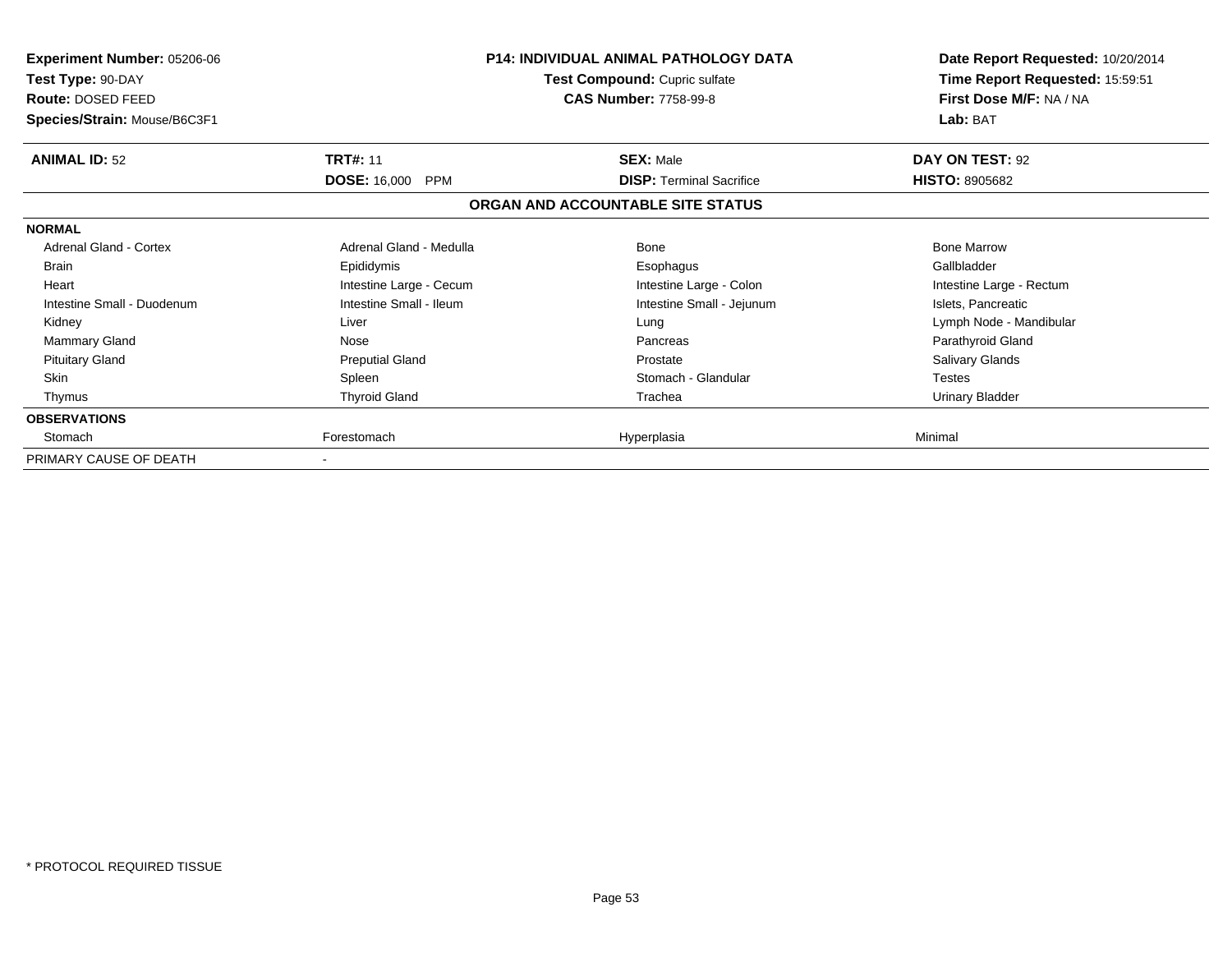| <b>Experiment Number: 05206-06</b><br>Test Type: 90-DAY<br>Route: DOSED FEED<br>Species/Strain: Mouse/B6C3F1 | <b>P14: INDIVIDUAL ANIMAL PATHOLOGY DATA</b><br>Test Compound: Cupric sulfate<br><b>CAS Number: 7758-99-8</b> |                                   | Lab: BAT                 | Date Report Requested: 10/20/2014<br>Time Report Requested: 15:59:51<br>First Dose M/F: NA / NA |
|--------------------------------------------------------------------------------------------------------------|---------------------------------------------------------------------------------------------------------------|-----------------------------------|--------------------------|-------------------------------------------------------------------------------------------------|
| <b>ANIMAL ID: 53</b>                                                                                         | <b>TRT#: 11</b>                                                                                               | <b>SEX: Male</b>                  | DAY ON TEST: 92          |                                                                                                 |
|                                                                                                              | <b>DOSE: 16,000</b><br><b>PPM</b>                                                                             | <b>DISP: Terminal Sacrifice</b>   | <b>HISTO: 8905683</b>    |                                                                                                 |
|                                                                                                              |                                                                                                               | ORGAN AND ACCOUNTABLE SITE STATUS |                          |                                                                                                 |
| <b>NORMAL</b>                                                                                                |                                                                                                               |                                   |                          |                                                                                                 |
| <b>Adrenal Gland - Cortex</b>                                                                                | Adrenal Gland - Medulla                                                                                       | <b>Bone</b>                       | <b>Bone Marrow</b>       |                                                                                                 |
| <b>Brain</b>                                                                                                 | Epididymis                                                                                                    | Esophagus                         | Gallbladder              |                                                                                                 |
| Heart                                                                                                        | Intestine Large - Cecum                                                                                       | Intestine Large - Colon           | Intestine Large - Rectum |                                                                                                 |
| Intestine Small - Duodenum                                                                                   | Intestine Small - Ileum                                                                                       | Intestine Small - Jejunum         | Islets, Pancreatic       |                                                                                                 |
| Kidney                                                                                                       | Liver                                                                                                         | Lung                              | Lymph Node - Mandibular  |                                                                                                 |
| Lymph Node - Mesenteric                                                                                      | Nose                                                                                                          | Pancreas                          | Parathyroid Gland        |                                                                                                 |
| <b>Pituitary Gland</b>                                                                                       | <b>Preputial Gland</b>                                                                                        | Prostate                          | <b>Salivary Glands</b>   |                                                                                                 |
| <b>Skin</b>                                                                                                  | Spleen                                                                                                        | Stomach - Glandular               | <b>Testes</b>            |                                                                                                 |
| Thymus                                                                                                       | <b>Thyroid Gland</b>                                                                                          | Trachea                           | Urinary Bladder          |                                                                                                 |
| <b>MISSING</b>                                                                                               |                                                                                                               |                                   |                          |                                                                                                 |
| Mammary Gland                                                                                                |                                                                                                               |                                   |                          |                                                                                                 |
| <b>OBSERVATIONS</b>                                                                                          |                                                                                                               |                                   |                          |                                                                                                 |
| Stomach                                                                                                      | Forestomach                                                                                                   | Hyperplasia                       | Mild                     |                                                                                                 |
| Note: [HYPERPLASIA ] TGLs = 1-4+8                                                                            |                                                                                                               |                                   |                          |                                                                                                 |
| PRIMARY CAUSE OF DEATH                                                                                       |                                                                                                               |                                   |                          |                                                                                                 |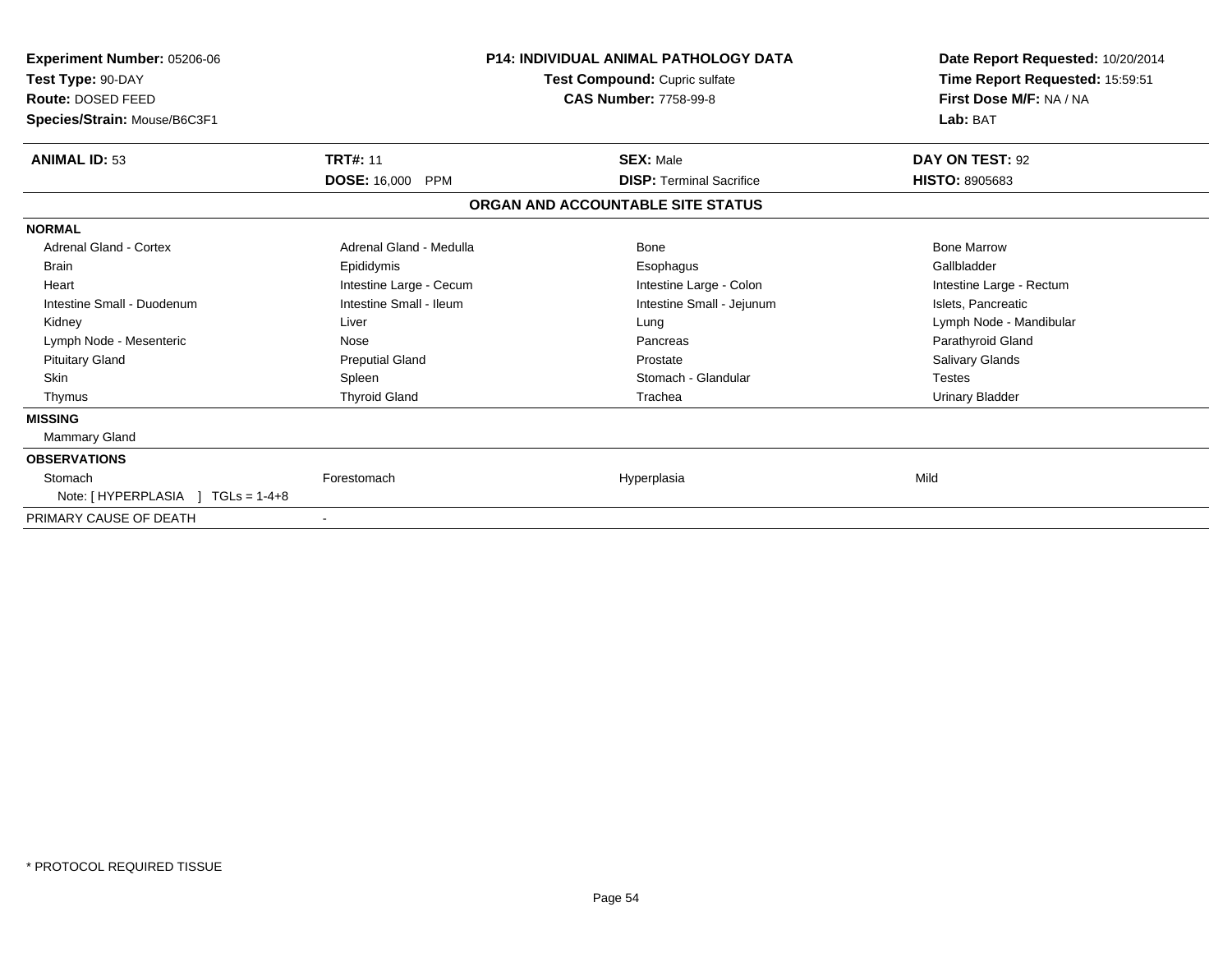| <b>Experiment Number: 05206-06</b><br>Test Type: 90-DAY<br>Route: DOSED FEED<br>Species/Strain: Mouse/B6C3F1 | <b>P14: INDIVIDUAL ANIMAL PATHOLOGY DATA</b><br>Test Compound: Cupric sulfate<br><b>CAS Number: 7758-99-8</b> |                                   | Date Report Requested: 10/20/2014<br>Time Report Requested: 15:59:51<br>First Dose M/F: NA / NA<br>Lab: BAT |
|--------------------------------------------------------------------------------------------------------------|---------------------------------------------------------------------------------------------------------------|-----------------------------------|-------------------------------------------------------------------------------------------------------------|
| <b>ANIMAL ID: 54</b>                                                                                         | <b>TRT#: 11</b>                                                                                               | <b>SEX: Male</b>                  | DAY ON TEST: 92                                                                                             |
|                                                                                                              | <b>DOSE: 16,000</b><br><b>PPM</b>                                                                             | <b>DISP: Terminal Sacrifice</b>   | <b>HISTO: 8905684</b>                                                                                       |
|                                                                                                              |                                                                                                               | ORGAN AND ACCOUNTABLE SITE STATUS |                                                                                                             |
| <b>NORMAL</b>                                                                                                |                                                                                                               |                                   |                                                                                                             |
| <b>Adrenal Gland - Cortex</b>                                                                                | Adrenal Gland - Medulla                                                                                       | Bone                              | <b>Bone Marrow</b>                                                                                          |
| <b>Brain</b>                                                                                                 | Epididymis                                                                                                    | Esophagus                         | Gallbladder                                                                                                 |
| Heart                                                                                                        | Intestine Large - Cecum                                                                                       | Intestine Large - Colon           | Intestine Large - Rectum                                                                                    |
| Intestine Small - Duodenum                                                                                   | Intestine Small - Ileum                                                                                       | Intestine Small - Jejunum         | Islets, Pancreatic                                                                                          |
| Kidney                                                                                                       | Liver                                                                                                         | Lung                              | Lymph Node - Mandibular                                                                                     |
| Lymph Node - Mesenteric                                                                                      | Nose                                                                                                          | Pancreas                          | Parathyroid Gland                                                                                           |
| <b>Pituitary Gland</b>                                                                                       | <b>Preputial Gland</b>                                                                                        | Prostate                          | <b>Salivary Glands</b>                                                                                      |
| <b>Skin</b>                                                                                                  | Spleen                                                                                                        | Stomach - Glandular               | <b>Testes</b>                                                                                               |
| Thymus                                                                                                       | <b>Thyroid Gland</b>                                                                                          | Trachea                           | Urinary Bladder                                                                                             |
| <b>MISSING</b>                                                                                               |                                                                                                               |                                   |                                                                                                             |
| <b>Mammary Gland</b>                                                                                         |                                                                                                               |                                   |                                                                                                             |
| <b>OBSERVATIONS</b>                                                                                          |                                                                                                               |                                   |                                                                                                             |
| Stomach                                                                                                      | Forestomach                                                                                                   | Hyperplasia                       | Mild                                                                                                        |
| Note: [HYPERPLASIA ]<br>$TGLs = 1-4+8$                                                                       |                                                                                                               |                                   |                                                                                                             |
| PRIMARY CAUSE OF DEATH                                                                                       |                                                                                                               |                                   |                                                                                                             |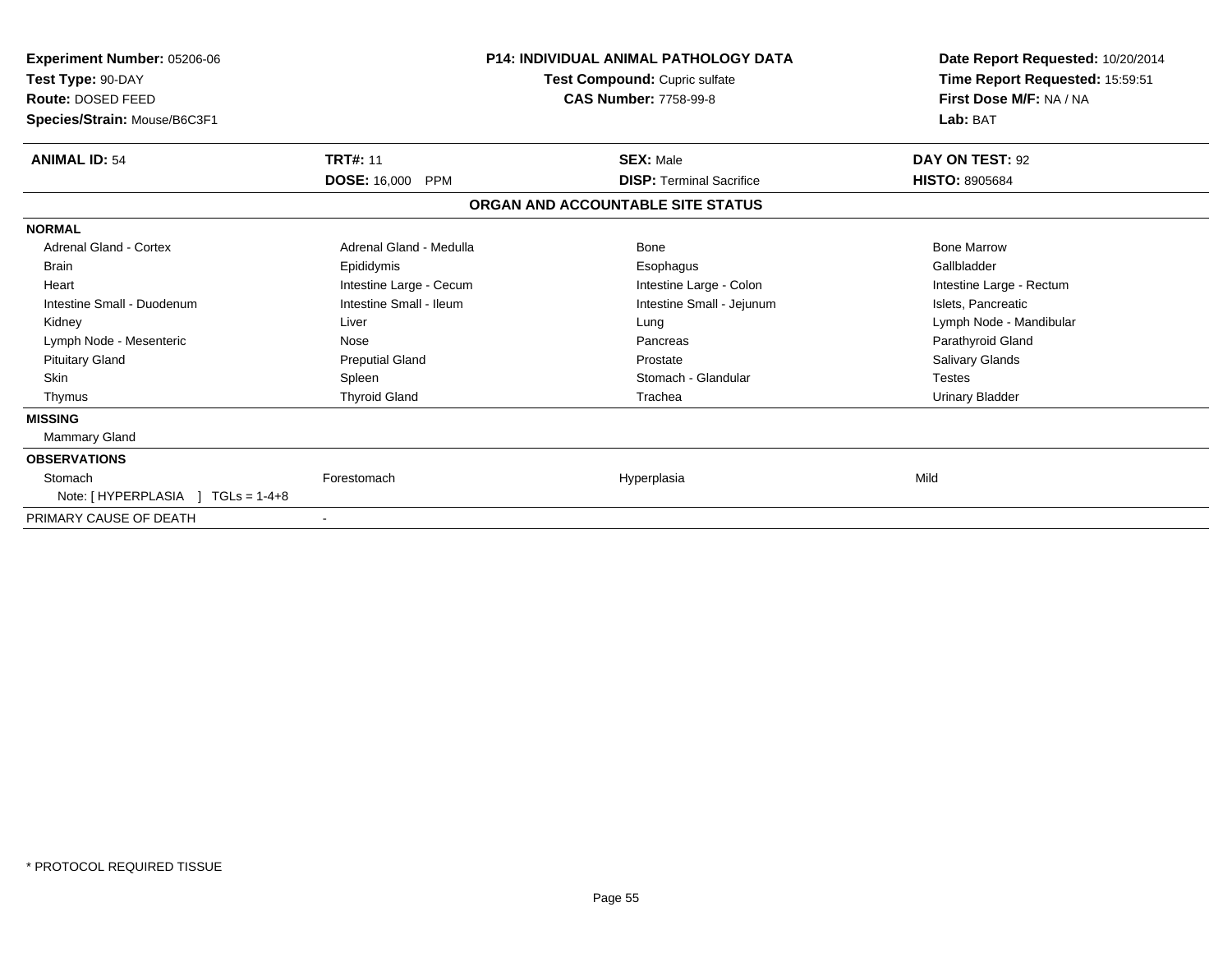| <b>Experiment Number: 05206-06</b><br>Test Type: 90-DAY<br>Route: DOSED FEED<br>Species/Strain: Mouse/B6C3F1 | <b>P14: INDIVIDUAL ANIMAL PATHOLOGY DATA</b><br>Test Compound: Cupric sulfate<br><b>CAS Number: 7758-99-8</b> |                                   | Date Report Requested: 10/20/2014<br>Time Report Requested: 15:59:51<br>First Dose M/F: NA / NA<br>Lab: BAT |
|--------------------------------------------------------------------------------------------------------------|---------------------------------------------------------------------------------------------------------------|-----------------------------------|-------------------------------------------------------------------------------------------------------------|
| <b>ANIMAL ID: 55</b>                                                                                         | <b>TRT#: 11</b>                                                                                               | <b>SEX: Male</b>                  | DAY ON TEST: 92                                                                                             |
|                                                                                                              | <b>DOSE: 16,000 PPM</b>                                                                                       | <b>DISP: Terminal Sacrifice</b>   | <b>HISTO: 8905625</b>                                                                                       |
|                                                                                                              |                                                                                                               | ORGAN AND ACCOUNTABLE SITE STATUS |                                                                                                             |
| <b>NORMAL</b>                                                                                                |                                                                                                               |                                   |                                                                                                             |
| Adrenal Gland - Cortex                                                                                       | Adrenal Gland - Medulla                                                                                       | Bone                              | <b>Bone Marrow</b>                                                                                          |
| <b>Brain</b>                                                                                                 | Epididymis                                                                                                    | Esophagus                         | Gallbladder                                                                                                 |
| Heart                                                                                                        | Intestine Large - Cecum                                                                                       | Intestine Large - Colon           | Intestine Large - Rectum                                                                                    |
| Intestine Small - Duodenum                                                                                   | Intestine Small - Ileum                                                                                       | Intestine Small - Jejunum         | Islets, Pancreatic                                                                                          |
| Kidney                                                                                                       | Liver                                                                                                         | Lung                              | Lymph Node - Mandibular                                                                                     |
| Lymph Node - Mesenteric                                                                                      | Mammary Gland                                                                                                 | Nose                              | Pancreas                                                                                                    |
| Parathyroid Gland                                                                                            | <b>Pituitary Gland</b>                                                                                        | <b>Preputial Gland</b>            | Prostate                                                                                                    |
| Salivary Glands                                                                                              | Skin                                                                                                          | Spleen                            | Stomach - Glandular                                                                                         |
| <b>Testes</b>                                                                                                | Thymus                                                                                                        | <b>Thyroid Gland</b>              | Trachea                                                                                                     |
| <b>Urinary Bladder</b>                                                                                       |                                                                                                               |                                   |                                                                                                             |
| <b>OBSERVATIONS</b>                                                                                          |                                                                                                               |                                   |                                                                                                             |
| Stomach                                                                                                      | Forestomach                                                                                                   | Hyperplasia                       | Mild                                                                                                        |
| Note: $[HYPERPLASIA] TGLs = 1-4+8$                                                                           |                                                                                                               |                                   |                                                                                                             |
| PRIMARY CAUSE OF DEATH                                                                                       | $\blacksquare$                                                                                                |                                   |                                                                                                             |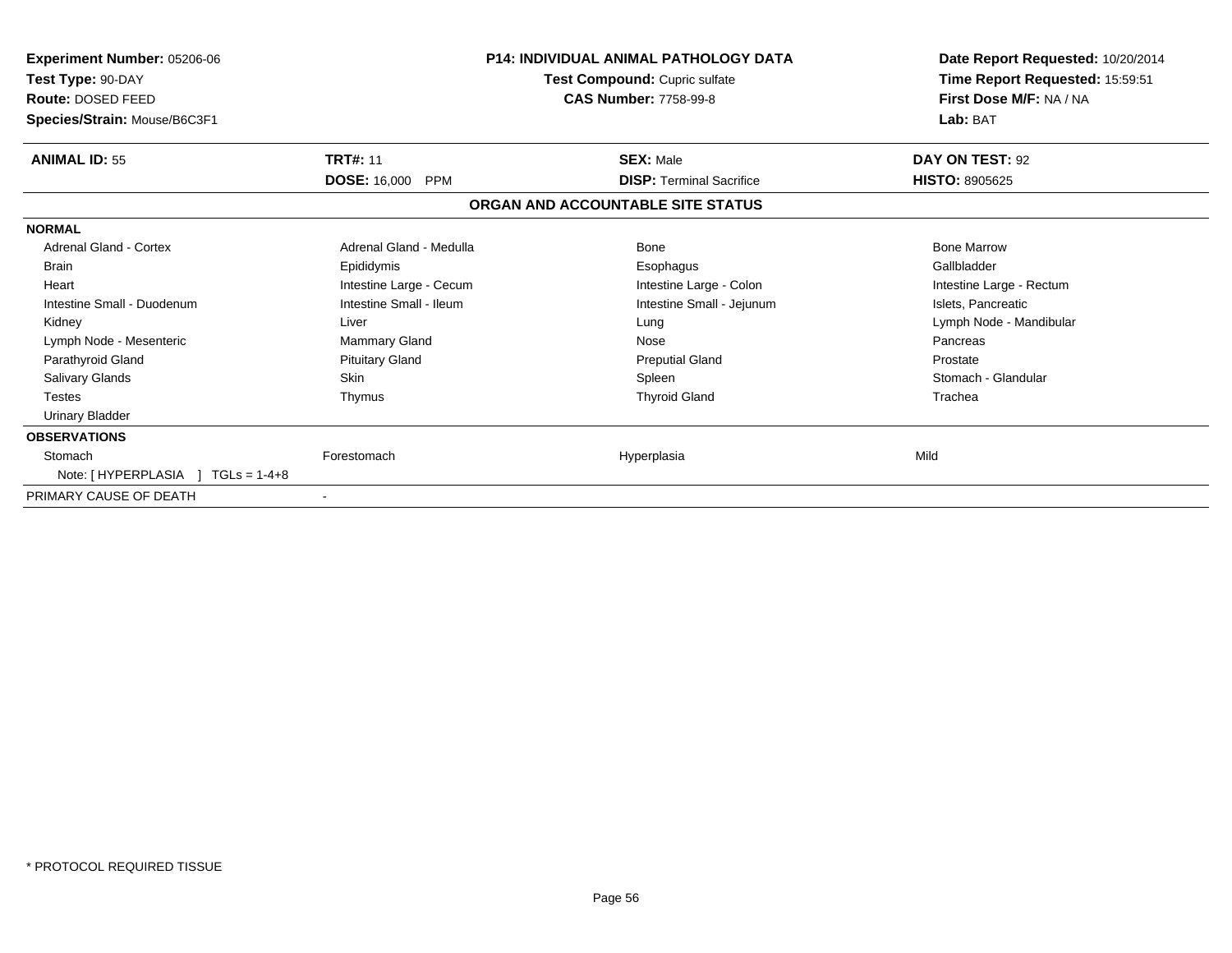| <b>Experiment Number: 05206-06</b><br>Test Type: 90-DAY<br>Route: DOSED FEED<br>Species/Strain: Mouse/B6C3F1 | <b>P14: INDIVIDUAL ANIMAL PATHOLOGY DATA</b><br>Test Compound: Cupric sulfate<br><b>CAS Number: 7758-99-8</b> |                                   | Date Report Requested: 10/20/2014<br>Time Report Requested: 15:59:51<br>First Dose M/F: NA / NA<br>Lab: BAT |
|--------------------------------------------------------------------------------------------------------------|---------------------------------------------------------------------------------------------------------------|-----------------------------------|-------------------------------------------------------------------------------------------------------------|
| <b>ANIMAL ID: 56</b>                                                                                         | <b>TRT#: 11</b>                                                                                               | <b>SEX: Male</b>                  | DAY ON TEST: 92                                                                                             |
|                                                                                                              | <b>DOSE: 16,000</b><br><b>PPM</b>                                                                             | <b>DISP: Terminal Sacrifice</b>   | <b>HISTO: 8905686</b>                                                                                       |
|                                                                                                              |                                                                                                               | ORGAN AND ACCOUNTABLE SITE STATUS |                                                                                                             |
| <b>NORMAL</b>                                                                                                |                                                                                                               |                                   |                                                                                                             |
| <b>Adrenal Gland - Cortex</b>                                                                                | Adrenal Gland - Medulla                                                                                       | Bone                              | <b>Bone Marrow</b>                                                                                          |
| <b>Brain</b>                                                                                                 | Epididymis                                                                                                    | Esophagus                         | Gallbladder                                                                                                 |
| Heart                                                                                                        | Intestine Large - Cecum                                                                                       | Intestine Large - Colon           | Intestine Large - Rectum                                                                                    |
| Intestine Small - Duodenum                                                                                   | Intestine Small - Ileum                                                                                       | Intestine Small - Jejunum         | Islets, Pancreatic                                                                                          |
| Kidney                                                                                                       | Liver                                                                                                         | Lung                              | Lymph Node - Mandibular                                                                                     |
| Lymph Node - Mesenteric                                                                                      | Nose                                                                                                          | Pancreas                          | Parathyroid Gland                                                                                           |
| <b>Pituitary Gland</b>                                                                                       | <b>Preputial Gland</b>                                                                                        | Prostate                          | <b>Salivary Glands</b>                                                                                      |
| <b>Skin</b>                                                                                                  | Spleen                                                                                                        | Stomach - Glandular               | <b>Testes</b>                                                                                               |
| Thymus                                                                                                       | <b>Thyroid Gland</b>                                                                                          | Trachea                           | Urinary Bladder                                                                                             |
| <b>MISSING</b>                                                                                               |                                                                                                               |                                   |                                                                                                             |
| Mammary Gland                                                                                                |                                                                                                               |                                   |                                                                                                             |
| <b>OBSERVATIONS</b>                                                                                          |                                                                                                               |                                   |                                                                                                             |
| Stomach                                                                                                      | Forestomach                                                                                                   | Hyperplasia                       | Mild                                                                                                        |
| Note: [HYPERPLASIA ] TGLs = 1-4+8                                                                            |                                                                                                               |                                   |                                                                                                             |
| PRIMARY CAUSE OF DEATH                                                                                       |                                                                                                               |                                   |                                                                                                             |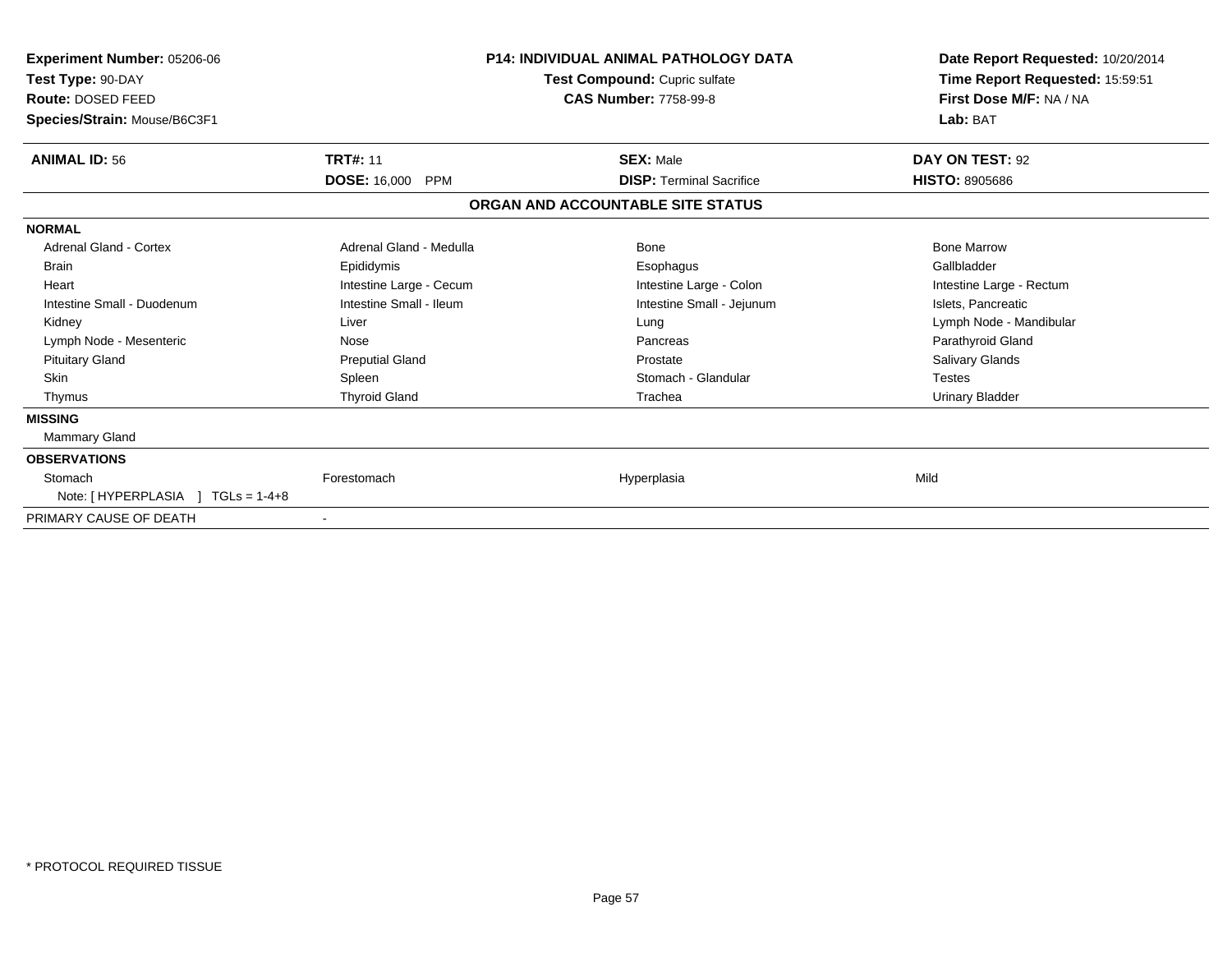| Experiment Number: 05206-06<br>Test Type: 90-DAY<br>Route: DOSED FEED<br>Species/Strain: Mouse/B6C3F1 |                                   | <b>P14: INDIVIDUAL ANIMAL PATHOLOGY DATA</b><br>Test Compound: Cupric sulfate<br><b>CAS Number: 7758-99-8</b> | Date Report Requested: 10/20/2014<br>Time Report Requested: 15:59:51<br>First Dose M/F: NA / NA<br>Lab: BAT |
|-------------------------------------------------------------------------------------------------------|-----------------------------------|---------------------------------------------------------------------------------------------------------------|-------------------------------------------------------------------------------------------------------------|
| <b>ANIMAL ID: 57</b>                                                                                  | <b>TRT#: 11</b>                   | <b>SEX: Male</b>                                                                                              | DAY ON TEST: 92                                                                                             |
|                                                                                                       | <b>DOSE: 16,000</b><br><b>PPM</b> | <b>DISP: Terminal Sacrifice</b>                                                                               | <b>HISTO: 8905687</b>                                                                                       |
|                                                                                                       |                                   | ORGAN AND ACCOUNTABLE SITE STATUS                                                                             |                                                                                                             |
| <b>NORMAL</b>                                                                                         |                                   |                                                                                                               |                                                                                                             |
| Adrenal Gland - Cortex                                                                                | Adrenal Gland - Medulla           | <b>Bone</b>                                                                                                   | <b>Bone Marrow</b>                                                                                          |
| <b>Brain</b>                                                                                          | Epididymis                        | Esophagus                                                                                                     | Gallbladder                                                                                                 |
| Heart                                                                                                 | Intestine Large - Cecum           | Intestine Large - Colon                                                                                       | Intestine Large - Rectum                                                                                    |
| Intestine Small - Duodenum                                                                            | Intestine Small - Ileum           | Intestine Small - Jejunum                                                                                     | Islets, Pancreatic                                                                                          |
| Kidney                                                                                                | Liver                             | Lung                                                                                                          | Lymph Node - Mandibular                                                                                     |
| Lymph Node - Mesenteric                                                                               | Nose                              | Pancreas                                                                                                      | Parathyroid Gland                                                                                           |
| <b>Pituitary Gland</b>                                                                                | <b>Preputial Gland</b>            | Prostate                                                                                                      | Salivary Glands                                                                                             |
| Skin                                                                                                  | Spleen                            | Stomach - Glandular                                                                                           | <b>Testes</b>                                                                                               |
| Thymus                                                                                                | <b>Thyroid Gland</b>              | Trachea                                                                                                       | <b>Urinary Bladder</b>                                                                                      |
| <b>MISSING</b>                                                                                        |                                   |                                                                                                               |                                                                                                             |
| Mammary Gland                                                                                         |                                   |                                                                                                               |                                                                                                             |
| <b>OBSERVATIONS</b>                                                                                   |                                   |                                                                                                               |                                                                                                             |
| Stomach                                                                                               | Forestomach                       | Hyperplasia                                                                                                   | Minimal                                                                                                     |
| PRIMARY CAUSE OF DEATH                                                                                |                                   |                                                                                                               |                                                                                                             |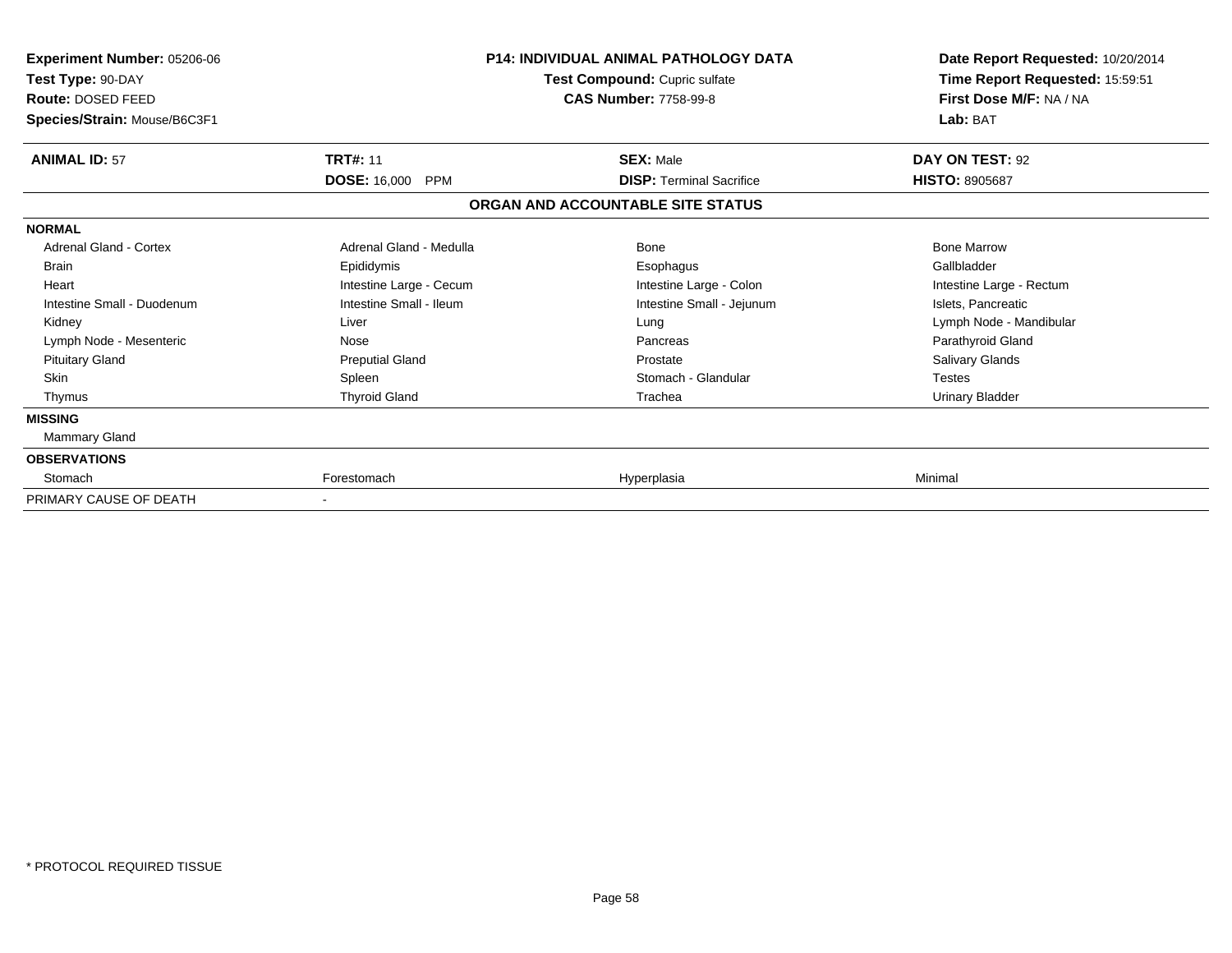| <b>Experiment Number: 05206-06</b><br>Test Type: 90-DAY<br>Route: DOSED FEED<br>Species/Strain: Mouse/B6C3F1 | <b>P14: INDIVIDUAL ANIMAL PATHOLOGY DATA</b><br>Test Compound: Cupric sulfate<br><b>CAS Number: 7758-99-8</b> |                                   | Date Report Requested: 10/20/2014<br>Time Report Requested: 15:59:51<br>First Dose M/F: NA / NA<br>Lab: BAT |
|--------------------------------------------------------------------------------------------------------------|---------------------------------------------------------------------------------------------------------------|-----------------------------------|-------------------------------------------------------------------------------------------------------------|
| <b>ANIMAL ID: 58</b>                                                                                         | <b>TRT#: 11</b>                                                                                               | <b>SEX: Male</b>                  | DAY ON TEST: 92                                                                                             |
|                                                                                                              | <b>DOSE: 16,000</b><br><b>PPM</b>                                                                             | <b>DISP: Terminal Sacrifice</b>   | <b>HISTO: 8905688</b>                                                                                       |
|                                                                                                              |                                                                                                               | ORGAN AND ACCOUNTABLE SITE STATUS |                                                                                                             |
| <b>NORMAL</b>                                                                                                |                                                                                                               |                                   |                                                                                                             |
| <b>Adrenal Gland - Cortex</b>                                                                                | Adrenal Gland - Medulla                                                                                       | Bone                              | <b>Bone Marrow</b>                                                                                          |
| <b>Brain</b>                                                                                                 | Epididymis                                                                                                    | Esophagus                         | Gallbladder                                                                                                 |
| Heart                                                                                                        | Intestine Large - Cecum                                                                                       | Intestine Large - Colon           | Intestine Large - Rectum                                                                                    |
| Intestine Small - Duodenum                                                                                   | Intestine Small - Ileum                                                                                       | Intestine Small - Jejunum         | Islets, Pancreatic                                                                                          |
| Kidney                                                                                                       | Liver                                                                                                         | Lung                              | Lymph Node - Mandibular                                                                                     |
| Lymph Node - Mesenteric                                                                                      | Nose                                                                                                          | Pancreas                          | Parathyroid Gland                                                                                           |
| <b>Preputial Gland</b>                                                                                       | Prostate                                                                                                      | Salivary Glands                   | Skin                                                                                                        |
| Spleen                                                                                                       | Stomach - Glandular                                                                                           | <b>Testes</b>                     | Thymus                                                                                                      |
| <b>Thyroid Gland</b>                                                                                         | Trachea                                                                                                       | Urinary Bladder                   |                                                                                                             |
| <b>MISSING</b>                                                                                               |                                                                                                               |                                   |                                                                                                             |
| <b>Mammary Gland</b>                                                                                         | <b>Pituitary Gland</b>                                                                                        |                                   |                                                                                                             |
| <b>OBSERVATIONS</b>                                                                                          |                                                                                                               |                                   |                                                                                                             |
| Stomach                                                                                                      | Forestomach                                                                                                   | Hyperplasia                       | Mild                                                                                                        |
| Note: [HYPERPLASIA ]<br>$TGLs = 1-4+8$                                                                       |                                                                                                               |                                   |                                                                                                             |
| PRIMARY CAUSE OF DEATH                                                                                       |                                                                                                               |                                   |                                                                                                             |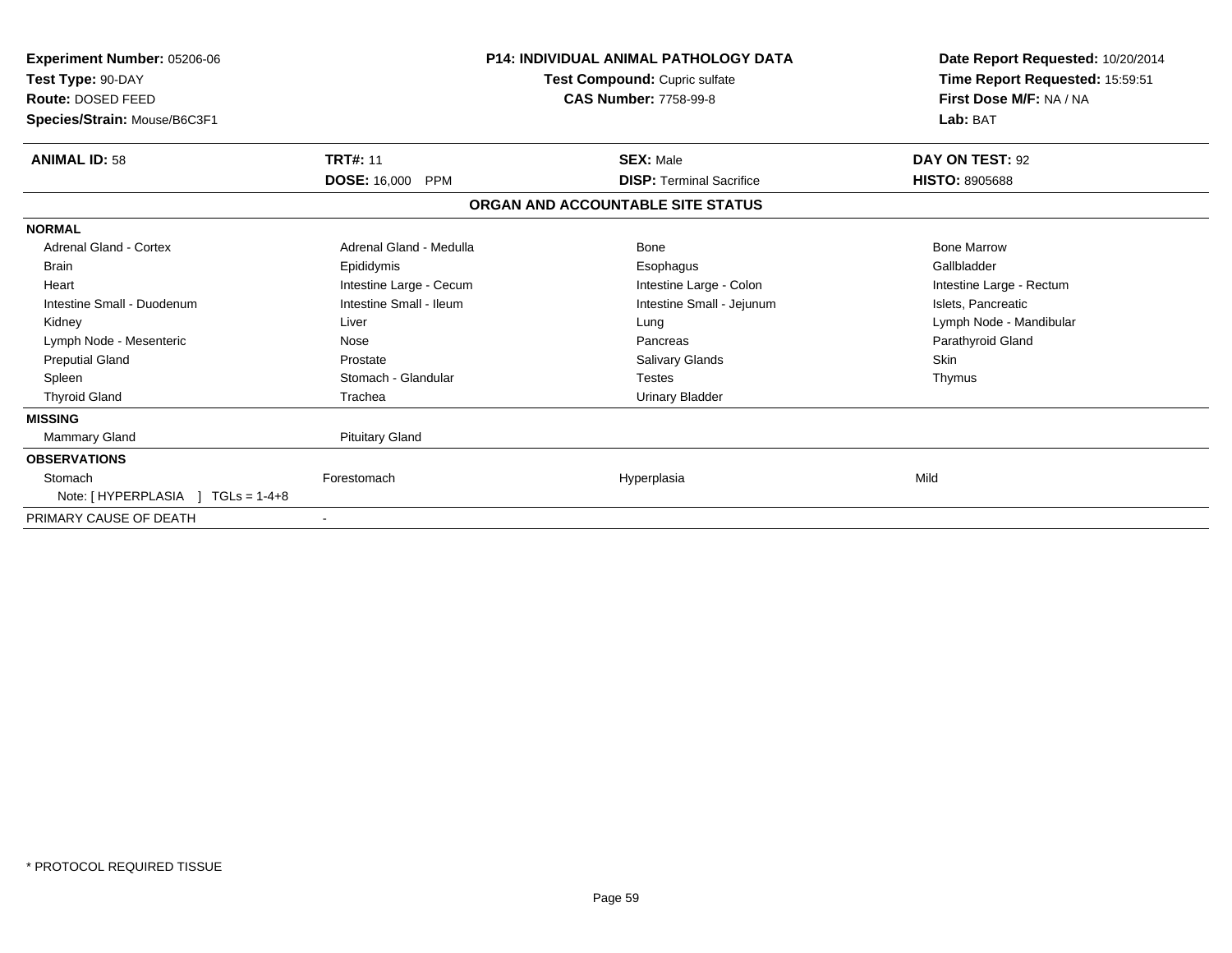| <b>Experiment Number: 05206-06</b><br>Test Type: 90-DAY<br>Route: DOSED FEED<br>Species/Strain: Mouse/B6C3F1 | <b>P14: INDIVIDUAL ANIMAL PATHOLOGY DATA</b><br>Test Compound: Cupric sulfate<br><b>CAS Number: 7758-99-8</b> |                                   | Date Report Requested: 10/20/2014<br>Time Report Requested: 15:59:51<br>First Dose M/F: NA / NA<br>Lab: BAT |
|--------------------------------------------------------------------------------------------------------------|---------------------------------------------------------------------------------------------------------------|-----------------------------------|-------------------------------------------------------------------------------------------------------------|
| <b>ANIMAL ID: 59</b>                                                                                         | <b>TRT#: 11</b>                                                                                               | <b>SEX: Male</b>                  | DAY ON TEST: 92                                                                                             |
|                                                                                                              | <b>DOSE: 16,000</b><br><b>PPM</b>                                                                             | <b>DISP: Terminal Sacrifice</b>   | <b>HISTO: 8905689</b>                                                                                       |
|                                                                                                              |                                                                                                               | ORGAN AND ACCOUNTABLE SITE STATUS |                                                                                                             |
| <b>NORMAL</b>                                                                                                |                                                                                                               |                                   |                                                                                                             |
| <b>Adrenal Gland - Cortex</b>                                                                                | Adrenal Gland - Medulla                                                                                       | Bone                              | <b>Bone Marrow</b>                                                                                          |
| <b>Brain</b>                                                                                                 | Epididymis                                                                                                    | Esophagus                         | Gallbladder                                                                                                 |
| Heart                                                                                                        | Intestine Large - Cecum                                                                                       | Intestine Large - Colon           | Intestine Large - Rectum                                                                                    |
| Intestine Small - Duodenum                                                                                   | Intestine Small - Ileum                                                                                       | Intestine Small - Jejunum         | Islets, Pancreatic                                                                                          |
| Kidney                                                                                                       | Liver                                                                                                         | Lung                              | Lymph Node - Mandibular                                                                                     |
| Lymph Node - Mesenteric                                                                                      | Nose                                                                                                          | Pancreas                          | Parathyroid Gland                                                                                           |
| <b>Pituitary Gland</b>                                                                                       | <b>Preputial Gland</b>                                                                                        | Prostate                          | <b>Salivary Glands</b>                                                                                      |
| <b>Skin</b>                                                                                                  | Spleen                                                                                                        | Stomach - Glandular               | <b>Testes</b>                                                                                               |
| Thymus                                                                                                       | <b>Thyroid Gland</b>                                                                                          | Trachea                           | Urinary Bladder                                                                                             |
| <b>MISSING</b>                                                                                               |                                                                                                               |                                   |                                                                                                             |
| Mammary Gland                                                                                                |                                                                                                               |                                   |                                                                                                             |
| <b>OBSERVATIONS</b>                                                                                          |                                                                                                               |                                   |                                                                                                             |
| Stomach                                                                                                      | Forestomach                                                                                                   | Hyperplasia                       | Mild                                                                                                        |
| Note: [HYPERPLASIA ] TGLs = 1-4+8                                                                            |                                                                                                               |                                   |                                                                                                             |
| PRIMARY CAUSE OF DEATH                                                                                       |                                                                                                               |                                   |                                                                                                             |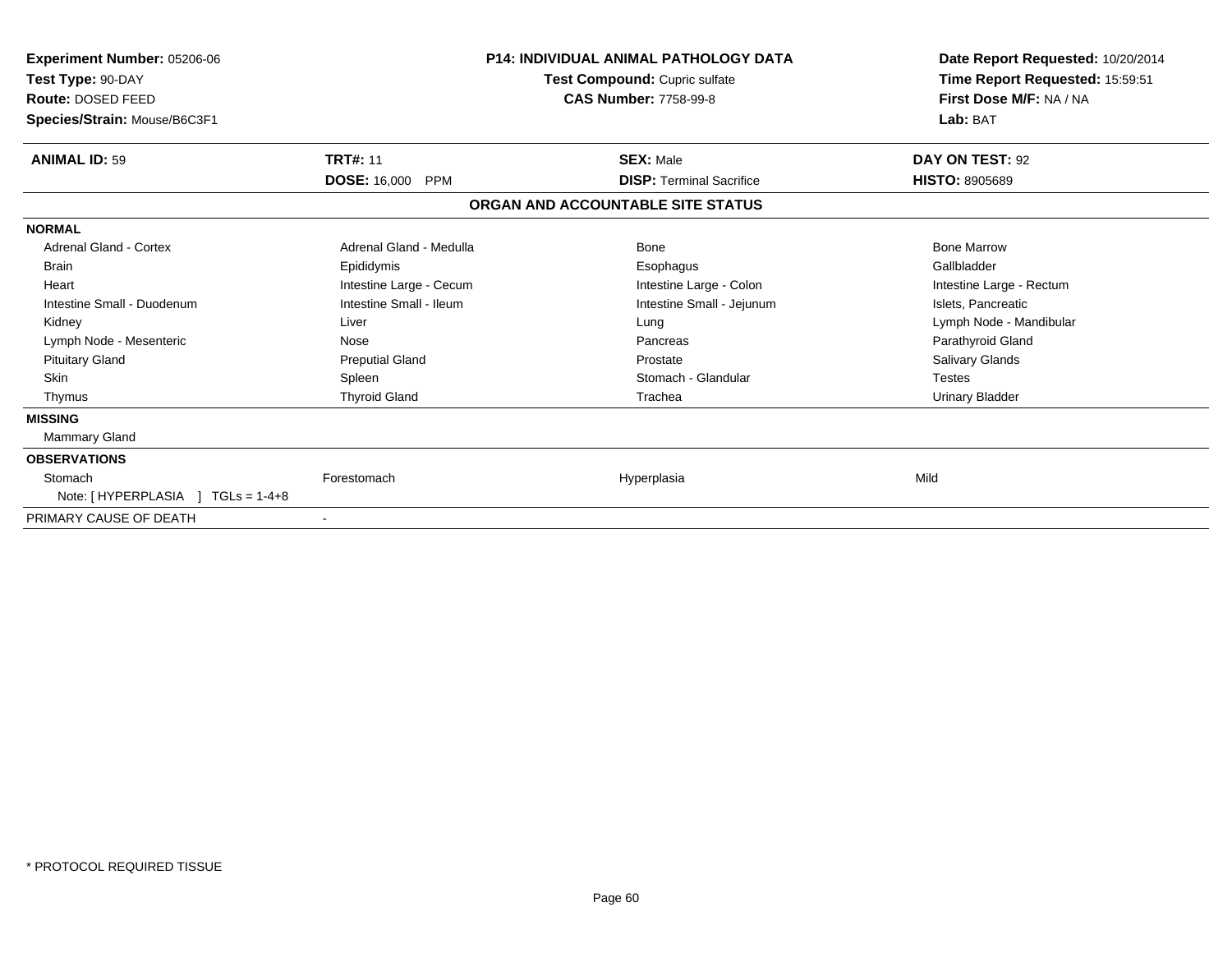| <b>Experiment Number: 05206-06</b><br>Test Type: 90-DAY<br>Route: DOSED FEED<br>Species/Strain: Mouse/B6C3F1 |                                   | <b>P14: INDIVIDUAL ANIMAL PATHOLOGY DATA</b><br>Test Compound: Cupric sulfate<br><b>CAS Number: 7758-99-8</b> | Date Report Requested: 10/20/2014<br>Time Report Requested: 15:59:51<br>First Dose M/F: NA / NA<br>Lab: BAT |
|--------------------------------------------------------------------------------------------------------------|-----------------------------------|---------------------------------------------------------------------------------------------------------------|-------------------------------------------------------------------------------------------------------------|
| <b>ANIMAL ID: 60</b>                                                                                         | <b>TRT#: 11</b>                   | <b>SEX: Male</b>                                                                                              | DAY ON TEST: 92                                                                                             |
|                                                                                                              | <b>DOSE: 16,000</b><br><b>PPM</b> | <b>DISP: Terminal Sacrifice</b>                                                                               | <b>HISTO: 8905690</b>                                                                                       |
|                                                                                                              |                                   | ORGAN AND ACCOUNTABLE SITE STATUS                                                                             |                                                                                                             |
| <b>NORMAL</b>                                                                                                |                                   |                                                                                                               |                                                                                                             |
| <b>Adrenal Gland - Cortex</b>                                                                                | Adrenal Gland - Medulla           | <b>Bone</b>                                                                                                   | <b>Bone Marrow</b>                                                                                          |
| <b>Brain</b>                                                                                                 | Epididymis                        | Esophagus                                                                                                     | Gallbladder                                                                                                 |
| Heart                                                                                                        | Intestine Large - Cecum           | Intestine Large - Colon                                                                                       | Intestine Large - Rectum                                                                                    |
| Intestine Small - Duodenum                                                                                   | Intestine Small - Ileum           | Intestine Small - Jejunum                                                                                     | Islets, Pancreatic                                                                                          |
| Kidney                                                                                                       | Liver                             | Lung                                                                                                          | Lymph Node - Mandibular                                                                                     |
| Lymph Node - Mesenteric                                                                                      | Nose                              | Pancreas                                                                                                      | Parathyroid Gland                                                                                           |
| <b>Pituitary Gland</b>                                                                                       | <b>Preputial Gland</b>            | Prostate                                                                                                      | <b>Salivary Glands</b>                                                                                      |
| <b>Skin</b>                                                                                                  | Spleen                            | Stomach - Glandular                                                                                           | <b>Testes</b>                                                                                               |
| Thymus                                                                                                       | <b>Thyroid Gland</b>              | Trachea                                                                                                       | <b>Urinary Bladder</b>                                                                                      |
| <b>MISSING</b>                                                                                               |                                   |                                                                                                               |                                                                                                             |
| <b>Mammary Gland</b>                                                                                         |                                   |                                                                                                               |                                                                                                             |
| <b>OBSERVATIONS</b>                                                                                          |                                   |                                                                                                               |                                                                                                             |
| Stomach                                                                                                      | Forestomach                       | Hyperplasia                                                                                                   | Minimal                                                                                                     |
| Note: [HYPERPLASIA ]<br>$TGLs = 1-4+8$                                                                       |                                   |                                                                                                               |                                                                                                             |
| PRIMARY CAUSE OF DEATH                                                                                       |                                   |                                                                                                               |                                                                                                             |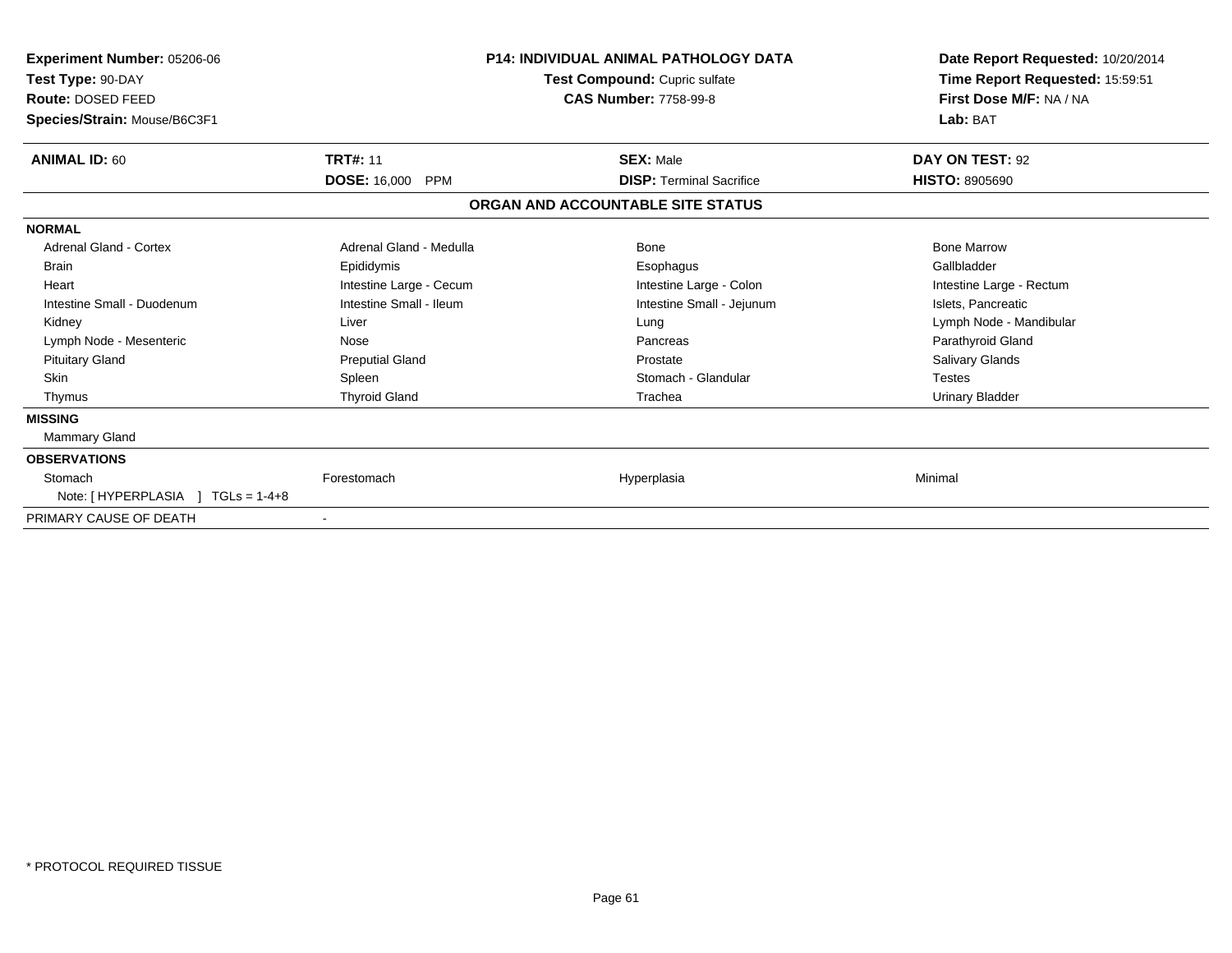| <b>Experiment Number: 05206-06</b><br>Test Type: 90-DAY<br>Route: DOSED FEED<br>Species/Strain: Mouse/B6C3F1 | <b>P14: INDIVIDUAL ANIMAL PATHOLOGY DATA</b><br>Test Compound: Cupric sulfate<br><b>CAS Number: 7758-99-8</b> |                                                       | Date Report Requested: 10/20/2014<br>Time Report Requested: 15:59:51<br>First Dose M/F: NA / NA<br>Lab: BAT |
|--------------------------------------------------------------------------------------------------------------|---------------------------------------------------------------------------------------------------------------|-------------------------------------------------------|-------------------------------------------------------------------------------------------------------------|
| <b>ANIMAL ID: 61</b>                                                                                         | <b>TRT#: 2</b><br>DOSE: 0 PPM                                                                                 | <b>SEX: Female</b><br><b>DISP:</b> Terminal Sacrifice | DAY ON TEST: 92<br><b>HISTO: 8905671</b>                                                                    |
|                                                                                                              |                                                                                                               | ORGAN AND ACCOUNTABLE SITE STATUS                     |                                                                                                             |
| <b>NORMAL</b>                                                                                                |                                                                                                               |                                                       |                                                                                                             |
| <b>Adrenal Gland - Cortex</b>                                                                                | Adrenal Gland - Medulla                                                                                       | <b>Bone</b>                                           | <b>Bone Marrow</b>                                                                                          |
| <b>Brain</b>                                                                                                 | Clitoral Gland                                                                                                | Esophagus                                             | Gallbladder                                                                                                 |
| Heart                                                                                                        | Intestine Large - Cecum                                                                                       | Intestine Large - Colon                               | Intestine Large - Rectum                                                                                    |
| Intestine Small - Duodenum                                                                                   | Intestine Small - Ileum                                                                                       | Intestine Small - Jejunum                             | Islets, Pancreatic                                                                                          |
| Kidney                                                                                                       | Liver                                                                                                         | Lung                                                  | Lymph Node - Mandibular                                                                                     |
| Lymph Node - Mesenteric                                                                                      | Mammary Gland                                                                                                 | Nose                                                  | Ovary                                                                                                       |
| Pancreas                                                                                                     | Parathyroid Gland                                                                                             | <b>Pituitary Gland</b>                                | Salivary Glands                                                                                             |
| <b>Skin</b>                                                                                                  | Spleen                                                                                                        | Stomach - Forestomach                                 | Stomach - Glandular                                                                                         |
| Thymus                                                                                                       | <b>Thyroid Gland</b>                                                                                          | Trachea                                               | <b>Uterus</b>                                                                                               |
| <b>OBSERVATIONS</b>                                                                                          |                                                                                                               |                                                       |                                                                                                             |
| Urinary Bladder                                                                                              | <b>Transit Epithe</b>                                                                                         | Mineralization                                        | Mild                                                                                                        |
| PRIMARY CAUSE OF DEATH                                                                                       |                                                                                                               |                                                       |                                                                                                             |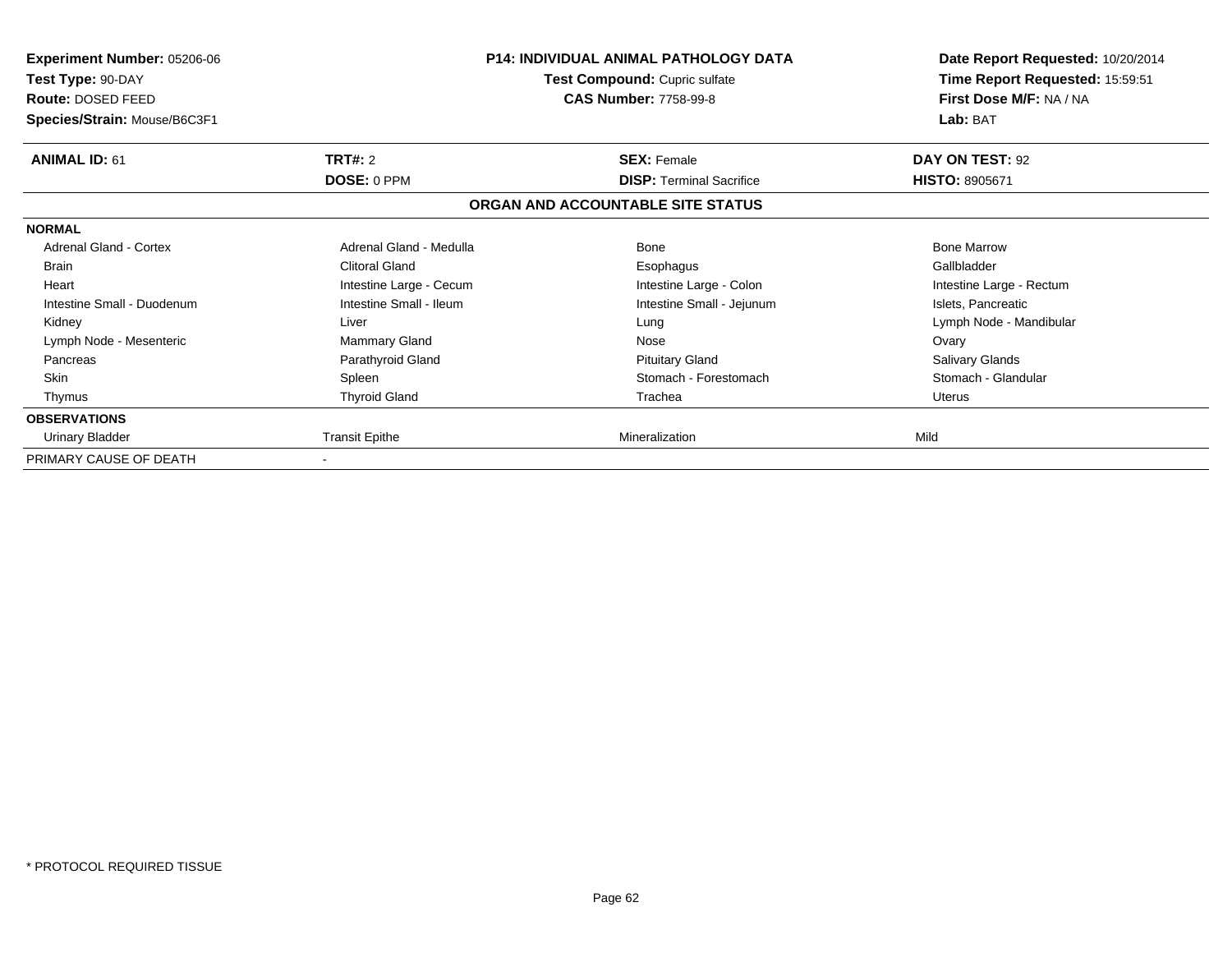| Experiment Number: 05206-06<br>Test Type: 90-DAY<br>Route: DOSED FEED<br>Species/Strain: Mouse/B6C3F1 |                           | <b>P14: INDIVIDUAL ANIMAL PATHOLOGY DATA</b><br>Test Compound: Cupric sulfate<br><b>CAS Number: 7758-99-8</b> | Date Report Requested: 10/20/2014<br>Time Report Requested: 15:59:51<br>First Dose M/F: NA / NA<br>Lab: BAT |
|-------------------------------------------------------------------------------------------------------|---------------------------|---------------------------------------------------------------------------------------------------------------|-------------------------------------------------------------------------------------------------------------|
| <b>ANIMAL ID: 62</b>                                                                                  | <b>TRT#: 2</b>            | <b>SEX: Female</b>                                                                                            | DAY ON TEST: 92                                                                                             |
|                                                                                                       | <b>DOSE: 0 PPM</b>        | <b>DISP: Terminal Sacrifice</b>                                                                               | <b>HISTO: 8905672</b>                                                                                       |
|                                                                                                       |                           | ORGAN AND ACCOUNTABLE SITE STATUS                                                                             |                                                                                                             |
| <b>NORMAL</b>                                                                                         |                           |                                                                                                               |                                                                                                             |
| <b>Adrenal Gland - Cortex</b>                                                                         | Adrenal Gland - Medulla   | Bone                                                                                                          | <b>Bone Marrow</b>                                                                                          |
| <b>Brain</b>                                                                                          | Esophagus                 | Gallbladder                                                                                                   | Heart                                                                                                       |
| Intestine Large - Cecum                                                                               | Intestine Large - Colon   | Intestine Large - Rectum                                                                                      | Intestine Small - Duodenum                                                                                  |
| Intestine Small - Ileum                                                                               | Intestine Small - Jejunum | Islets, Pancreatic                                                                                            | Kidney                                                                                                      |
| Liver                                                                                                 | Lung                      | Lymph Node - Mandibular                                                                                       | Lymph Node - Mesenteric                                                                                     |
| Nose                                                                                                  | Ovary                     | Pancreas                                                                                                      | <b>Pituitary Gland</b>                                                                                      |
| <b>Salivary Glands</b>                                                                                | Skin                      | Spleen                                                                                                        | Stomach - Forestomach                                                                                       |
| Stomach - Glandular                                                                                   | Thymus                    | Trachea                                                                                                       | <b>Uterus</b>                                                                                               |
| <b>MISSING</b>                                                                                        |                           |                                                                                                               |                                                                                                             |
| Mammary Gland                                                                                         | Parathyroid Gland         | <b>Thyroid Gland</b>                                                                                          |                                                                                                             |
| <b>OBSERVATIONS</b>                                                                                   |                           |                                                                                                               |                                                                                                             |
| <b>Clitoral Gland</b>                                                                                 |                           | Cyst                                                                                                          |                                                                                                             |
| [ Cyst TGLS = $1-8$ ]                                                                                 |                           |                                                                                                               |                                                                                                             |
| <b>Urinary Bladder</b>                                                                                | <b>Transit Epithe</b>     | Mineralization                                                                                                | Minimal                                                                                                     |
| PRIMARY CAUSE OF DEATH                                                                                |                           |                                                                                                               |                                                                                                             |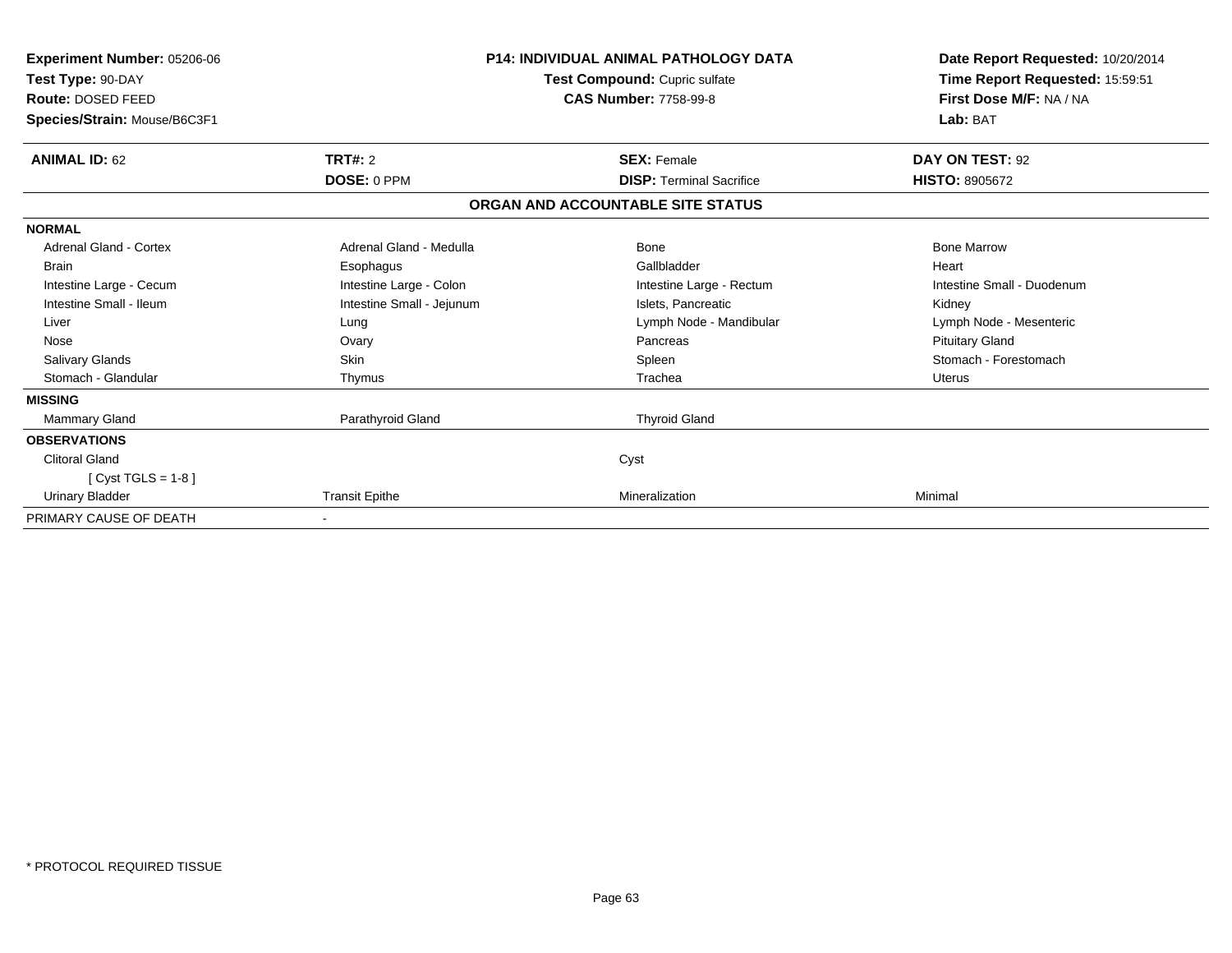| <b>Experiment Number: 05206-06</b> | <b>P14: INDIVIDUAL ANIMAL PATHOLOGY DATA</b><br><b>Test Compound: Cupric sulfate</b> |                                   | Date Report Requested: 10/20/2014 |
|------------------------------------|--------------------------------------------------------------------------------------|-----------------------------------|-----------------------------------|
| Test Type: 90-DAY                  |                                                                                      |                                   | Time Report Requested: 15:59:51   |
| Route: DOSED FEED                  |                                                                                      | <b>CAS Number: 7758-99-8</b>      | First Dose M/F: NA / NA           |
| Species/Strain: Mouse/B6C3F1       |                                                                                      |                                   | Lab: BAT                          |
| <b>ANIMAL ID: 63</b>               | <b>TRT#:</b> 2                                                                       | <b>SEX: Female</b>                | DAY ON TEST: 92                   |
|                                    | <b>DOSE: 0 PPM</b>                                                                   | <b>DISP: Terminal Sacrifice</b>   | <b>HISTO: 8905673</b>             |
|                                    |                                                                                      | ORGAN AND ACCOUNTABLE SITE STATUS |                                   |
| <b>NORMAL</b>                      |                                                                                      |                                   |                                   |
| <b>Adrenal Gland - Cortex</b>      | Adrenal Gland - Medulla                                                              | Bone                              | <b>Bone Marrow</b>                |
| <b>Brain</b>                       | <b>Clitoral Gland</b>                                                                | Esophagus                         | Gallbladder                       |
| Heart                              | Intestine Large - Cecum                                                              | Intestine Large - Colon           | Intestine Large - Rectum          |
| Intestine Small - Duodenum         | Intestine Small - Ileum                                                              | Intestine Small - Jejunum         | Islets, Pancreatic                |
| Kidney                             | Liver                                                                                | Lung                              | Lymph Node - Mandibular           |
| Lymph Node - Mesenteric            | <b>Mammary Gland</b>                                                                 | Nose                              | Ovary                             |
| Pancreas                           | Parathyroid Gland                                                                    | <b>Pituitary Gland</b>            | Salivary Glands                   |
| Skin                               | Spleen                                                                               | Stomach - Forestomach             | Stomach - Glandular               |
| Thymus                             | <b>Thyroid Gland</b>                                                                 | Trachea                           | Urinary Bladder                   |
| <b>Uterus</b>                      |                                                                                      |                                   |                                   |
| PRIMARY CAUSE OF DEATH             |                                                                                      |                                   |                                   |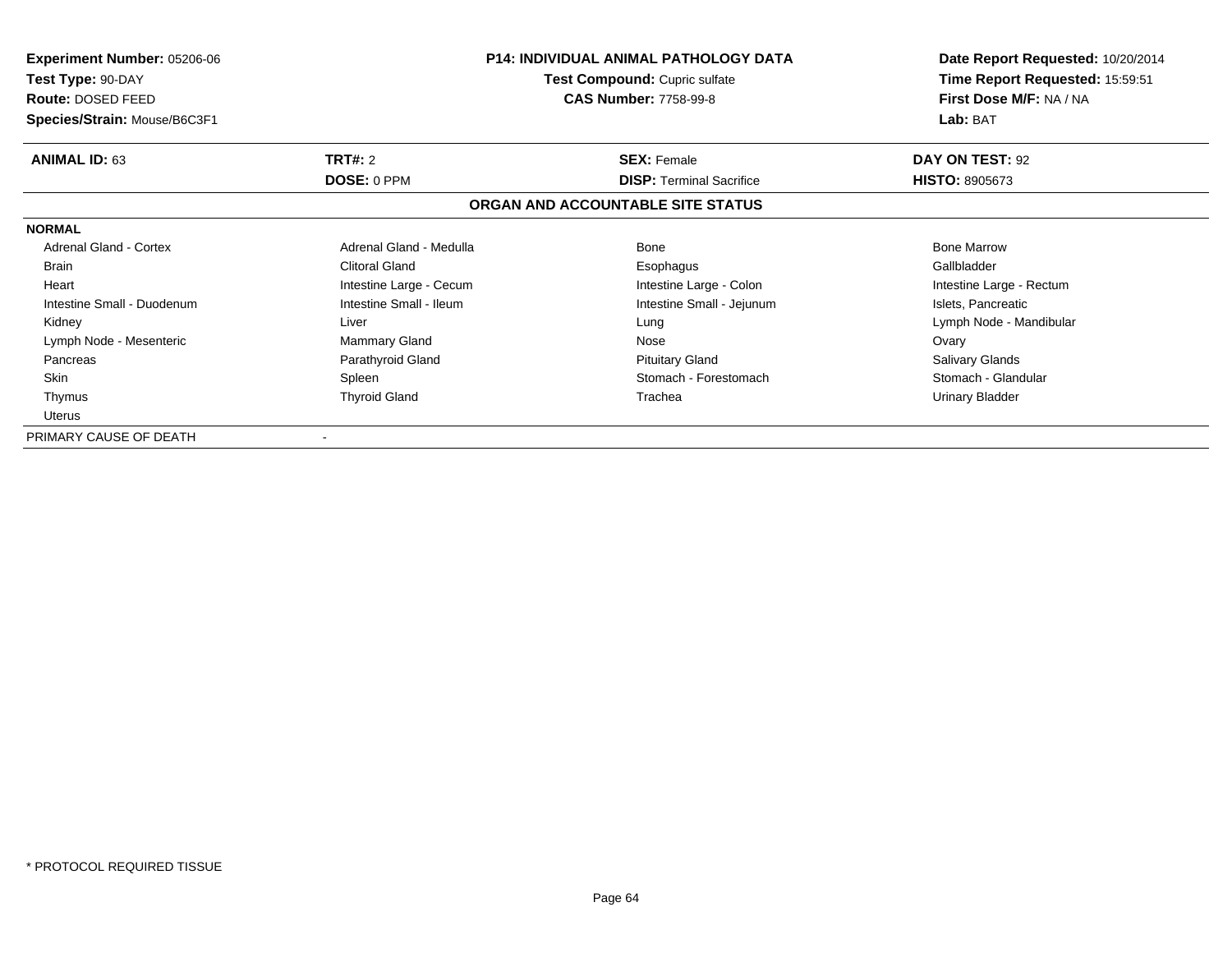| Experiment Number: 05206-06<br>Test Type: 90-DAY<br>Route: DOSED FEED |                           | <b>P14: INDIVIDUAL ANIMAL PATHOLOGY DATA</b><br>Test Compound: Cupric sulfate<br><b>CAS Number: 7758-99-8</b> | Date Report Requested: 10/20/2014<br>Time Report Requested: 15:59:51<br>First Dose M/F: NA / NA |
|-----------------------------------------------------------------------|---------------------------|---------------------------------------------------------------------------------------------------------------|-------------------------------------------------------------------------------------------------|
| Species/Strain: Mouse/B6C3F1                                          |                           |                                                                                                               | Lab: BAT                                                                                        |
| <b>ANIMAL ID: 64</b>                                                  | TRT#: 2                   | <b>SEX: Female</b>                                                                                            | DAY ON TEST: 92                                                                                 |
|                                                                       | DOSE: 0 PPM               | <b>DISP: Terminal Sacrifice</b>                                                                               | <b>HISTO: 8905674</b>                                                                           |
|                                                                       |                           | ORGAN AND ACCOUNTABLE SITE STATUS                                                                             |                                                                                                 |
| <b>NORMAL</b>                                                         |                           |                                                                                                               |                                                                                                 |
| Adrenal Gland - Cortex                                                | Adrenal Gland - Medulla   | <b>Bone</b>                                                                                                   | <b>Bone Marrow</b>                                                                              |
| <b>Brain</b>                                                          | <b>Clitoral Gland</b>     | Esophagus                                                                                                     | Gallbladder                                                                                     |
| Intestine Large - Cecum                                               | Intestine Large - Colon   | Intestine Large - Rectum                                                                                      | Intestine Small - Duodenum                                                                      |
| Intestine Small - Ileum                                               | Intestine Small - Jejunum | Islets, Pancreatic                                                                                            | Kidney                                                                                          |
| Liver                                                                 | Lung                      | Lymph Node - Mandibular                                                                                       | Lymph Node - Mesenteric                                                                         |
| <b>Mammary Gland</b>                                                  | Nose                      | Ovary                                                                                                         | Pancreas                                                                                        |
| Parathyroid Gland                                                     | <b>Pituitary Gland</b>    | Salivary Glands                                                                                               | <b>Skin</b>                                                                                     |
| Spleen                                                                | Stomach - Forestomach     | Stomach - Glandular                                                                                           | Thymus                                                                                          |
| <b>Thyroid Gland</b>                                                  | Trachea                   | Uterus                                                                                                        |                                                                                                 |
| <b>OBSERVATIONS</b>                                                   |                           |                                                                                                               |                                                                                                 |
| Heart                                                                 | Myocardium                | Mineralization                                                                                                | Minimal                                                                                         |
| Urinary Bladder                                                       | <b>Transit Epithe</b>     | Mineralization                                                                                                | Minimal                                                                                         |
| PRIMARY CAUSE OF DEATH                                                |                           |                                                                                                               |                                                                                                 |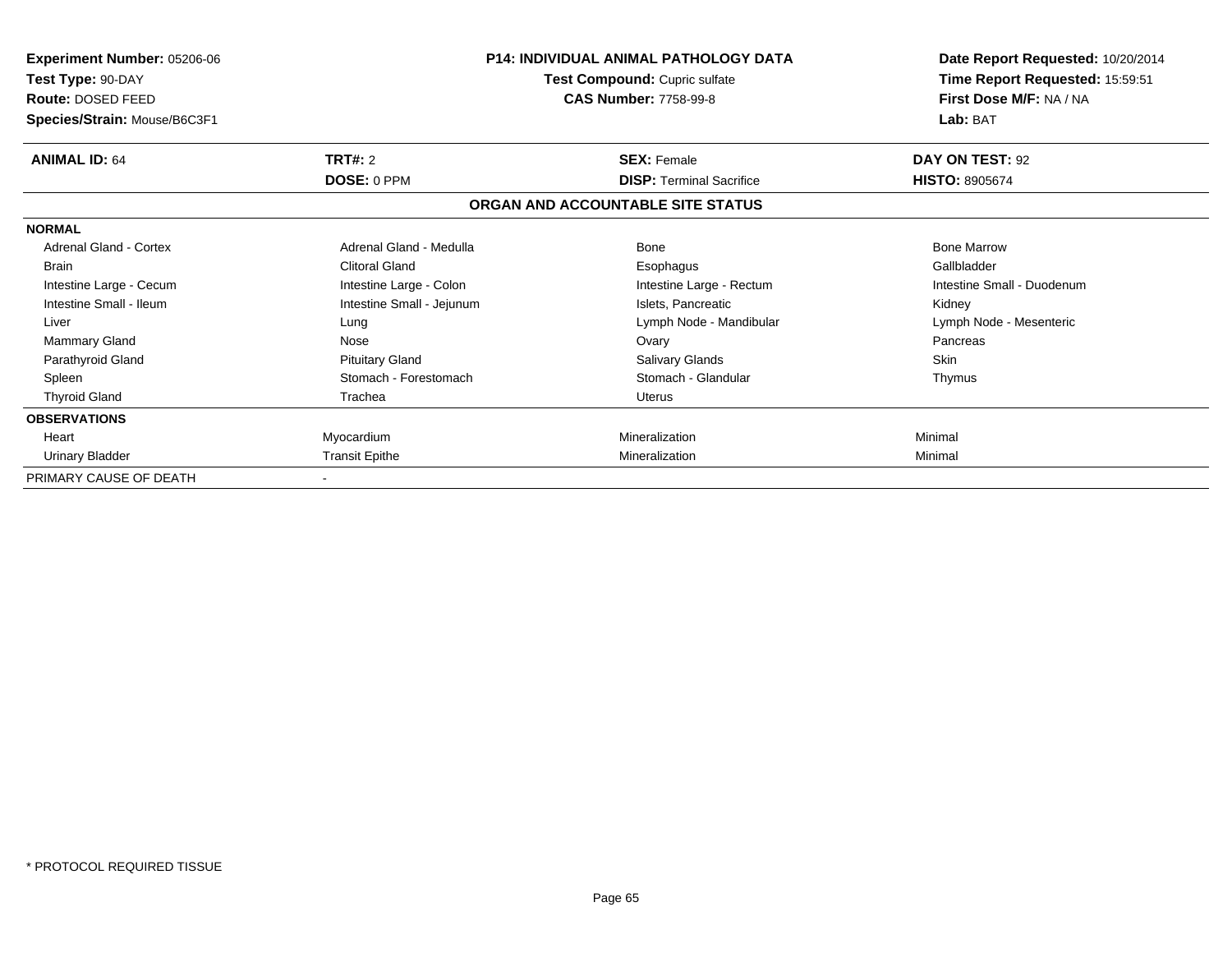| <b>Experiment Number: 05206-06</b><br>Test Type: 90-DAY<br>Route: DOSED FEED |                            | <b>P14: INDIVIDUAL ANIMAL PATHOLOGY DATA</b><br>Test Compound: Cupric sulfate<br><b>CAS Number: 7758-99-8</b> | Date Report Requested: 10/20/2014<br>Time Report Requested: 15:59:51<br>First Dose M/F: NA / NA |
|------------------------------------------------------------------------------|----------------------------|---------------------------------------------------------------------------------------------------------------|-------------------------------------------------------------------------------------------------|
| Species/Strain: Mouse/B6C3F1                                                 |                            |                                                                                                               | Lab: BAT                                                                                        |
| <b>ANIMAL ID: 65</b>                                                         | TRT#: 2                    | <b>SEX: Female</b>                                                                                            | DAY ON TEST: 92                                                                                 |
|                                                                              | DOSE: 0 PPM                | <b>DISP: Terminal Sacrifice</b>                                                                               | <b>HISTO: 8905675</b>                                                                           |
|                                                                              |                            | ORGAN AND ACCOUNTABLE SITE STATUS                                                                             |                                                                                                 |
| <b>NORMAL</b>                                                                |                            |                                                                                                               |                                                                                                 |
| <b>Adrenal Gland - Cortex</b>                                                | Adrenal Gland - Medulla    | Bone                                                                                                          | <b>Bone Marrow</b>                                                                              |
| <b>Brain</b>                                                                 | <b>Clitoral Gland</b>      | Esophagus                                                                                                     | Eye                                                                                             |
| Gallbladder                                                                  | Heart                      | Intestine Large - Cecum                                                                                       | Intestine Large - Colon                                                                         |
| Intestine Large - Rectum                                                     | Intestine Small - Duodenum | Intestine Small - Ileum                                                                                       | Intestine Small - Jejunum                                                                       |
| Islets, Pancreatic                                                           | Kidney                     | Liver                                                                                                         | Lung                                                                                            |
| Lymph Node - Mandibular                                                      | Lymph Node - Mesenteric    | <b>Mammary Gland</b>                                                                                          | Nose                                                                                            |
| Ovary                                                                        | Pancreas                   | Parathyroid Gland                                                                                             | <b>Pituitary Gland</b>                                                                          |
| Salivary Glands                                                              | <b>Skin</b>                | Spleen                                                                                                        | Stomach - Forestomach                                                                           |
| Stomach - Glandular                                                          | Thymus                     | <b>Thyroid Gland</b>                                                                                          | Trachea                                                                                         |
| <b>Urinary Bladder</b>                                                       | Uterus                     |                                                                                                               |                                                                                                 |
| <b>OBSERVATIONS</b>                                                          |                            |                                                                                                               |                                                                                                 |
| Eye                                                                          |                            |                                                                                                               |                                                                                                 |
| Note: NO CORRESPONDING HISTOPATHOLOGIC LESION FOR GROSS                      |                            |                                                                                                               |                                                                                                 |
| Note: OBSERVATION OF EYE OPACITY                                             |                            |                                                                                                               |                                                                                                 |
| PRIMARY CAUSE OF DEATH                                                       | $\overline{\phantom{a}}$   |                                                                                                               |                                                                                                 |
|                                                                              |                            |                                                                                                               |                                                                                                 |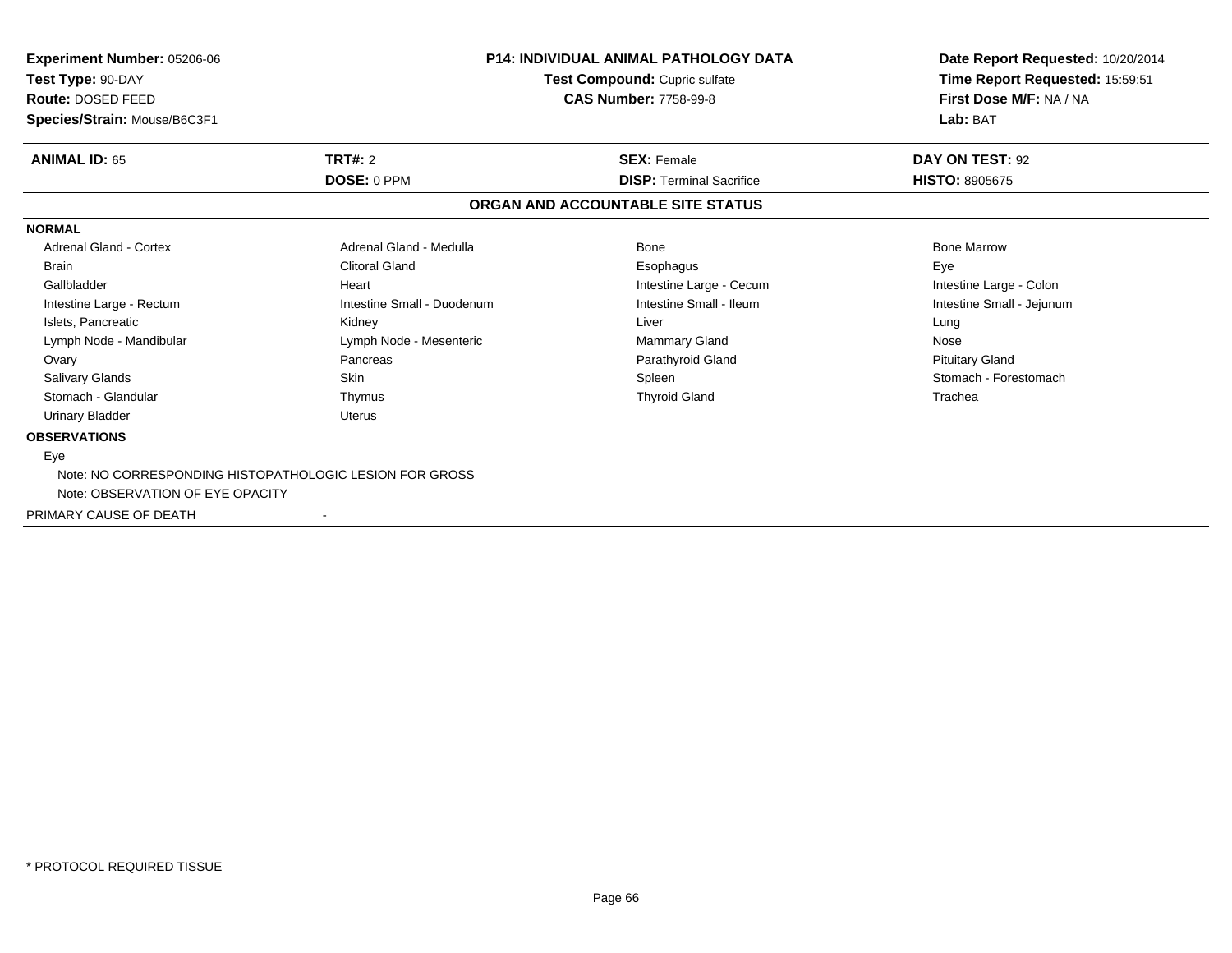| <b>Experiment Number: 05206-06</b> | <b>P14: INDIVIDUAL ANIMAL PATHOLOGY DATA</b><br><b>Test Compound: Cupric sulfate</b> |                                   | Date Report Requested: 10/20/2014 |
|------------------------------------|--------------------------------------------------------------------------------------|-----------------------------------|-----------------------------------|
| Test Type: 90-DAY                  |                                                                                      |                                   | Time Report Requested: 15:59:51   |
| Route: DOSED FEED                  |                                                                                      | <b>CAS Number: 7758-99-8</b>      | First Dose M/F: NA / NA           |
| Species/Strain: Mouse/B6C3F1       |                                                                                      |                                   | Lab: BAT                          |
| <b>ANIMAL ID: 66</b>               | <b>TRT#:</b> 2                                                                       | <b>SEX: Female</b>                | DAY ON TEST: 92                   |
|                                    | <b>DOSE: 0 PPM</b>                                                                   | <b>DISP: Terminal Sacrifice</b>   | <b>HISTO: 8905676</b>             |
|                                    |                                                                                      | ORGAN AND ACCOUNTABLE SITE STATUS |                                   |
| <b>NORMAL</b>                      |                                                                                      |                                   |                                   |
| <b>Adrenal Gland - Cortex</b>      | Adrenal Gland - Medulla                                                              | Bone                              | <b>Bone Marrow</b>                |
| <b>Brain</b>                       | <b>Clitoral Gland</b>                                                                | Esophagus                         | Gallbladder                       |
| Heart                              | Intestine Large - Cecum                                                              | Intestine Large - Colon           | Intestine Large - Rectum          |
| Intestine Small - Duodenum         | Intestine Small - Ileum                                                              | Intestine Small - Jejunum         | Islets, Pancreatic                |
| Kidney                             | Liver                                                                                | Lung                              | Lymph Node - Mandibular           |
| Lymph Node - Mesenteric            | <b>Mammary Gland</b>                                                                 | Nose                              | Ovary                             |
| Pancreas                           | Parathyroid Gland                                                                    | <b>Pituitary Gland</b>            | Salivary Glands                   |
| Skin                               | Spleen                                                                               | Stomach - Forestomach             | Stomach - Glandular               |
| Thymus                             | <b>Thyroid Gland</b>                                                                 | Trachea                           | Urinary Bladder                   |
| <b>Uterus</b>                      |                                                                                      |                                   |                                   |
| PRIMARY CAUSE OF DEATH             |                                                                                      |                                   |                                   |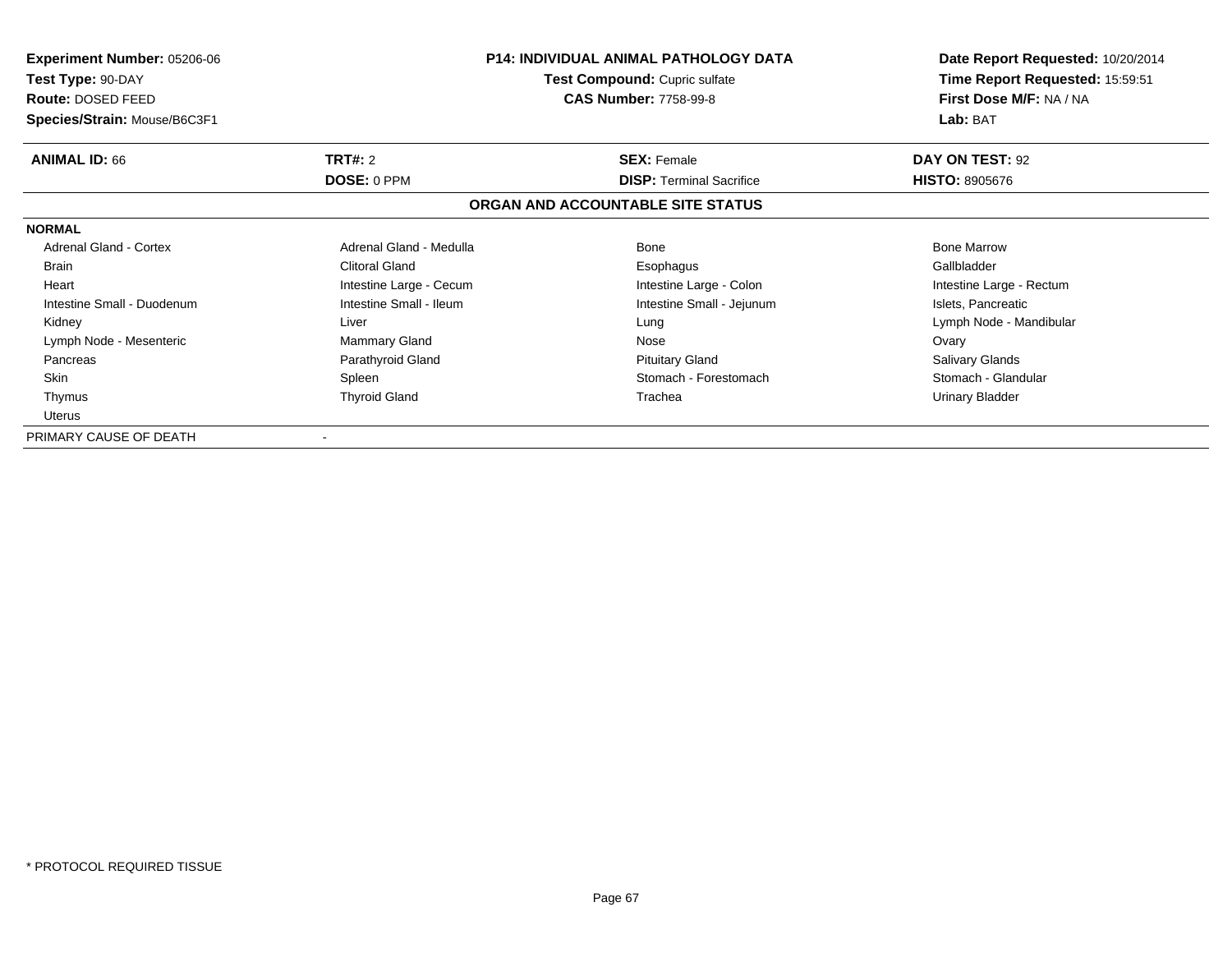| <b>Experiment Number: 05206-06</b> | <b>P14: INDIVIDUAL ANIMAL PATHOLOGY DATA</b><br><b>Test Compound: Cupric sulfate</b> |                                   | Date Report Requested: 10/20/2014 |
|------------------------------------|--------------------------------------------------------------------------------------|-----------------------------------|-----------------------------------|
| Test Type: 90-DAY                  |                                                                                      |                                   | Time Report Requested: 15:59:51   |
| Route: DOSED FEED                  |                                                                                      | <b>CAS Number: 7758-99-8</b>      | First Dose M/F: NA / NA           |
| Species/Strain: Mouse/B6C3F1       |                                                                                      |                                   | Lab: BAT                          |
| <b>ANIMAL ID: 67</b>               | <b>TRT#:</b> 2                                                                       | <b>SEX: Female</b>                | DAY ON TEST: 92                   |
|                                    | <b>DOSE: 0 PPM</b>                                                                   | <b>DISP: Terminal Sacrifice</b>   | <b>HISTO: 8905677</b>             |
|                                    |                                                                                      | ORGAN AND ACCOUNTABLE SITE STATUS |                                   |
| <b>NORMAL</b>                      |                                                                                      |                                   |                                   |
| <b>Adrenal Gland - Cortex</b>      | Adrenal Gland - Medulla                                                              | Bone                              | <b>Bone Marrow</b>                |
| <b>Brain</b>                       | <b>Clitoral Gland</b>                                                                | Esophagus                         | Gallbladder                       |
| Heart                              | Intestine Large - Cecum                                                              | Intestine Large - Colon           | Intestine Large - Rectum          |
| Intestine Small - Duodenum         | Intestine Small - Ileum                                                              | Intestine Small - Jejunum         | Islets, Pancreatic                |
| Kidney                             | Liver                                                                                | Lung                              | Lymph Node - Mandibular           |
| Lymph Node - Mesenteric            | <b>Mammary Gland</b>                                                                 | Nose                              | Ovary                             |
| Pancreas                           | Parathyroid Gland                                                                    | <b>Pituitary Gland</b>            | Salivary Glands                   |
| Skin                               | Spleen                                                                               | Stomach - Forestomach             | Stomach - Glandular               |
| Thymus                             | <b>Thyroid Gland</b>                                                                 | Trachea                           | Urinary Bladder                   |
| <b>Uterus</b>                      |                                                                                      |                                   |                                   |
| PRIMARY CAUSE OF DEATH             |                                                                                      |                                   |                                   |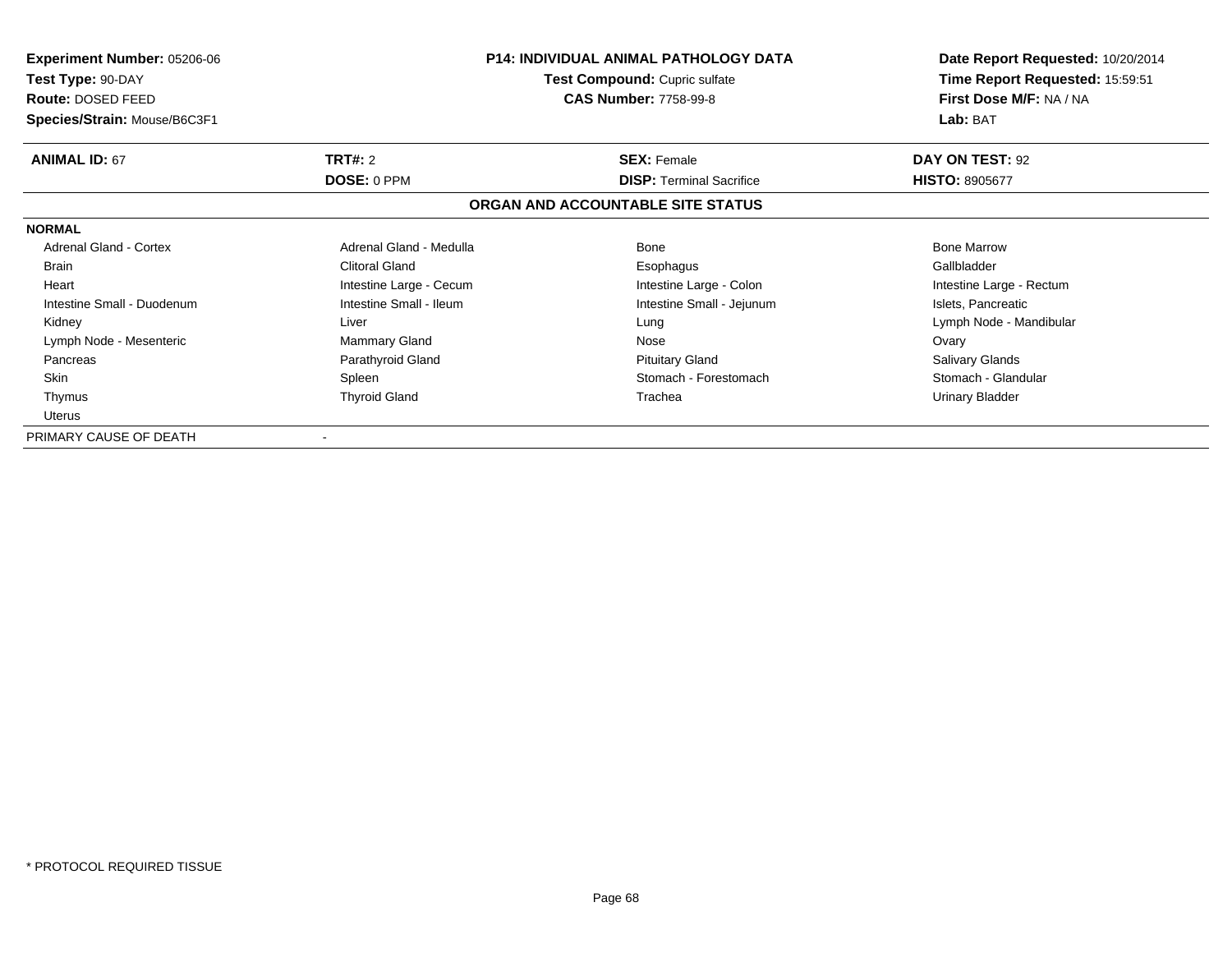| <b>Experiment Number: 05206-06</b> | <b>P14: INDIVIDUAL ANIMAL PATHOLOGY DATA</b><br><b>Test Compound: Cupric sulfate</b> |                                   | Date Report Requested: 10/20/2014 |
|------------------------------------|--------------------------------------------------------------------------------------|-----------------------------------|-----------------------------------|
| Test Type: 90-DAY                  |                                                                                      |                                   | Time Report Requested: 15:59:51   |
| Route: DOSED FEED                  |                                                                                      | <b>CAS Number: 7758-99-8</b>      | First Dose M/F: NA / NA           |
| Species/Strain: Mouse/B6C3F1       |                                                                                      |                                   | Lab: BAT                          |
| <b>ANIMAL ID: 68</b>               | <b>TRT#:</b> 2                                                                       | <b>SEX: Female</b>                | DAY ON TEST: 92                   |
|                                    | <b>DOSE: 0 PPM</b>                                                                   | <b>DISP: Terminal Sacrifice</b>   | <b>HISTO: 8905678</b>             |
|                                    |                                                                                      | ORGAN AND ACCOUNTABLE SITE STATUS |                                   |
| <b>NORMAL</b>                      |                                                                                      |                                   |                                   |
| <b>Adrenal Gland - Cortex</b>      | Adrenal Gland - Medulla                                                              | Bone                              | <b>Bone Marrow</b>                |
| <b>Brain</b>                       | <b>Clitoral Gland</b>                                                                | Esophagus                         | Gallbladder                       |
| Heart                              | Intestine Large - Cecum                                                              | Intestine Large - Colon           | Intestine Large - Rectum          |
| Intestine Small - Duodenum         | Intestine Small - Ileum                                                              | Intestine Small - Jejunum         | Islets, Pancreatic                |
| Kidney                             | Liver                                                                                | Lung                              | Lymph Node - Mandibular           |
| Lymph Node - Mesenteric            | <b>Mammary Gland</b>                                                                 | Nose                              | Ovary                             |
| Pancreas                           | Parathyroid Gland                                                                    | <b>Pituitary Gland</b>            | Salivary Glands                   |
| Skin                               | Spleen                                                                               | Stomach - Forestomach             | Stomach - Glandular               |
| Thymus                             | <b>Thyroid Gland</b>                                                                 | Trachea                           | Urinary Bladder                   |
| <b>Uterus</b>                      |                                                                                      |                                   |                                   |
| PRIMARY CAUSE OF DEATH             |                                                                                      |                                   |                                   |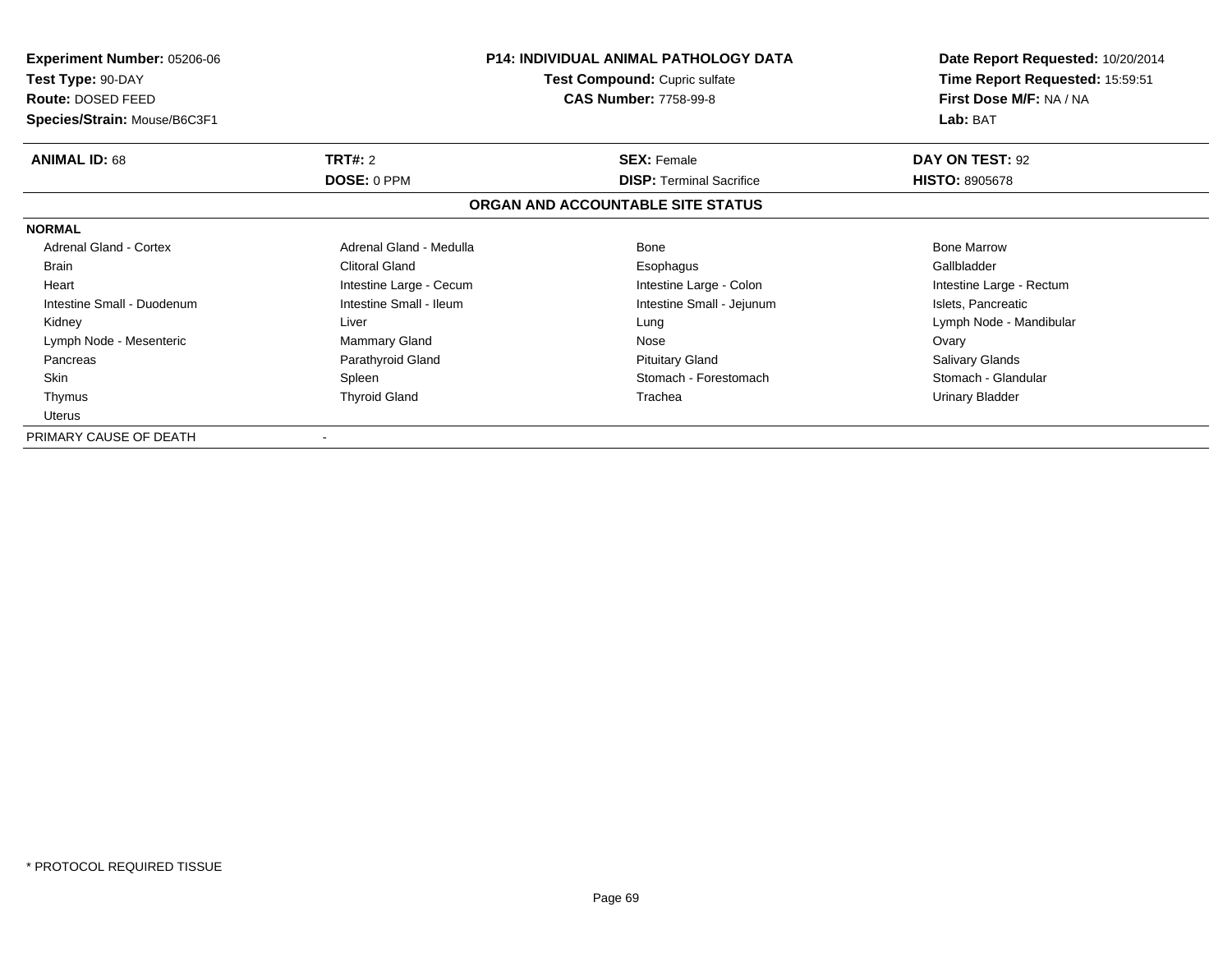| <b>Experiment Number: 05206-06</b><br>Test Type: 90-DAY<br>Route: DOSED FEED<br>Species/Strain: Mouse/B6C3F1 | <b>P14: INDIVIDUAL ANIMAL PATHOLOGY DATA</b><br>Test Compound: Cupric sulfate<br><b>CAS Number: 7758-99-8</b> |                                   | Date Report Requested: 10/20/2014<br>Time Report Requested: 15:59:51<br>First Dose M/F: NA / NA<br>Lab: BAT |
|--------------------------------------------------------------------------------------------------------------|---------------------------------------------------------------------------------------------------------------|-----------------------------------|-------------------------------------------------------------------------------------------------------------|
| <b>ANIMAL ID: 69</b>                                                                                         | <b>TRT#: 2</b>                                                                                                | <b>SEX: Female</b>                | DAY ON TEST: 92                                                                                             |
|                                                                                                              | DOSE: 0 PPM                                                                                                   | <b>DISP: Terminal Sacrifice</b>   | <b>HISTO: 8905679</b>                                                                                       |
|                                                                                                              |                                                                                                               | ORGAN AND ACCOUNTABLE SITE STATUS |                                                                                                             |
| <b>NORMAL</b>                                                                                                |                                                                                                               |                                   |                                                                                                             |
| Adrenal Gland - Cortex                                                                                       | Adrenal Gland - Medulla                                                                                       | <b>Bone</b>                       | <b>Bone Marrow</b>                                                                                          |
| <b>Brain</b>                                                                                                 | Clitoral Gland                                                                                                | Esophagus                         | Gallbladder                                                                                                 |
| Heart                                                                                                        | Intestine Large - Cecum                                                                                       | Intestine Large - Colon           | Intestine Large - Rectum                                                                                    |
| Intestine Small - Duodenum                                                                                   | Intestine Small - Ileum                                                                                       | Intestine Small - Jejunum         | Islets, Pancreatic                                                                                          |
| Kidney                                                                                                       | Liver                                                                                                         | Lung                              | Lymph Node - Mandibular                                                                                     |
| Mammary Gland                                                                                                | Nose                                                                                                          | Ovary                             | Pancreas                                                                                                    |
| Parathyroid Gland                                                                                            | <b>Pituitary Gland</b>                                                                                        | Salivary Glands                   | Skin                                                                                                        |
| Spleen                                                                                                       | Stomach - Forestomach                                                                                         | Stomach - Glandular               | Thymus                                                                                                      |
| <b>Thyroid Gland</b>                                                                                         | Trachea                                                                                                       | <b>Urinary Bladder</b>            | Uterus                                                                                                      |
| <b>MISSING</b>                                                                                               |                                                                                                               |                                   |                                                                                                             |
| Lymph Node - Mesenteric                                                                                      |                                                                                                               |                                   |                                                                                                             |
| PRIMARY CAUSE OF DEATH                                                                                       |                                                                                                               |                                   |                                                                                                             |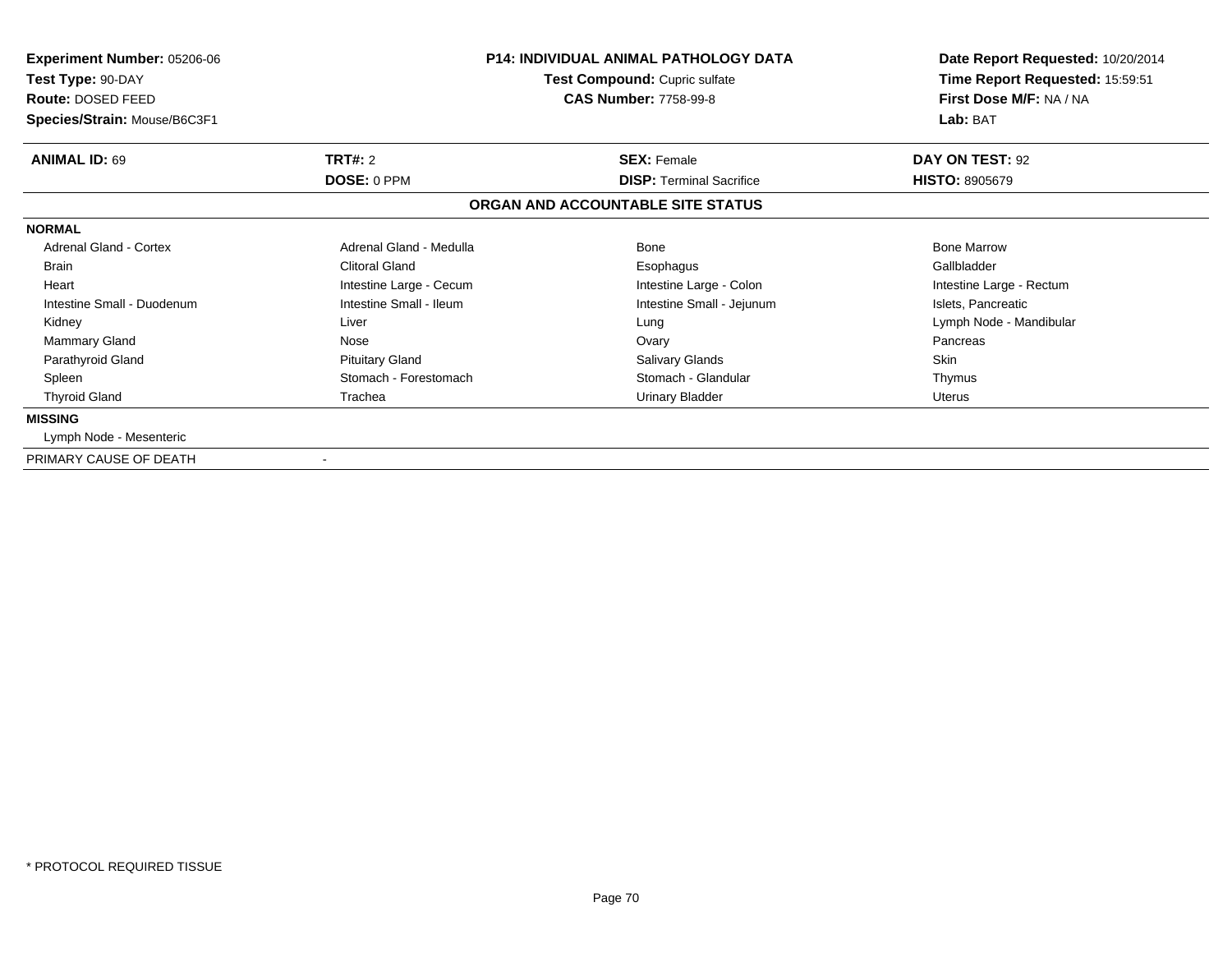| <b>Experiment Number: 05206-06</b> | <b>P14: INDIVIDUAL ANIMAL PATHOLOGY DATA</b><br><b>Test Compound: Cupric sulfate</b> |                                   | Date Report Requested: 10/20/2014 |
|------------------------------------|--------------------------------------------------------------------------------------|-----------------------------------|-----------------------------------|
| Test Type: 90-DAY                  |                                                                                      |                                   | Time Report Requested: 15:59:51   |
| Route: DOSED FEED                  |                                                                                      | <b>CAS Number: 7758-99-8</b>      | First Dose M/F: NA / NA           |
| Species/Strain: Mouse/B6C3F1       |                                                                                      |                                   | Lab: BAT                          |
| <b>ANIMAL ID: 70</b>               | <b>TRT#:</b> 2                                                                       | <b>SEX: Female</b>                | DAY ON TEST: 92                   |
|                                    | <b>DOSE: 0 PPM</b>                                                                   | <b>DISP: Terminal Sacrifice</b>   | <b>HISTO: 8905680</b>             |
|                                    |                                                                                      | ORGAN AND ACCOUNTABLE SITE STATUS |                                   |
| <b>NORMAL</b>                      |                                                                                      |                                   |                                   |
| <b>Adrenal Gland - Cortex</b>      | Adrenal Gland - Medulla                                                              | Bone                              | <b>Bone Marrow</b>                |
| <b>Brain</b>                       | <b>Clitoral Gland</b>                                                                | Esophagus                         | Gallbladder                       |
| Heart                              | Intestine Large - Cecum                                                              | Intestine Large - Colon           | Intestine Large - Rectum          |
| Intestine Small - Duodenum         | Intestine Small - Ileum                                                              | Intestine Small - Jejunum         | Islets, Pancreatic                |
| Kidney                             | Liver                                                                                | Lung                              | Lymph Node - Mandibular           |
| Lymph Node - Mesenteric            | <b>Mammary Gland</b>                                                                 | Nose                              | Ovary                             |
| Pancreas                           | Parathyroid Gland                                                                    | <b>Pituitary Gland</b>            | Salivary Glands                   |
| Skin                               | Spleen                                                                               | Stomach - Forestomach             | Stomach - Glandular               |
| Thymus                             | <b>Thyroid Gland</b>                                                                 | Trachea                           | Urinary Bladder                   |
| <b>Uterus</b>                      |                                                                                      |                                   |                                   |
| PRIMARY CAUSE OF DEATH             |                                                                                      |                                   |                                   |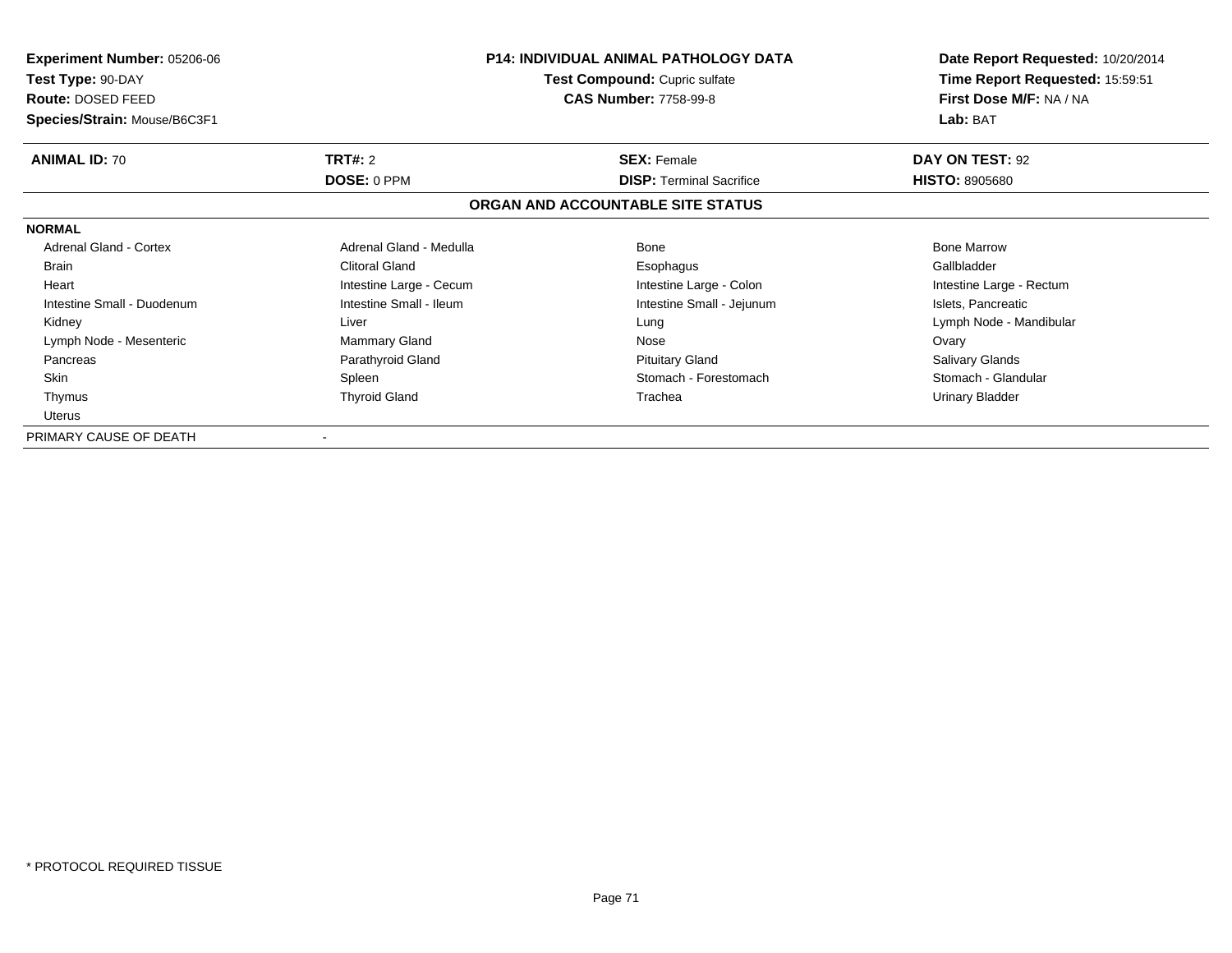| <b>Experiment Number: 05206-06</b> |                       | <b>P14: INDIVIDUAL ANIMAL PATHOLOGY DATA</b> | Date Report Requested: 10/20/2014 |  |
|------------------------------------|-----------------------|----------------------------------------------|-----------------------------------|--|
| Test Type: 90-DAY                  |                       | Test Compound: Cupric sulfate                | Time Report Requested: 15:59:51   |  |
| <b>Route: DOSED FEED</b>           |                       | <b>CAS Number: 7758-99-8</b>                 | First Dose M/F: NA / NA           |  |
| Species/Strain: Mouse/B6C3F1       |                       |                                              | Lab: BAT                          |  |
| <b>ANIMAL ID: 81</b>               | TRT#: 6               | <b>SEX: Female</b>                           | DAY ON TEST: 92                   |  |
|                                    | <b>DOSE: 2000 PPM</b> | <b>DISP: Terminal Sacrifice</b>              | <b>HISTO: 8905751</b>             |  |
|                                    |                       | ORGAN AND ACCOUNTABLE SITE STATUS            |                                   |  |
| <b>NORMAL</b>                      |                       |                                              |                                   |  |
| Stomach - Forestomach              | Stomach - Glandular   |                                              |                                   |  |
| PRIMARY CAUSE OF DEATH             |                       |                                              |                                   |  |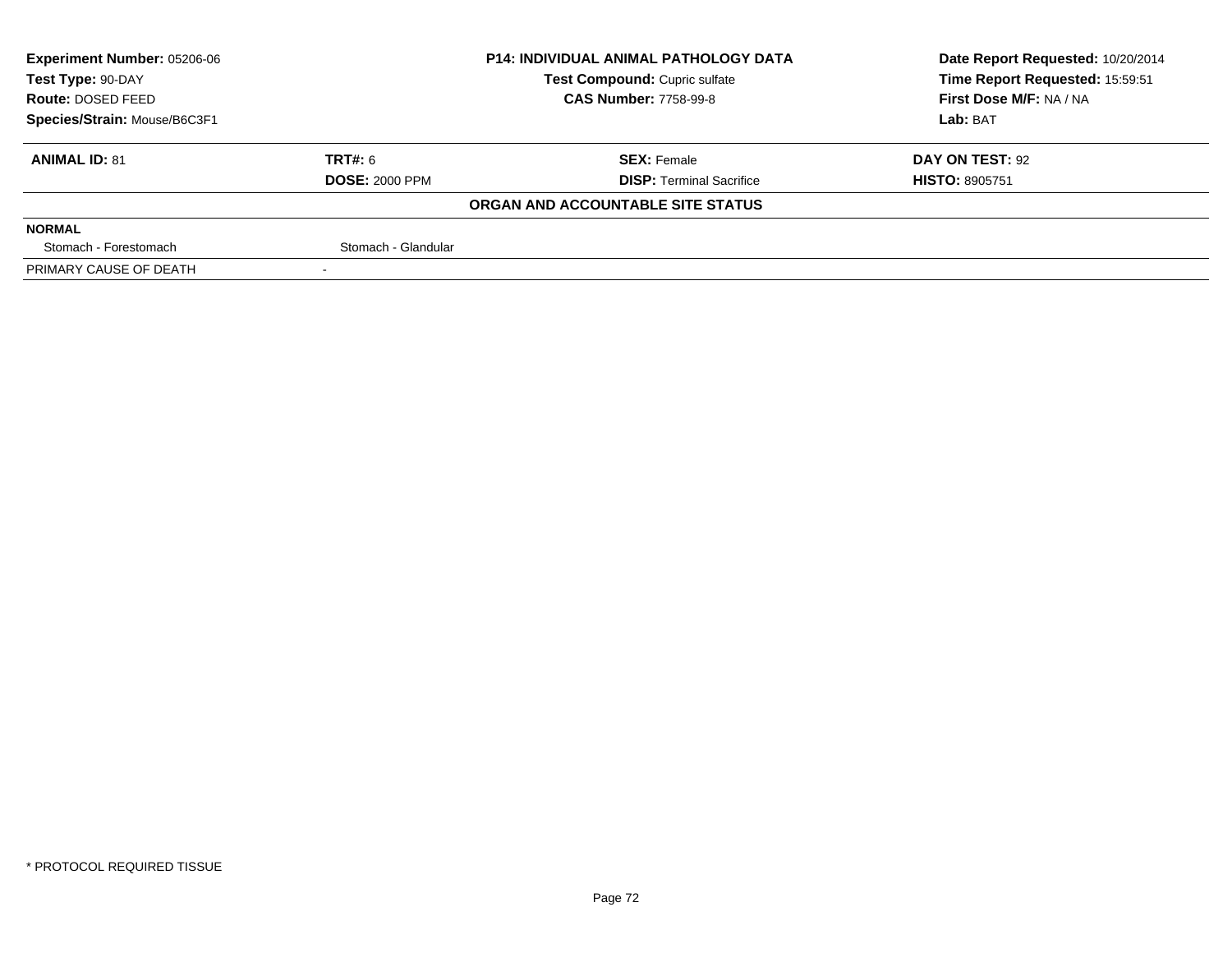| <b>Experiment Number: 05206-06</b>                 | <b>P14: INDIVIDUAL ANIMAL PATHOLOGY DATA</b> |                                   | Date Report Requested: 10/20/2014 |  |
|----------------------------------------------------|----------------------------------------------|-----------------------------------|-----------------------------------|--|
| Test Compound: Cupric sulfate<br>Test Type: 90-DAY |                                              | Time Report Requested: 15:59:51   |                                   |  |
| <b>Route: DOSED FEED</b>                           |                                              | <b>CAS Number: 7758-99-8</b>      | First Dose M/F: NA / NA           |  |
| Species/Strain: Mouse/B6C3F1                       |                                              |                                   | Lab: BAT                          |  |
| <b>ANIMAL ID: 82</b>                               | TRT#: 6                                      | <b>SEX: Female</b>                | DAY ON TEST: 92                   |  |
|                                                    | <b>DOSE: 2000 PPM</b>                        | <b>DISP: Terminal Sacrifice</b>   | <b>HISTO: 8905752</b>             |  |
|                                                    |                                              | ORGAN AND ACCOUNTABLE SITE STATUS |                                   |  |
| <b>NORMAL</b>                                      |                                              |                                   |                                   |  |
| Stomach - Forestomach                              | Stomach - Glandular                          |                                   |                                   |  |
| PRIMARY CAUSE OF DEATH                             |                                              |                                   |                                   |  |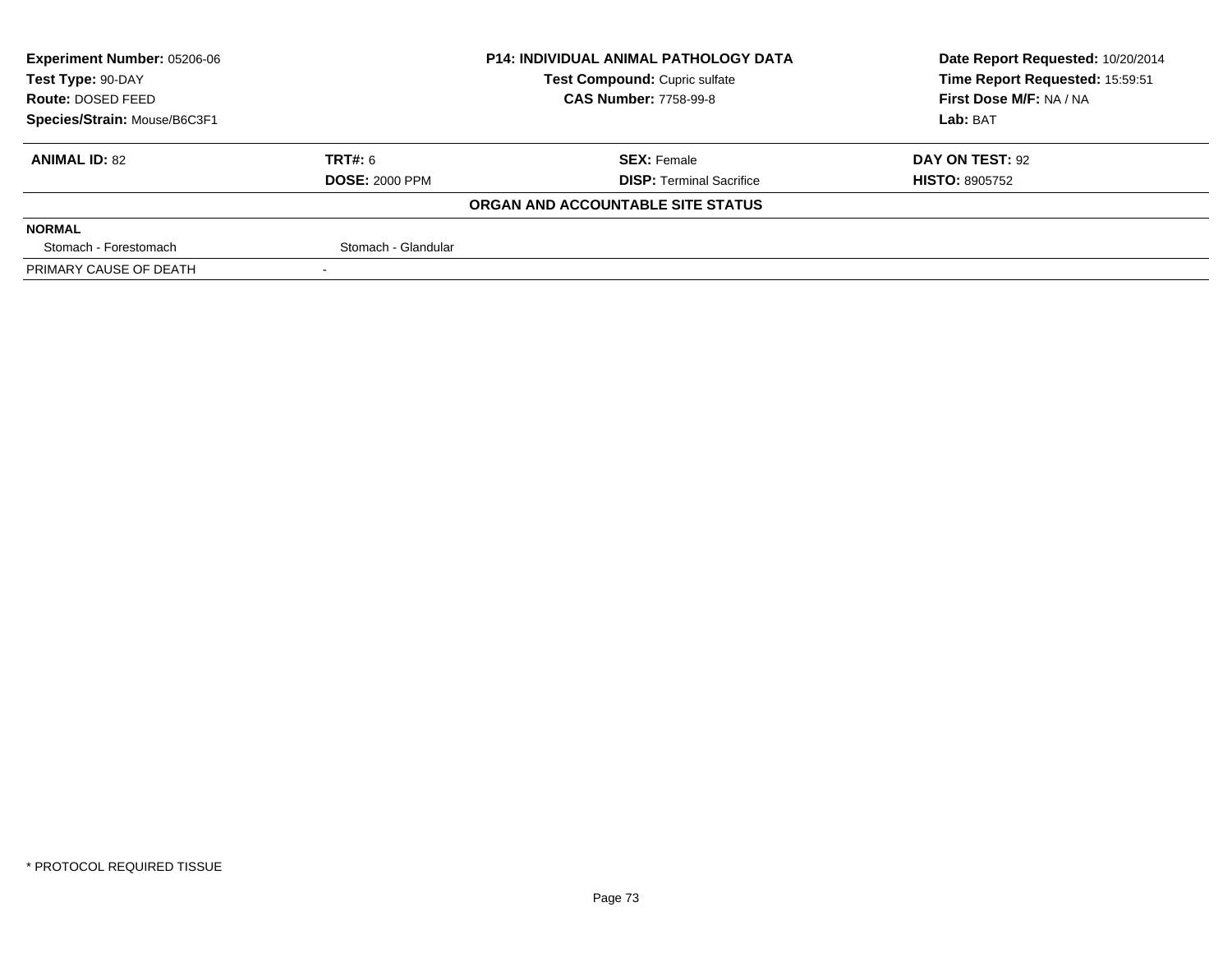| <b>Experiment Number: 05206-06</b> |                       | <b>P14: INDIVIDUAL ANIMAL PATHOLOGY DATA</b> | Date Report Requested: 10/20/2014 |
|------------------------------------|-----------------------|----------------------------------------------|-----------------------------------|
| Test Type: 90-DAY                  |                       | Test Compound: Cupric sulfate                | Time Report Requested: 15:59:51   |
| <b>Route: DOSED FEED</b>           |                       | <b>CAS Number: 7758-99-8</b>                 | First Dose M/F: NA / NA           |
| Species/Strain: Mouse/B6C3F1       |                       |                                              | Lab: BAT                          |
| <b>ANIMAL ID: 83</b>               | TRT#: 6               | <b>SEX: Female</b>                           | DAY ON TEST: 92                   |
|                                    | <b>DOSE: 2000 PPM</b> | <b>DISP: Terminal Sacrifice</b>              | <b>HISTO: 8905753</b>             |
|                                    |                       | ORGAN AND ACCOUNTABLE SITE STATUS            |                                   |
| <b>NORMAL</b>                      |                       |                                              |                                   |
| Stomach - Forestomach              | Stomach - Glandular   |                                              |                                   |
| PRIMARY CAUSE OF DEATH             |                       |                                              |                                   |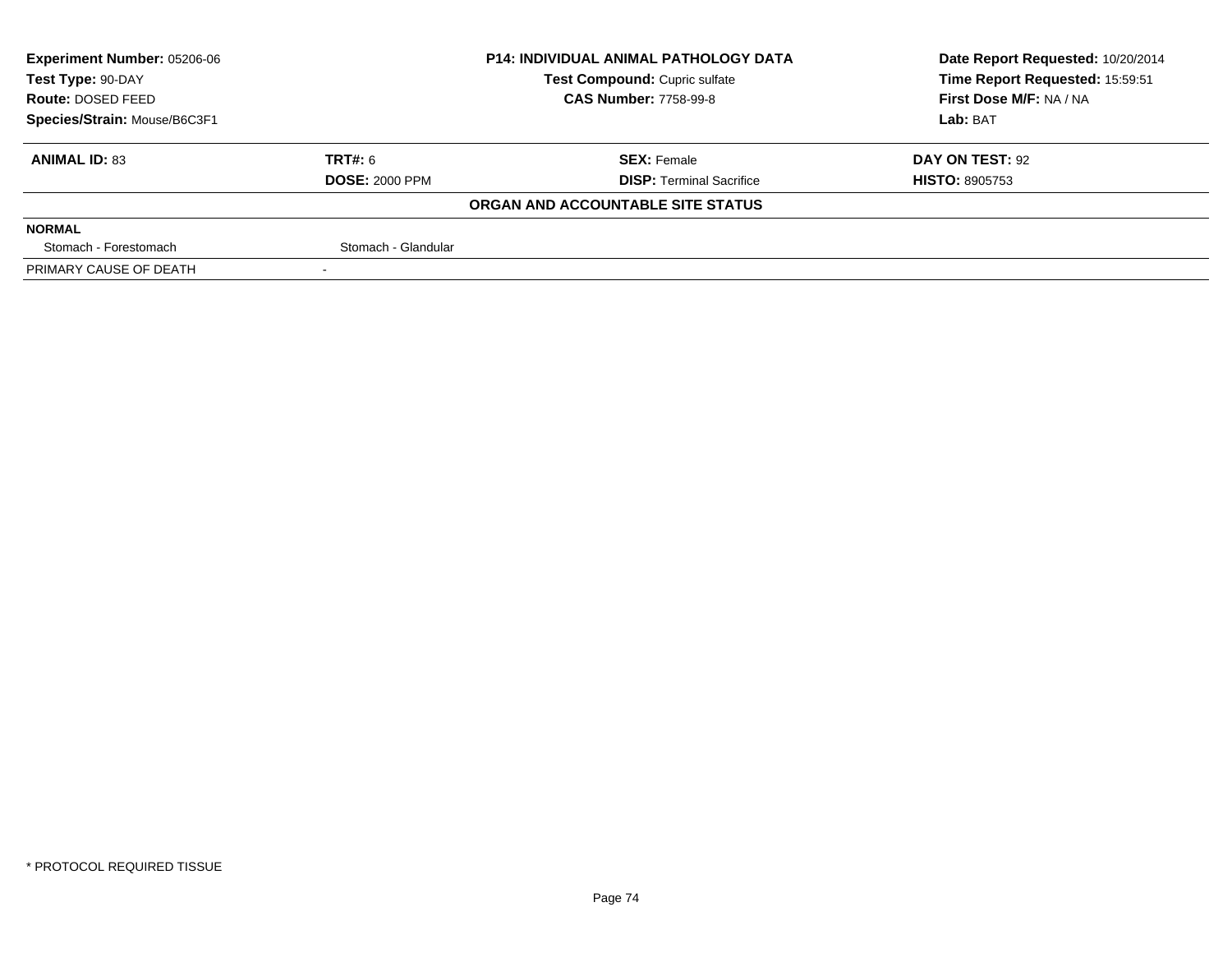| Experiment Number: 05206-06  |                       | <b>P14: INDIVIDUAL ANIMAL PATHOLOGY DATA</b> | Date Report Requested: 10/20/2014 |
|------------------------------|-----------------------|----------------------------------------------|-----------------------------------|
| Test Type: 90-DAY            |                       | Test Compound: Cupric sulfate                | Time Report Requested: 15:59:52   |
| Route: DOSED FEED            |                       | <b>CAS Number: 7758-99-8</b>                 | First Dose M/F: NA / NA           |
| Species/Strain: Mouse/B6C3F1 |                       |                                              | Lab: BAT                          |
| <b>ANIMAL ID: 84</b>         | TRT#: 6               | <b>SEX: Female</b>                           | DAY ON TEST: 92                   |
|                              | <b>DOSE: 2000 PPM</b> | <b>DISP: Terminal Sacrifice</b>              | <b>HISTO: 8905754</b>             |
|                              |                       | ORGAN AND ACCOUNTABLE SITE STATUS            |                                   |
| <b>NORMAL</b>                |                       |                                              |                                   |
| Stomach - Forestomach        | Stomach - Glandular   |                                              |                                   |
| PRIMARY CAUSE OF DEATH       |                       |                                              |                                   |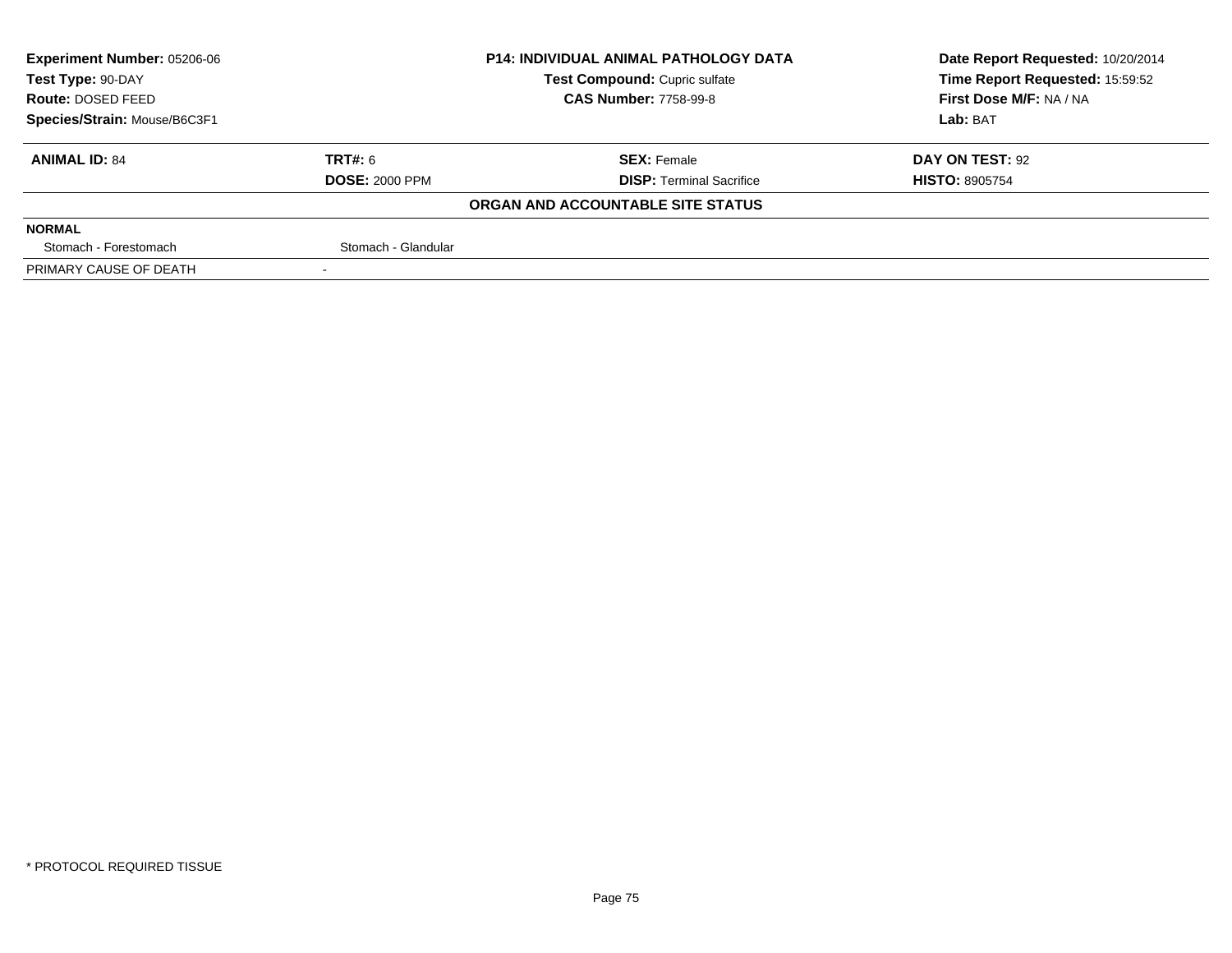| <b>Experiment Number: 05206-06</b>                 | <b>P14: INDIVIDUAL ANIMAL PATHOLOGY DATA</b> |                                   | Date Report Requested: 10/20/2014 |
|----------------------------------------------------|----------------------------------------------|-----------------------------------|-----------------------------------|
| Test Compound: Cupric sulfate<br>Test Type: 90-DAY |                                              |                                   | Time Report Requested: 15:59:52   |
| <b>Route: DOSED FEED</b>                           |                                              | <b>CAS Number: 7758-99-8</b>      | First Dose M/F: NA / NA           |
| Species/Strain: Mouse/B6C3F1                       |                                              |                                   | Lab: BAT                          |
| <b>ANIMAL ID: 85</b>                               | TRT#: 6                                      | <b>SEX: Female</b>                | DAY ON TEST: 92                   |
|                                                    | <b>DOSE: 2000 PPM</b>                        | <b>DISP: Terminal Sacrifice</b>   | <b>HISTO: 8905755</b>             |
|                                                    |                                              | ORGAN AND ACCOUNTABLE SITE STATUS |                                   |
| <b>NORMAL</b>                                      |                                              |                                   |                                   |
| Stomach - Forestomach                              | Stomach - Glandular                          |                                   |                                   |
| PRIMARY CAUSE OF DEATH                             |                                              |                                   |                                   |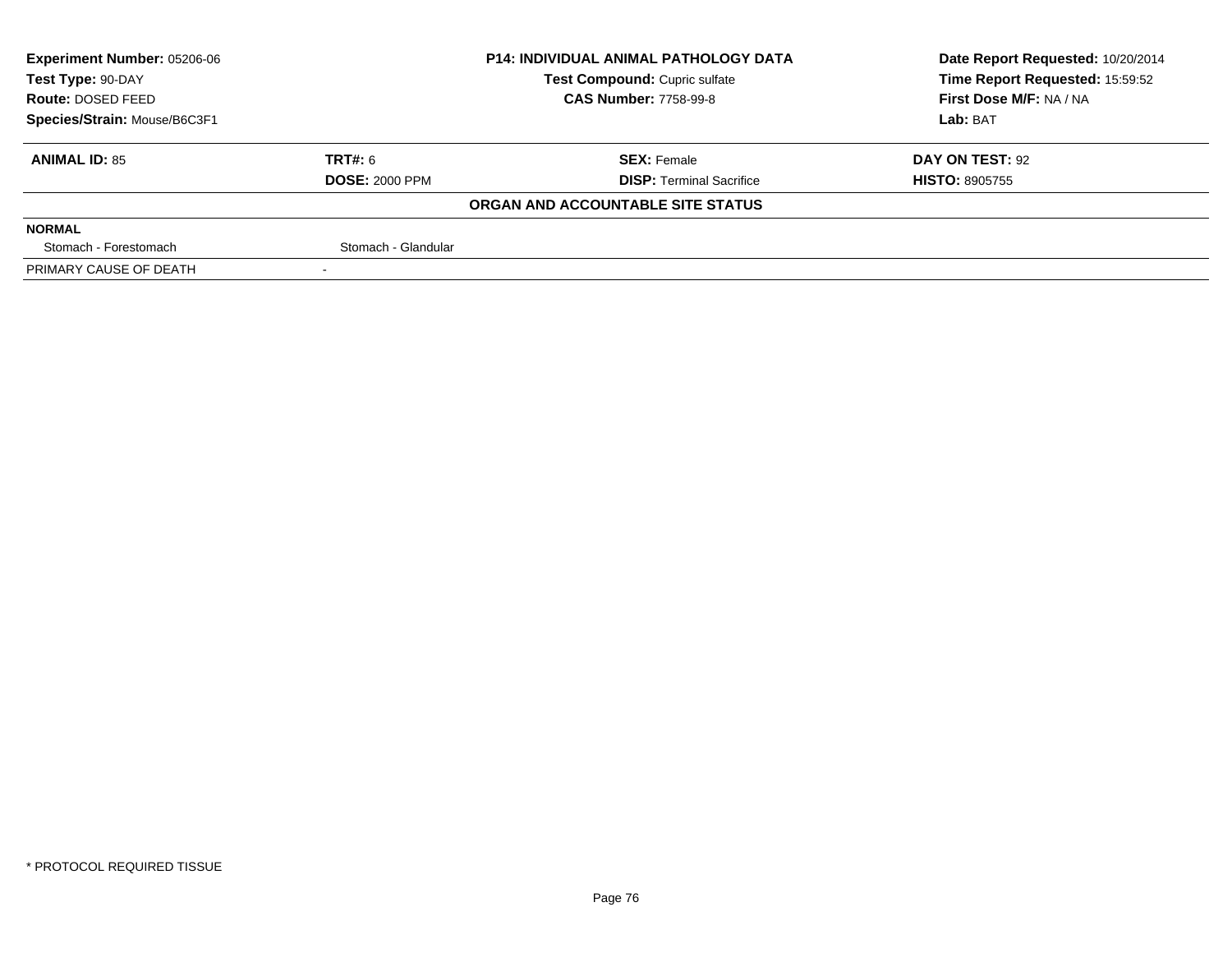| <b>Experiment Number: 05206-06</b>                 | <b>P14: INDIVIDUAL ANIMAL PATHOLOGY DATA</b> |                                   | Date Report Requested: 10/20/2014 |  |
|----------------------------------------------------|----------------------------------------------|-----------------------------------|-----------------------------------|--|
| Test Compound: Cupric sulfate<br>Test Type: 90-DAY |                                              | Time Report Requested: 15:59:52   |                                   |  |
| <b>Route: DOSED FEED</b>                           |                                              | <b>CAS Number: 7758-99-8</b>      | First Dose M/F: NA / NA           |  |
| Species/Strain: Mouse/B6C3F1                       |                                              |                                   | Lab: BAT                          |  |
| <b>ANIMAL ID: 86</b>                               | TRT#: 6                                      | <b>SEX: Female</b>                | DAY ON TEST: 92                   |  |
|                                                    | <b>DOSE: 2000 PPM</b>                        | <b>DISP: Terminal Sacrifice</b>   | <b>HISTO: 8905756</b>             |  |
|                                                    |                                              | ORGAN AND ACCOUNTABLE SITE STATUS |                                   |  |
| <b>NORMAL</b>                                      |                                              |                                   |                                   |  |
| Stomach - Forestomach                              | Stomach - Glandular                          |                                   |                                   |  |
| PRIMARY CAUSE OF DEATH                             |                                              |                                   |                                   |  |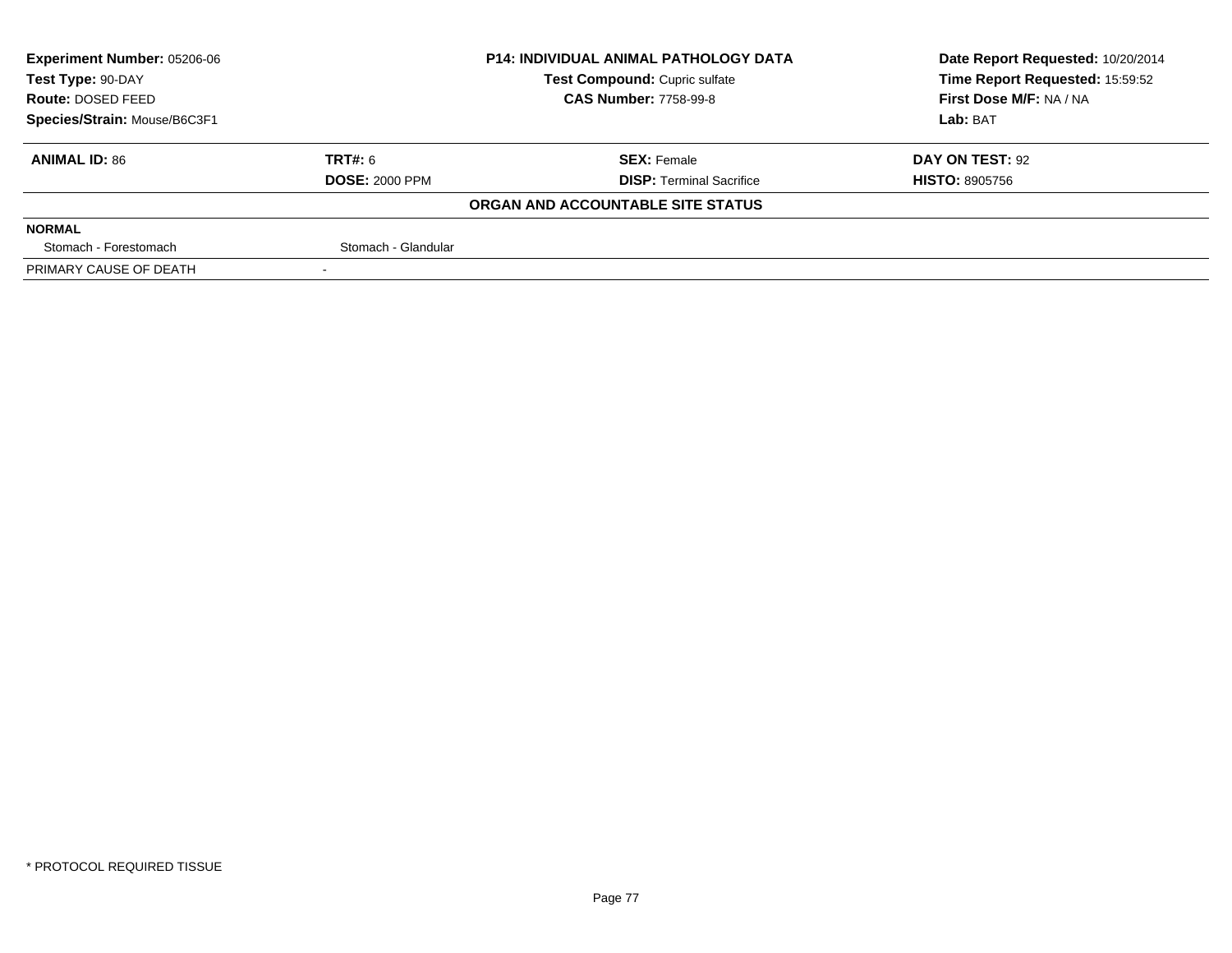| Experiment Number: 05206-06  |                       | <b>P14: INDIVIDUAL ANIMAL PATHOLOGY DATA</b> | Date Report Requested: 10/20/2014 |
|------------------------------|-----------------------|----------------------------------------------|-----------------------------------|
| Test Type: 90-DAY            |                       | Test Compound: Cupric sulfate                | Time Report Requested: 15:59:52   |
| Route: DOSED FEED            |                       | <b>CAS Number: 7758-99-8</b>                 | First Dose M/F: NA / NA           |
| Species/Strain: Mouse/B6C3F1 |                       |                                              | Lab: BAT                          |
| <b>ANIMAL ID: 87</b>         | TRT#: 6               | <b>SEX: Female</b>                           | DAY ON TEST: 92                   |
|                              | <b>DOSE: 2000 PPM</b> | <b>DISP: Terminal Sacrifice</b>              | <b>HISTO: 8905757</b>             |
|                              |                       | ORGAN AND ACCOUNTABLE SITE STATUS            |                                   |
| <b>NORMAL</b>                |                       |                                              |                                   |
| Stomach - Forestomach        | Stomach - Glandular   |                                              |                                   |
| PRIMARY CAUSE OF DEATH       |                       |                                              |                                   |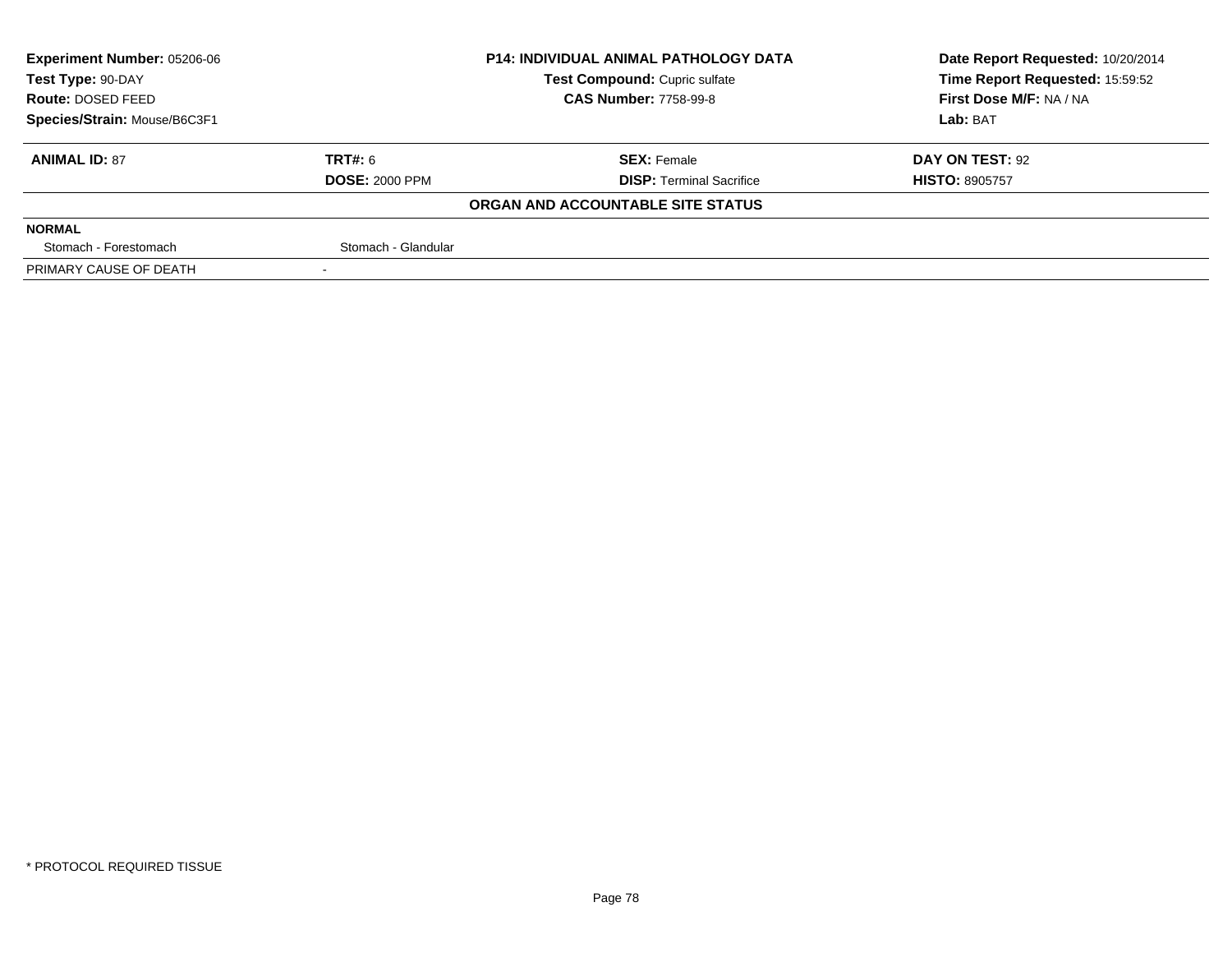| <b>Experiment Number: 05206-06</b> | <b>P14: INDIVIDUAL ANIMAL PATHOLOGY DATA</b> |                                   | Date Report Requested: 10/20/2014 |  |
|------------------------------------|----------------------------------------------|-----------------------------------|-----------------------------------|--|
| Test Type: 90-DAY                  |                                              | Test Compound: Cupric sulfate     | Time Report Requested: 15:59:52   |  |
| <b>Route: DOSED FEED</b>           |                                              | <b>CAS Number: 7758-99-8</b>      | First Dose M/F: NA / NA           |  |
| Species/Strain: Mouse/B6C3F1       |                                              |                                   | Lab: BAT                          |  |
| <b>ANIMAL ID: 88</b>               | TRT#: 6                                      | <b>SEX: Female</b>                | DAY ON TEST: 92                   |  |
|                                    | <b>DOSE: 2000 PPM</b>                        | <b>DISP: Terminal Sacrifice</b>   | <b>HISTO: 8905758</b>             |  |
|                                    |                                              | ORGAN AND ACCOUNTABLE SITE STATUS |                                   |  |
| <b>NORMAL</b>                      |                                              |                                   |                                   |  |
| Stomach - Forestomach              | Stomach - Glandular                          |                                   |                                   |  |
| PRIMARY CAUSE OF DEATH             |                                              |                                   |                                   |  |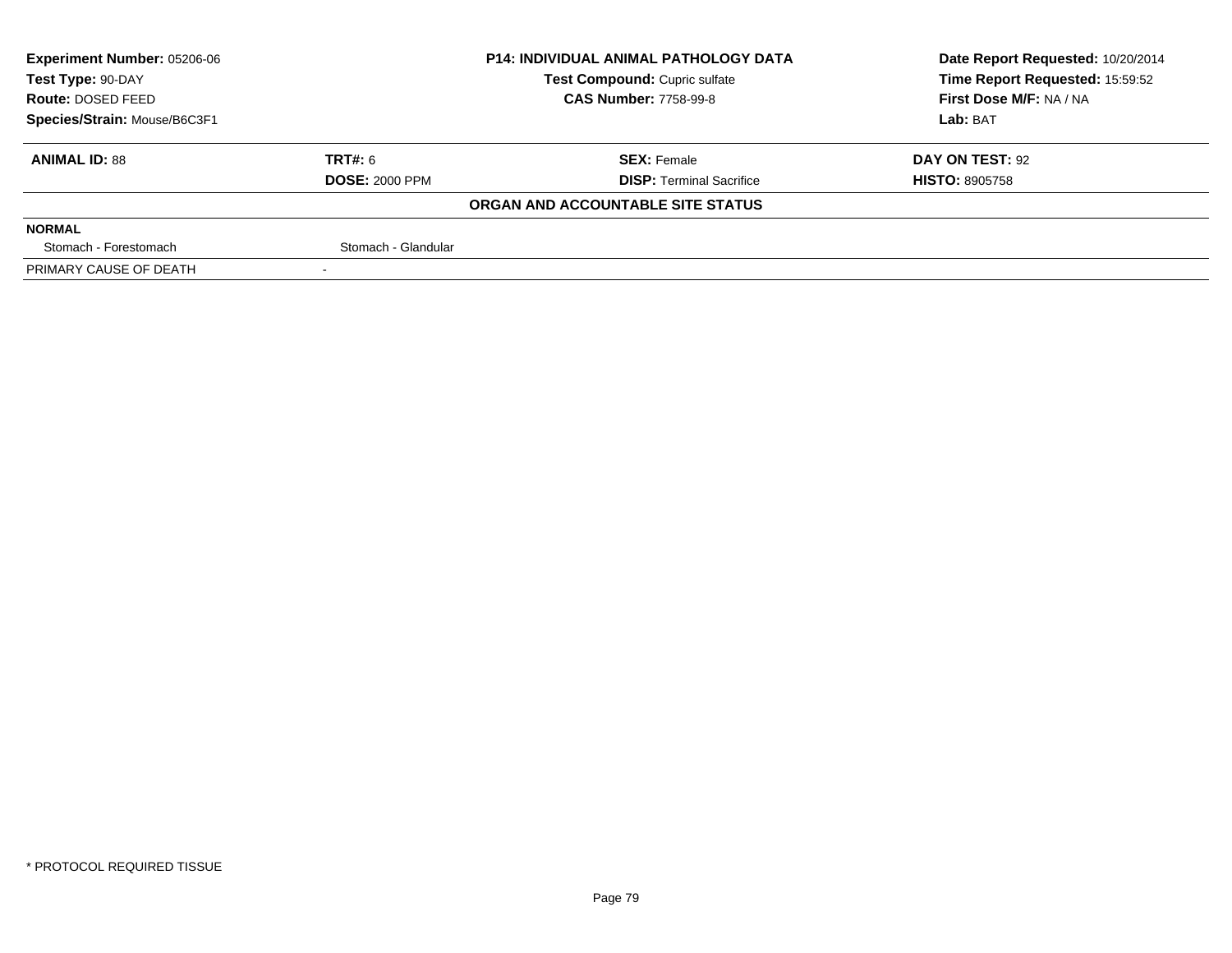| <b>Experiment Number: 05206-06</b> |                       | <b>P14: INDIVIDUAL ANIMAL PATHOLOGY DATA</b> | Date Report Requested: 10/20/2014 |
|------------------------------------|-----------------------|----------------------------------------------|-----------------------------------|
| Test Type: 90-DAY                  |                       | Test Compound: Cupric sulfate                | Time Report Requested: 15:59:52   |
| Route: DOSED FEED                  |                       | <b>CAS Number: 7758-99-8</b>                 | First Dose M/F: NA / NA           |
| Species/Strain: Mouse/B6C3F1       |                       |                                              | Lab: BAT                          |
| <b>ANIMAL ID: 89</b>               | TRT#: 6               | <b>SEX: Female</b>                           | DAY ON TEST: 92                   |
|                                    | <b>DOSE: 2000 PPM</b> | <b>DISP: Terminal Sacrifice</b>              | <b>HISTO: 8905759</b>             |
|                                    |                       | ORGAN AND ACCOUNTABLE SITE STATUS            |                                   |
| <b>NORMAL</b>                      |                       |                                              |                                   |
| Stomach - Forestomach              | Stomach - Glandular   |                                              |                                   |
| PRIMARY CAUSE OF DEATH             |                       |                                              |                                   |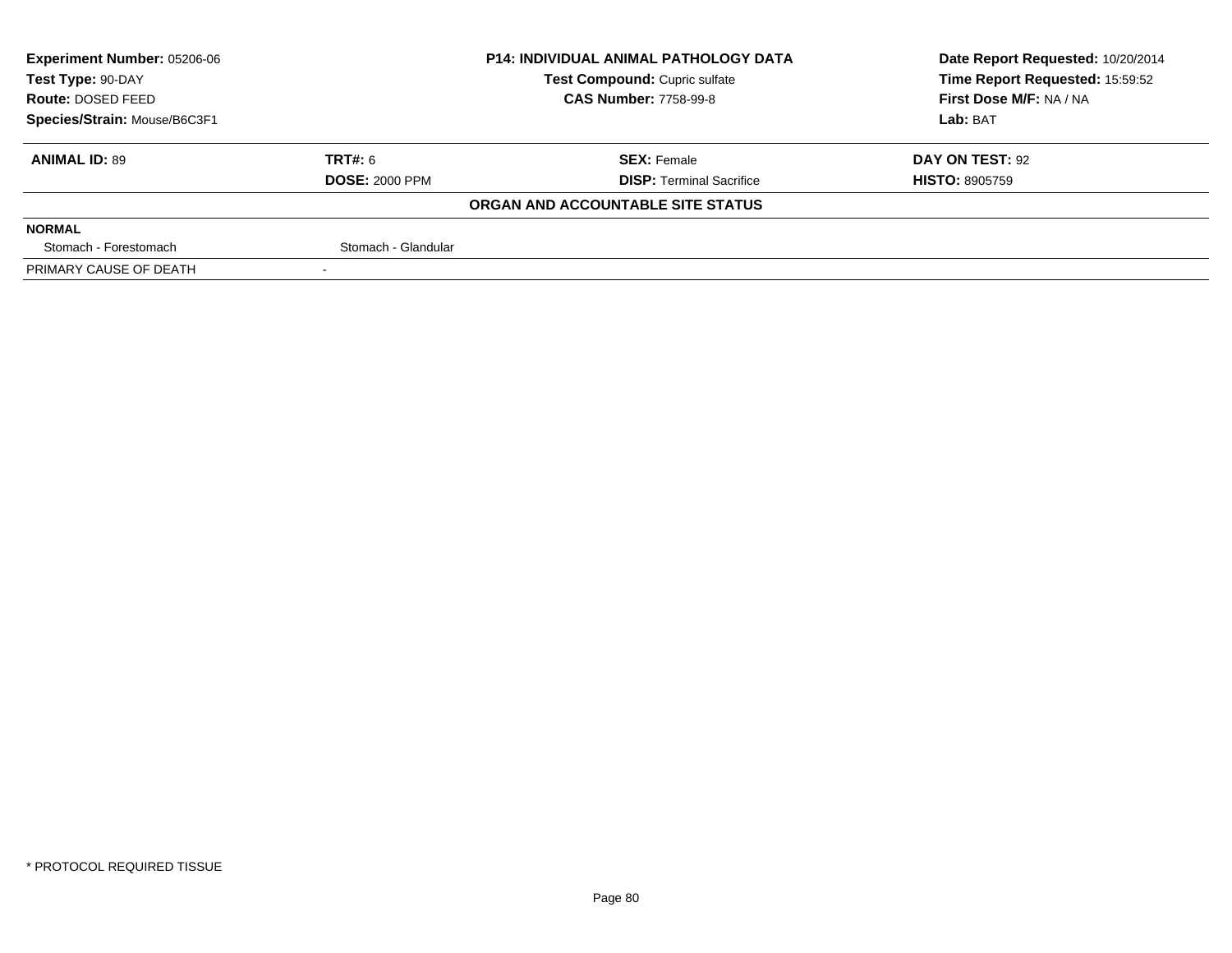| <b>Experiment Number: 05206-06</b> |                       | <b>P14: INDIVIDUAL ANIMAL PATHOLOGY DATA</b> | Date Report Requested: 10/20/2014 |
|------------------------------------|-----------------------|----------------------------------------------|-----------------------------------|
| Test Type: 90-DAY                  |                       | Test Compound: Cupric sulfate                | Time Report Requested: 15:59:52   |
| Route: DOSED FEED                  |                       | <b>CAS Number: 7758-99-8</b>                 | First Dose M/F: NA / NA           |
| Species/Strain: Mouse/B6C3F1       |                       |                                              | Lab: BAT                          |
| <b>ANIMAL ID: 90</b>               | TRT#: 6               | <b>SEX: Female</b>                           | DAY ON TEST: 92                   |
|                                    | <b>DOSE: 2000 PPM</b> | <b>DISP: Terminal Sacrifice</b>              | <b>HISTO: 8905760</b>             |
|                                    |                       | ORGAN AND ACCOUNTABLE SITE STATUS            |                                   |
| <b>NORMAL</b>                      |                       |                                              |                                   |
| Stomach - Forestomach              | Stomach - Glandular   |                                              |                                   |
| PRIMARY CAUSE OF DEATH             |                       |                                              |                                   |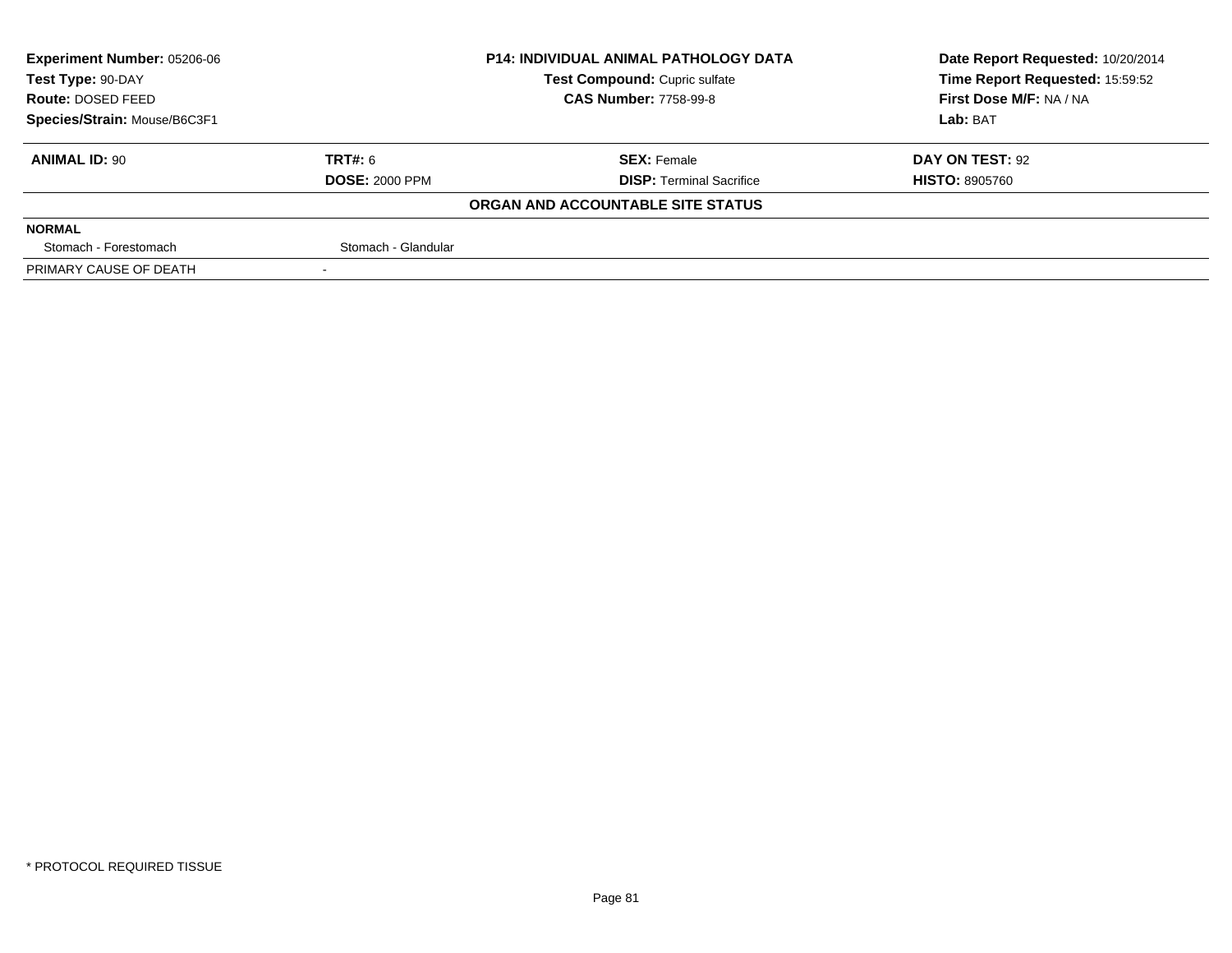| <b>Experiment Number: 05206-06</b>                 | <b>P14: INDIVIDUAL ANIMAL PATHOLOGY DATA</b> |                                   | Date Report Requested: 10/20/2014 |
|----------------------------------------------------|----------------------------------------------|-----------------------------------|-----------------------------------|
| Test Compound: Cupric sulfate<br>Test Type: 90-DAY |                                              | Time Report Requested: 15:59:52   |                                   |
| <b>Route: DOSED FEED</b>                           |                                              | <b>CAS Number: 7758-99-8</b>      | First Dose M/F: NA / NA           |
| Species/Strain: Mouse/B6C3F1                       |                                              |                                   | Lab: BAT                          |
| <b>ANIMAL ID: 91</b>                               | TRT#: 8                                      | <b>SEX: Female</b>                | DAY ON TEST: 92                   |
|                                                    | <b>DOSE: 4000 PPM</b>                        | <b>DISP: Terminal Sacrifice</b>   | <b>HISTO: 8905731</b>             |
|                                                    |                                              | ORGAN AND ACCOUNTABLE SITE STATUS |                                   |
| <b>NORMAL</b>                                      |                                              |                                   |                                   |
| Stomach - Forestomach                              | Stomach - Glandular                          |                                   |                                   |
| PRIMARY CAUSE OF DEATH                             |                                              |                                   |                                   |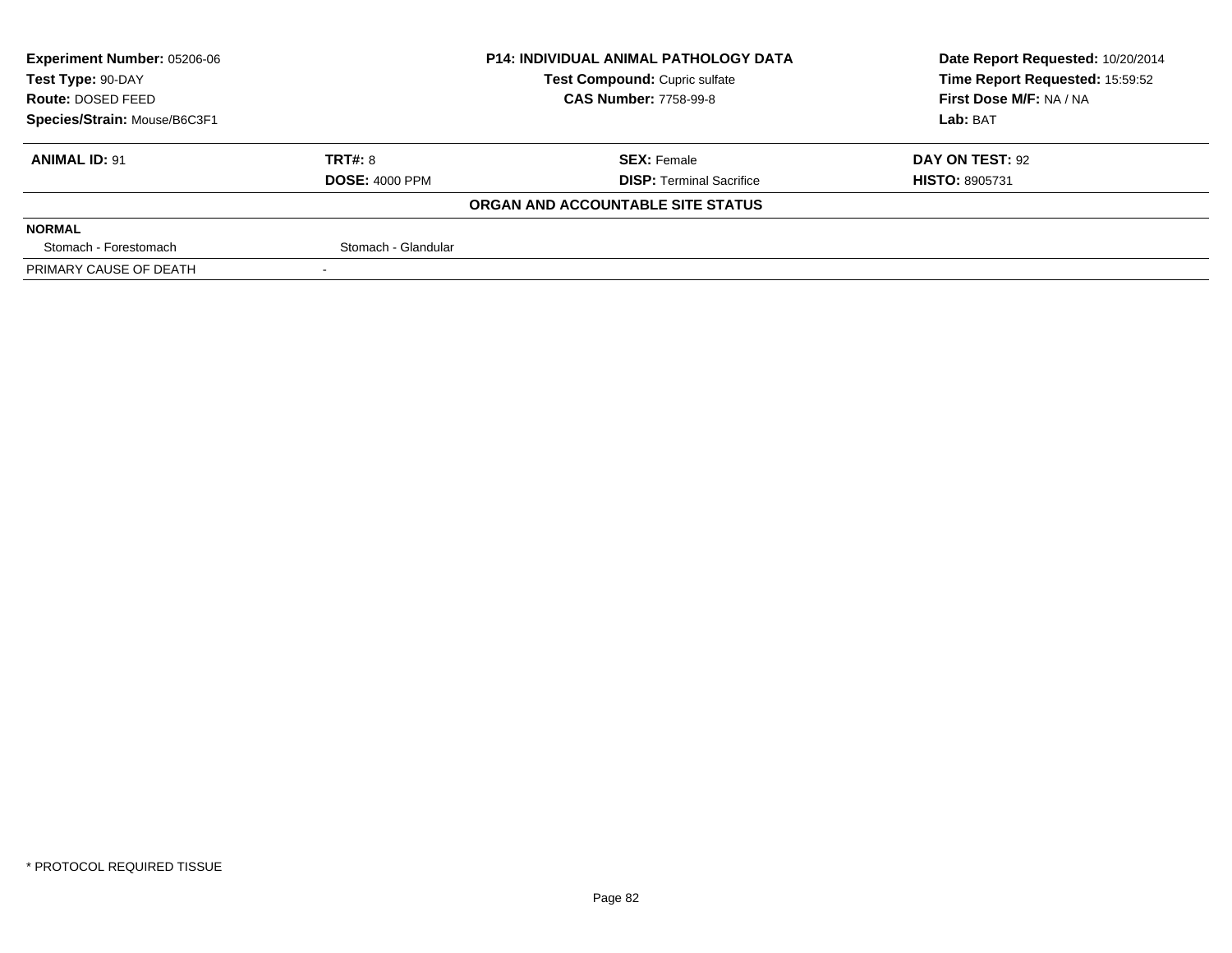| Experiment Number: 05206-06<br>Test Type: 90-DAY |                       | <b>P14: INDIVIDUAL ANIMAL PATHOLOGY DATA</b><br>Test Compound: Cupric sulfate | Date Report Requested: 10/20/2014<br>Time Report Requested: 15:59:52 |  |
|--------------------------------------------------|-----------------------|-------------------------------------------------------------------------------|----------------------------------------------------------------------|--|
| Route: DOSED FEED                                |                       | <b>CAS Number: 7758-99-8</b>                                                  | First Dose M/F: NA / NA                                              |  |
| Species/Strain: Mouse/B6C3F1                     |                       |                                                                               | Lab: BAT                                                             |  |
| <b>ANIMAL ID: 92</b>                             | <b>TRT#: 8</b>        | <b>SEX: Female</b>                                                            | DAY ON TEST: 92                                                      |  |
|                                                  | <b>DOSE: 4000 PPM</b> | <b>DISP: Terminal Sacrifice</b>                                               | <b>HISTO: 8905732</b>                                                |  |
|                                                  |                       | ORGAN AND ACCOUNTABLE SITE STATUS                                             |                                                                      |  |
| <b>NORMAL</b>                                    |                       |                                                                               |                                                                      |  |
| Stomach - Glandular                              |                       |                                                                               |                                                                      |  |
| <b>OBSERVATIONS</b>                              |                       |                                                                               |                                                                      |  |
| Stomach                                          | Forestomach           | Hyperplasia                                                                   | Minimal                                                              |  |
| PRIMARY CAUSE OF DEATH                           |                       |                                                                               |                                                                      |  |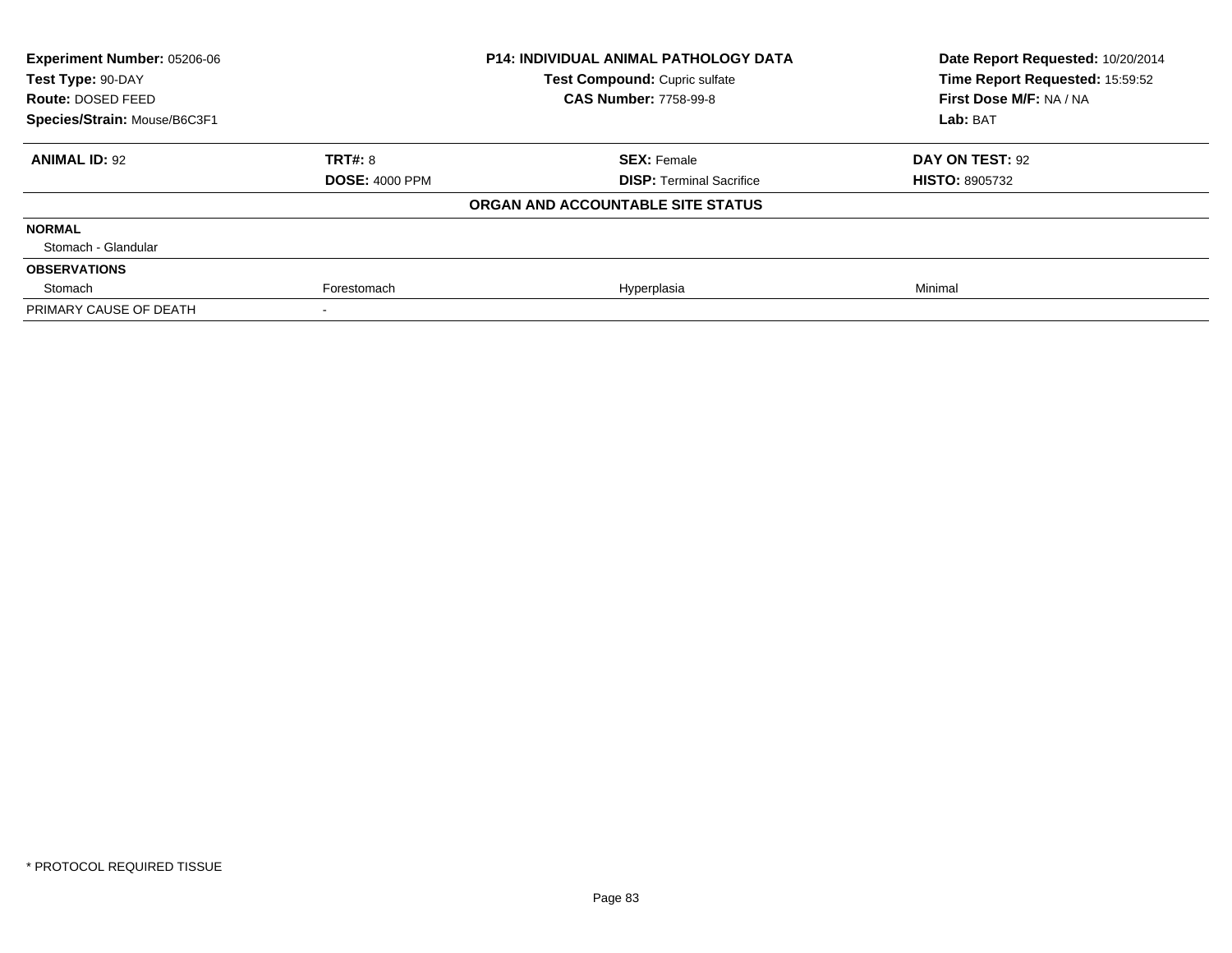| Experiment Number: 05206-06<br>Test Type: 90-DAY |                       | <b>P14: INDIVIDUAL ANIMAL PATHOLOGY DATA</b><br>Test Compound: Cupric sulfate | Date Report Requested: 10/20/2014<br>Time Report Requested: 15:59:52 |
|--------------------------------------------------|-----------------------|-------------------------------------------------------------------------------|----------------------------------------------------------------------|
| Route: DOSED FEED                                |                       | <b>CAS Number: 7758-99-8</b>                                                  | First Dose M/F: NA / NA                                              |
| Species/Strain: Mouse/B6C3F1                     |                       |                                                                               | Lab: BAT                                                             |
| <b>ANIMAL ID: 93</b>                             | <b>TRT#: 8</b>        | <b>SEX: Female</b>                                                            | DAY ON TEST: 92                                                      |
|                                                  | <b>DOSE: 4000 PPM</b> | <b>DISP: Terminal Sacrifice</b>                                               | <b>HISTO: 8905733</b>                                                |
|                                                  |                       | ORGAN AND ACCOUNTABLE SITE STATUS                                             |                                                                      |
| <b>NORMAL</b>                                    |                       |                                                                               |                                                                      |
| Stomach - Glandular                              |                       |                                                                               |                                                                      |
| <b>OBSERVATIONS</b>                              |                       |                                                                               |                                                                      |
| Stomach                                          | Forestomach           | Hyperplasia                                                                   | Minimal                                                              |
| PRIMARY CAUSE OF DEATH                           |                       |                                                                               |                                                                      |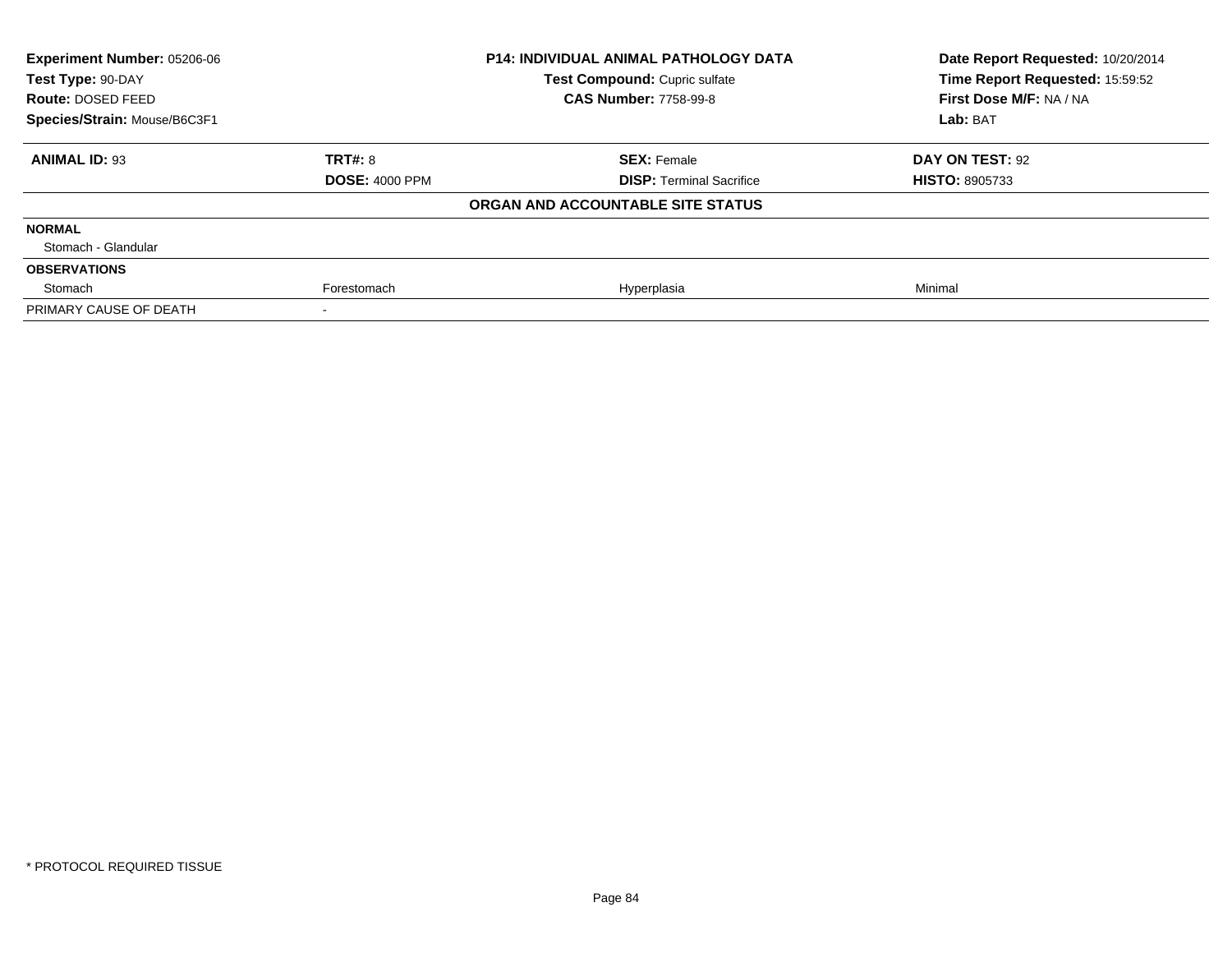| Experiment Number: 05206-06  |                       | <b>P14: INDIVIDUAL ANIMAL PATHOLOGY DATA</b> | Date Report Requested: 10/20/2014 |  |
|------------------------------|-----------------------|----------------------------------------------|-----------------------------------|--|
| Test Type: 90-DAY            |                       | Test Compound: Cupric sulfate                | Time Report Requested: 15:59:52   |  |
| Route: DOSED FEED            |                       | <b>CAS Number: 7758-99-8</b>                 | First Dose M/F: NA / NA           |  |
| Species/Strain: Mouse/B6C3F1 |                       |                                              | Lab: BAT                          |  |
| <b>ANIMAL ID: 94</b>         | TRT#: 8               | <b>SEX: Female</b>                           | DAY ON TEST: 92                   |  |
|                              | <b>DOSE: 4000 PPM</b> | <b>DISP: Terminal Sacrifice</b>              | <b>HISTO: 8905734</b>             |  |
|                              |                       | ORGAN AND ACCOUNTABLE SITE STATUS            |                                   |  |
| <b>NORMAL</b>                |                       |                                              |                                   |  |
| Stomach - Glandular          |                       |                                              |                                   |  |
| <b>OBSERVATIONS</b>          |                       |                                              |                                   |  |
| Stomach                      | Forestomach           | Hyperplasia                                  | Minimal                           |  |
| PRIMARY CAUSE OF DEATH       |                       |                                              |                                   |  |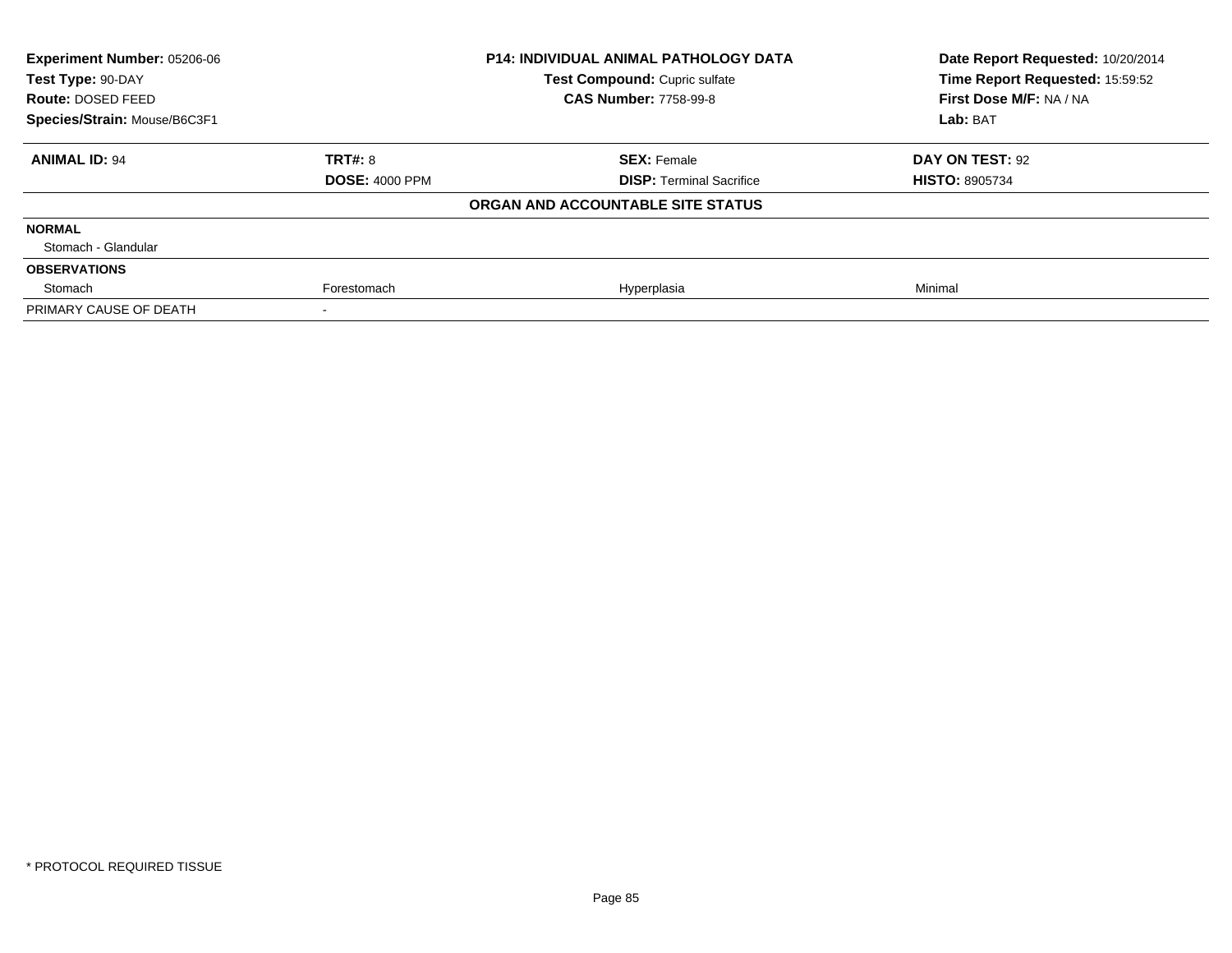| <b>Experiment Number: 05206-06</b> |                       | <b>P14: INDIVIDUAL ANIMAL PATHOLOGY DATA</b> | Date Report Requested: 10/20/2014 |
|------------------------------------|-----------------------|----------------------------------------------|-----------------------------------|
| Test Type: 90-DAY                  |                       | Test Compound: Cupric sulfate                | Time Report Requested: 15:59:52   |
| <b>Route: DOSED FEED</b>           |                       | <b>CAS Number: 7758-99-8</b>                 | First Dose M/F: NA / NA           |
| Species/Strain: Mouse/B6C3F1       |                       |                                              | Lab: BAT                          |
| <b>ANIMAL ID: 95</b>               | TRT#: 8               | <b>SEX: Female</b>                           | DAY ON TEST: 92                   |
|                                    | <b>DOSE: 4000 PPM</b> | <b>DISP: Terminal Sacrifice</b>              | <b>HISTO: 8905735</b>             |
|                                    |                       | ORGAN AND ACCOUNTABLE SITE STATUS            |                                   |
| <b>NORMAL</b>                      |                       |                                              |                                   |
| Stomach - Forestomach              | Stomach - Glandular   |                                              |                                   |
| PRIMARY CAUSE OF DEATH             |                       |                                              |                                   |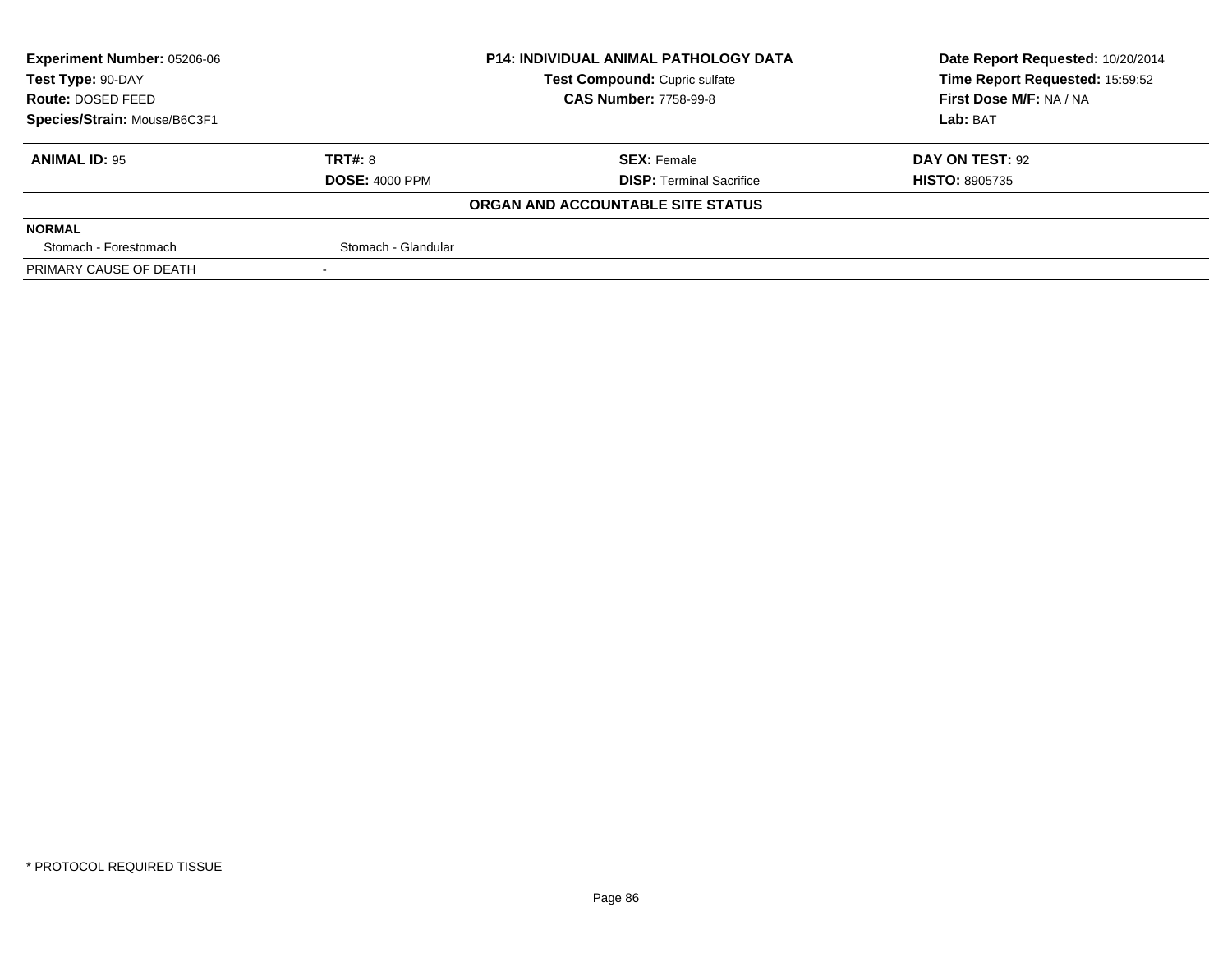| Experiment Number: 05206-06<br>Test Type: 90-DAY<br>Route: DOSED FEED<br>Species/Strain: Mouse/B6C3F1 |                       | <b>P14: INDIVIDUAL ANIMAL PATHOLOGY DATA</b><br>Test Compound: Cupric sulfate | Date Report Requested: 10/20/2014<br>Time Report Requested: 15:59:52<br>First Dose M/F: NA / NA<br>Lab: BAT |
|-------------------------------------------------------------------------------------------------------|-----------------------|-------------------------------------------------------------------------------|-------------------------------------------------------------------------------------------------------------|
|                                                                                                       |                       | <b>CAS Number: 7758-99-8</b>                                                  |                                                                                                             |
|                                                                                                       |                       |                                                                               |                                                                                                             |
| <b>ANIMAL ID: 96</b>                                                                                  | TRT#: 8               | <b>SEX: Female</b>                                                            | DAY ON TEST: 92                                                                                             |
|                                                                                                       | <b>DOSE: 4000 PPM</b> | <b>DISP: Terminal Sacrifice</b>                                               | <b>HISTO: 8905736</b>                                                                                       |
|                                                                                                       |                       | ORGAN AND ACCOUNTABLE SITE STATUS                                             |                                                                                                             |
| <b>NORMAL</b>                                                                                         |                       |                                                                               |                                                                                                             |
| Stomach - Glandular                                                                                   |                       |                                                                               |                                                                                                             |
| <b>OBSERVATIONS</b>                                                                                   |                       |                                                                               |                                                                                                             |
| Stomach                                                                                               | Forestomach           | Hyperplasia                                                                   | Minimal                                                                                                     |
| PRIMARY CAUSE OF DEATH                                                                                |                       |                                                                               |                                                                                                             |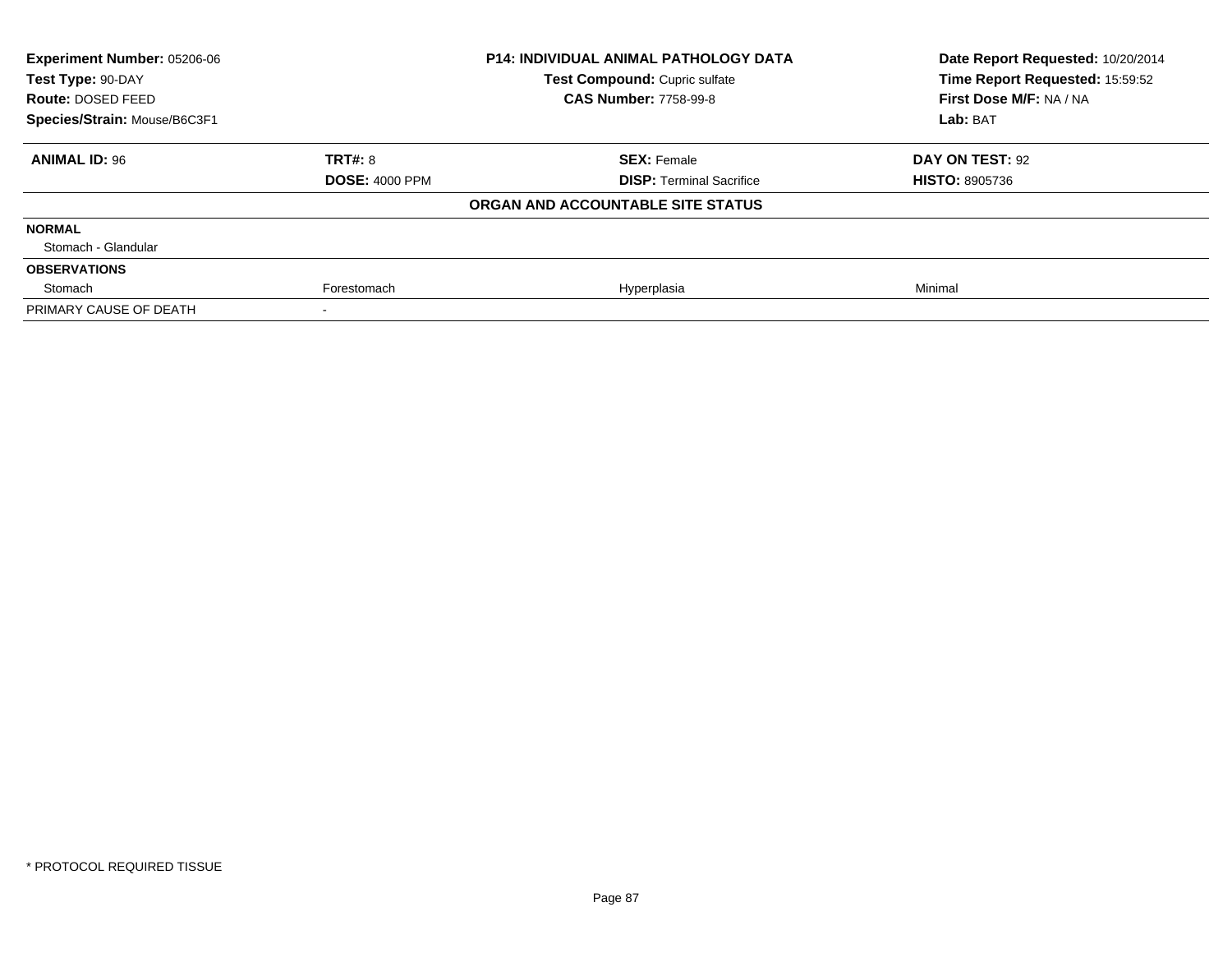| <b>Experiment Number: 05206-06</b><br>Test Type: 90-DAY |                                                     | <b>P14: INDIVIDUAL ANIMAL PATHOLOGY DATA</b> | Date Report Requested: 10/20/2014<br>Time Report Requested: 15:59:52 |
|---------------------------------------------------------|-----------------------------------------------------|----------------------------------------------|----------------------------------------------------------------------|
|                                                         |                                                     | Test Compound: Cupric sulfate                |                                                                      |
| <b>Route: DOSED FEED</b>                                |                                                     | <b>CAS Number: 7758-99-8</b>                 | First Dose M/F: NA / NA                                              |
| Species/Strain: Mouse/B6C3F1                            |                                                     |                                              | Lab: BAT                                                             |
| <b>ANIMAL ID: 97</b>                                    | <b>TRT#: 8</b>                                      | <b>SEX: Female</b>                           | DAY ON TEST: 92                                                      |
|                                                         | <b>DOSE: 4000 PPM</b>                               | <b>DISP:</b> Terminal Sacrifice              | <b>HISTO: 8905737</b>                                                |
|                                                         |                                                     | ORGAN AND ACCOUNTABLE SITE STATUS            |                                                                      |
| <b>NORMAL</b>                                           |                                                     |                                              |                                                                      |
| Spleen                                                  | Stomach - Forestomach                               | Stomach - Glandular                          |                                                                      |
| <b>OBSERVATIONS</b>                                     |                                                     |                                              |                                                                      |
| Spleen                                                  |                                                     |                                              |                                                                      |
|                                                         | Note: OBSERVATION OF BLACK DISCOLORATION OF SPLEEN  |                                              |                                                                      |
|                                                         | Note: NO CORRESPONDING MICROSCOPIC LESION FOR GROSS |                                              |                                                                      |
| PRIMARY CAUSE OF DEATH                                  |                                                     |                                              |                                                                      |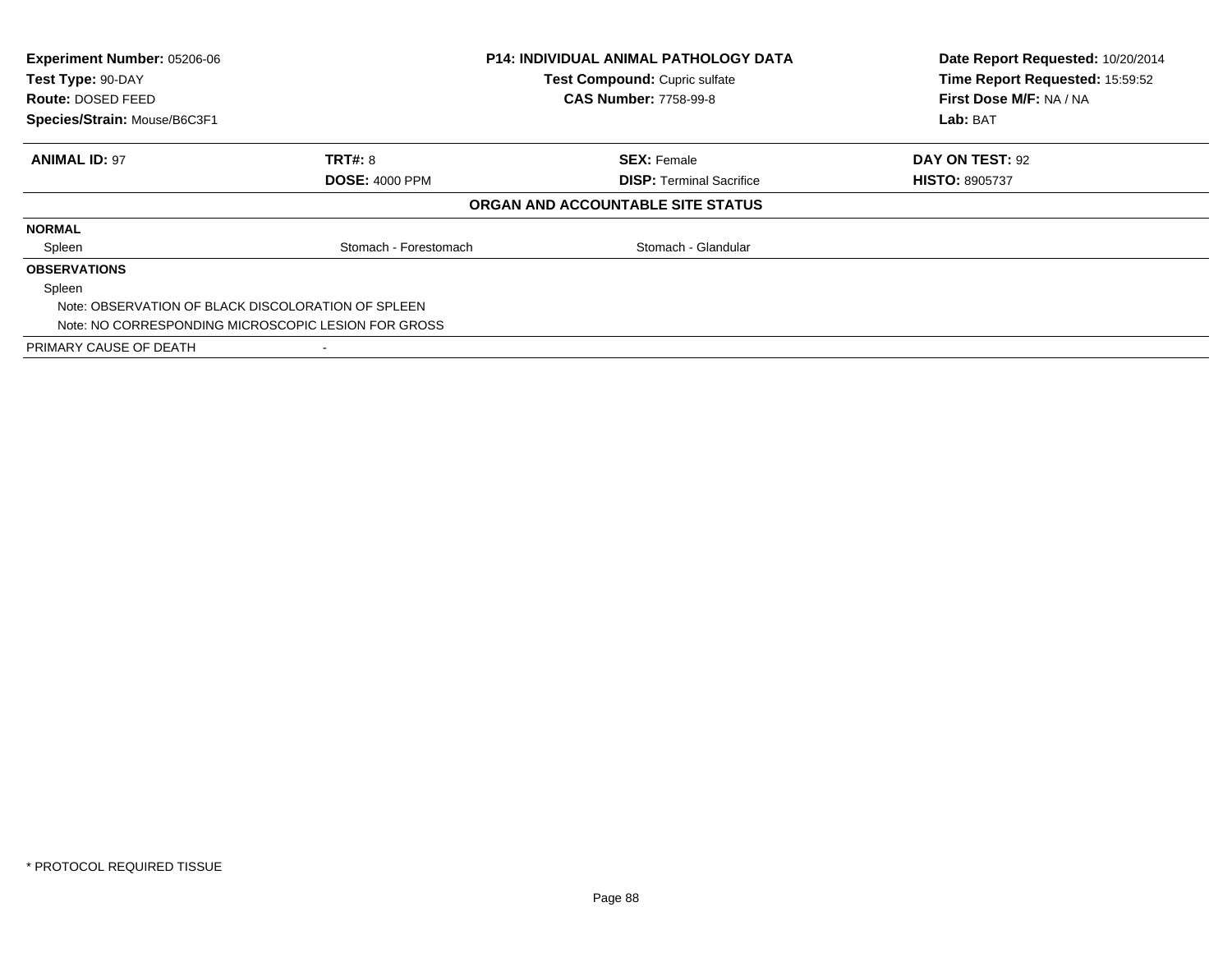| <b>Experiment Number: 05206-06</b> |                       | <b>P14: INDIVIDUAL ANIMAL PATHOLOGY DATA</b> | Date Report Requested: 10/20/2014 |
|------------------------------------|-----------------------|----------------------------------------------|-----------------------------------|
| Test Type: 90-DAY                  |                       | Test Compound: Cupric sulfate                | Time Report Requested: 15:59:52   |
| Route: DOSED FEED                  |                       | <b>CAS Number: 7758-99-8</b>                 | First Dose M/F: NA / NA           |
| Species/Strain: Mouse/B6C3F1       |                       |                                              | Lab: BAT                          |
| <b>ANIMAL ID: 98</b>               | TRT#: 8               | <b>SEX: Female</b>                           | DAY ON TEST: 92                   |
|                                    | <b>DOSE: 4000 PPM</b> | <b>DISP: Terminal Sacrifice</b>              | <b>HISTO: 8905738</b>             |
|                                    |                       | ORGAN AND ACCOUNTABLE SITE STATUS            |                                   |
| <b>NORMAL</b>                      |                       |                                              |                                   |
| Stomach - Forestomach              | Stomach - Glandular   |                                              |                                   |
| PRIMARY CAUSE OF DEATH             |                       |                                              |                                   |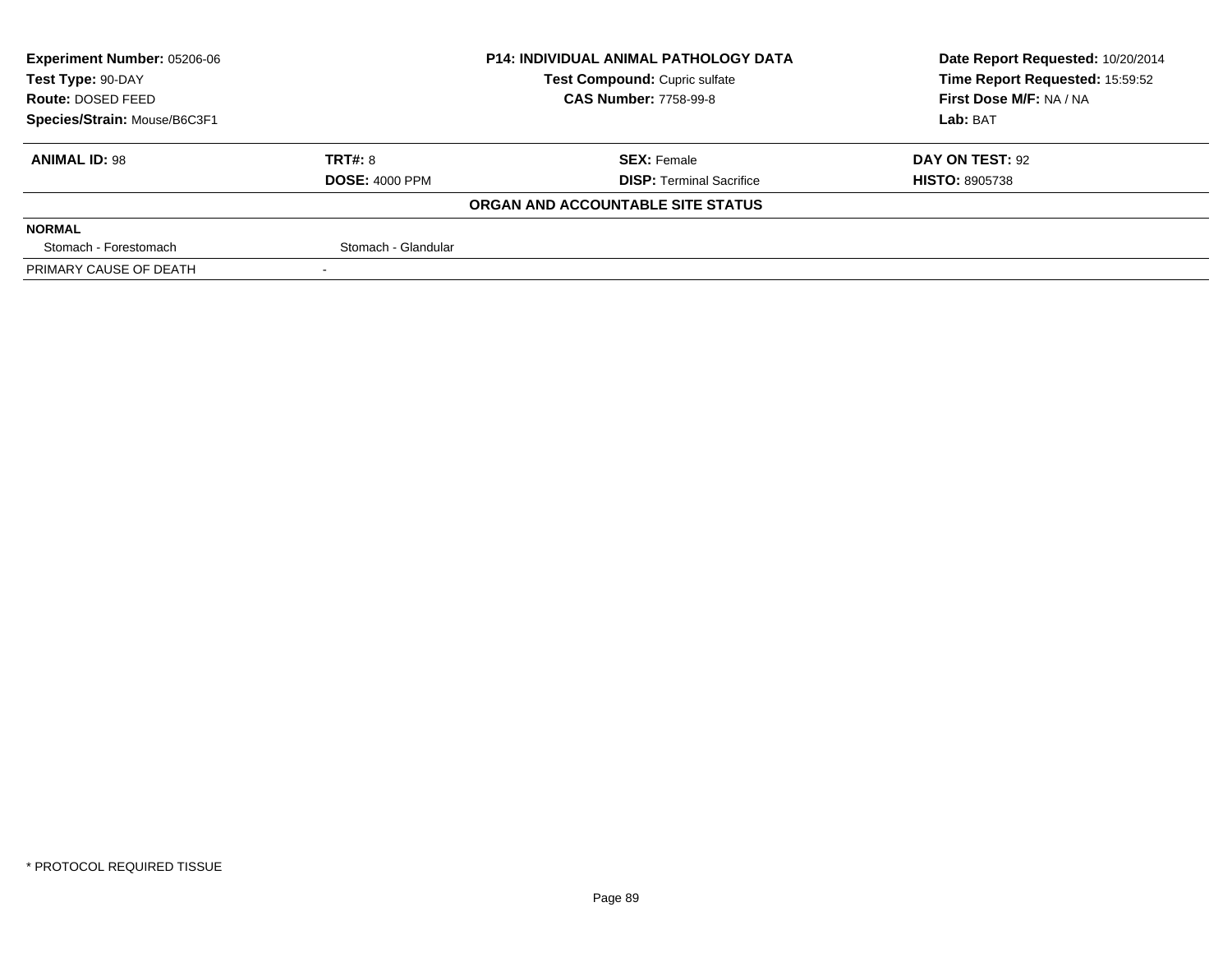| <b>Experiment Number: 05206-06</b> |                       | <b>P14: INDIVIDUAL ANIMAL PATHOLOGY DATA</b> | Date Report Requested: 10/20/2014 |
|------------------------------------|-----------------------|----------------------------------------------|-----------------------------------|
| Test Type: 90-DAY                  |                       | Test Compound: Cupric sulfate                | Time Report Requested: 15:59:52   |
| <b>Route: DOSED FEED</b>           |                       | <b>CAS Number: 7758-99-8</b>                 | First Dose M/F: NA / NA           |
| Species/Strain: Mouse/B6C3F1       |                       |                                              | Lab: BAT                          |
| <b>ANIMAL ID: 99</b>               | TRT#: 8               | <b>SEX: Female</b>                           | DAY ON TEST: 92                   |
|                                    | <b>DOSE: 4000 PPM</b> | <b>DISP: Terminal Sacrifice</b>              | <b>HISTO: 8905739</b>             |
|                                    |                       | ORGAN AND ACCOUNTABLE SITE STATUS            |                                   |
| <b>NORMAL</b>                      |                       |                                              |                                   |
| Stomach - Forestomach              | Stomach - Glandular   |                                              |                                   |
| PRIMARY CAUSE OF DEATH             |                       |                                              |                                   |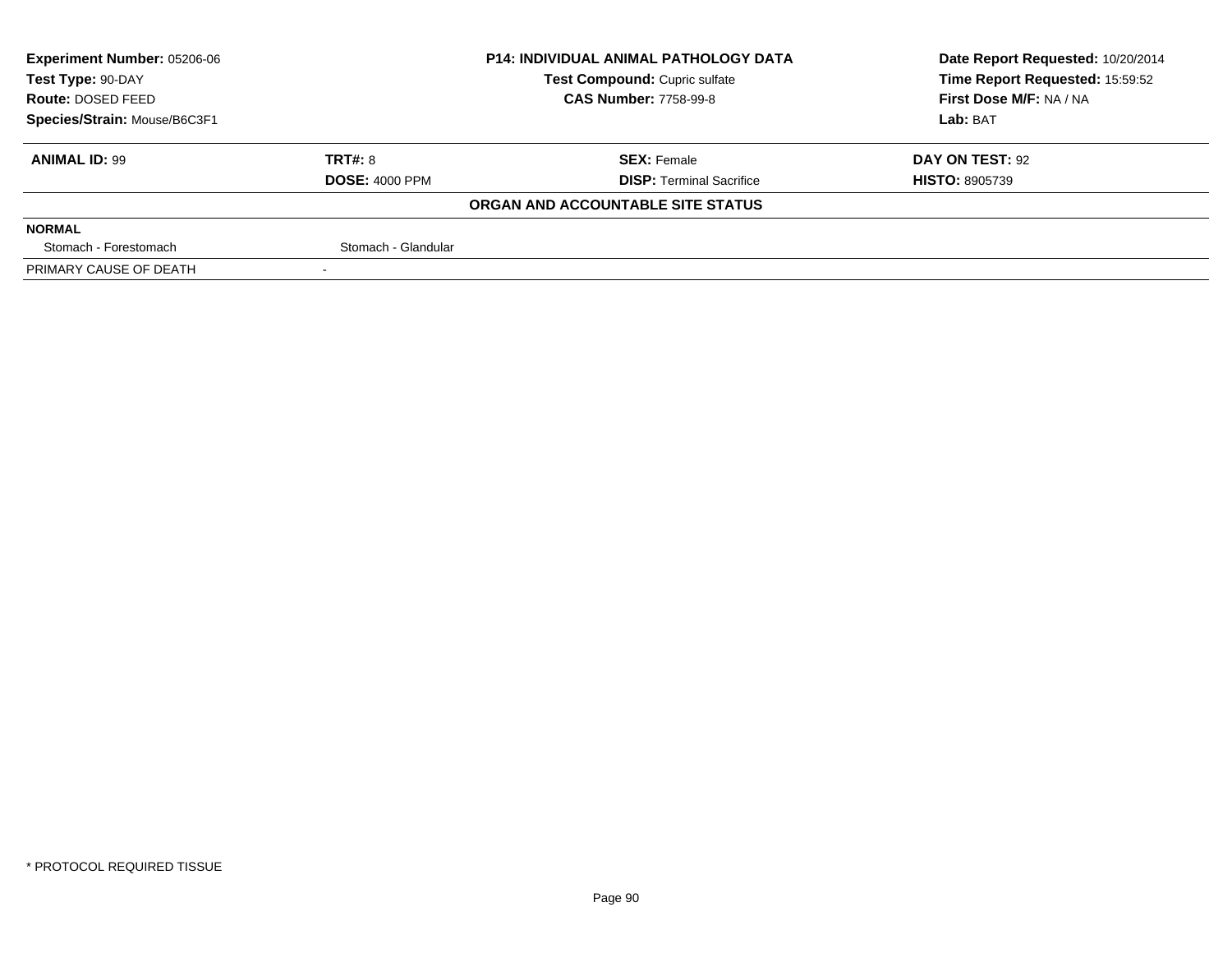| Experiment Number: 05206-06  |                       | <b>P14: INDIVIDUAL ANIMAL PATHOLOGY DATA</b> | Date Report Requested: 10/20/2014 |
|------------------------------|-----------------------|----------------------------------------------|-----------------------------------|
| Test Type: 90-DAY            |                       | <b>Test Compound: Cupric sulfate</b>         | Time Report Requested: 15:59:52   |
| <b>Route: DOSED FEED</b>     |                       | <b>CAS Number: 7758-99-8</b>                 | First Dose M/F: NA / NA           |
| Species/Strain: Mouse/B6C3F1 |                       |                                              | Lab: BAT                          |
| <b>ANIMAL ID: 100</b>        | <b>TRT#: 8</b>        | <b>SEX: Female</b>                           | DAY ON TEST: 92                   |
|                              | <b>DOSE: 4000 PPM</b> | <b>DISP:</b> Terminal Sacrifice              | <b>HISTO: 8905740</b>             |
|                              |                       | ORGAN AND ACCOUNTABLE SITE STATUS            |                                   |
| <b>NORMAL</b>                |                       |                                              |                                   |
| Stomach - Glandular          |                       |                                              |                                   |
| <b>OBSERVATIONS</b>          |                       |                                              |                                   |
| Stomach                      | Forestomach           | Hyperplasia                                  | Minimal                           |
| PRIMARY CAUSE OF DEATH       |                       |                                              |                                   |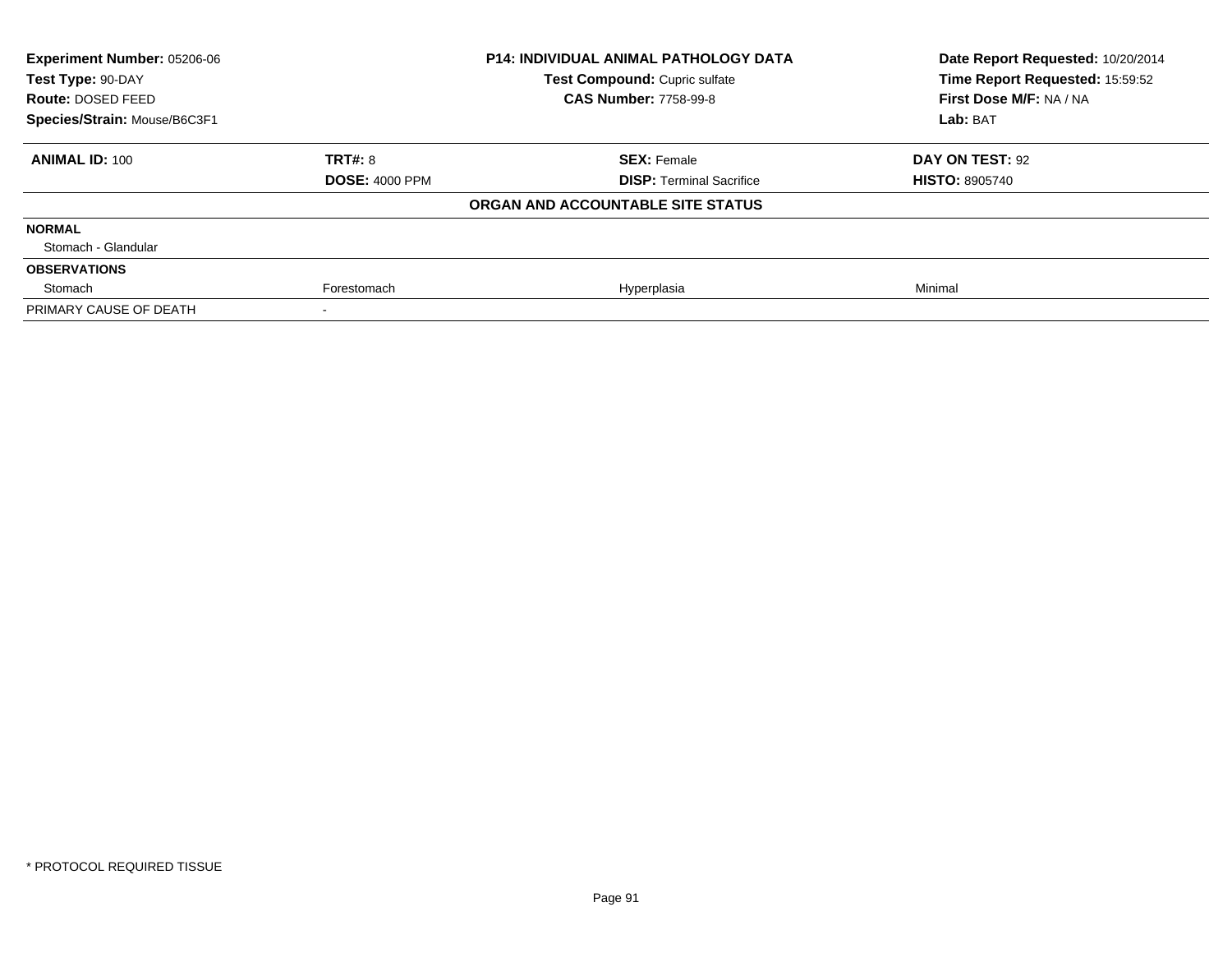| Experiment Number: 05206-06  |                       | <b>P14: INDIVIDUAL ANIMAL PATHOLOGY DATA</b> | Date Report Requested: 10/20/2014 |  |
|------------------------------|-----------------------|----------------------------------------------|-----------------------------------|--|
| Test Type: 90-DAY            |                       | Test Compound: Cupric sulfate                | Time Report Requested: 15:59:52   |  |
| Route: DOSED FEED            |                       | <b>CAS Number: 7758-99-8</b>                 | First Dose M/F: NA / NA           |  |
| Species/Strain: Mouse/B6C3F1 |                       |                                              | Lab: BAT                          |  |
| <b>ANIMAL ID: 101</b>        | <b>TRT#: 10</b>       | <b>SEX: Female</b>                           | DAY ON TEST: 92                   |  |
|                              | <b>DOSE: 8000 PPM</b> | <b>DISP: Terminal Sacrifice</b>              | <b>HISTO: 8905711</b>             |  |
|                              |                       | ORGAN AND ACCOUNTABLE SITE STATUS            |                                   |  |
| <b>NORMAL</b>                |                       |                                              |                                   |  |
| Stomach - Glandular          |                       |                                              |                                   |  |
| <b>OBSERVATIONS</b>          |                       |                                              |                                   |  |
| Stomach                      | Forestomach           | Hyperplasia                                  | Minimal                           |  |
| PRIMARY CAUSE OF DEATH       |                       |                                              |                                   |  |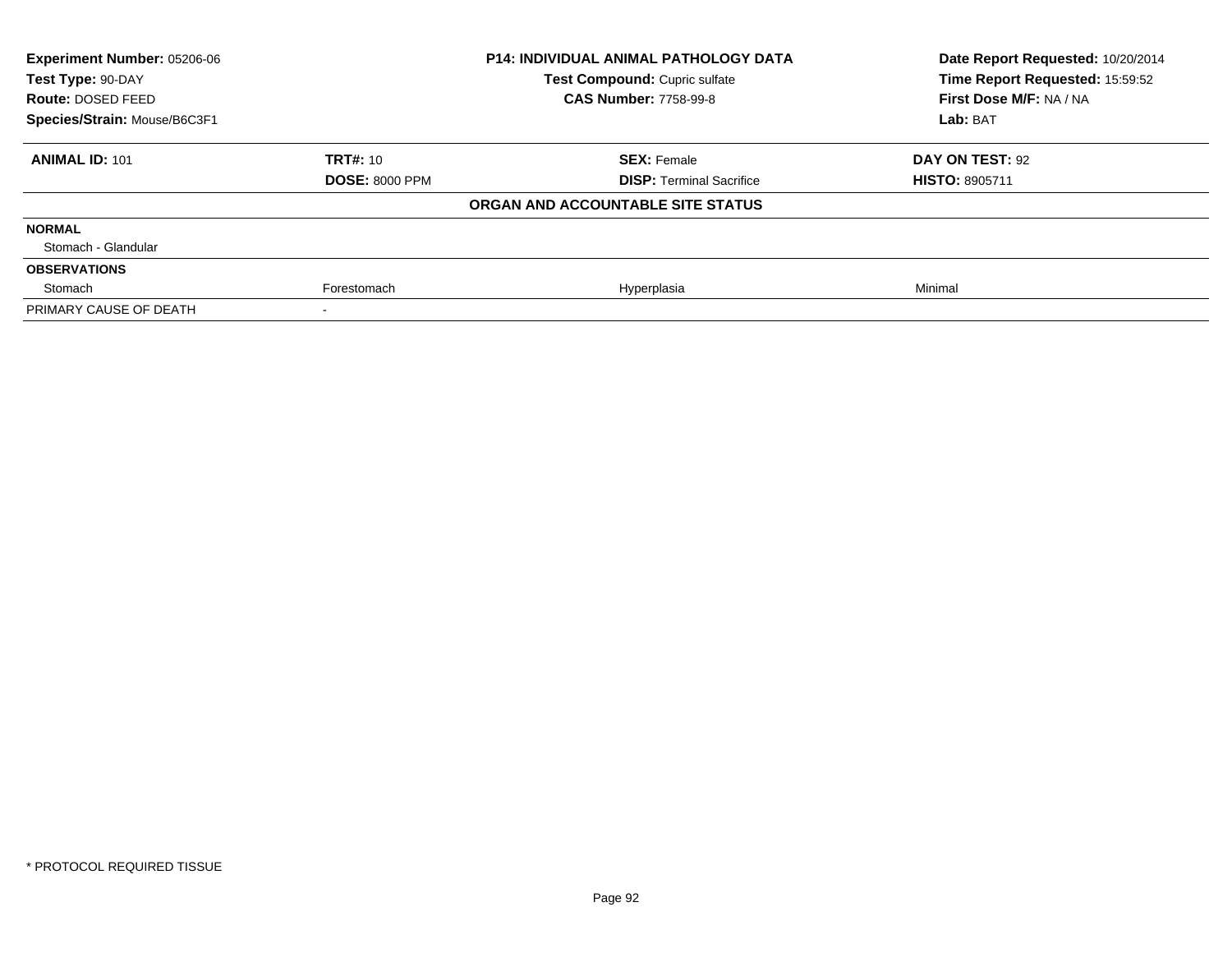| <b>Experiment Number: 05206-06</b><br>Test Type: 90-DAY |                       | <b>P14: INDIVIDUAL ANIMAL PATHOLOGY DATA</b> | Date Report Requested: 10/20/2014<br>Time Report Requested: 15:59:52 |
|---------------------------------------------------------|-----------------------|----------------------------------------------|----------------------------------------------------------------------|
|                                                         |                       | <b>Test Compound: Cupric sulfate</b>         |                                                                      |
| Route: DOSED FEED                                       |                       | <b>CAS Number: 7758-99-8</b>                 | First Dose M/F: NA / NA                                              |
| Species/Strain: Mouse/B6C3F1                            |                       |                                              | Lab: BAT                                                             |
| <b>ANIMAL ID: 102</b>                                   | <b>TRT#: 10</b>       | <b>SEX: Female</b>                           | DAY ON TEST: 92                                                      |
|                                                         | <b>DOSE: 8000 PPM</b> | <b>DISP:</b> Terminal Sacrifice              | <b>HISTO: 8905712</b>                                                |
|                                                         |                       | ORGAN AND ACCOUNTABLE SITE STATUS            |                                                                      |
| <b>NORMAL</b>                                           |                       |                                              |                                                                      |
| Stomach - Glandular                                     |                       |                                              |                                                                      |
| <b>OBSERVATIONS</b>                                     |                       |                                              |                                                                      |
| Stomach                                                 | Forestomach           | Hyperplasia                                  | Minimal                                                              |
| PRIMARY CAUSE OF DEATH                                  |                       |                                              |                                                                      |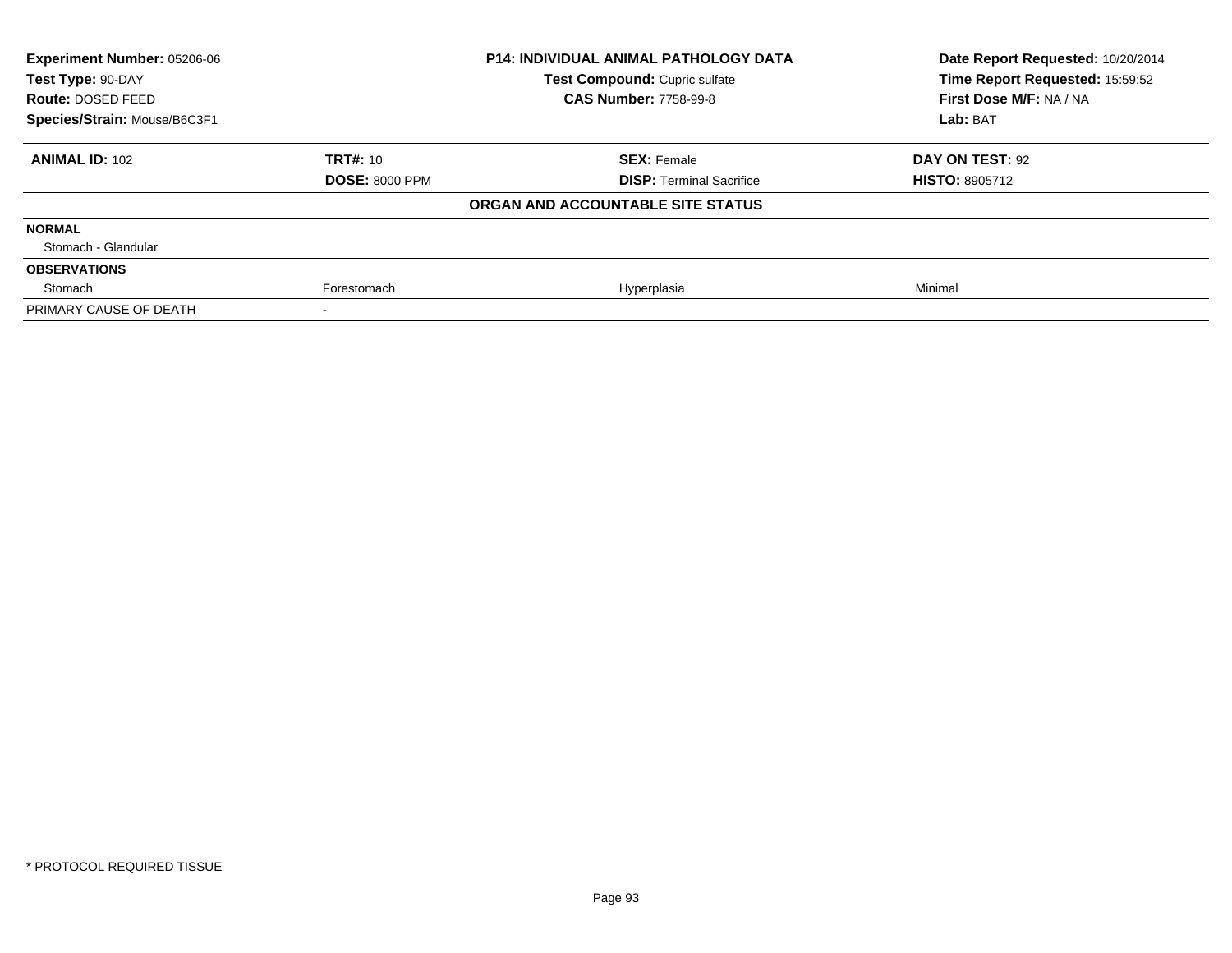| <b>Experiment Number: 05206-06</b> |                       | <b>P14: INDIVIDUAL ANIMAL PATHOLOGY DATA</b> | Date Report Requested: 10/20/2014 |
|------------------------------------|-----------------------|----------------------------------------------|-----------------------------------|
| Test Type: 90-DAY                  |                       | Test Compound: Cupric sulfate                | Time Report Requested: 15:59:52   |
| <b>Route: DOSED FEED</b>           |                       | <b>CAS Number: 7758-99-8</b>                 | First Dose M/F: NA / NA           |
| Species/Strain: Mouse/B6C3F1       |                       |                                              | Lab: BAT                          |
| <b>ANIMAL ID: 103</b>              | <b>TRT#: 10</b>       | <b>SEX: Female</b>                           | DAY ON TEST: 92                   |
|                                    | <b>DOSE: 8000 PPM</b> | <b>DISP: Terminal Sacrifice</b>              | <b>HISTO: 8905713</b>             |
|                                    |                       | ORGAN AND ACCOUNTABLE SITE STATUS            |                                   |
| <b>NORMAL</b>                      |                       |                                              |                                   |
| Stomach - Forestomach              | Stomach - Glandular   |                                              |                                   |
| PRIMARY CAUSE OF DEATH             |                       |                                              |                                   |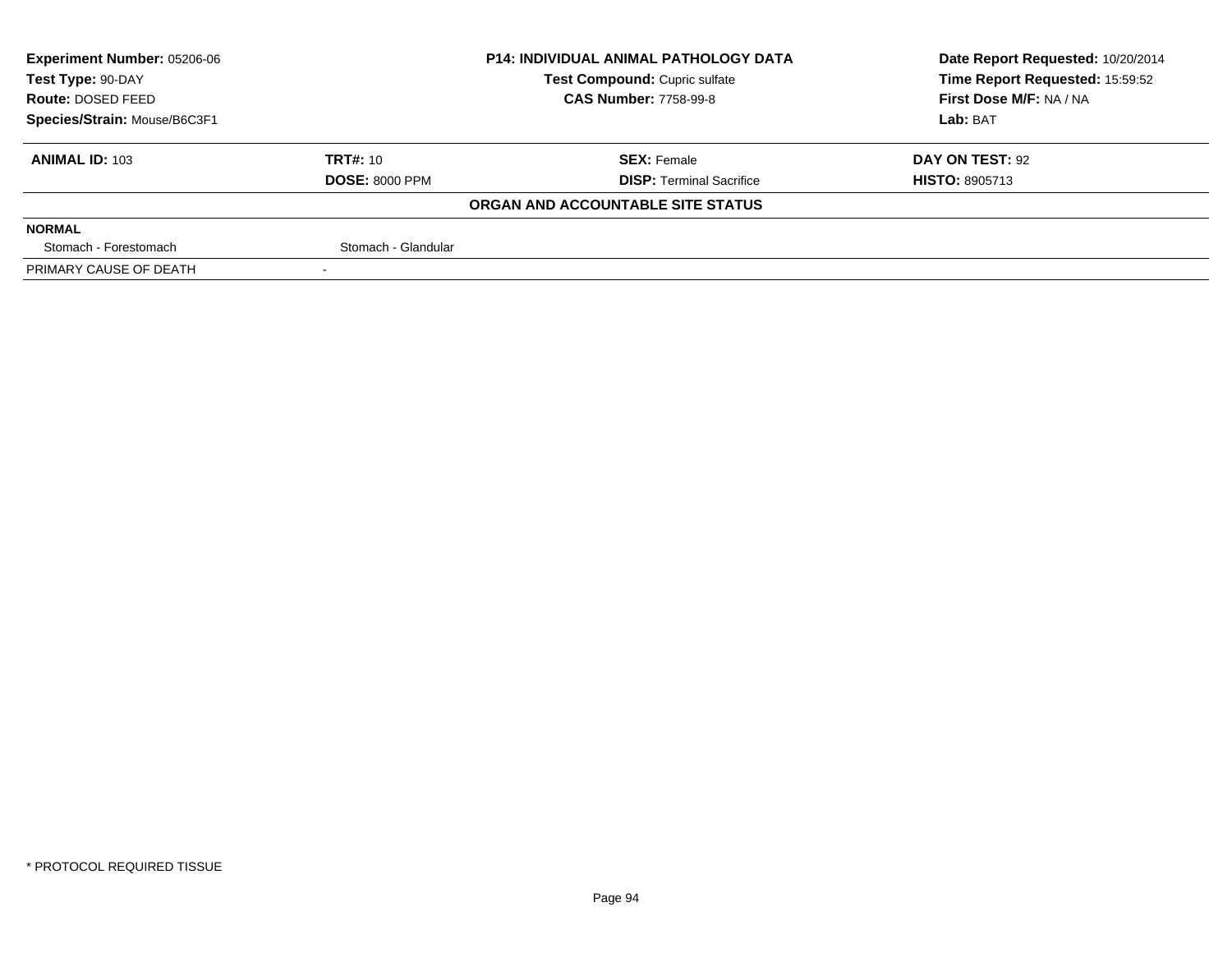| <b>Experiment Number: 05206-06</b><br>Test Type: 90-DAY |                       | <b>P14: INDIVIDUAL ANIMAL PATHOLOGY DATA</b> | Date Report Requested: 10/20/2014<br>Time Report Requested: 15:59:52 |
|---------------------------------------------------------|-----------------------|----------------------------------------------|----------------------------------------------------------------------|
|                                                         |                       | <b>Test Compound: Cupric sulfate</b>         |                                                                      |
| Route: DOSED FEED                                       |                       | <b>CAS Number: 7758-99-8</b>                 | First Dose M/F: NA / NA                                              |
| Species/Strain: Mouse/B6C3F1                            |                       |                                              | Lab: BAT                                                             |
| <b>ANIMAL ID: 104</b>                                   | <b>TRT#: 10</b>       | <b>SEX: Female</b>                           | DAY ON TEST: 92                                                      |
|                                                         | <b>DOSE: 8000 PPM</b> | <b>DISP:</b> Terminal Sacrifice              | <b>HISTO: 8905714</b>                                                |
|                                                         |                       | ORGAN AND ACCOUNTABLE SITE STATUS            |                                                                      |
| <b>NORMAL</b>                                           |                       |                                              |                                                                      |
| Stomach - Glandular                                     |                       |                                              |                                                                      |
| <b>OBSERVATIONS</b>                                     |                       |                                              |                                                                      |
| Stomach                                                 | Forestomach           | Hyperplasia                                  | Minimal                                                              |
| PRIMARY CAUSE OF DEATH                                  |                       |                                              |                                                                      |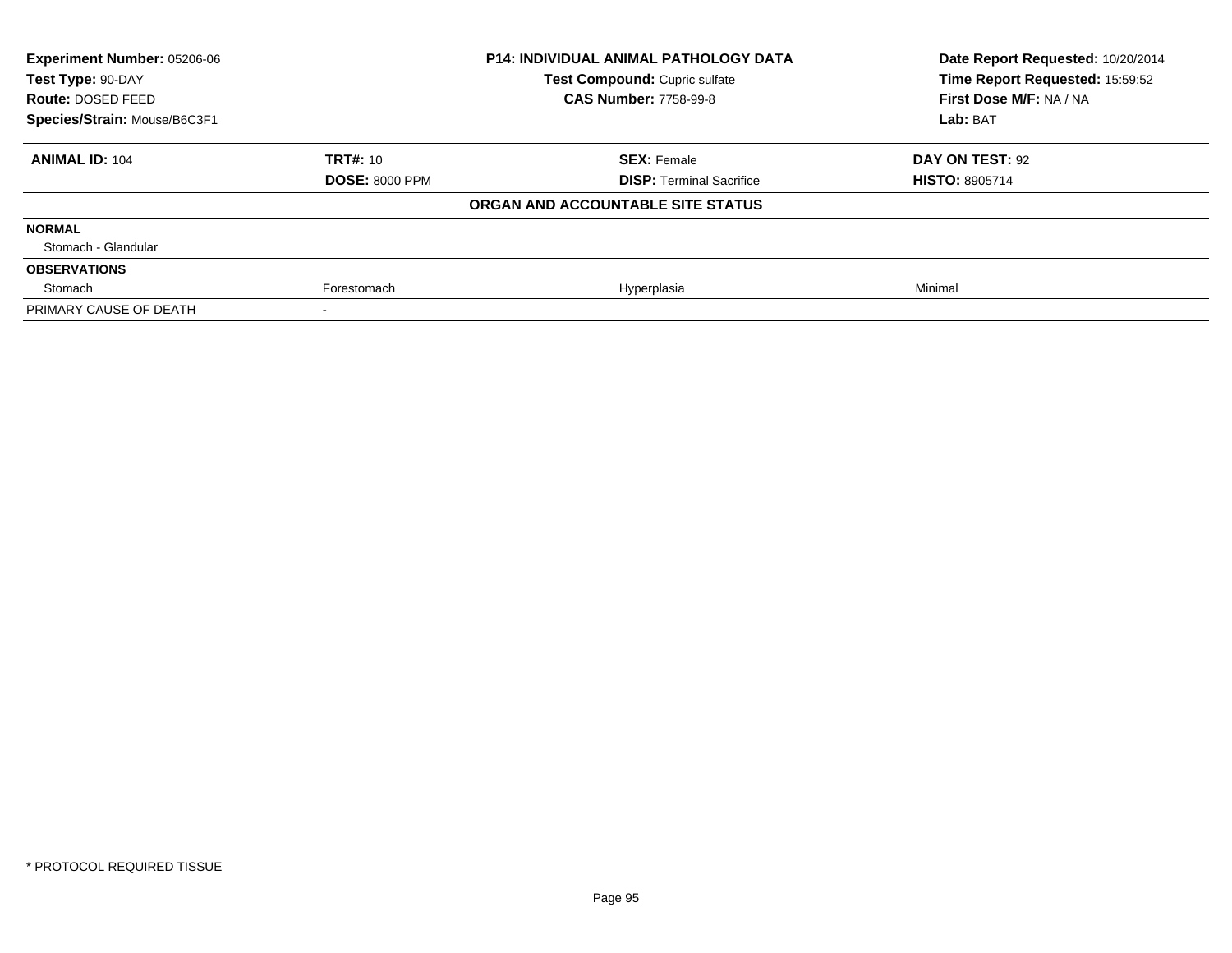| Experiment Number: 05206-06  |                       | <b>P14: INDIVIDUAL ANIMAL PATHOLOGY DATA</b> | Date Report Requested: 10/20/2014 |
|------------------------------|-----------------------|----------------------------------------------|-----------------------------------|
| Test Type: 90-DAY            |                       | Test Compound: Cupric sulfate                | Time Report Requested: 15:59:52   |
| Route: DOSED FEED            |                       | <b>CAS Number: 7758-99-8</b>                 | First Dose M/F: NA / NA           |
| Species/Strain: Mouse/B6C3F1 |                       |                                              | Lab: BAT                          |
| <b>ANIMAL ID: 105</b>        | <b>TRT#: 10</b>       | <b>SEX: Female</b>                           | DAY ON TEST: 92                   |
|                              | <b>DOSE: 8000 PPM</b> | <b>DISP: Terminal Sacrifice</b>              | <b>HISTO: 8905715</b>             |
|                              |                       | ORGAN AND ACCOUNTABLE SITE STATUS            |                                   |
| <b>NORMAL</b>                |                       |                                              |                                   |
| Stomach - Glandular          |                       |                                              |                                   |
| <b>OBSERVATIONS</b>          |                       |                                              |                                   |
| Stomach                      | Forestomach           | Hyperplasia                                  | Minimal                           |
| PRIMARY CAUSE OF DEATH       |                       |                                              |                                   |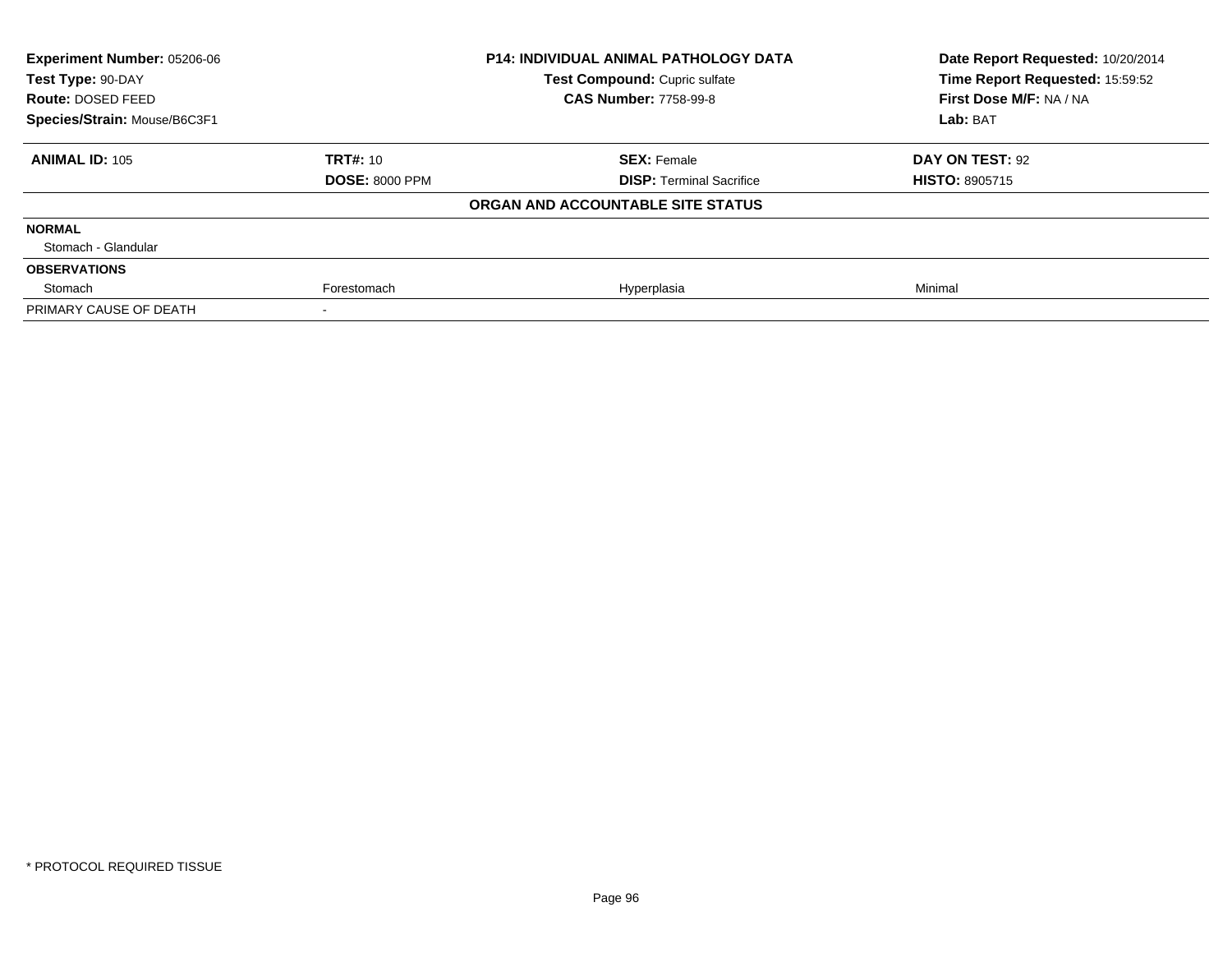| <b>Experiment Number: 05206-06</b> | <b>P14: INDIVIDUAL ANIMAL PATHOLOGY DATA</b> |                                   | Date Report Requested: 10/20/2014 |  |
|------------------------------------|----------------------------------------------|-----------------------------------|-----------------------------------|--|
| Test Type: 90-DAY                  |                                              | Test Compound: Cupric sulfate     | Time Report Requested: 15:59:52   |  |
| <b>Route: DOSED FEED</b>           |                                              | <b>CAS Number: 7758-99-8</b>      | First Dose M/F: NA / NA           |  |
| Species/Strain: Mouse/B6C3F1       |                                              |                                   | Lab: BAT                          |  |
| <b>ANIMAL ID: 106</b>              | <b>TRT#: 10</b>                              | <b>SEX: Female</b>                | DAY ON TEST: 92                   |  |
|                                    | <b>DOSE: 8000 PPM</b>                        | <b>DISP: Terminal Sacrifice</b>   | <b>HISTO: 8905716</b>             |  |
|                                    |                                              | ORGAN AND ACCOUNTABLE SITE STATUS |                                   |  |
| <b>NORMAL</b>                      |                                              |                                   |                                   |  |
| Stomach - Forestomach              | Stomach - Glandular                          |                                   |                                   |  |
| PRIMARY CAUSE OF DEATH             |                                              |                                   |                                   |  |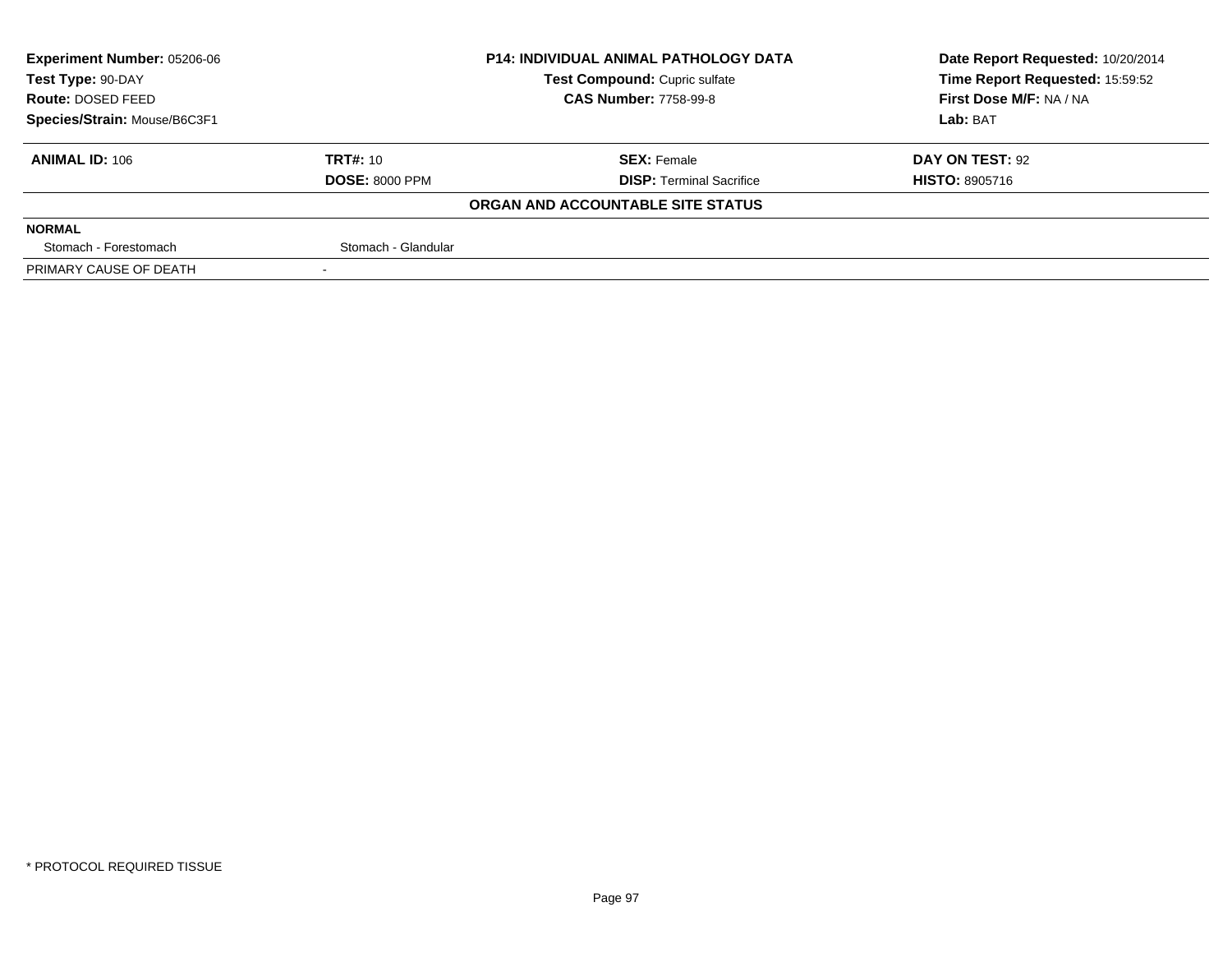| <b>Experiment Number: 05206-06</b><br>Test Type: 90-DAY |                       | <b>P14: INDIVIDUAL ANIMAL PATHOLOGY DATA</b> | Date Report Requested: 10/20/2014<br>Time Report Requested: 15:59:52 |
|---------------------------------------------------------|-----------------------|----------------------------------------------|----------------------------------------------------------------------|
|                                                         |                       | Test Compound: Cupric sulfate                |                                                                      |
| Route: DOSED FEED                                       |                       | <b>CAS Number: 7758-99-8</b>                 | First Dose M/F: NA / NA                                              |
| Species/Strain: Mouse/B6C3F1                            |                       |                                              | Lab: BAT                                                             |
| <b>ANIMAL ID: 107</b>                                   | <b>TRT#: 10</b>       | <b>SEX: Female</b>                           | DAY ON TEST: 92                                                      |
|                                                         | <b>DOSE: 8000 PPM</b> | <b>DISP:</b> Terminal Sacrifice              | <b>HISTO: 8905717</b>                                                |
|                                                         |                       | ORGAN AND ACCOUNTABLE SITE STATUS            |                                                                      |
| <b>NORMAL</b>                                           |                       |                                              |                                                                      |
| Stomach - Glandular                                     |                       |                                              |                                                                      |
| <b>OBSERVATIONS</b>                                     |                       |                                              |                                                                      |
| Stomach                                                 | Forestomach           | Hyperplasia                                  | Minimal                                                              |
| PRIMARY CAUSE OF DEATH                                  |                       |                                              |                                                                      |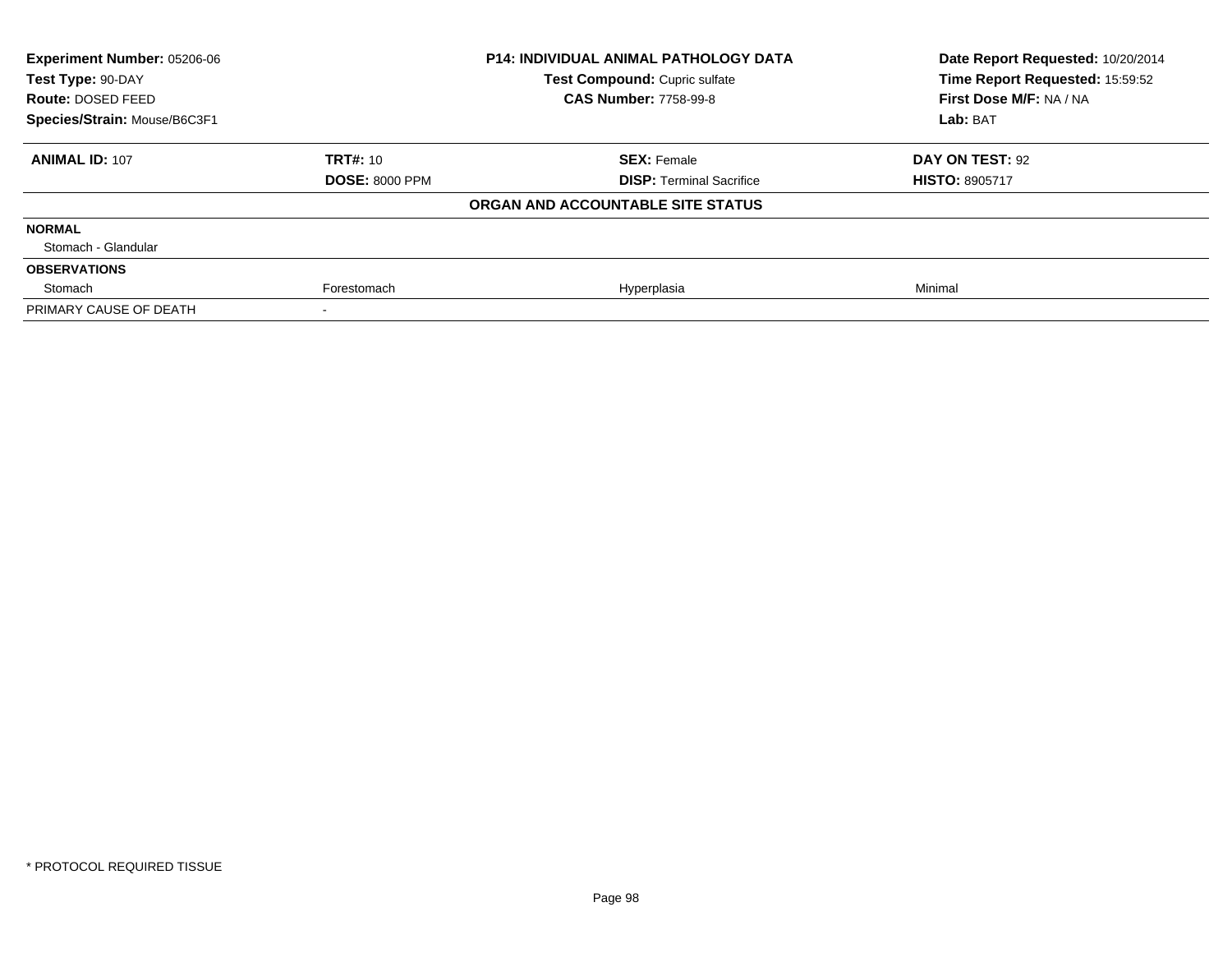| Experiment Number: 05206-06<br>Test Type: 90-DAY |                       | <b>P14: INDIVIDUAL ANIMAL PATHOLOGY DATA</b><br>Test Compound: Cupric sulfate | Date Report Requested: 10/20/2014<br>Time Report Requested: 15:59:52 |
|--------------------------------------------------|-----------------------|-------------------------------------------------------------------------------|----------------------------------------------------------------------|
| Route: DOSED FEED                                |                       | <b>CAS Number: 7758-99-8</b>                                                  | First Dose M/F: NA / NA                                              |
| Species/Strain: Mouse/B6C3F1                     |                       |                                                                               | Lab: BAT                                                             |
| <b>ANIMAL ID: 108</b>                            | <b>TRT#: 10</b>       | <b>SEX: Female</b>                                                            | DAY ON TEST: 92                                                      |
|                                                  | <b>DOSE: 8000 PPM</b> | <b>DISP: Terminal Sacrifice</b>                                               | <b>HISTO: 8905718</b>                                                |
|                                                  |                       | ORGAN AND ACCOUNTABLE SITE STATUS                                             |                                                                      |
| <b>NORMAL</b>                                    |                       |                                                                               |                                                                      |
| Stomach - Glandular                              |                       |                                                                               |                                                                      |
| <b>OBSERVATIONS</b>                              |                       |                                                                               |                                                                      |
| Stomach                                          | Forestomach           | Hyperplasia                                                                   | Minimal                                                              |
| PRIMARY CAUSE OF DEATH                           |                       |                                                                               |                                                                      |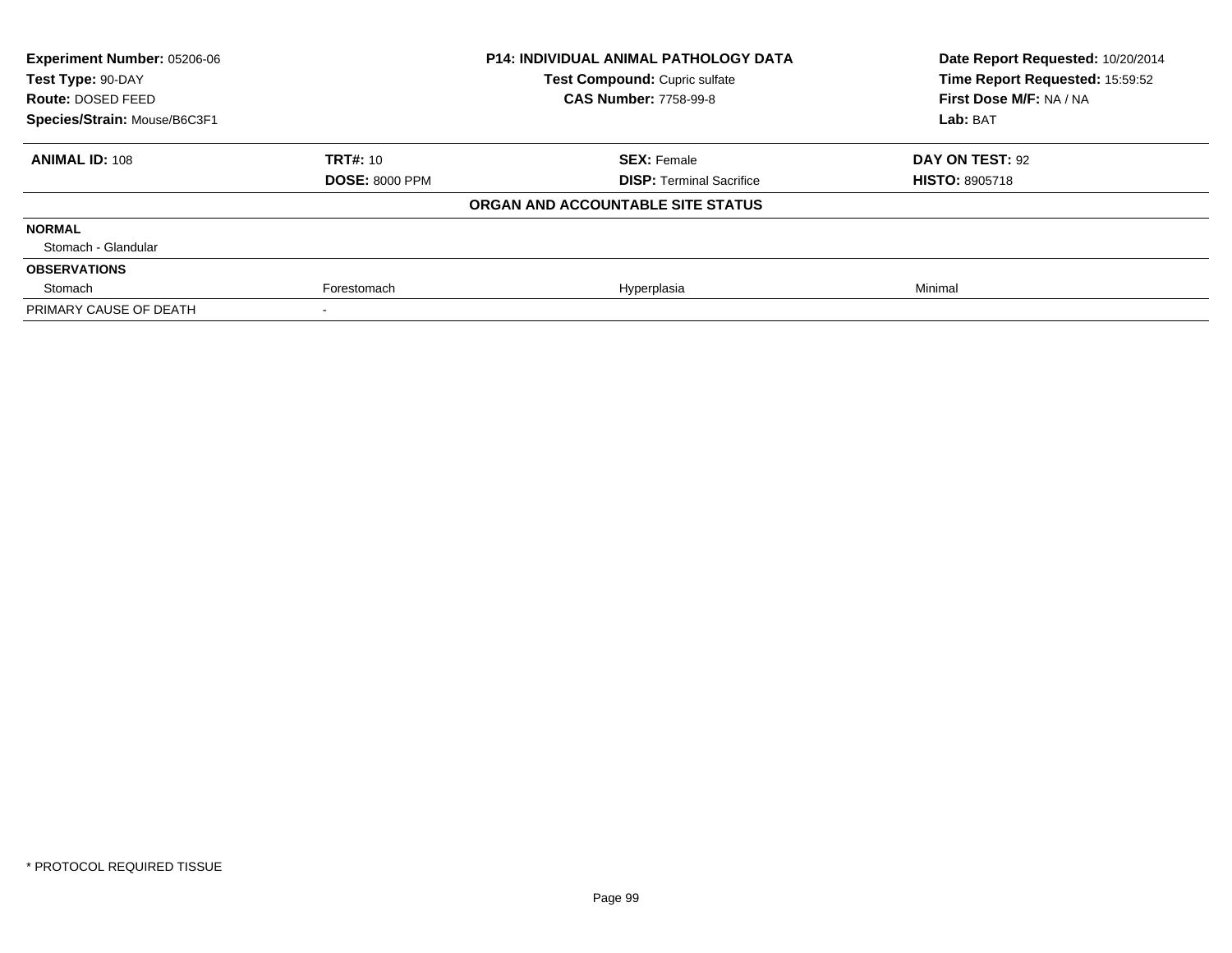| <b>Experiment Number: 05206-06</b><br>Test Type: 90-DAY |                       | <b>P14: INDIVIDUAL ANIMAL PATHOLOGY DATA</b> | Date Report Requested: 10/20/2014<br>Time Report Requested: 15:59:52 |
|---------------------------------------------------------|-----------------------|----------------------------------------------|----------------------------------------------------------------------|
|                                                         |                       | Test Compound: Cupric sulfate                |                                                                      |
| Route: DOSED FEED                                       |                       | <b>CAS Number: 7758-99-8</b>                 | First Dose M/F: NA / NA                                              |
| Species/Strain: Mouse/B6C3F1                            |                       |                                              | Lab: BAT                                                             |
| <b>ANIMAL ID: 109</b>                                   | <b>TRT#: 10</b>       | <b>SEX: Female</b>                           | DAY ON TEST: 92                                                      |
|                                                         | <b>DOSE: 8000 PPM</b> | <b>DISP:</b> Terminal Sacrifice              | <b>HISTO: 8905719</b>                                                |
|                                                         |                       | ORGAN AND ACCOUNTABLE SITE STATUS            |                                                                      |
| <b>NORMAL</b>                                           |                       |                                              |                                                                      |
| Stomach - Glandular                                     |                       |                                              |                                                                      |
| <b>OBSERVATIONS</b>                                     |                       |                                              |                                                                      |
| Stomach                                                 | Forestomach           | Hyperplasia                                  | Minimal                                                              |
| PRIMARY CAUSE OF DEATH                                  |                       |                                              |                                                                      |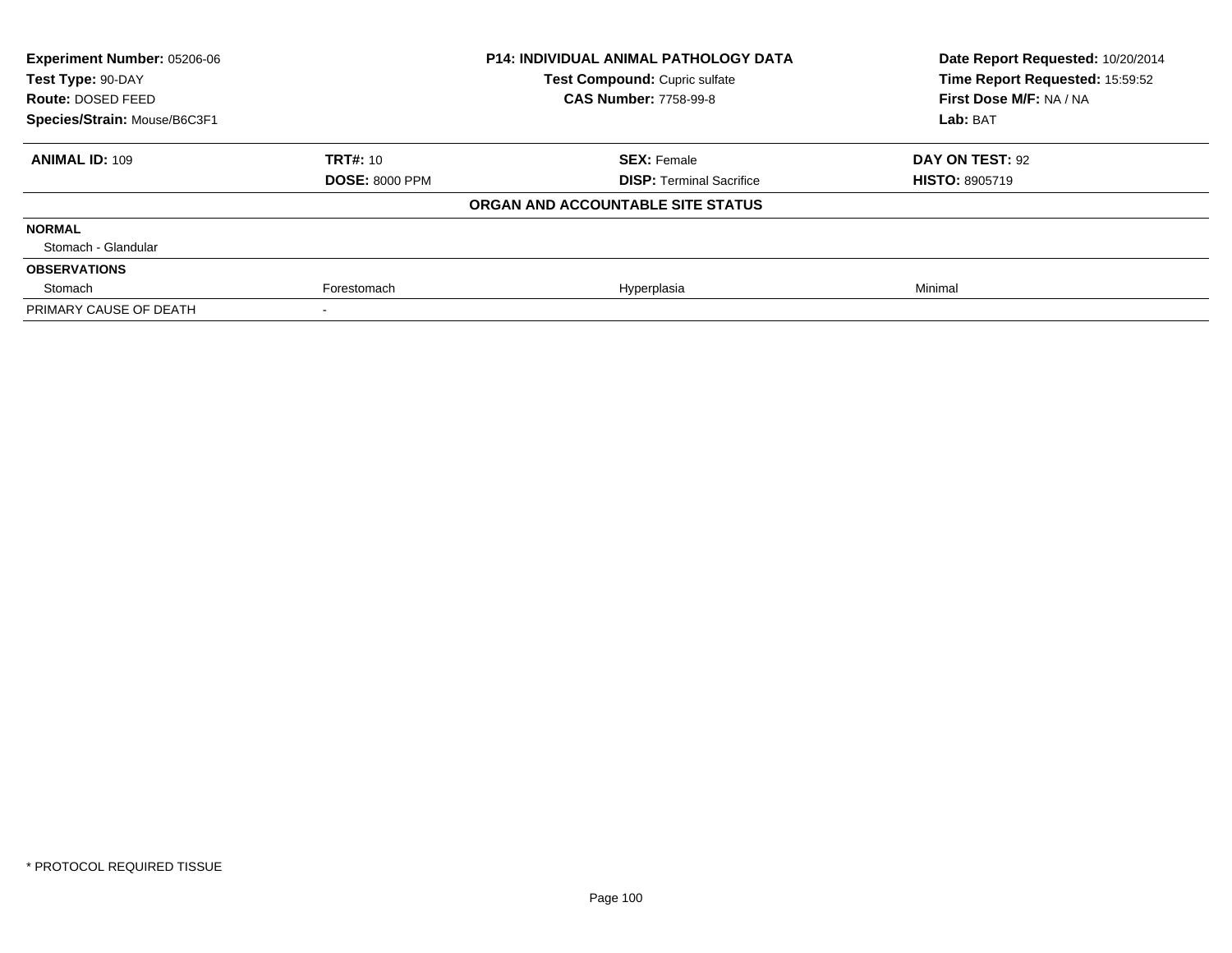| Experiment Number: 05206-06  |                       | <b>P14: INDIVIDUAL ANIMAL PATHOLOGY DATA</b> | Date Report Requested: 10/20/2014 |
|------------------------------|-----------------------|----------------------------------------------|-----------------------------------|
| Test Type: 90-DAY            |                       | Test Compound: Cupric sulfate                | Time Report Requested: 15:59:52   |
| Route: DOSED FEED            |                       | <b>CAS Number: 7758-99-8</b>                 | First Dose M/F: NA / NA           |
| Species/Strain: Mouse/B6C3F1 |                       |                                              | Lab: BAT                          |
| <b>ANIMAL ID: 110</b>        | <b>TRT#: 10</b>       | <b>SEX: Female</b>                           | DAY ON TEST: 92                   |
|                              | <b>DOSE: 8000 PPM</b> | <b>DISP: Terminal Sacrifice</b>              | <b>HISTO: 8905720</b>             |
|                              |                       | ORGAN AND ACCOUNTABLE SITE STATUS            |                                   |
| <b>NORMAL</b>                |                       |                                              |                                   |
| Stomach - Glandular          |                       |                                              |                                   |
| <b>OBSERVATIONS</b>          |                       |                                              |                                   |
| Stomach                      | Forestomach           | Hyperplasia                                  | Minimal                           |
| PRIMARY CAUSE OF DEATH       |                       |                                              |                                   |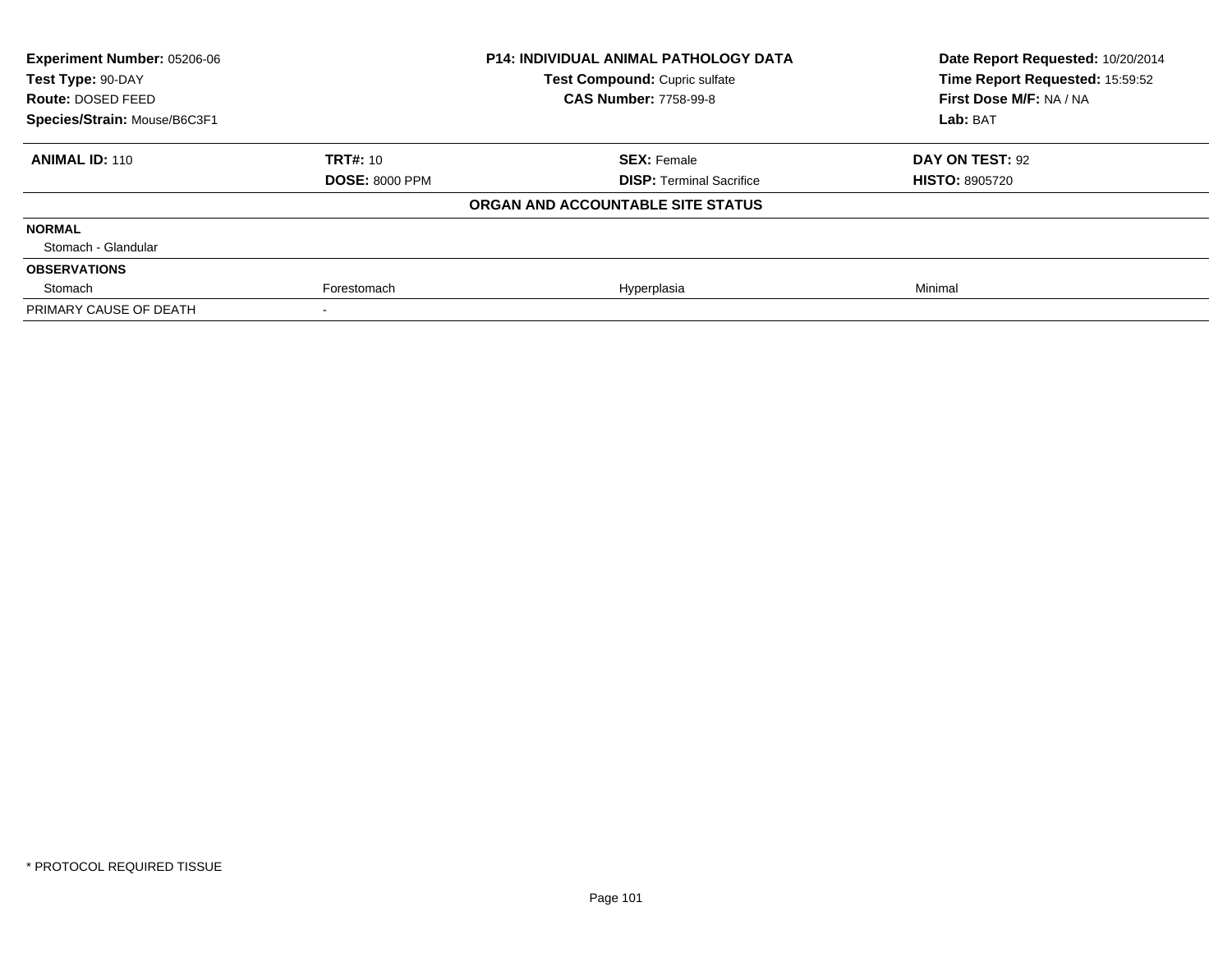| Experiment Number: 05206-06<br>Test Type: 90-DAY<br>Route: DOSED FEED<br>Species/Strain: Mouse/B6C3F1 | P14: INDIVIDUAL ANIMAL PATHOLOGY DATA<br>Test Compound: Cupric sulfate<br><b>CAS Number: 7758-99-8</b> |                                   | Date Report Requested: 10/20/2014<br>Time Report Requested: 15:59:52<br>First Dose M/F: NA / NA<br>Lab: BAT |  |
|-------------------------------------------------------------------------------------------------------|--------------------------------------------------------------------------------------------------------|-----------------------------------|-------------------------------------------------------------------------------------------------------------|--|
| <b>ANIMAL ID: 111</b>                                                                                 | <b>TRT#: 12</b>                                                                                        | <b>SEX: Female</b>                | DAY ON TEST: 92                                                                                             |  |
|                                                                                                       | <b>DOSE: 16,000 PPM</b>                                                                                | <b>DISP: Terminal Sacrifice</b>   | <b>HISTO: 8905691</b>                                                                                       |  |
|                                                                                                       |                                                                                                        | ORGAN AND ACCOUNTABLE SITE STATUS |                                                                                                             |  |
| <b>NORMAL</b>                                                                                         |                                                                                                        |                                   |                                                                                                             |  |
| <b>Adrenal Gland - Cortex</b>                                                                         | Adrenal Gland - Medulla                                                                                | Bone                              | <b>Bone Marrow</b>                                                                                          |  |
| <b>Brain</b>                                                                                          | <b>Clitoral Gland</b>                                                                                  | Esophagus                         | Gallbladder                                                                                                 |  |
| Heart                                                                                                 | Intestine Large - Cecum                                                                                | Intestine Large - Colon           | Intestine Large - Rectum                                                                                    |  |
| Intestine Small - Duodenum                                                                            | Intestine Small - Ileum                                                                                | Intestine Small - Jejunum         | Islets, Pancreatic                                                                                          |  |
| Kidney                                                                                                | Liver                                                                                                  | Lung                              | Lymph Node - Mandibular                                                                                     |  |
| Lymph Node - Mesenteric                                                                               | Mammary Gland                                                                                          | Nose                              | Ovary                                                                                                       |  |
| Pancreas                                                                                              | Parathyroid Gland                                                                                      | <b>Pituitary Gland</b>            | <b>Salivary Glands</b>                                                                                      |  |
| <b>Skin</b>                                                                                           | Spleen                                                                                                 | Stomach - Glandular               | Thymus                                                                                                      |  |
| <b>Thyroid Gland</b>                                                                                  | Trachea                                                                                                | <b>Urinary Bladder</b>            | <b>Uterus</b>                                                                                               |  |
| <b>OBSERVATIONS</b>                                                                                   |                                                                                                        |                                   |                                                                                                             |  |
| Stomach                                                                                               | Forestomach                                                                                            | Hyperplasia                       | Mild                                                                                                        |  |
| Note: $[HYPERPLASIA] TGLs = 1-4+8$                                                                    |                                                                                                        |                                   |                                                                                                             |  |
| PRIMARY CAUSE OF DEATH                                                                                |                                                                                                        |                                   |                                                                                                             |  |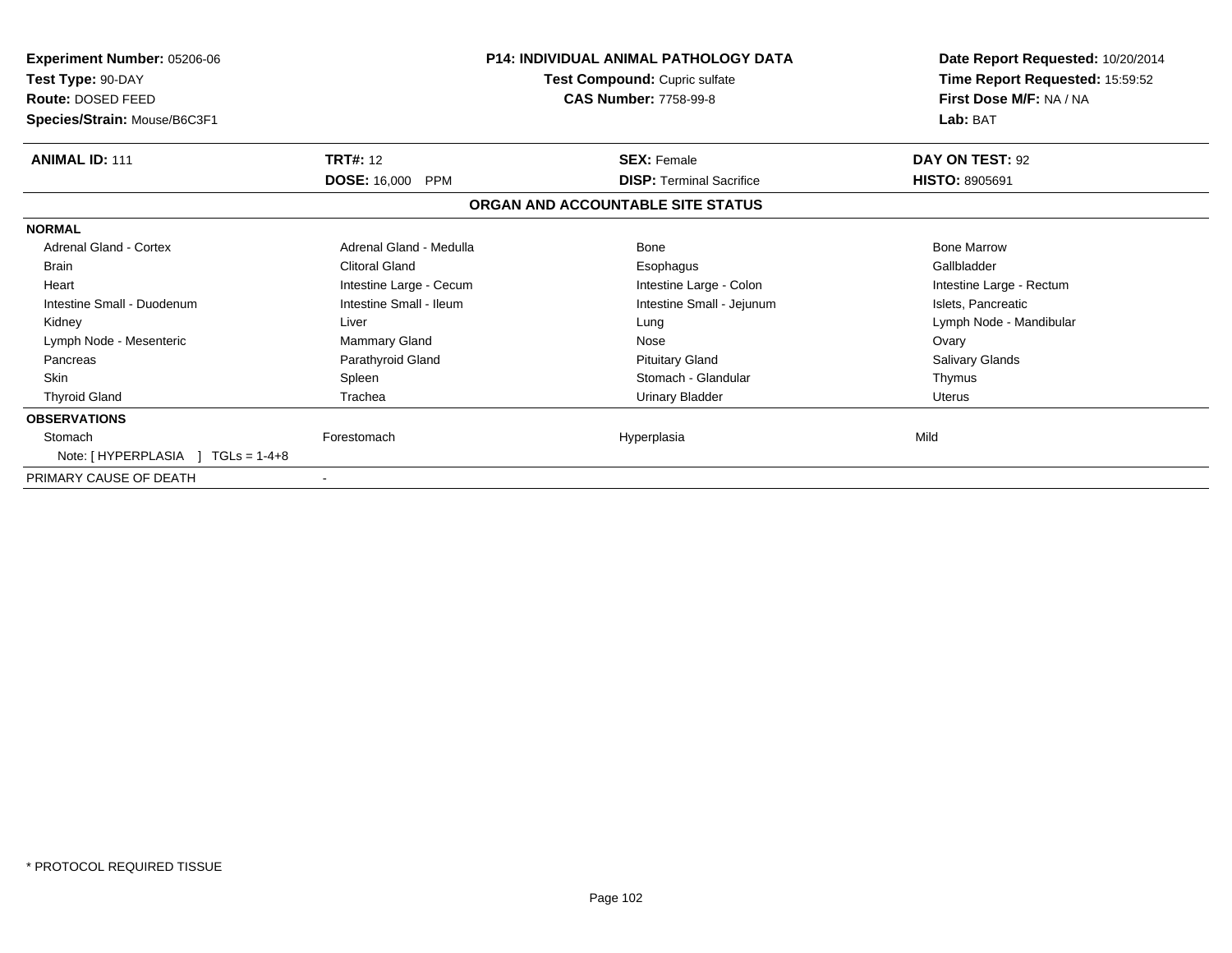| <b>Experiment Number: 05206-06</b><br>Test Type: 90-DAY<br><b>Route: DOSED FEED</b><br>Species/Strain: Mouse/B6C3F1 |                          | <b>P14: INDIVIDUAL ANIMAL PATHOLOGY DATA</b><br>Test Compound: Cupric sulfate<br><b>CAS Number: 7758-99-8</b> | Date Report Requested: 10/20/2014<br>Time Report Requested: 15:59:52<br>First Dose M/F: NA / NA<br>Lab: BAT |
|---------------------------------------------------------------------------------------------------------------------|--------------------------|---------------------------------------------------------------------------------------------------------------|-------------------------------------------------------------------------------------------------------------|
| <b>ANIMAL ID: 112</b>                                                                                               | <b>TRT#: 12</b>          | <b>SEX: Female</b>                                                                                            | DAY ON TEST: 92                                                                                             |
|                                                                                                                     | <b>DOSE: 16,000 PPM</b>  | <b>DISP: Terminal Sacrifice</b>                                                                               | <b>HISTO: 8905692</b>                                                                                       |
|                                                                                                                     |                          | ORGAN AND ACCOUNTABLE SITE STATUS                                                                             |                                                                                                             |
| <b>NORMAL</b>                                                                                                       |                          |                                                                                                               |                                                                                                             |
| <b>Adrenal Gland - Cortex</b>                                                                                       | Adrenal Gland - Medulla  | Bone                                                                                                          | <b>Bone Marrow</b>                                                                                          |
| <b>Brain</b>                                                                                                        | <b>Clitoral Gland</b>    | Esophagus                                                                                                     | Gallbladder                                                                                                 |
| Heart                                                                                                               | Intestine Large - Cecum  | Intestine Large - Colon                                                                                       | Intestine Large - Rectum                                                                                    |
| Intestine Small - Duodenum                                                                                          | Intestine Small - Ileum  | Intestine Small - Jejunum                                                                                     | Islets, Pancreatic                                                                                          |
| Kidney                                                                                                              | Liver                    | Lung                                                                                                          | Lymph Node - Mandibular                                                                                     |
| Lymph Node - Mesenteric                                                                                             | Mammary Gland            | Nose                                                                                                          | Ovary                                                                                                       |
| Pancreas                                                                                                            | Parathyroid Gland        | <b>Pituitary Gland</b>                                                                                        | <b>Salivary Glands</b>                                                                                      |
| <b>Skin</b>                                                                                                         | Spleen                   | Stomach - Glandular                                                                                           | Thymus                                                                                                      |
| <b>Thyroid Gland</b>                                                                                                | Trachea                  | <b>Urinary Bladder</b>                                                                                        | <b>Uterus</b>                                                                                               |
| <b>OBSERVATIONS</b>                                                                                                 |                          |                                                                                                               |                                                                                                             |
| Stomach<br>Note: $[HYPERPLASIA] TGLs = 1-4+8$                                                                       | Forestomach              | Hyperplasia                                                                                                   | Minimal                                                                                                     |
| PRIMARY CAUSE OF DEATH                                                                                              | $\overline{\phantom{a}}$ |                                                                                                               |                                                                                                             |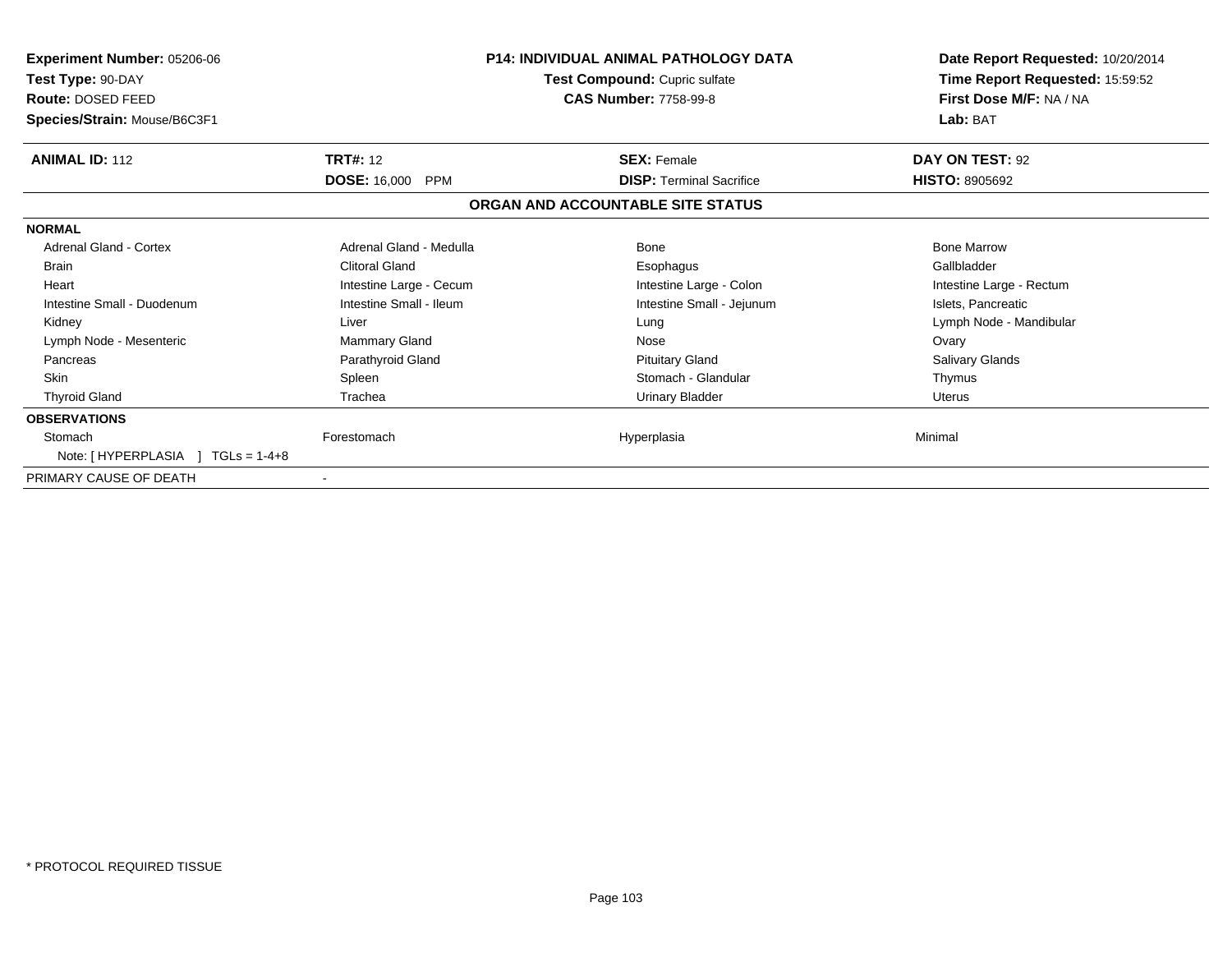| <b>Experiment Number: 05206-06</b><br>Test Type: 90-DAY<br>Route: DOSED FEED<br>Species/Strain: Mouse/B6C3F1 |                         | <b>P14: INDIVIDUAL ANIMAL PATHOLOGY DATA</b><br>Test Compound: Cupric sulfate<br><b>CAS Number: 7758-99-8</b> | Date Report Requested: 10/20/2014<br>Time Report Requested: 15:59:52<br>First Dose M/F: NA / NA<br>Lab: BAT |
|--------------------------------------------------------------------------------------------------------------|-------------------------|---------------------------------------------------------------------------------------------------------------|-------------------------------------------------------------------------------------------------------------|
| <b>ANIMAL ID: 113</b>                                                                                        | <b>TRT#: 12</b>         | <b>SEX: Female</b>                                                                                            | DAY ON TEST: 92                                                                                             |
|                                                                                                              | <b>DOSE: 16,000 PPM</b> | <b>DISP: Terminal Sacrifice</b>                                                                               | <b>HISTO: 8905693</b>                                                                                       |
|                                                                                                              |                         | ORGAN AND ACCOUNTABLE SITE STATUS                                                                             |                                                                                                             |
| <b>NORMAL</b>                                                                                                |                         |                                                                                                               |                                                                                                             |
| <b>Adrenal Gland - Cortex</b>                                                                                | Adrenal Gland - Medulla | Bone                                                                                                          | <b>Bone Marrow</b>                                                                                          |
| <b>Brain</b>                                                                                                 | <b>Clitoral Gland</b>   | Esophagus                                                                                                     | Gallbladder                                                                                                 |
| Heart                                                                                                        | Intestine Large - Cecum | Intestine Large - Colon                                                                                       | Intestine Large - Rectum                                                                                    |
| Intestine Small - Duodenum                                                                                   | Intestine Small - Ileum | Intestine Small - Jejunum                                                                                     | Islets, Pancreatic                                                                                          |
| Kidney                                                                                                       | Liver                   | Lung                                                                                                          | Lymph Node - Mandibular                                                                                     |
| Lymph Node - Mesenteric                                                                                      | Mammary Gland           | Nose                                                                                                          | Ovary                                                                                                       |
| Pancreas                                                                                                     | Parathyroid Gland       | <b>Pituitary Gland</b>                                                                                        | Salivary Glands                                                                                             |
| Skin                                                                                                         | Spleen                  | Stomach - Glandular                                                                                           | Thymus                                                                                                      |
| <b>Thyroid Gland</b>                                                                                         | Trachea                 | <b>Urinary Bladder</b>                                                                                        | <b>Uterus</b>                                                                                               |
| <b>OBSERVATIONS</b>                                                                                          |                         |                                                                                                               |                                                                                                             |
| Stomach                                                                                                      | Forestomach             | Hyperplasia                                                                                                   | Minimal                                                                                                     |
| PRIMARY CAUSE OF DEATH                                                                                       |                         |                                                                                                               |                                                                                                             |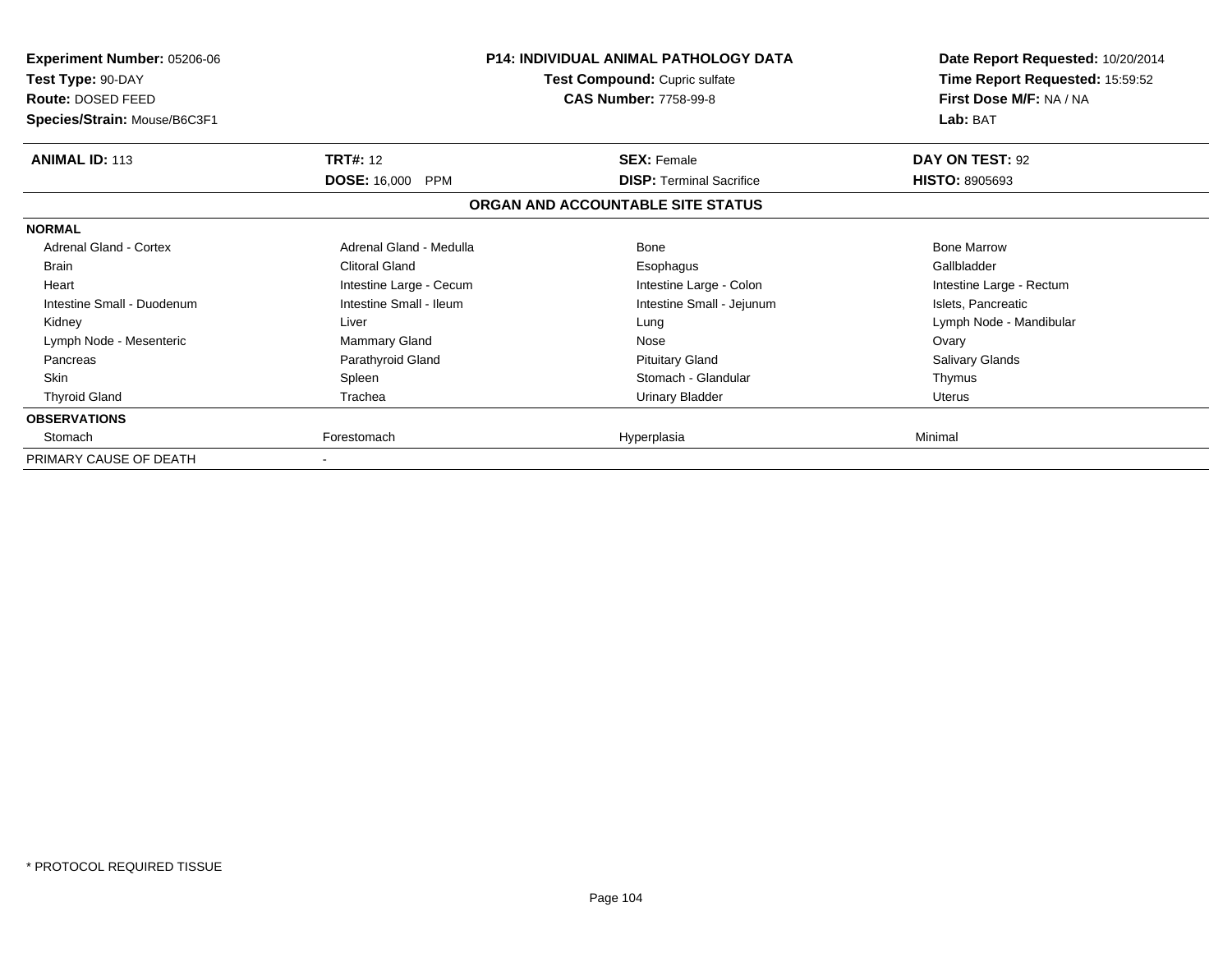| <b>Experiment Number: 05206-06</b><br>Test Type: 90-DAY<br>Route: DOSED FEED<br>Species/Strain: Mouse/B6C3F1 | <b>P14: INDIVIDUAL ANIMAL PATHOLOGY DATA</b><br>Test Compound: Cupric sulfate<br><b>CAS Number: 7758-99-8</b> |                                   | Date Report Requested: 10/20/2014<br>Time Report Requested: 15:59:52<br>First Dose M/F: NA / NA<br>Lab: BAT |
|--------------------------------------------------------------------------------------------------------------|---------------------------------------------------------------------------------------------------------------|-----------------------------------|-------------------------------------------------------------------------------------------------------------|
| <b>ANIMAL ID: 114</b>                                                                                        | <b>TRT#: 12</b>                                                                                               | <b>SEX: Female</b>                | DAY ON TEST: 92                                                                                             |
|                                                                                                              | <b>DOSE: 16,000</b><br>PPM                                                                                    | <b>DISP:</b> Terminal Sacrifice   | <b>HISTO: 8905694</b>                                                                                       |
|                                                                                                              |                                                                                                               | ORGAN AND ACCOUNTABLE SITE STATUS |                                                                                                             |
| <b>NORMAL</b>                                                                                                |                                                                                                               |                                   |                                                                                                             |
| <b>Adrenal Gland - Cortex</b>                                                                                | Adrenal Gland - Medulla                                                                                       | <b>Bone</b>                       | <b>Bone Marrow</b>                                                                                          |
| <b>Brain</b>                                                                                                 | Clitoral Gland                                                                                                | Esophagus                         | Gallbladder                                                                                                 |
| Heart                                                                                                        | Intestine Large - Cecum                                                                                       | Intestine Large - Colon           | Intestine Large - Rectum                                                                                    |
| Intestine Small - Duodenum                                                                                   | Intestine Small - Ileum                                                                                       | Intestine Small - Jejunum         | Islets, Pancreatic                                                                                          |
| Kidney                                                                                                       | Liver                                                                                                         | Lung                              | Lymph Node - Mandibular                                                                                     |
| Lymph Node - Mesenteric                                                                                      | Mammary Gland                                                                                                 | Nose                              | Ovary                                                                                                       |
| Pancreas                                                                                                     | Parathyroid Gland                                                                                             | <b>Pituitary Gland</b>            | Salivary Glands                                                                                             |
| <b>Skin</b>                                                                                                  | Spleen                                                                                                        | Stomach - Glandular               | Thymus                                                                                                      |
| <b>Thyroid Gland</b>                                                                                         | Trachea                                                                                                       | <b>Urinary Bladder</b>            | <b>Uterus</b>                                                                                               |
| <b>OBSERVATIONS</b>                                                                                          |                                                                                                               |                                   |                                                                                                             |
| Stomach                                                                                                      | Forestomach                                                                                                   | Hyperplasia                       | Mild                                                                                                        |
| PRIMARY CAUSE OF DEATH                                                                                       |                                                                                                               |                                   |                                                                                                             |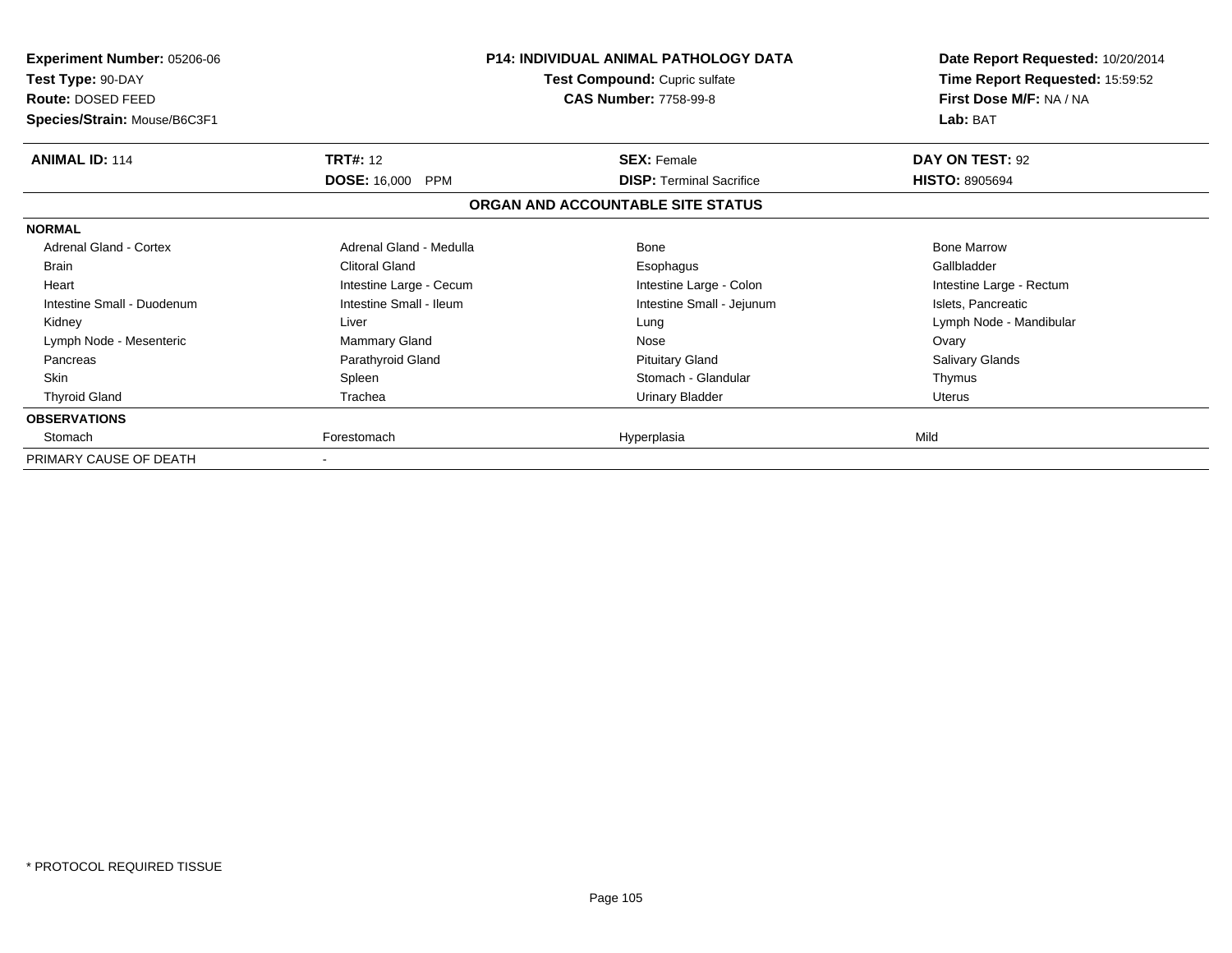| Experiment Number: 05206-06<br>Test Type: 90-DAY<br>Route: DOSED FEED<br>Species/Strain: Mouse/B6C3F1 |                                   | <b>P14: INDIVIDUAL ANIMAL PATHOLOGY DATA</b><br>Test Compound: Cupric sulfate<br><b>CAS Number: 7758-99-8</b> | Date Report Requested: 10/20/2014<br>Time Report Requested: 15:59:52<br>First Dose M/F: NA / NA<br>Lab: BAT |
|-------------------------------------------------------------------------------------------------------|-----------------------------------|---------------------------------------------------------------------------------------------------------------|-------------------------------------------------------------------------------------------------------------|
| <b>ANIMAL ID: 115</b>                                                                                 | <b>TRT#: 12</b>                   | <b>SEX: Female</b>                                                                                            | DAY ON TEST: 92                                                                                             |
|                                                                                                       | <b>DOSE: 16,000</b><br><b>PPM</b> | <b>DISP: Terminal Sacrifice</b>                                                                               | <b>HISTO: 8905695</b>                                                                                       |
|                                                                                                       |                                   | ORGAN AND ACCOUNTABLE SITE STATUS                                                                             |                                                                                                             |
| <b>NORMAL</b>                                                                                         |                                   |                                                                                                               |                                                                                                             |
| <b>Adrenal Gland - Cortex</b>                                                                         | Adrenal Gland - Medulla           | <b>Bone</b>                                                                                                   | <b>Bone Marrow</b>                                                                                          |
| <b>Brain</b>                                                                                          | Esophagus                         | Gallbladder                                                                                                   | Heart                                                                                                       |
| Intestine Large - Cecum                                                                               | Intestine Large - Colon           | Intestine Large - Rectum                                                                                      | Intestine Small - Duodenum                                                                                  |
| Intestine Small - Ileum                                                                               | Intestine Small - Jejunum         | Islets, Pancreatic                                                                                            | Kidney                                                                                                      |
| Liver                                                                                                 | Lung                              | Lymph Node - Mandibular                                                                                       | Lymph Node - Mesenteric                                                                                     |
| <b>Mammary Gland</b>                                                                                  | Nose                              | Ovary                                                                                                         | Pancreas                                                                                                    |
| Parathyroid Gland                                                                                     | <b>Pituitary Gland</b>            | Salivary Glands                                                                                               | Skin                                                                                                        |
| Spleen                                                                                                | Stomach - Glandular               | Thymus                                                                                                        | <b>Thyroid Gland</b>                                                                                        |
| Trachea                                                                                               | <b>Urinary Bladder</b>            | <b>Uterus</b>                                                                                                 |                                                                                                             |
| <b>MISSING</b>                                                                                        |                                   |                                                                                                               |                                                                                                             |
| <b>Clitoral Gland</b>                                                                                 |                                   |                                                                                                               |                                                                                                             |
| <b>OBSERVATIONS</b>                                                                                   |                                   |                                                                                                               |                                                                                                             |
| Stomach                                                                                               | Forestomach                       | Hyperplasia                                                                                                   | Mild                                                                                                        |
| Note: [HYPERPLASIA ]<br>$TGLs = 1-4+8$                                                                |                                   |                                                                                                               |                                                                                                             |
| PRIMARY CAUSE OF DEATH                                                                                |                                   |                                                                                                               |                                                                                                             |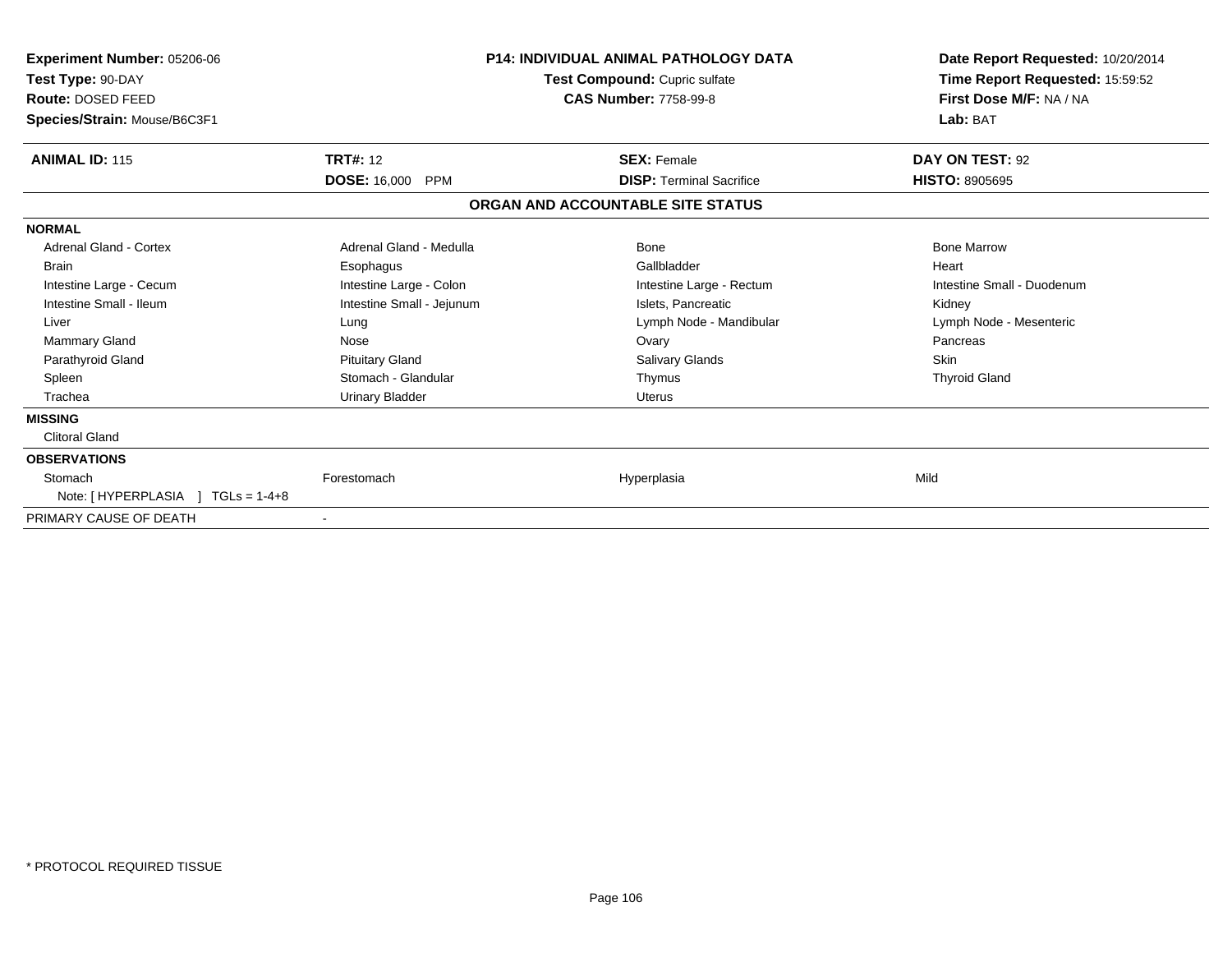| <b>Experiment Number: 05206-06</b><br>Test Type: 90-DAY<br><b>Route: DOSED FEED</b><br>Species/Strain: Mouse/B6C3F1 |                         | <b>P14: INDIVIDUAL ANIMAL PATHOLOGY DATA</b><br>Test Compound: Cupric sulfate<br><b>CAS Number: 7758-99-8</b> | Date Report Requested: 10/20/2014<br>Time Report Requested: 15:59:52<br>First Dose M/F: NA / NA<br>Lab: BAT |
|---------------------------------------------------------------------------------------------------------------------|-------------------------|---------------------------------------------------------------------------------------------------------------|-------------------------------------------------------------------------------------------------------------|
| <b>ANIMAL ID: 116</b>                                                                                               | <b>TRT#: 12</b>         | <b>SEX: Female</b>                                                                                            | DAY ON TEST: 92                                                                                             |
|                                                                                                                     | <b>DOSE: 16,000 PPM</b> | <b>DISP: Terminal Sacrifice</b>                                                                               | <b>HISTO: 8905696</b>                                                                                       |
|                                                                                                                     |                         | ORGAN AND ACCOUNTABLE SITE STATUS                                                                             |                                                                                                             |
| <b>NORMAL</b>                                                                                                       |                         |                                                                                                               |                                                                                                             |
| <b>Adrenal Gland - Cortex</b>                                                                                       | Adrenal Gland - Medulla | Bone                                                                                                          | <b>Bone Marrow</b>                                                                                          |
| <b>Brain</b>                                                                                                        | <b>Clitoral Gland</b>   | Esophagus                                                                                                     | Gallbladder                                                                                                 |
| Heart                                                                                                               | Intestine Large - Cecum | Intestine Large - Colon                                                                                       | Intestine Large - Rectum                                                                                    |
| Intestine Small - Duodenum                                                                                          | Intestine Small - Ileum | Intestine Small - Jejunum                                                                                     | Islets, Pancreatic                                                                                          |
| Kidney                                                                                                              | Liver                   | Lung                                                                                                          | Lymph Node - Mandibular                                                                                     |
| Lymph Node - Mesenteric                                                                                             | Mammary Gland           | Nose                                                                                                          | Ovary                                                                                                       |
| Pancreas                                                                                                            | Parathyroid Gland       | <b>Pituitary Gland</b>                                                                                        | <b>Salivary Glands</b>                                                                                      |
| <b>Skin</b>                                                                                                         | Spleen                  | Stomach - Glandular                                                                                           | Thymus                                                                                                      |
| <b>Thyroid Gland</b>                                                                                                | Trachea                 | <b>Urinary Bladder</b>                                                                                        | <b>Uterus</b>                                                                                               |
| <b>OBSERVATIONS</b>                                                                                                 |                         |                                                                                                               |                                                                                                             |
| Stomach                                                                                                             | Forestomach             | Hyperplasia                                                                                                   | Mild                                                                                                        |
| Note: $[HYPERPLASIA] TGLs = 1-4+8$                                                                                  |                         |                                                                                                               |                                                                                                             |
| PRIMARY CAUSE OF DEATH                                                                                              |                         |                                                                                                               |                                                                                                             |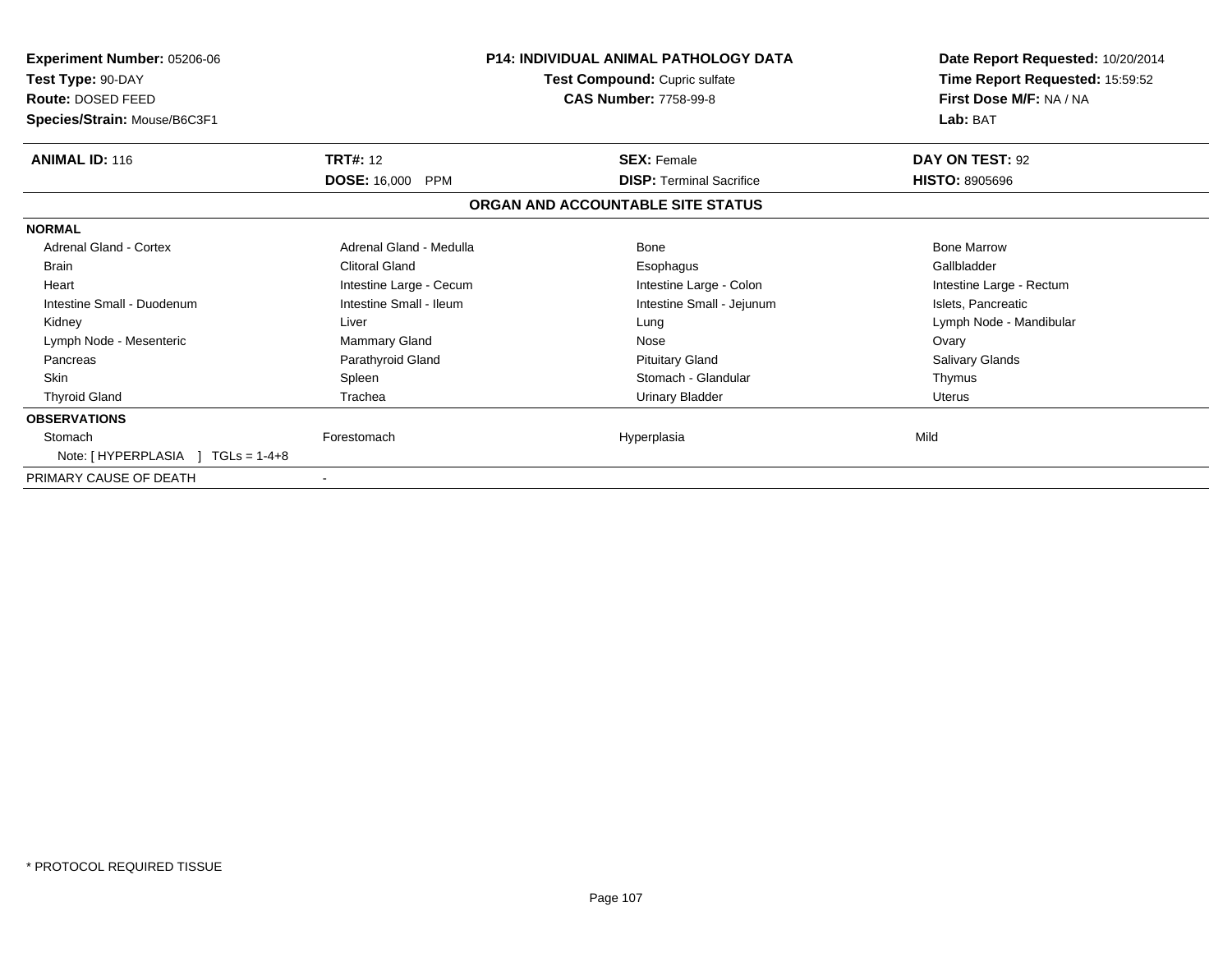| Experiment Number: 05206-06<br>Test Type: 90-DAY<br>Route: DOSED FEED<br>Species/Strain: Mouse/B6C3F1 |                                   | <b>P14: INDIVIDUAL ANIMAL PATHOLOGY DATA</b><br>Test Compound: Cupric sulfate<br><b>CAS Number: 7758-99-8</b> | Date Report Requested: 10/20/2014<br>Time Report Requested: 15:59:52<br>First Dose M/F: NA / NA<br>Lab: BAT |
|-------------------------------------------------------------------------------------------------------|-----------------------------------|---------------------------------------------------------------------------------------------------------------|-------------------------------------------------------------------------------------------------------------|
| <b>ANIMAL ID: 117</b>                                                                                 | <b>TRT#: 12</b>                   | <b>SEX: Female</b>                                                                                            | DAY ON TEST: 92                                                                                             |
|                                                                                                       | <b>DOSE: 16,000</b><br><b>PPM</b> | <b>DISP: Terminal Sacrifice</b>                                                                               | <b>HISTO: 8905697</b>                                                                                       |
|                                                                                                       |                                   | ORGAN AND ACCOUNTABLE SITE STATUS                                                                             |                                                                                                             |
| <b>NORMAL</b>                                                                                         |                                   |                                                                                                               |                                                                                                             |
| Adrenal Gland - Cortex                                                                                | Adrenal Gland - Medulla           | <b>Bone</b>                                                                                                   | <b>Bone Marrow</b>                                                                                          |
| <b>Brain</b>                                                                                          | Esophagus                         | Gallbladder                                                                                                   | Heart                                                                                                       |
| Intestine Large - Cecum                                                                               | Intestine Large - Colon           | Intestine Large - Rectum                                                                                      | Intestine Small - Duodenum                                                                                  |
| Intestine Small - Ileum                                                                               | Intestine Small - Jejunum         | Islets, Pancreatic                                                                                            | Kidney                                                                                                      |
| Liver                                                                                                 | Lung                              | Lymph Node - Mandibular                                                                                       | Lymph Node - Mesenteric                                                                                     |
| <b>Mammary Gland</b>                                                                                  | Nose                              | Ovary                                                                                                         | Pancreas                                                                                                    |
| Parathyroid Gland                                                                                     | <b>Pituitary Gland</b>            | <b>Salivary Glands</b>                                                                                        | <b>Skin</b>                                                                                                 |
| Spleen                                                                                                | Stomach - Glandular               | Thymus                                                                                                        | <b>Thyroid Gland</b>                                                                                        |
| Trachea                                                                                               | <b>Urinary Bladder</b>            | <b>Uterus</b>                                                                                                 |                                                                                                             |
| <b>MISSING</b>                                                                                        |                                   |                                                                                                               |                                                                                                             |
| <b>Clitoral Gland</b>                                                                                 |                                   |                                                                                                               |                                                                                                             |
| <b>OBSERVATIONS</b>                                                                                   |                                   |                                                                                                               |                                                                                                             |
| Stomach                                                                                               | Forestomach                       | Hyperplasia                                                                                                   | Mild                                                                                                        |
| PRIMARY CAUSE OF DEATH                                                                                |                                   |                                                                                                               |                                                                                                             |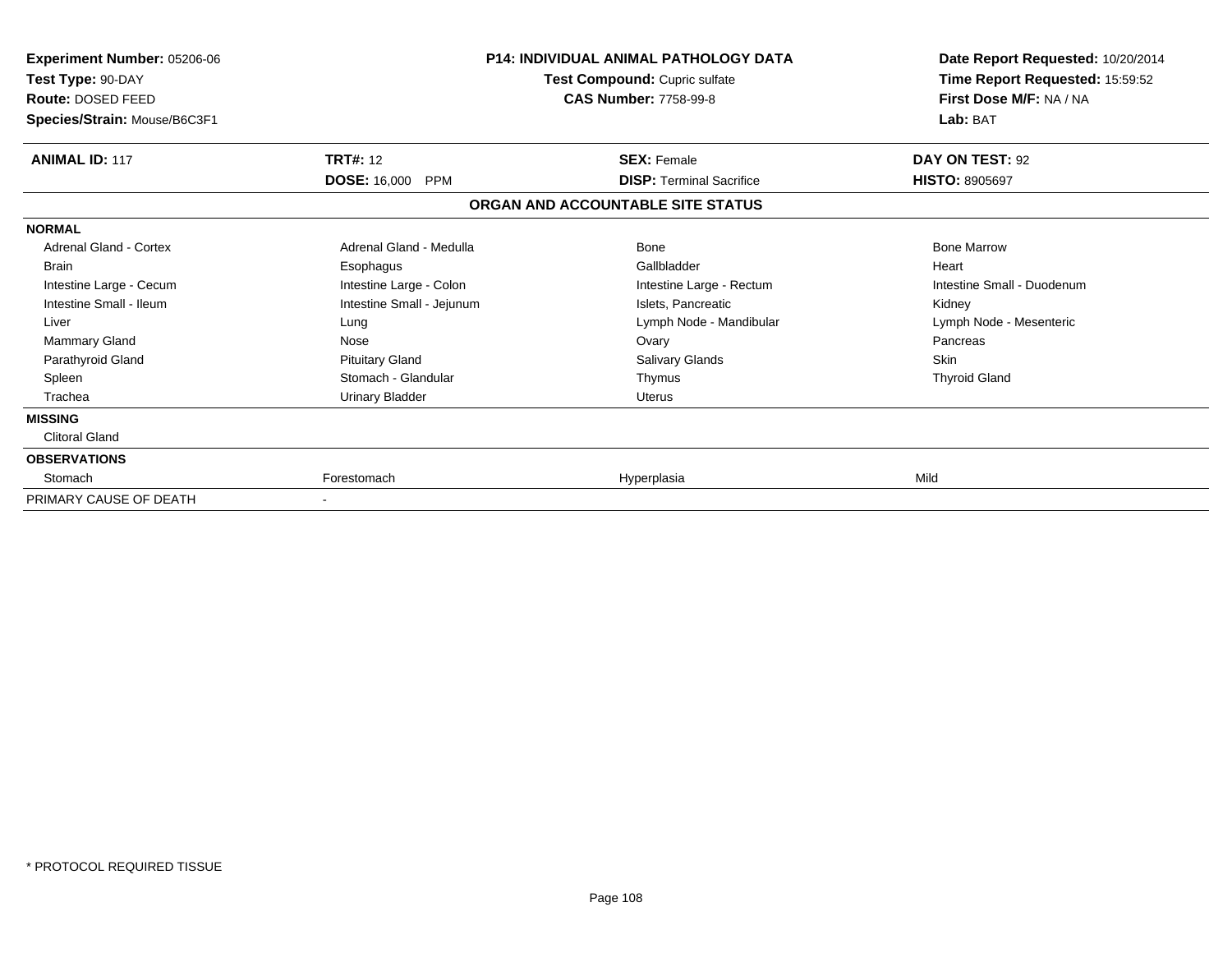| <b>Experiment Number: 05206-06</b><br>Test Type: 90-DAY<br>Route: DOSED FEED<br>Species/Strain: Mouse/B6C3F1 | <b>P14: INDIVIDUAL ANIMAL PATHOLOGY DATA</b><br>Test Compound: Cupric sulfate<br><b>CAS Number: 7758-99-8</b> |                                   | Date Report Requested: 10/20/2014<br>Time Report Requested: 15:59:52<br>First Dose M/F: NA / NA<br>Lab: BAT |
|--------------------------------------------------------------------------------------------------------------|---------------------------------------------------------------------------------------------------------------|-----------------------------------|-------------------------------------------------------------------------------------------------------------|
| <b>ANIMAL ID: 118</b>                                                                                        | <b>TRT#: 12</b>                                                                                               | <b>SEX: Female</b>                | DAY ON TEST: 92                                                                                             |
|                                                                                                              | <b>DOSE: 16,000</b><br>PPM                                                                                    | <b>DISP:</b> Terminal Sacrifice   | <b>HISTO: 8905698</b>                                                                                       |
|                                                                                                              |                                                                                                               | ORGAN AND ACCOUNTABLE SITE STATUS |                                                                                                             |
| <b>NORMAL</b>                                                                                                |                                                                                                               |                                   |                                                                                                             |
| <b>Adrenal Gland - Cortex</b>                                                                                | Adrenal Gland - Medulla                                                                                       | <b>Bone</b>                       | <b>Bone Marrow</b>                                                                                          |
| <b>Brain</b>                                                                                                 | Clitoral Gland                                                                                                | Esophagus                         | Gallbladder                                                                                                 |
| Heart                                                                                                        | Intestine Large - Cecum                                                                                       | Intestine Large - Colon           | Intestine Large - Rectum                                                                                    |
| Intestine Small - Duodenum                                                                                   | Intestine Small - Ileum                                                                                       | Intestine Small - Jejunum         | Islets, Pancreatic                                                                                          |
| Kidney                                                                                                       | Liver                                                                                                         | Lung                              | Lymph Node - Mandibular                                                                                     |
| Lymph Node - Mesenteric                                                                                      | Mammary Gland                                                                                                 | Nose                              | Ovary                                                                                                       |
| Pancreas                                                                                                     | Parathyroid Gland                                                                                             | <b>Pituitary Gland</b>            | Salivary Glands                                                                                             |
| <b>Skin</b>                                                                                                  | Spleen                                                                                                        | Stomach - Glandular               | Thymus                                                                                                      |
| <b>Thyroid Gland</b>                                                                                         | Trachea                                                                                                       | <b>Urinary Bladder</b>            | <b>Uterus</b>                                                                                               |
| <b>OBSERVATIONS</b>                                                                                          |                                                                                                               |                                   |                                                                                                             |
| Stomach                                                                                                      | Forestomach                                                                                                   | Hyperplasia                       | Minimal                                                                                                     |
| PRIMARY CAUSE OF DEATH                                                                                       |                                                                                                               |                                   |                                                                                                             |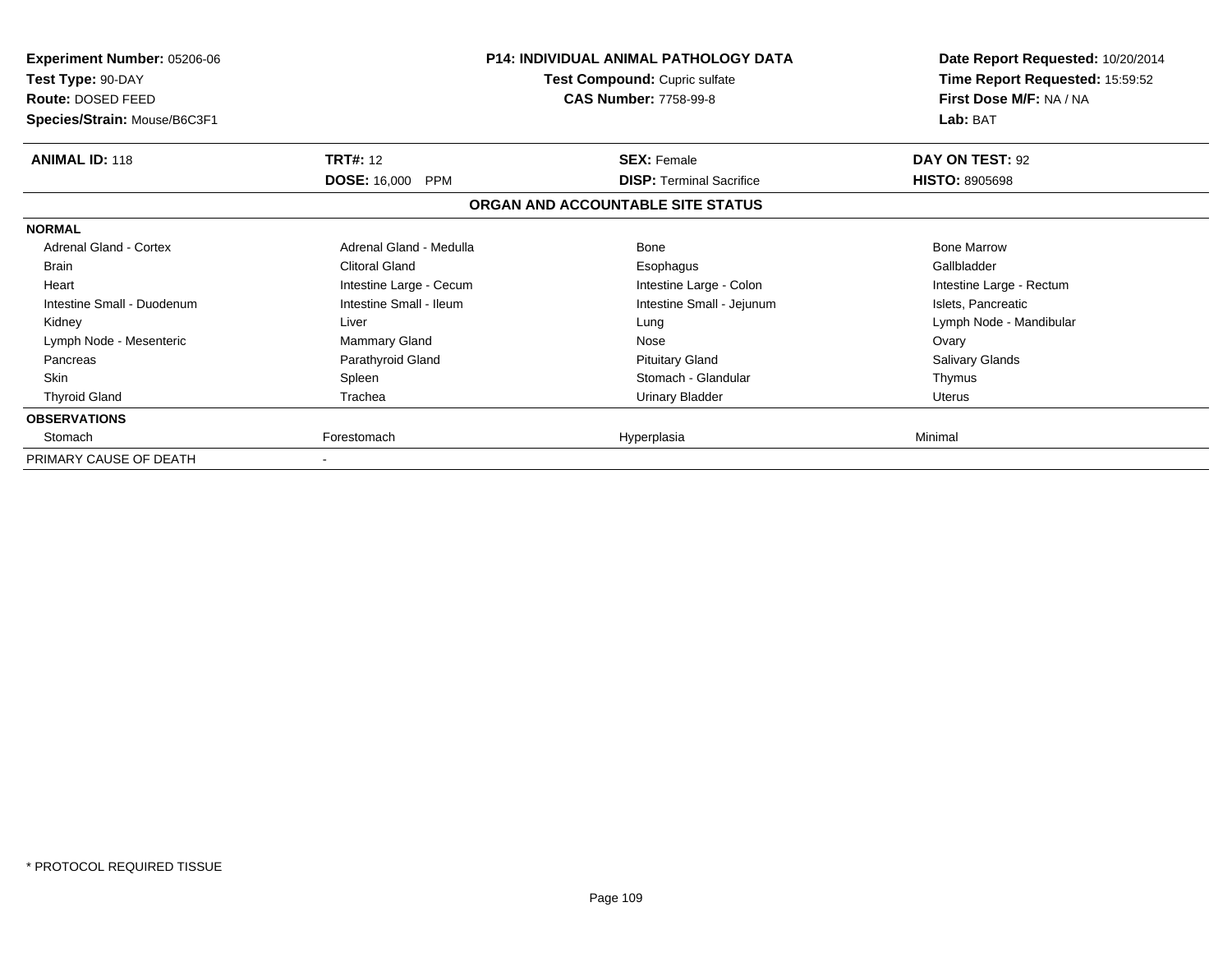| Experiment Number: 05206-06<br>Test Type: 90-DAY<br>Route: DOSED FEED<br>Species/Strain: Mouse/B6C3F1 | <b>P14: INDIVIDUAL ANIMAL PATHOLOGY DATA</b><br>Test Compound: Cupric sulfate<br><b>CAS Number: 7758-99-8</b> |                                   | Date Report Requested: 10/20/2014<br>Time Report Requested: 15:59:52<br>First Dose M/F: NA / NA<br>Lab: BAT |
|-------------------------------------------------------------------------------------------------------|---------------------------------------------------------------------------------------------------------------|-----------------------------------|-------------------------------------------------------------------------------------------------------------|
| <b>ANIMAL ID: 119</b>                                                                                 | <b>TRT#: 12</b>                                                                                               | <b>SEX: Female</b>                | DAY ON TEST: 92                                                                                             |
|                                                                                                       | <b>DOSE: 16,000 PPM</b>                                                                                       | <b>DISP:</b> Terminal Sacrifice   | <b>HISTO: 8905699</b>                                                                                       |
|                                                                                                       |                                                                                                               | ORGAN AND ACCOUNTABLE SITE STATUS |                                                                                                             |
| <b>NORMAL</b>                                                                                         |                                                                                                               |                                   |                                                                                                             |
| <b>Adrenal Gland - Cortex</b>                                                                         | Adrenal Gland - Medulla                                                                                       | <b>Bone</b>                       | <b>Bone Marrow</b>                                                                                          |
| <b>Brain</b>                                                                                          | <b>Clitoral Gland</b>                                                                                         | Esophagus                         | Gallbladder                                                                                                 |
| Heart                                                                                                 | Intestine Large - Cecum                                                                                       | Intestine Large - Colon           | Intestine Large - Rectum                                                                                    |
| Intestine Small - Duodenum                                                                            | Intestine Small - Ileum                                                                                       | Intestine Small - Jejunum         | Islets, Pancreatic                                                                                          |
| Kidney                                                                                                | Liver                                                                                                         | Lung                              | Lymph Node - Mandibular                                                                                     |
| Lymph Node - Mesenteric                                                                               | Mammary Gland                                                                                                 | Nose                              | Ovary                                                                                                       |
| Pancreas                                                                                              | Parathyroid Gland                                                                                             | <b>Pituitary Gland</b>            | Salivary Glands                                                                                             |
| <b>Skin</b>                                                                                           | Spleen                                                                                                        | Stomach - Glandular               | Thymus                                                                                                      |
| <b>Thyroid Gland</b>                                                                                  | Trachea                                                                                                       | <b>Urinary Bladder</b>            | <b>Uterus</b>                                                                                               |
| <b>OBSERVATIONS</b>                                                                                   |                                                                                                               |                                   |                                                                                                             |
| Stomach                                                                                               | Forestomach                                                                                                   | Hyperplasia                       | Mild                                                                                                        |
| PRIMARY CAUSE OF DEATH                                                                                |                                                                                                               |                                   |                                                                                                             |